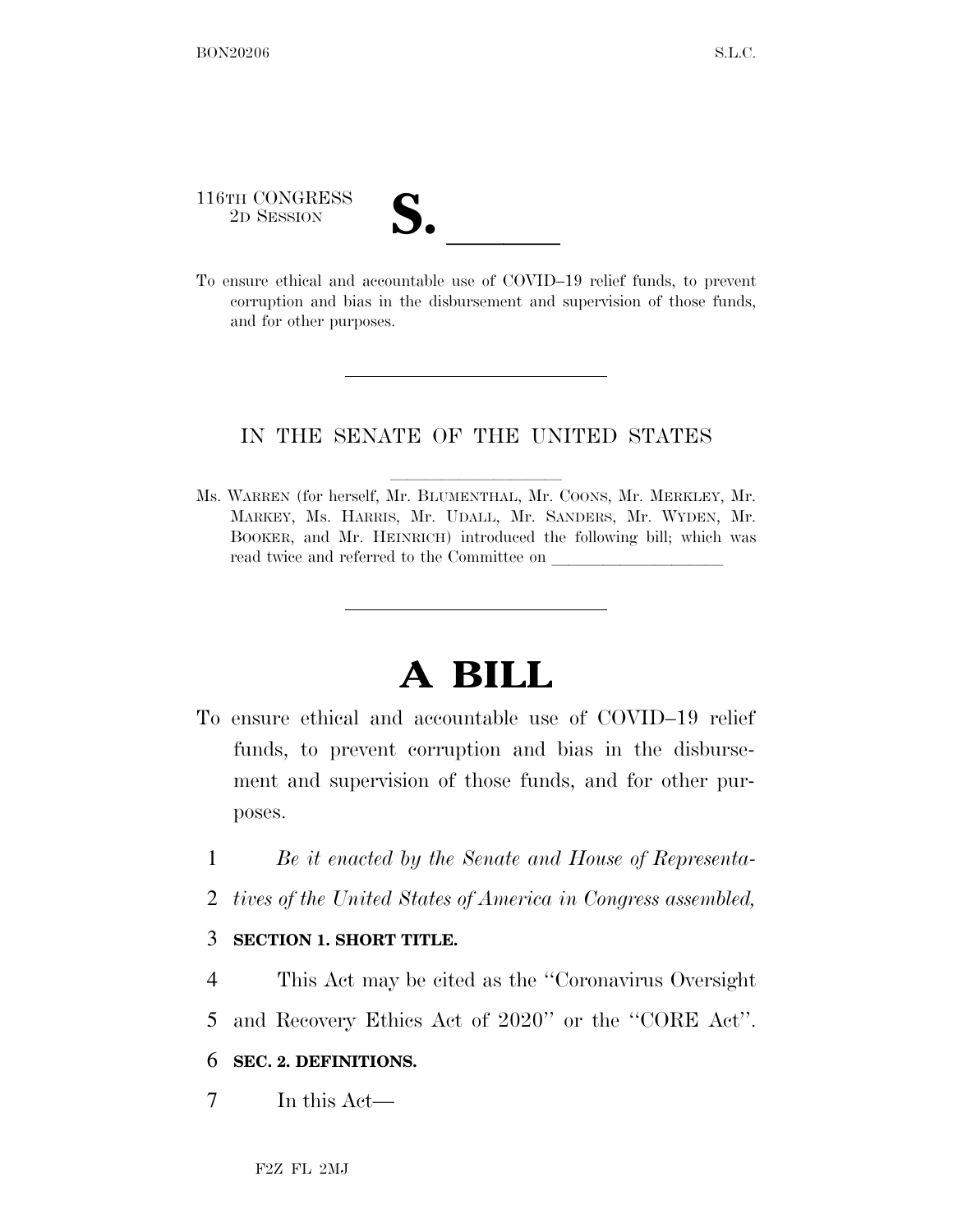| $\mathbf{1}$   | $(1)$ the term "abuse of authority" means an ar-       |
|----------------|--------------------------------------------------------|
| $\overline{2}$ | bitrary and capricious exercise of authority by a con- |
| 3              | tracting officer or employee that adversely affects    |
| $\overline{4}$ | the rights of any individual, or that results in per-  |
| 5              | sonal gain or advantage to the officer or employee     |
| 6              | or to preferred other individuals;                     |
| 7              | $(2)$ the term "CARES Act" means the CARES             |
| 8              | Act (Public Law $116-136$ );                           |
| 9              | (3) the term "Coronavirus pandemic-related             |
| 10             | program, project, or activity"—                        |
| 11             | (A) means a program, project, or activity              |
| 12             | of the executive branch of the Federal Govern-         |
| 13             | ment authorized under or carried out using             |
| 14             | amounts made available under an Act to re-             |
| 15             | spond to or to provide aid or assistance to ad-        |
| 16             | dress, relief from, or funding to address the          |
| 17             | outbreak of COVID-19 that is enacted before,           |
| 18             | on, or after the date of enactment of this Act;        |
| 19             | and                                                    |
| 20             | (B) includes any program, project, or ac-              |
| 21             | tivity of the executive branch of the Federal          |
| 22             | Government authorized under or carried out             |
| 23             | using amounts made available under—                    |
| 24             | (i) the Paycheck Protection Program                    |
| 25             | and Health Care Enhancement Act (Public                |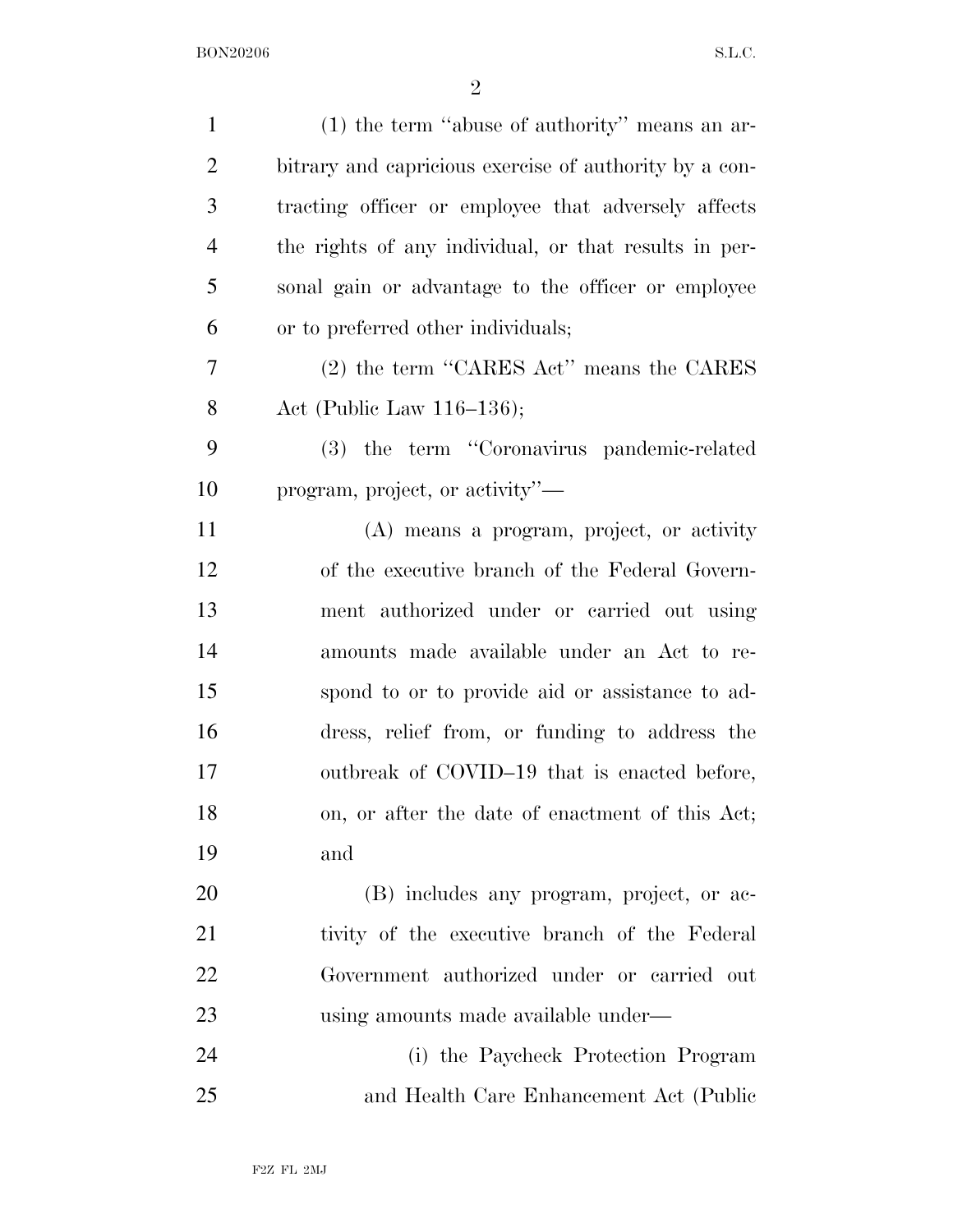| $\mathbf{1}$   | Law $116-139$ , or an amendment made by               |
|----------------|-------------------------------------------------------|
| $\overline{2}$ | that Act;                                             |
| 3              | (ii) the CARES Act, or an amend-                      |
| $\overline{4}$ | ment made by that Act;                                |
| 5              | (iii) the Families First Coronavirus                  |
| 6              | Response Act (Public Law $116-127$ ), or an           |
| $\tau$         | amendment made by that Act; or                        |
| $8\,$          | (iv) the Coronavirus Preparedness and                 |
| 9              | Response Supplemental Appropriations                  |
| 10             | Act, 2020 (Public Law 116–123), or an                 |
| 11             | amendment made by that Act;                           |
| 12             | $(4)$ the term "covered contract" means a con-        |
| 13             | tract that—                                           |
| 14             | (A) has a value of more than $$150,000;$              |
| 15             | and                                                   |
| 16             | (B) relates to the administration or execu-           |
| 17             | tion of authorities under a Coronavirus pan-          |
| 18             | demic-related program, project, or activity;          |
| 19             | $(5)$ the term "covered contractor" means a pri-      |
| <b>20</b>      | vate sector contractor (at any tier) or advisor pro-  |
| 21             | viding goods, property, or services under a covered   |
| 22             | contract;                                             |
| 23             | $(6)$ the term "covered funds" means any con-         |
| 24             | tract, subcontract, grant, subgrant, loan, loan guar- |
| 25             | antee, or other payment for which—                    |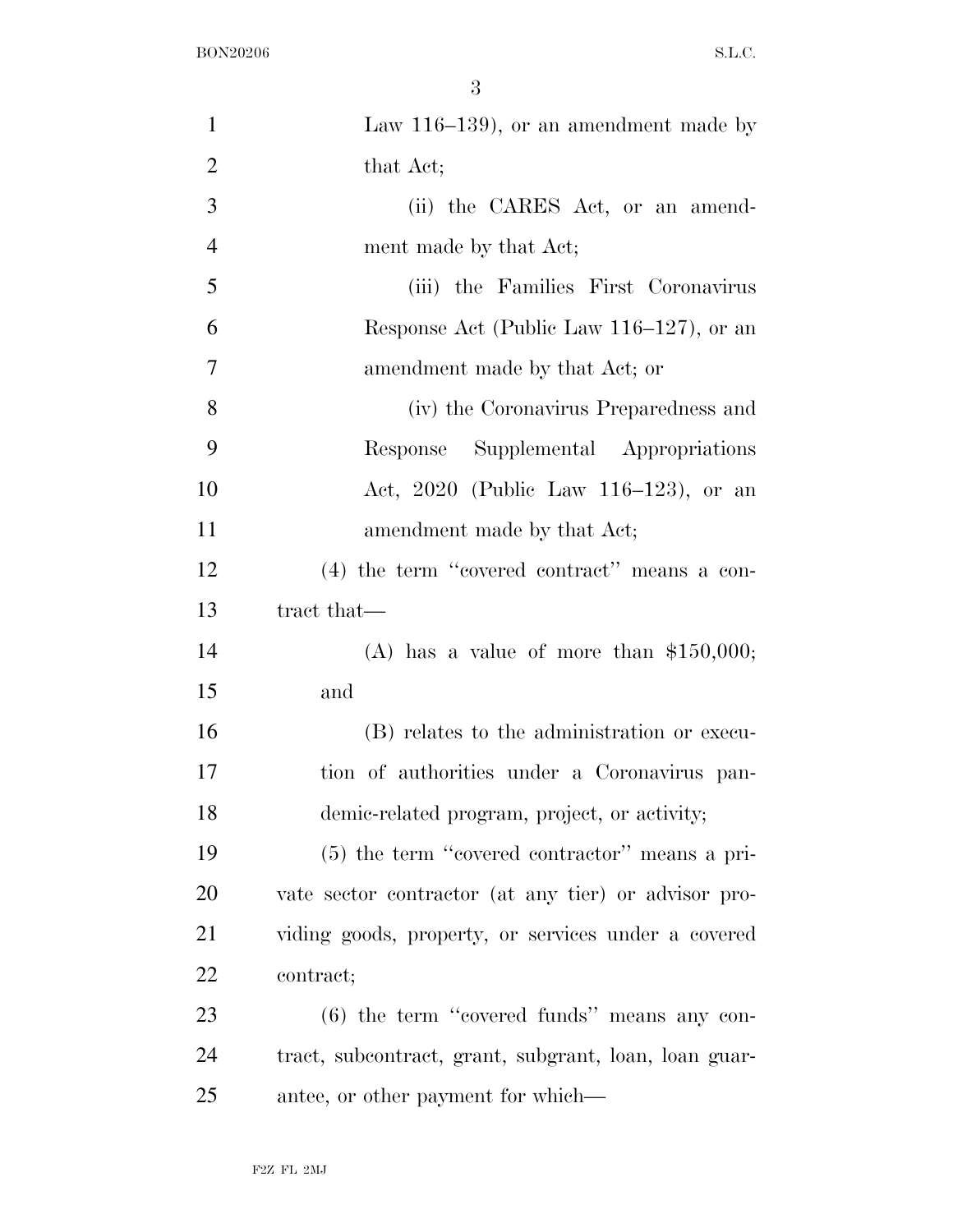| $\mathbf{1}$   | (A) the Federal Government provides any             |
|----------------|-----------------------------------------------------|
| $\overline{2}$ | portion of the funds or property that is pro-       |
| 3              | vided, requested, or demanded; and                  |
| $\overline{4}$ | (B) any portion of the funds are appro-             |
| 5              | priated or otherwise made available under or to     |
| 6              | carry out a Coronavirus pandemic-related pro-       |
| 7              | gram, project, or activity;                         |
| 8              | (7) the term "designated agency ethics official"    |
| 9              | has the meaning given that term under section 109   |
| 10             | of the Ethics in Government Act of 1978 (5 U.S.C.   |
| 11             | App.);                                              |
| 12             | (8) the term "Director" means the Director of       |
| 13             | the Office of Government Ethics;                    |
| 14             | $(9)$ the term "employee"—                          |
| 15             | (A) except as provided under subparagraph           |
| 16             | (B), means an individual performing services on     |
| 17             | behalf of an employer, including any individual     |
| 18             | working for an employer under a contract with       |
| 19             | such employer (including a contractor, subcon-      |
| 20             | tractor, or agent of an employer); and              |
| 21             | (B) does not include any Federal employee           |
| 22             | or member of the uniformed services (as that        |
| 23             | term is defined in section $101(a)(5)$ of title 10, |
| 24             | United States Code);                                |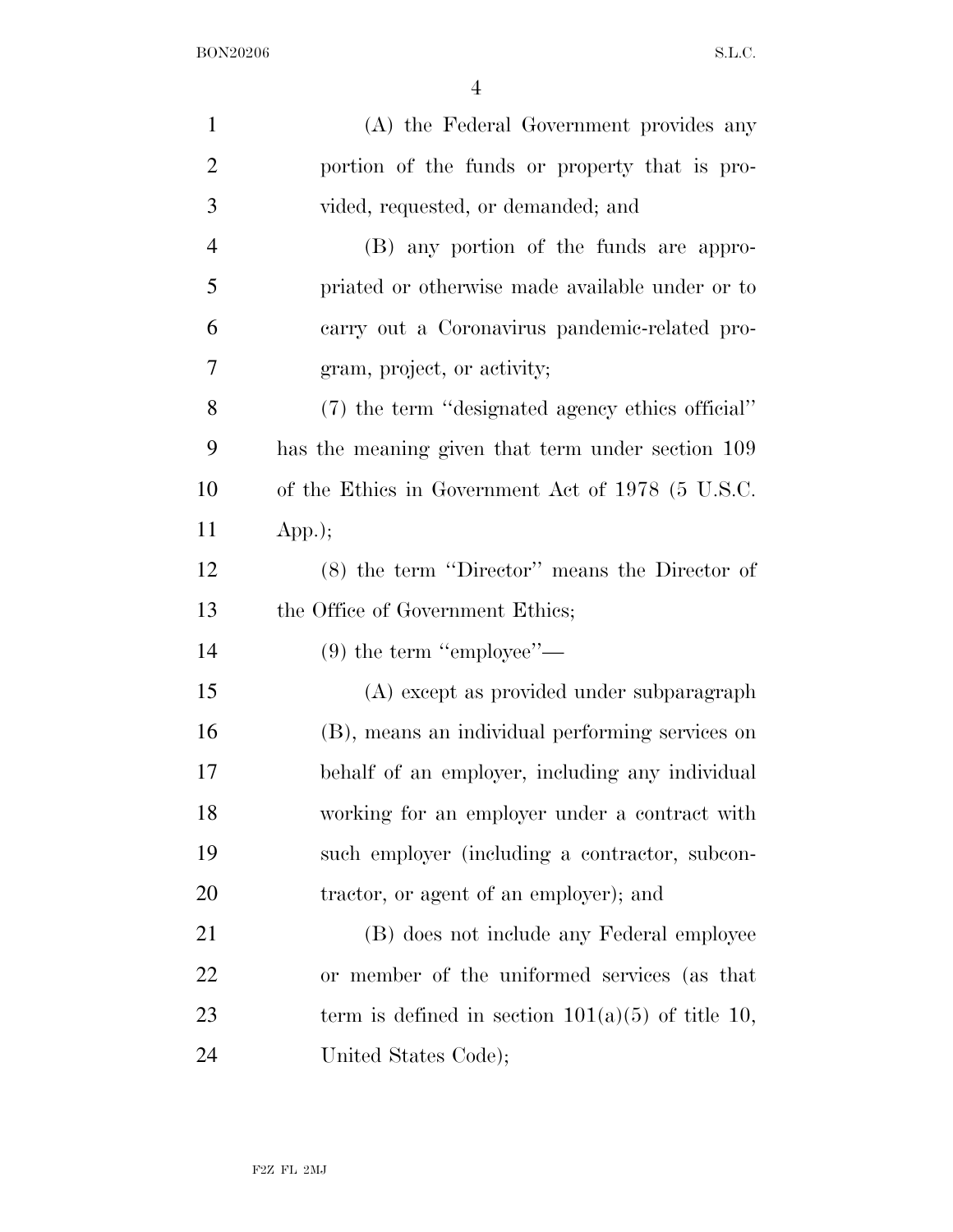| $\mathbf{1}$   | $(10)$ the term "ethics and conflicts of interest"   |
|----------------|------------------------------------------------------|
| $\overline{2}$ | regulations" means the regulations issued by the Di- |
| 3              | rector under subsection (b) of section 3, in accord- |
| $\overline{4}$ | ance with the requirements under section 3;          |
| 5              | $(11)$ the term "non-Federal employer"—              |
| 6              | (A) means any employer—                              |
| 7              | (i) with respect to covered funds—                   |
| 8              | (I) the contractor, subcontractor,                   |
| 9              | grantee, subgrantee, or recipient, as                |
| 10             | the case may be, if the contractor,                  |
| 11             | subcontractor, grantee, subgrantee, or               |
| 12             | recipient is an employer; and                        |
| 13             | (II) any professional membership                     |
| 14             | organization, certification or other                 |
| 15             | professional body, any agent or li-                  |
| 16             | censee of the Federal Government, or                 |
| 17             | any person acting directly or indi-                  |
| 18             | rectly in the interest of an employer                |
| 19             | receiving covered funds; or                          |
| 20             | (ii) with respect to covered funds re-               |
| 21             | ceived by a State or local government, the           |
| 22             | State or local government receiving the              |
| 23             | funds and any contractor or subcontractor            |
| 24             | of the State or local government; and                |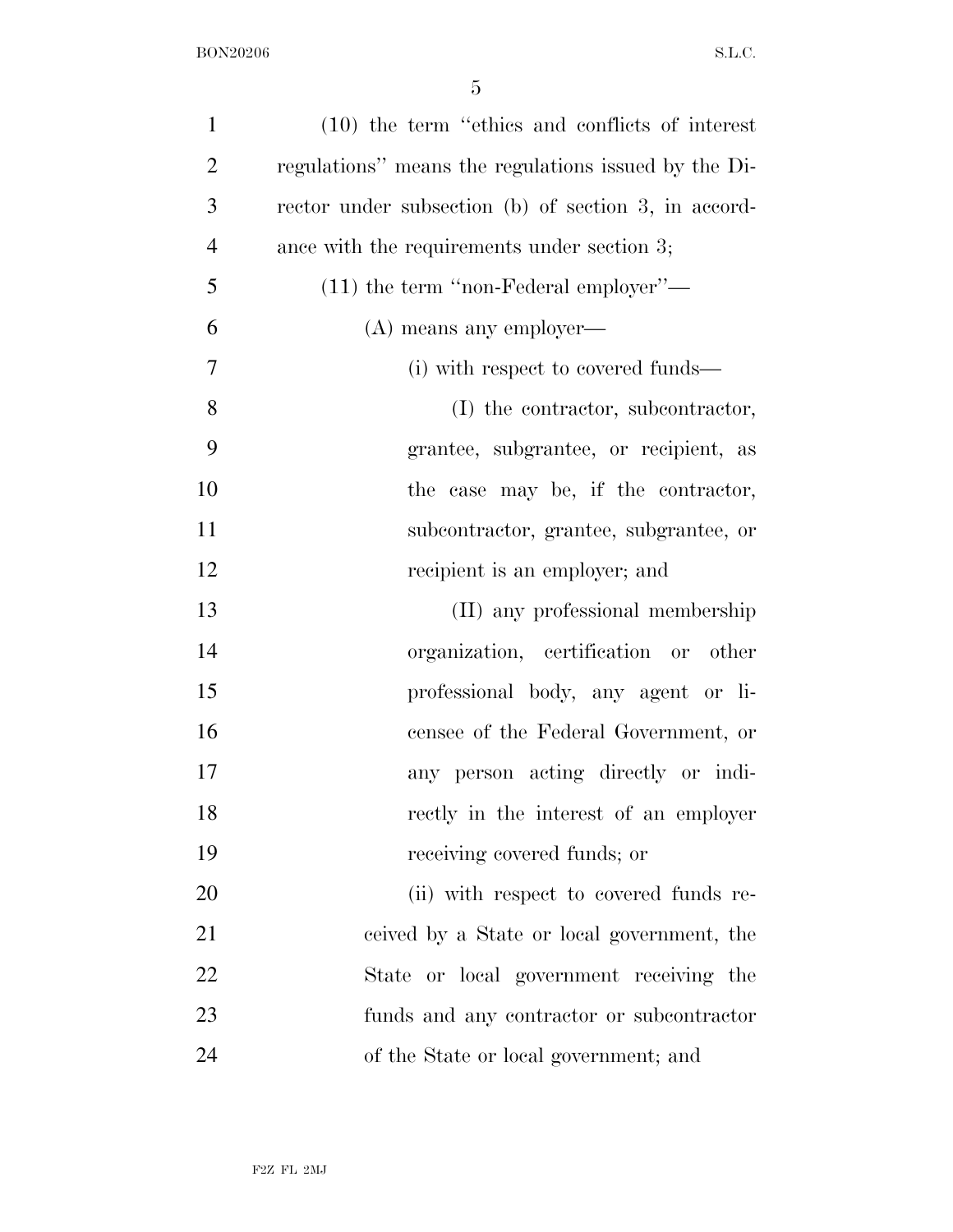| $\mathbf{1}$   | (B) does not mean any department, agen-                |
|----------------|--------------------------------------------------------|
| $\overline{2}$ | cy, or other entity of the Federal Government;         |
| 3              | $(12)$ the term "reprisal", for purposes of sec-       |
| 4              | tion 11, means an action (or, as applicable, inaction) |
| 5              | that is discharging, demoting, blacklisting, or acting |
| 6              | or failing to take an action in a manner prejudicial   |
| 7              | against, or otherwise discriminating against in any    |
| 8              | way (including in the hiring process and including     |
| 9              | by the threat of any such action or inaction) an em-   |
| 10             | ployee, former employee, or individual seeking em-     |
| 11             | ployment as described in section $11(a)(1)$ for engag- |
| 12             | ing in, being perceived as engaging in, or preparing   |
| 13             | to engage in the disclosure of information as de-      |
| 14             | scribed in such section;                               |
| 15             | $(13)$ the term "senior executive" means an indi-      |
| 16             | vidual-                                                |
| 17             | (A) employed by a private employer; and                |
| 18             | $(B)$ who-                                             |
| 19             | (i) receives annual compensation from                  |
| 20             | the private employer in an amount that is              |
| 21             | more that $$1,000,000;$                                |
| 22             | (ii) has direct authority over more                    |
| 23             | than 1 percent of the funds provided under             |
| 24             | a Coronavirus pandemic-related program,                |
| 25             | project, or activity; or                               |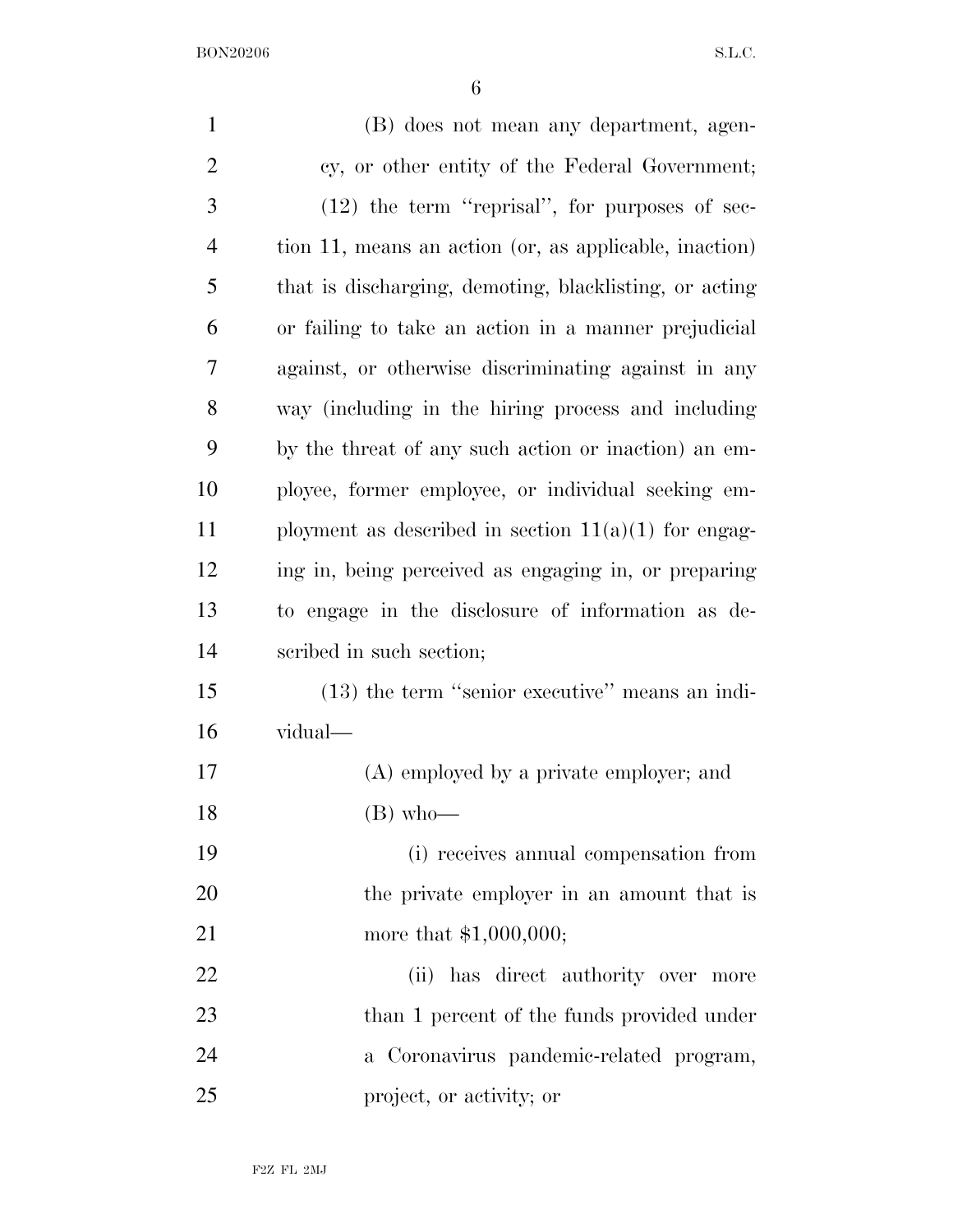| $\mathbf{1}$   | (iii) for an employee of a private em-                       |
|----------------|--------------------------------------------------------------|
| $\overline{2}$ | ployer for which the annual average rev-                     |
| 3              | enue for the period of 2017, 2018, and                       |
| $\overline{4}$ | $2019$ is not less than \$1,000,000,000, is 1                |
| 5              | of the 100 most highly compensated execu-                    |
| 6              | tives of the private employer; and                           |
| 7              | (14) the term "State or local government"                    |
| 8              | means-                                                       |
| 9              | (A) the government of each of the several                    |
| 10             | States, the District of Columbia, the Common-                |
| 11             | wealth of Puerto Rico, Guam, American Samoa,                 |
| 12             | the Virgin Islands, the Commonwealth of the                  |
| 13             | Northern Mariana Islands, or any other terri-                |
| 14             | tory or possession of the United States; or                  |
| 15             | (B) the government of any political sub-                     |
| 16             | division of a government listed in subparagraph              |
| 17             | (A).                                                         |
| 18             | SEC. 3. ETHICS AND CONFLICTS OF INTEREST.                    |
| 19             | (a) PURPOSE.—The purpose of this section is to set           |
| 20             | forth standards to address and prevent conflicts of interest |
| 21             | or abuses of authority that may arise in connection with     |
| 22             | the administration and execution of the authorities under    |
| 23             | a Coronavirus pandemic-related program, project, or activ-   |
| 24             | ity, including under the CARES Act.                          |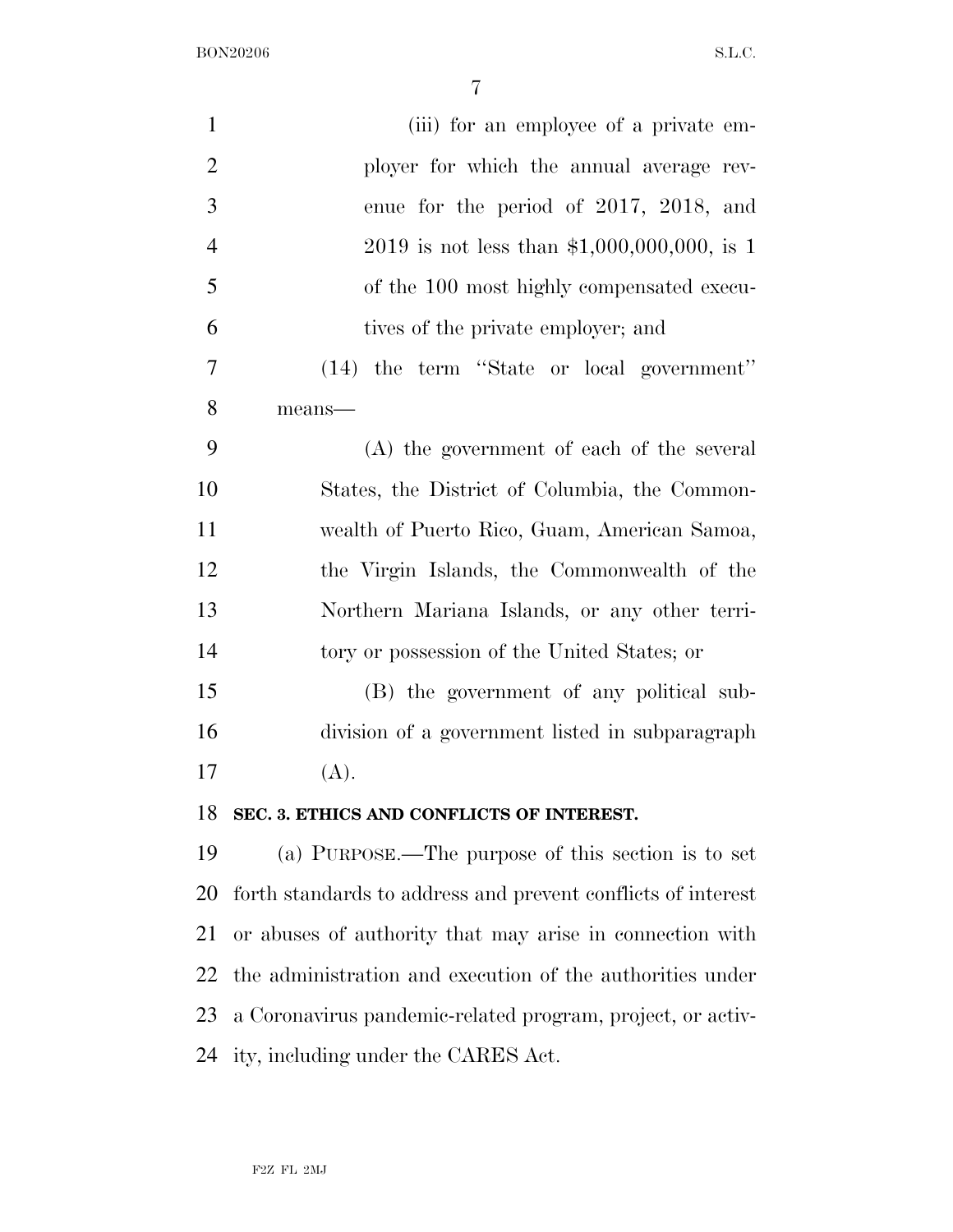(b) STANDARDS REQUIRED.—The Director shall issue regulations necessary to address and prevent con- flicts of interest or abuses of authority that may arise in connection with the administration or execution of the au- thorities under a Coronavirus pandemic-related program, project, or activity, including—

 (1) conflicts arising in the selection or hiring of covered contractors or advisors, including contrac- tors, banks, and other private sector entities involved in the administration of programs or services au- thorized under paragraph (36) of section 7(a) of the Small Business Act (15 U.S.C. 636(a)) or under section 4003 of the CARES Act;

 (2) the management, administration, or dis- tribution of funds, grants, loans, loan guarantees, or other investments under a Coronavirus pandemic-re-lated program, project, or activity;

 (3) post-employment restrictions on Federal of-ficers and employees;

 (4) any exercise of authority by Federal officers and employees that adversely affects the rights of any person, or that results in personal gain or ad-vantage to the officer or employee; and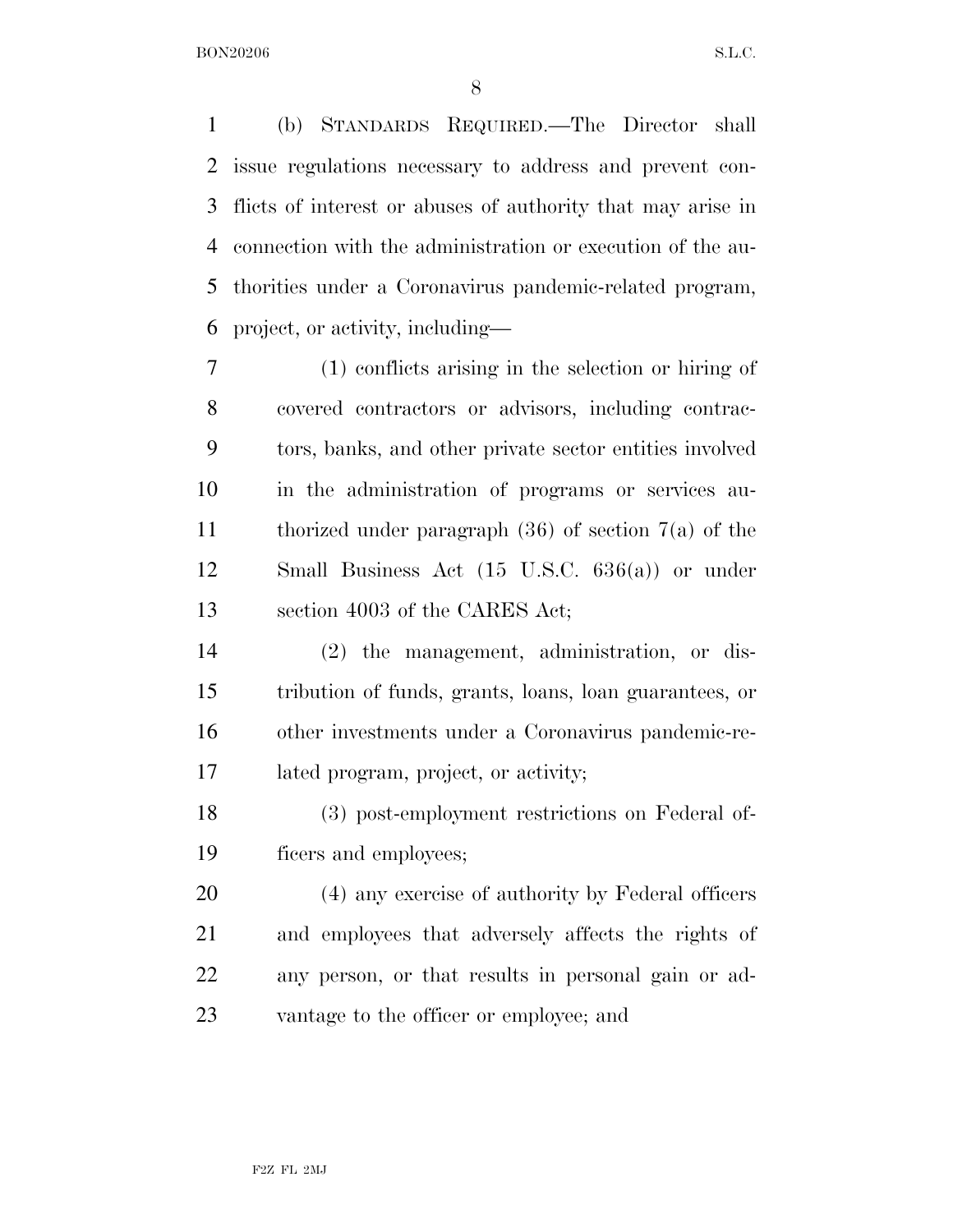(5) any other potential conflict of interest or abuse of authority, as the Director determines nec-essary or appropriate in the public interest.

(c) TIMING.—

 (1) IN GENERAL.—As soon as practicable after the date of enactment of this Act, but in any event not later than 60 days after such date of enactment, the Director shall issue the ethics and conflicts of in-terest regulations.

 (2) WAIVER TO ENSURE COMPLIANCE WITH TIMING.—To the extent compliance with the require- ments under subchapter II of chapter 5 of title 5, United States Code, would prevent the Director from complying with the timeframe specified under paragraph (1) for issuance of the ethics and con- flicts of interest regulations, such subchapter shall not apply to the issuance of the ethics and conflicts of interest regulations.

 (d) SCOPE.—The ethics and conflicts of interest regu- lations shall address actual and potential conflicts of inter- est, or circumstances that give rise to the appearance of a conflict of interest to a reasonable person, including—

 (1) any actual or potential personal conflict of interest, including any personal, business, or finan-cial interest of any individual involved in the admin-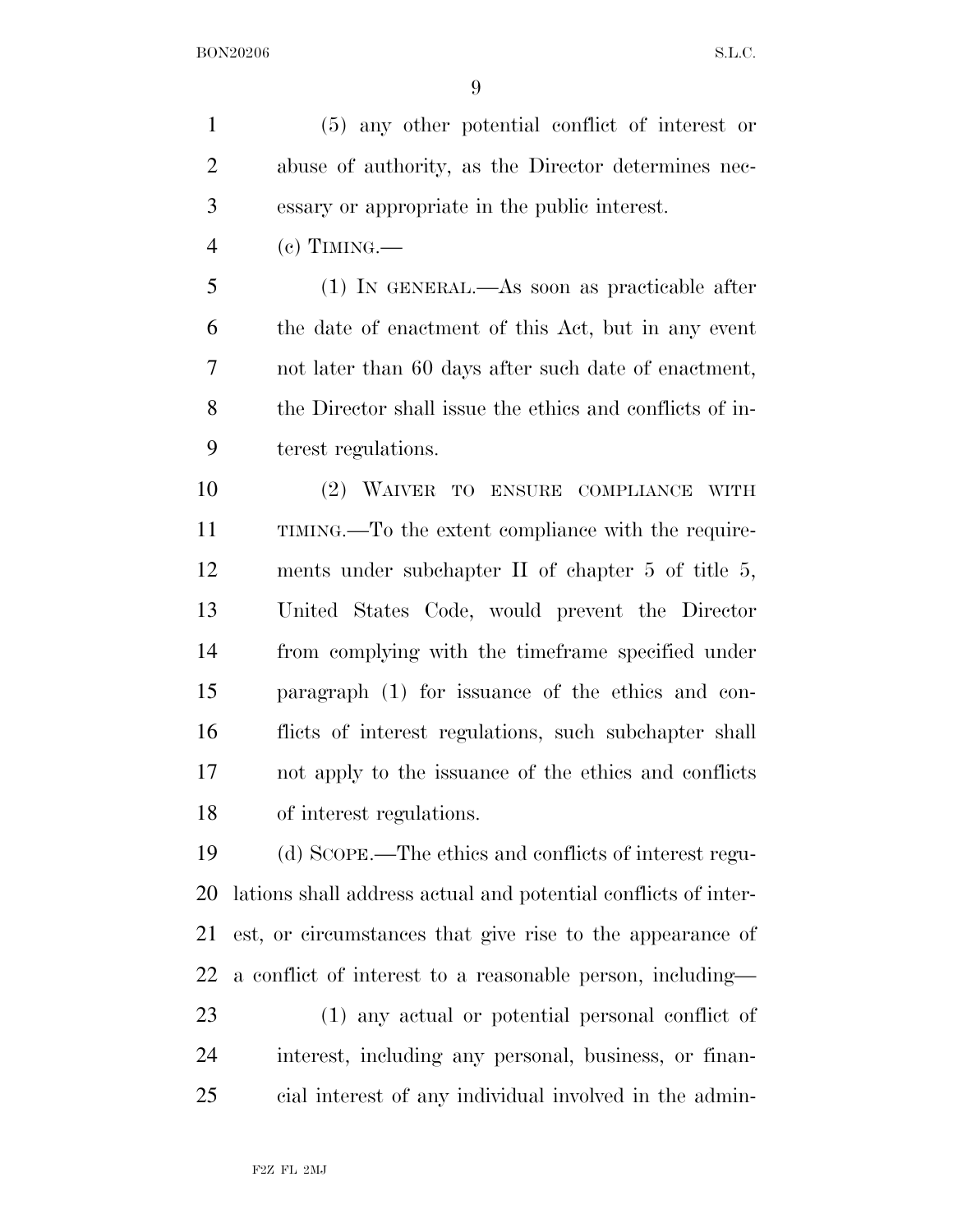istration or execution of the authorities under a Coronavirus pandemic-related program, project, or activity or such an interest of a spouse, child, par- ent, sibling, son-in-law, or daughter-in-law of such an individual; and

 (2) any actual or potential conflict of interest of a covered contractor, including any political activity that creates the appearance of a conflict of interest to a reasonable person, or any situation in which a covered contractor has an interest or relationship that could cause a reasonable person with knowledge of the relevant facts to question the objectivity, im- partiality, or judgment of the covered contractor to perform under a covered contract or to represent the Federal Government.

(e) CONTRACTORS AND ADVISORS.—

 (1) COMPLIANCE PROGRAM.—The ethics and conflicts of interest regulations shall require—

 (A) a covered contractor to maintain a compliance program reasonably designed to de- tect and prevent violations of Federal law, in- cluding Federal securities laws, and conflicts of interest; and

24 (B) that such a compliance program—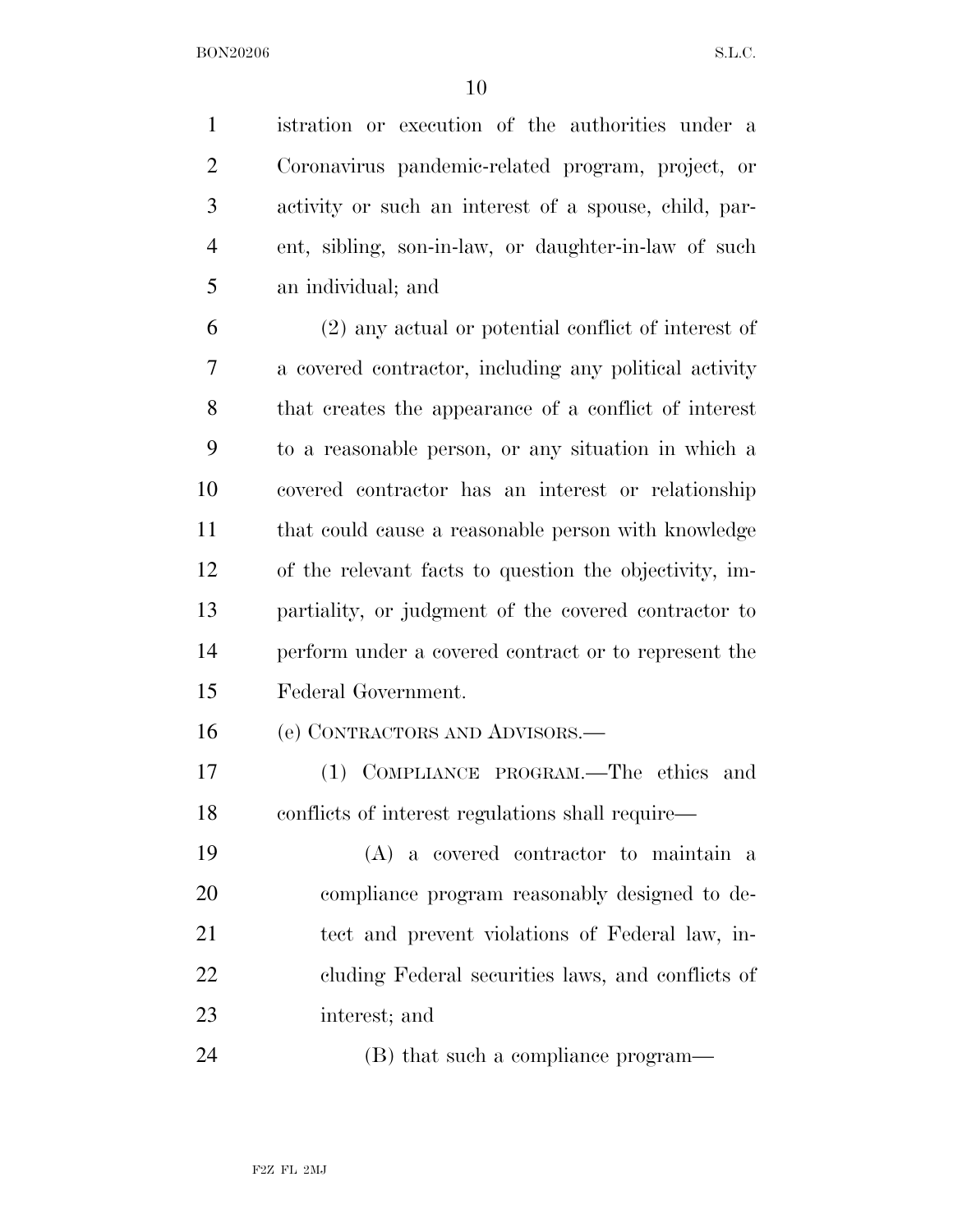| $\mathbf{1}$   | (i) include plans to mitigate any con-                 |
|----------------|--------------------------------------------------------|
| $\overline{2}$ | flict of interest, including any personal              |
| 3              | conflict of interest of any individual per-            |
| $\overline{4}$ | forming duties under a covered contract;               |
| 5              | (ii) allow for the Director or the des-                |
| 6              | ignated agency ethics official for the appli-          |
| 7              | cable Federal agency to disapprove any                 |
| 8              | plan described in clause (i) that is insuffi-          |
| 9              | cient;                                                 |
| 10             | (iii) be posted by the covered con-                    |
| 11             | tractor on the public website of the covered           |
| 12             | contractor; and                                        |
| 13             | (iv) be provided to the Director or to                 |
| 14             | the designated agency ethics official for the          |
| 15             | applicable Federal agency.                             |
| 16             | (2) INFORMATION REQUIRED.—The ethics and               |
| 17             | conflicts of interest regulations shall require a cov- |
| 18             | ered contractor to provide to the Director or the des- |
| 19             | ignated agency ethics official for the applicable Fed- |
| 20             | eral agency, upon request or through a process spec-   |
| 21             | ified in the ethics and conflicts of interest regula-  |
| 22             | tions, sufficient information to evaluate any conflict |
| 23             | of interest, which may include—                        |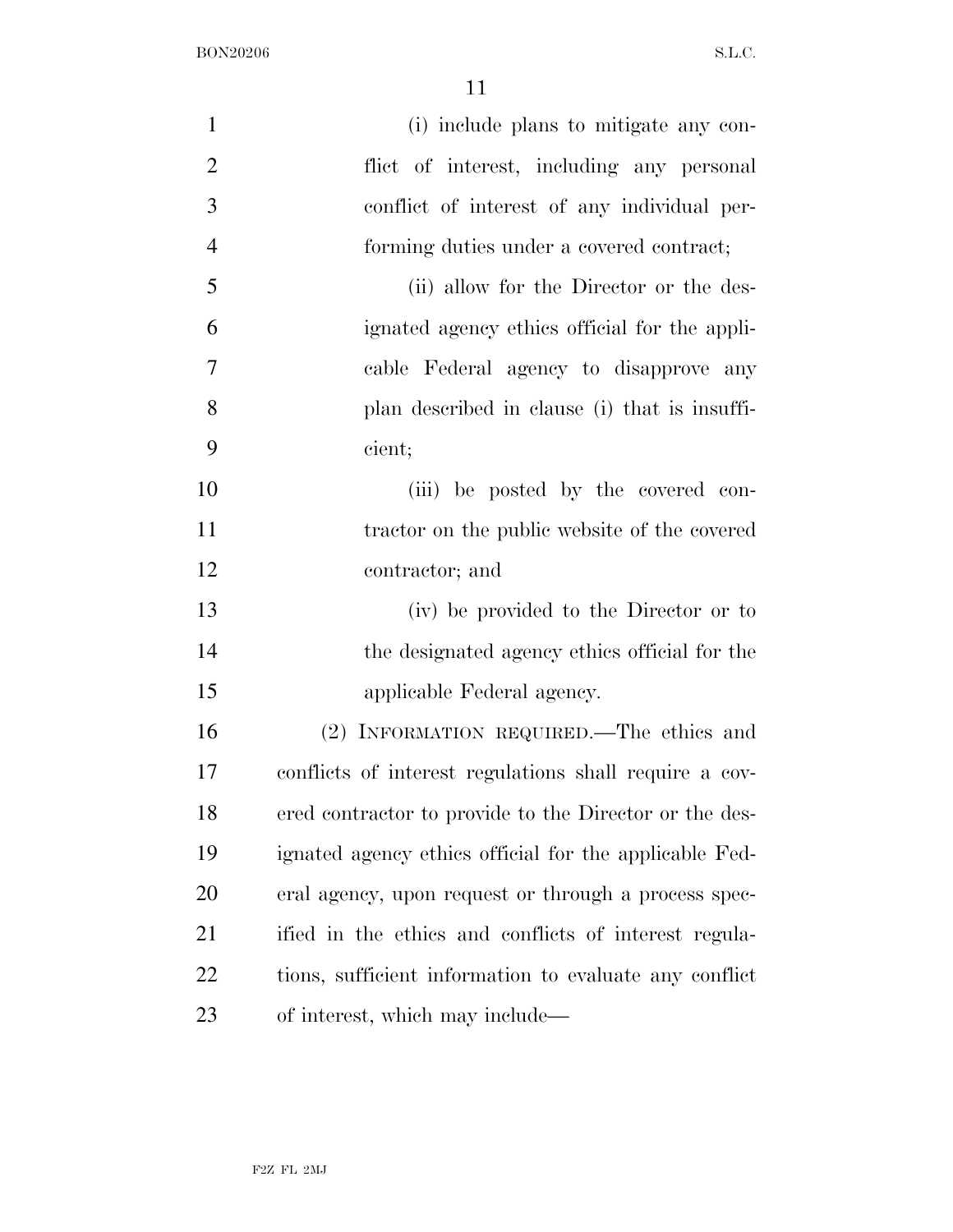(A) the relationship of the covered con-2 tractor to any other involved contractors or ad-visors;

 (B) information concerning all other busi- ness or financial interests of the covered con- tractor, the proposed subcontractors of the cov- ered contractor, or entities related to the cov- ered contractor (including any parent company or subsidiary of a covered contractor, any entity holding more than a 5 percent equity interest in 11 the covered contractor, and any entity in which the covered contractor holds more than a 5 per-cent equity interest);

 (C) a description of all of the conflicts of interest and potential conflicts of interest of the covered contractor;

 (D) a detailed written plan to mitigate all of the conflicts of interest and potential con- flicts of interest of the covered contractor, along with supporting documents; and

 (E) any other information or documenta-22 tion about the covered contractor, the proposed subcontractors of the covered contractor, or en-24 tities related to the covered contractor that the

F2Z FL 2MJ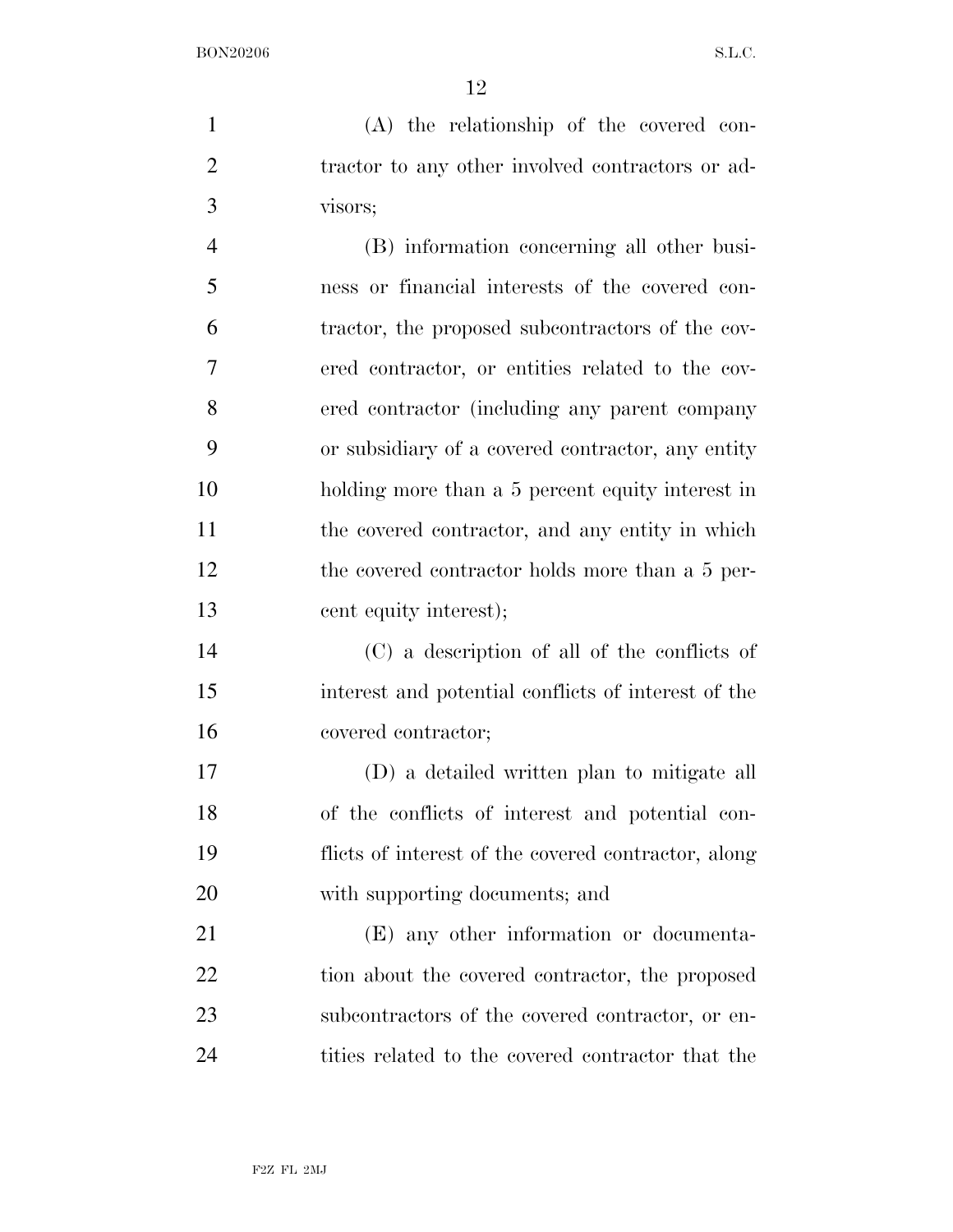| $\mathbf{1}$   | Director or the designated agency ethics official  |
|----------------|----------------------------------------------------|
| $\overline{2}$ | for the applicable Federal agency may request.     |
| 3              | (3) TERMS OF CONTRACT OR AGREEMENT.-               |
| $\overline{4}$ | $(A)$ In GENERAL.—On and after the effec-          |
| 5              | tive date of the ethics and conflicts of interest  |
| 6              | regulations, the Federal Government may not        |
| 7              | enter into (or renew) a covered contract, unless   |
| 8              | the covered contract includes enforceable terms    |
| 9              | and conditions to enforce the ethics and con-      |
| 10             | flicts of interest regulations.                    |
| 11             | (B) EXISTING CONTRACTS.—With respect               |
| 12             | to a covered contract entered into before the ef-  |
| 13             | fective date of the ethics and conflicts of inter- |
| 14             | est regulations, the head of the Federal agency    |
| 15             | that entered into the covered contract and the     |
| 16             | contracting officers of the Federal agency shall   |
| 17             | make efforts, to the maximum extent prac-          |
| 18             | ticable and as part of the first amendment or      |
| 19             | modification to the contract after such effective  |
| 20             | date, to update the covered contract to include    |
| 21             | and enforce the ethics and conflicts of interest   |
| 22             | regulations.                                       |
| 23             | (4) WRITTEN CERTIFICATION.—The ethics and          |
| 24             | conflicts of interest regulations—                 |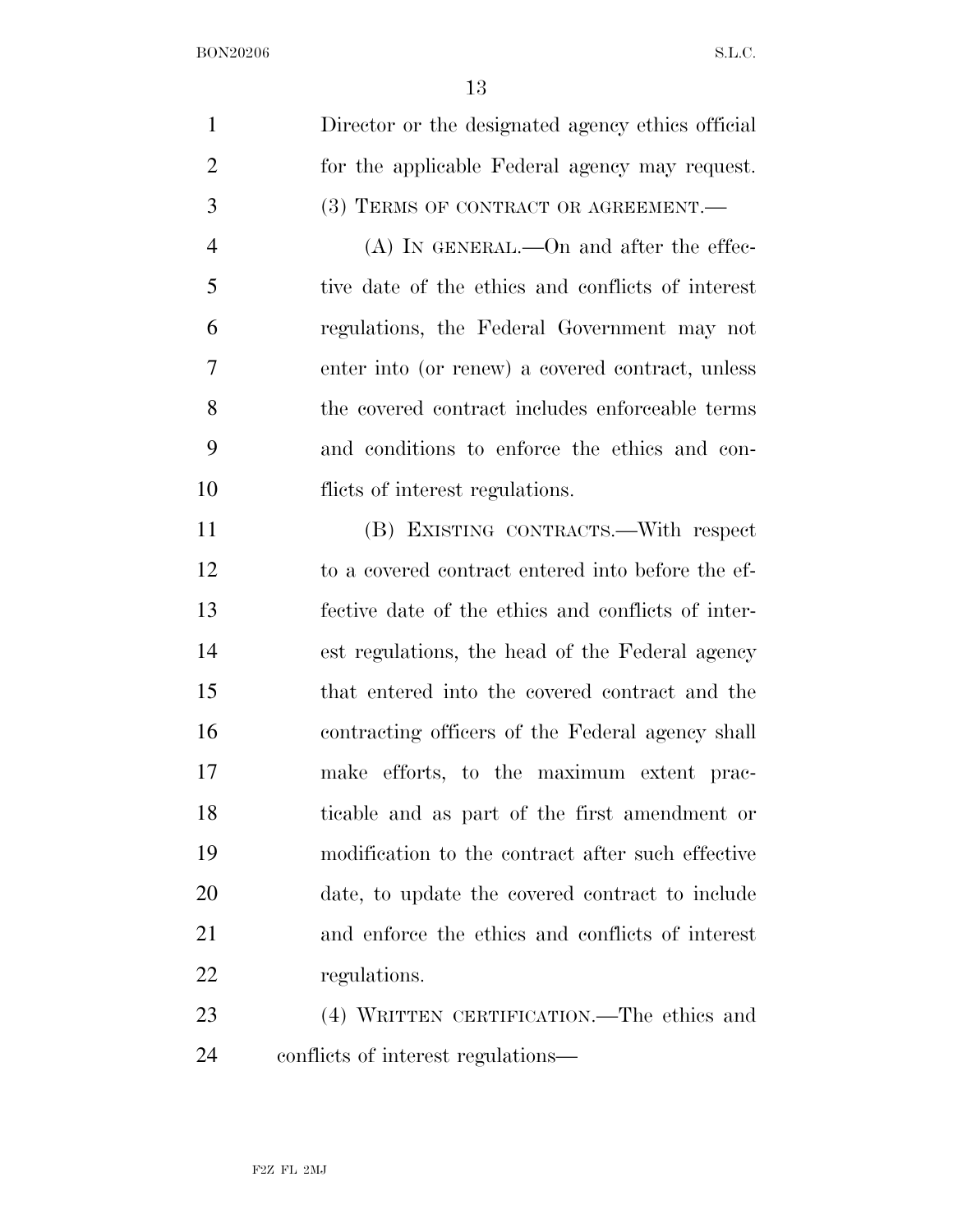| $\mathbf{1}$   | $(A)$ shall require a covered contractor to         |
|----------------|-----------------------------------------------------|
| $\overline{2}$ | submit, under penalty of perjury, to the Direc-     |
| 3              | tor or the designated agency ethics official for    |
| $\overline{4}$ | the applicable Federal agency a written certifi-    |
| 5              | cation-                                             |
| 6              | (i) certifying that no conflicts of inter-          |
| 7              | est exists (and that individuals performing         |
| 8              | services under the covered contract have no         |
| 9              | personal conflicts of interest); or                 |
| 10             | (ii) explaining in detail—                          |
| 11             | (I) the extent to which the cov-                    |
| 12             | ered contractor can certify and de-                 |
| 13             | scribe the actions the covered con-                 |
| 14             | tractor has taken and plans to take to              |
| 15             | mitigate any conflict of interest; and              |
| 16             | (II) the timeframe for implemen-                    |
| 17             | tation for the actions described in                 |
| 18             | subclause $(I)$ ; and                               |
| 19             | (B) may specify the frequency with which            |
| 20             | a covered contractor shall submit a written cer-    |
| 21             | tification described in subparagraph $(A)$ .        |
| 22             | (5) RETENTION OF INFORMATION.—The ethics            |
| 23             | and conflicts of interest regulations shall require |
| 24             | covered contractors to—                             |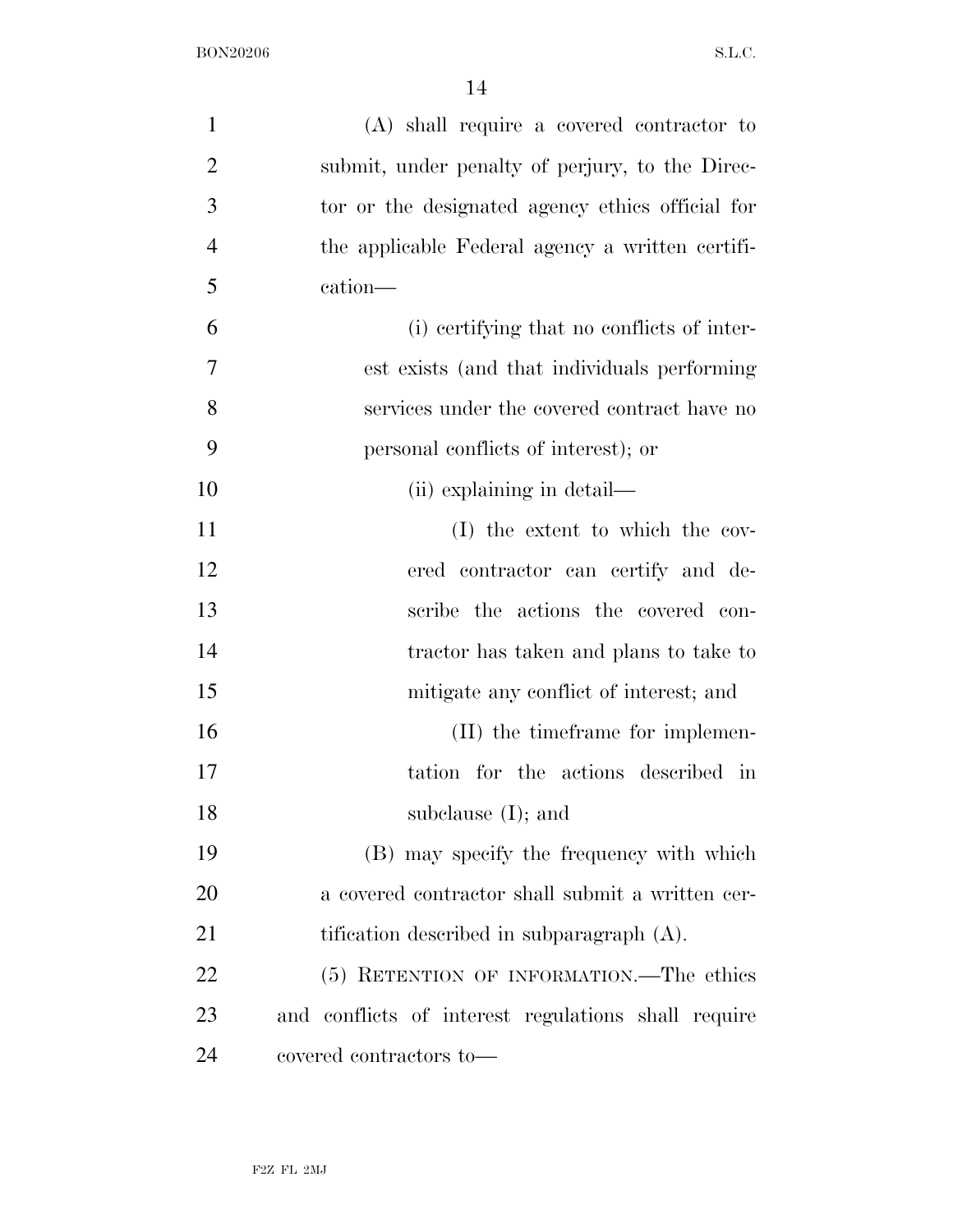| $\mathbf{1}$   | $(A)$ retain the information needed to com-            |
|----------------|--------------------------------------------------------|
| $\overline{2}$ | ply with this section, including the written cer-      |
| 3              | tifications required by this section, for a speci-     |
| 4              | fied period of time; and                               |
| 5              | (B) make such information available to the             |
| 6              | Director or the designated agency ethics official      |
| 7              | for the applicable Federal agency upon request.        |
| 8              | (6) CONCURRENT ACTIVITIES.—The ethics and              |
| 9              | conflicts of interest regulations may restrict certain |
| 10             | market activities by a covered contractor that are     |
| 11             | likely to cause impermissible conflicts of interest.   |
| 12             | (7) RULE OF CONSTRUCTION REGARDING PRO-                |
| 13             | CUREMENT INTEGRITY ACT.—Nothing in this section        |
| 14             | shall be construed to modify the application of chap-  |
| 15             | ter 21 of title 41, United States Code, to covered     |
| 16             | contracts or to covered contractors.                   |
| 17             | (f) INDIVIDUAL CONFLICTS OF INTEREST.                  |
| 18             | (1) PERSONAL OR FINANCIAL CONFLICTS OF                 |
| 19             | INTEREST.—The ethics and conflicts of interest reg-    |
| 20             | ulations shall ensure that any individual (including   |
| 21             | any officer or employee of the executive branch of     |
| 22             | the Federal Government) who participates personally    |
| 23             | and substantially in the administration or execution   |
| 24             | of any Coronavirus pandemic-related program,           |
| 25             | project, or activity, through, for example, decision,  |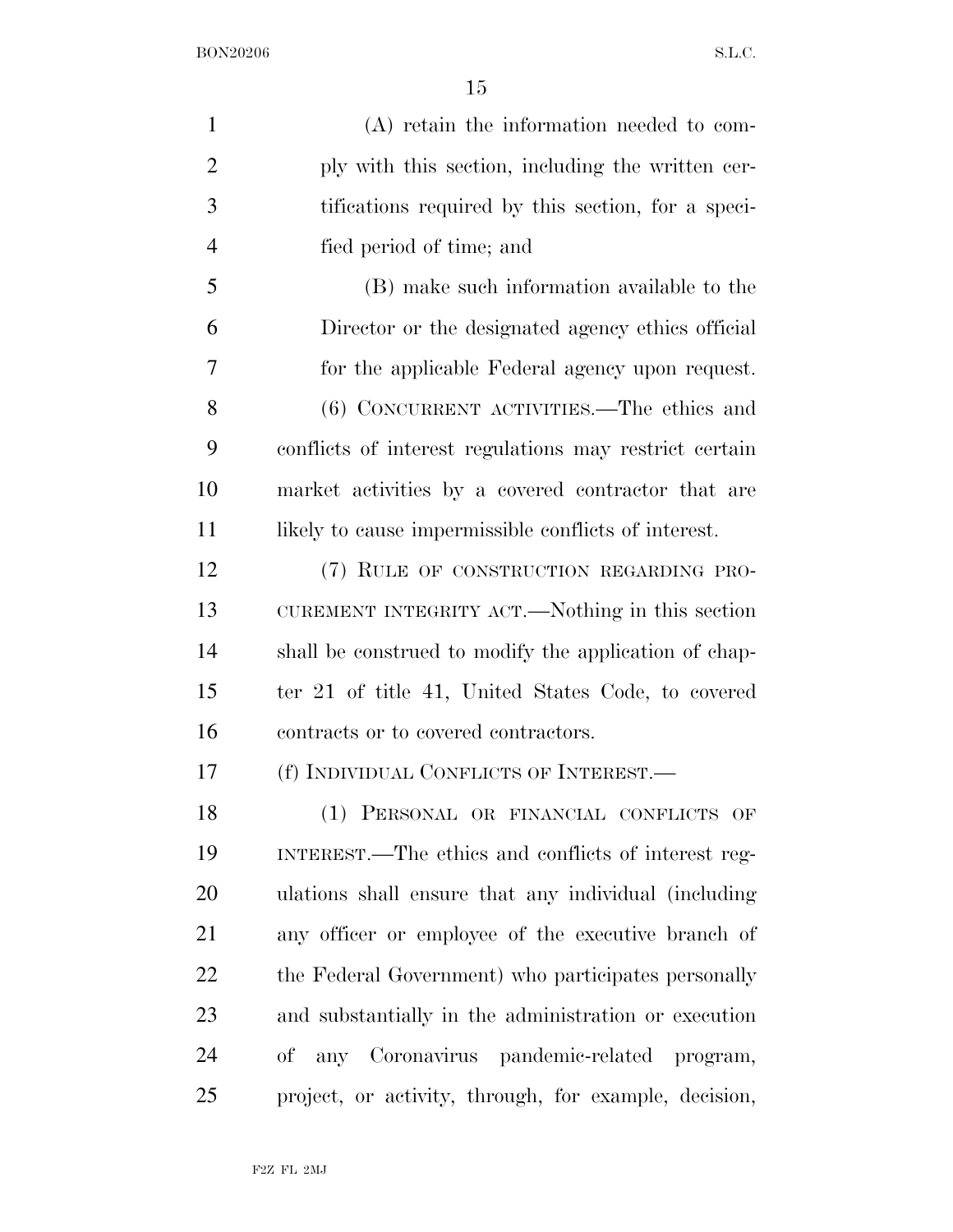| $\mathbf{1}$   | approval, disapproval, recommendation, or the ren-       |
|----------------|----------------------------------------------------------|
| $\overline{2}$ | dering of advice, has no personal or financial conflict  |
| 3              | of interest (including a situation that would cause a    |
| $\overline{4}$ | reasonable person with knowledge of the relevant         |
| 5              | facts to question the objectivity, impartiality, or      |
| 6              | judgment of the individual in such performance, or       |
| 7              | the ability of the individual to represent the interests |
| 8              | of the Federal Government), unless mitigation meas-      |
| 9              | ures have addressed the conflict to the satisfaction     |
| 10             | of the Director or the designated agency ethics offi-    |
| 11             | cial for the applicable Federal agency, or the conflict  |
| 12             | is waived in accordance with waiver rules.               |
| 13             | (2) INFORMATION REQUIRED.                                |
| 14             | (A) IN GENERAL.—The ethics and conflicts                 |
| 15             | of interest regulations may require certain offi-        |
| 16             | cers or employees of the Federal Government to           |
| 17             | submit, in writing, information about their per-         |
| 18             | sonal, business, and financial relationships, and        |
| 19             | such relationships of their spouses and depend-          |
| 20             | ent children, that would cause a reasonable per-         |
| 21             | son with knowledge of the relevant facts to              |
| 22             | question the objectivity, impartiality, or judg-         |
| 23             | ment of the officer or employee or the ability of        |
| 24             | the officer or employee to represent the inter-          |
| 25             | ests of the Federal Government.                          |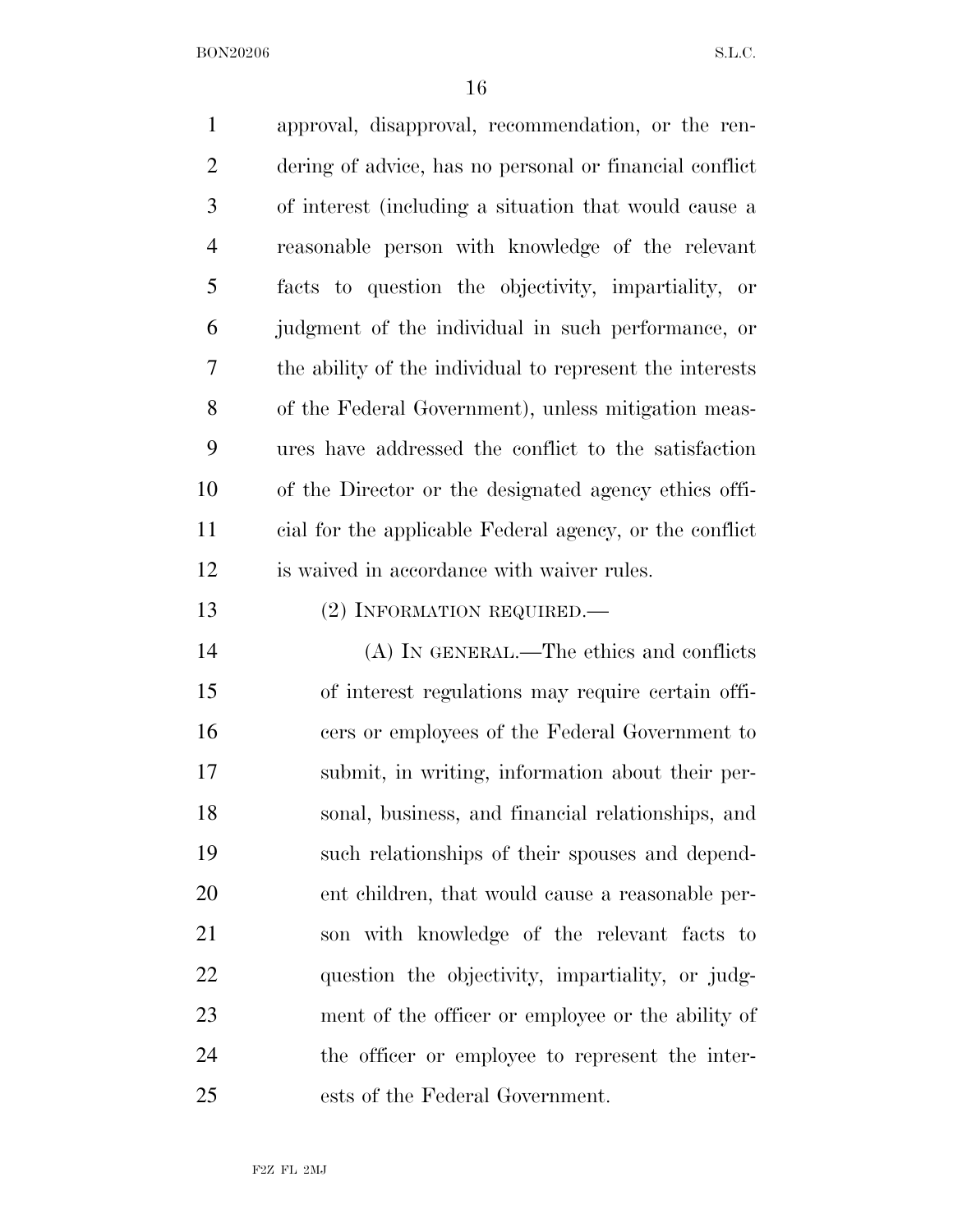| $\mathbf{1}$   | (B) MINIMIZATION OF DUPLICATION.-To                 |
|----------------|-----------------------------------------------------|
| $\overline{2}$ | the extent practicable, the ethics and conflicts    |
| 3              | of interest regulations should ensure that the      |
| $\overline{4}$ | submission of information under subparagraph        |
| 5              | (A) does duplicate the financial disclosures re-    |
| 6              | quired under the Ethics in Government Act of        |
| 7              | 1978 (5 U.S.C. App.).                               |
| 8              | (C) DISCLOSURE.—The ethics and con-                 |
| 9              | flicts of interest regulations shall provide for    |
| 10             | appropriate and reasonable public disclosure of     |
| 11             | any information submitted under subparagraph        |
| 12             | (A).                                                |
| 13             | (3) DISQUALIFICATION.—                              |
| 14             | (A) IN GENERAL.—The ethics and conflicts            |
| 15             | interest regulations shall specify cir-<br>of       |
| 16             | cumstances in which an officer or employee of       |
| 17             | the Federal Government with an actual or po-        |
| 18             | tential personal conflict of interest is disquali-  |
| 19             | fied from performing work as part of the ad-        |
| 20             | ministration or execution of any Coronavirus        |
| 21             | pandemic-related program, project, or activity      |
| 22             | unless mitigation measures have addressed the       |
| 23             | conflict to the satisfaction of the Director or the |
| 24             | designated agency ethics official for the applica-  |
| 25             | ble Federal agency.                                 |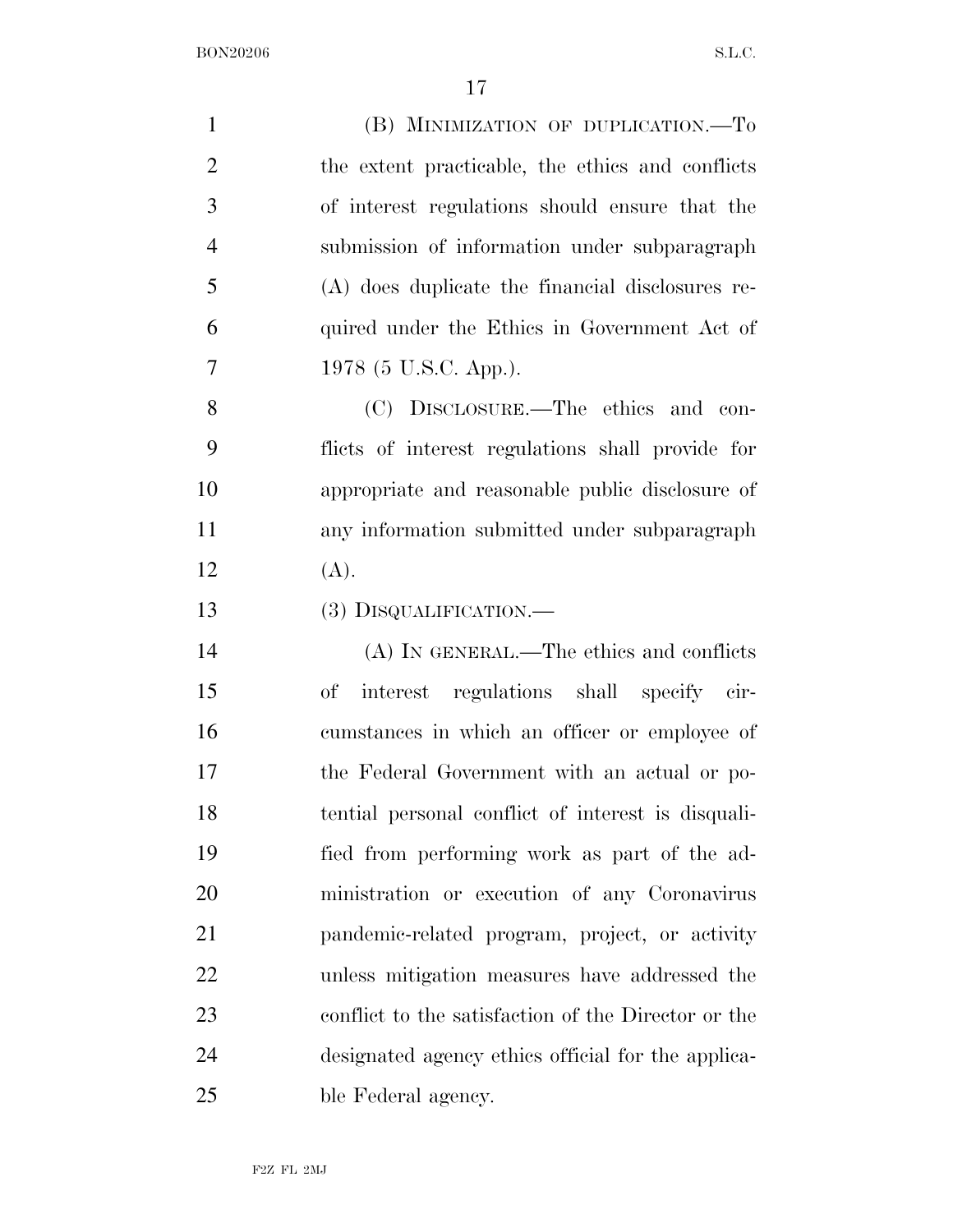(B) WAIVER.—The ethics and conflicts of interest regulations may establish a process by which individuals may seek a waiver of disquali- fication from the Director or the designated agency ethics official for the applicable Federal agency if it is clear from the totality of the cir- cumstances that a waiver is in the interest of the Federal Government.

 $9 \quad$  (g) GIFTS.—

 (1) IN GENERAL.—The ethics and conflicts of interest regulations shall restrict officers and em- ployees of the Federal Government and covered con- tractors involved in the administration or execution of the authorities under a Coronavirus pandemic-re- lated program, project, or activity and covered con- tractors from accepting or soliciting favors, gifts, or other items of significant monetary value from any individual or entity seeking official action from the Federal Government in connection with the adminis- tration or execution of the authorities under a Coronavirus pandemic-related program, project, or activity.

23 (2) RULE OF CONSTRUCTION REGARDING EX- ISTING GIFT LIMITATIONS.—Nothing in this sub-section shall be construed to modify the application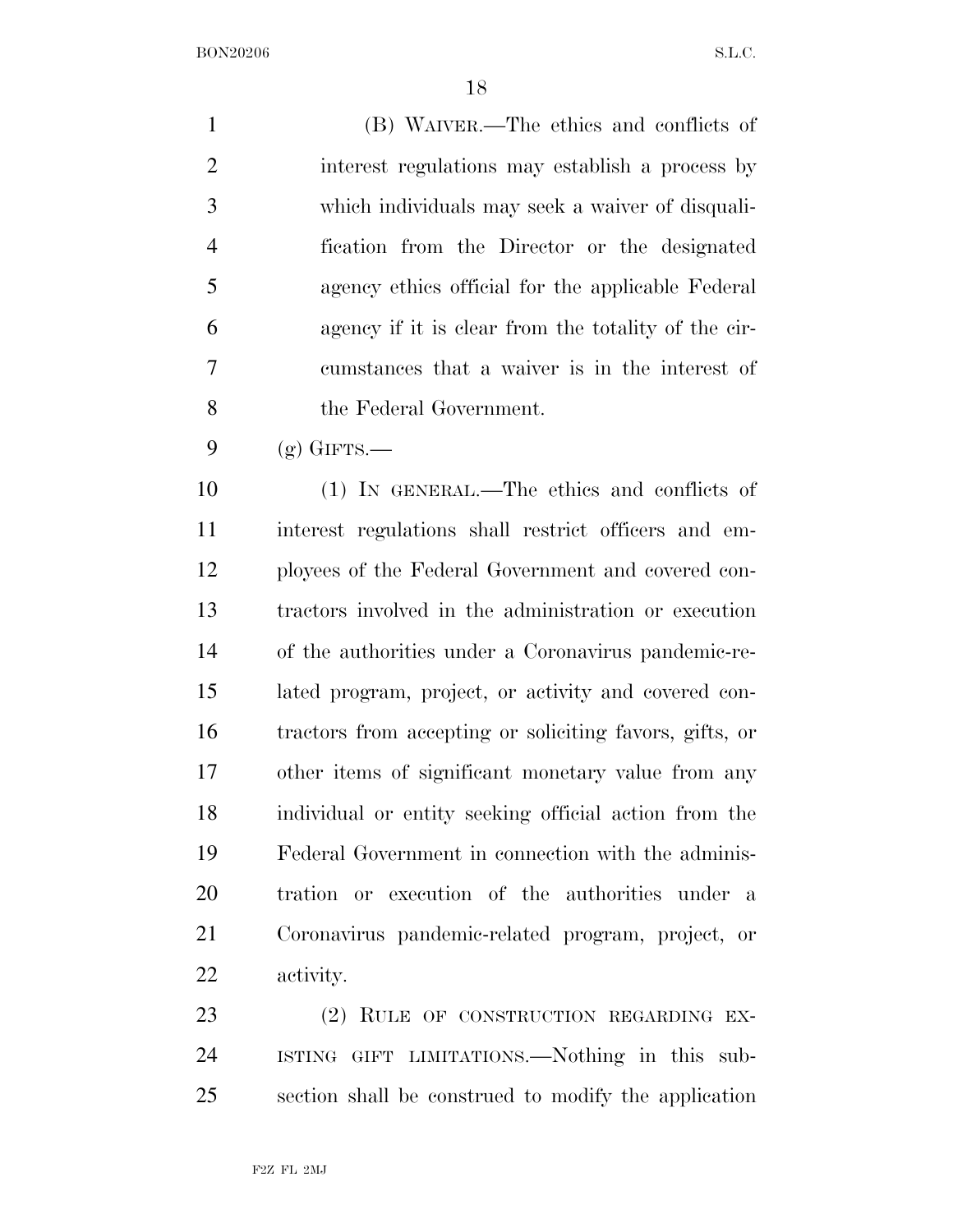of subpart B of part 2635 of title 5, Code of Federal Regulations (relating to gifts from outside sources). (h) IMPROPER USE.—

 (1) IN GENERAL.—The ethics and conflicts of interest regulations shall restrict the improper use of property of the United States for the benefit of any individual or entity other than the United States in the administration or execution of the authorities under a Coronavirus pandemic-related program, project, or activity.

 (2) RULE OF CONSTRUCTION REGARDING EX-12 ISTING USE OF INFORMATION LIMITATIONS. Noth- ing in this subsection shall be construed to modify the application of section 2635.703 of title 5, Code of Federal Regulations (relating to use of nonpublic information).

(i) PROMISES AND PLEDGES.—

 (1) IN GENERAL.—The ethics and conflicts of interest regulations shall restrict officers and em- ployees of the Federal Government involved in the administration or execution of the authorities under a Coronavirus pandemic-related program, project, or activity and covered contractors from making any unauthorized promise or commitment on behalf of the United States in the administration or execution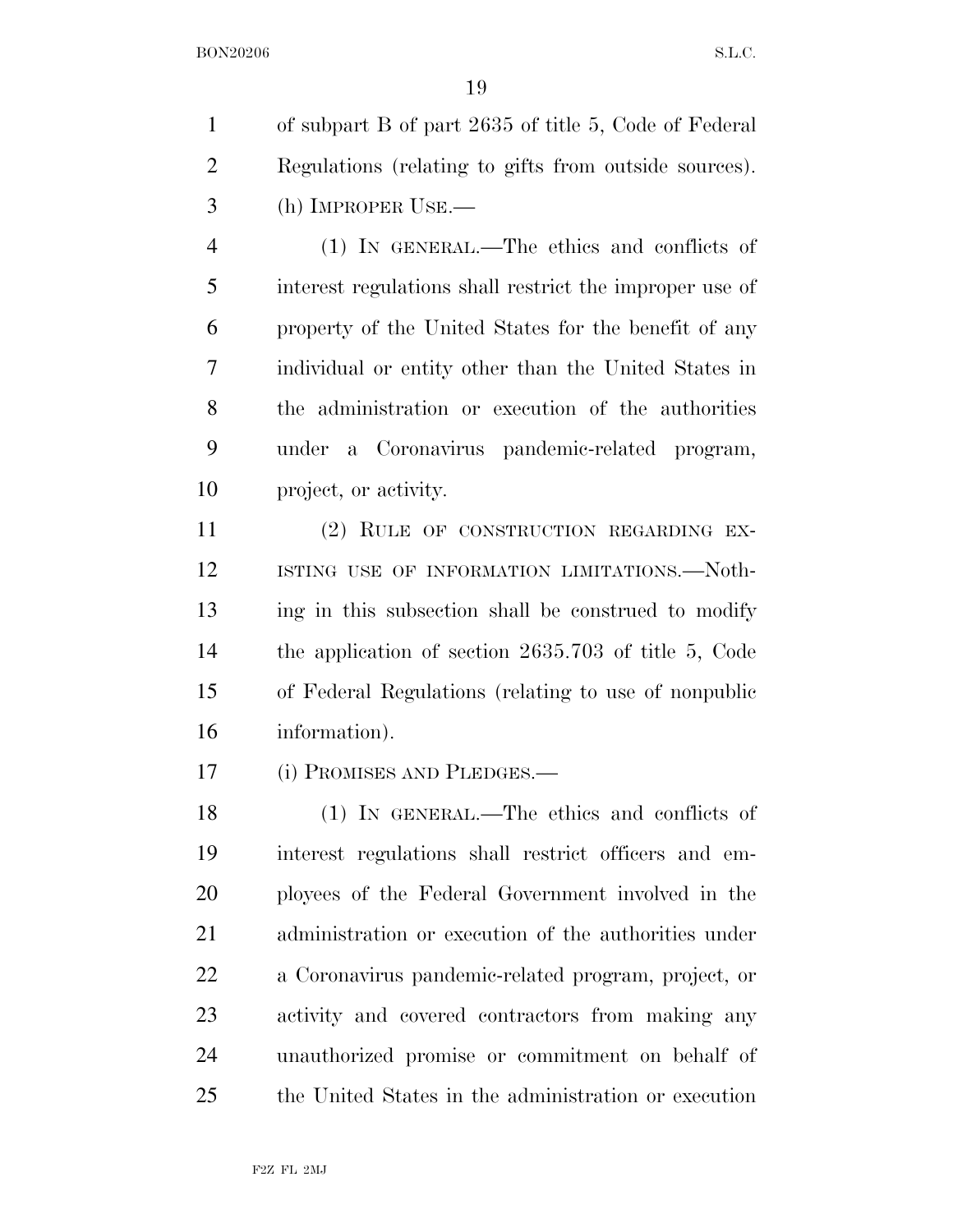|                | of the authorities under a Coronavirus pandemic-re- |
|----------------|-----------------------------------------------------|
| 2              | lated program, project, or activity.                |
| 3              | (2) RULE OF CONSTRUCTION REGARDING                  |
| $\overline{4}$ | ANTIDEFICIENCY ACT.—Nothing in this subsection      |

 shall be construed to modify the application of sec- tion 1341 of title 31, United States Code (relating to limitations on expending and obligating amounts). (j) POST-EMPLOYMENT RESTRICTIONS.—The ethics and conflicts of interest regulations—

 (1) shall establish post-employment restrictions (in addition to the restrictions in effect under sec- tion 207 of title 18, United States Code) applicable to officers and employees of the Federal Government involved in the administration or execution of the authorities under a Coronavirus pandemic-related program, project, or activity necessary to ensure eth- ical administration of the Coronavirus pandemic-re- lated program, project, or activity, which shall, at a minimum, prohibit such an officer or employee of an executive agency from engaging in lobbying activities with respect to the executive agency during the 5- year period beginning on the date of separation from service with the executive agency; and

 (2) may include restrictions on officers and em-ployees of the Federal Government involved in the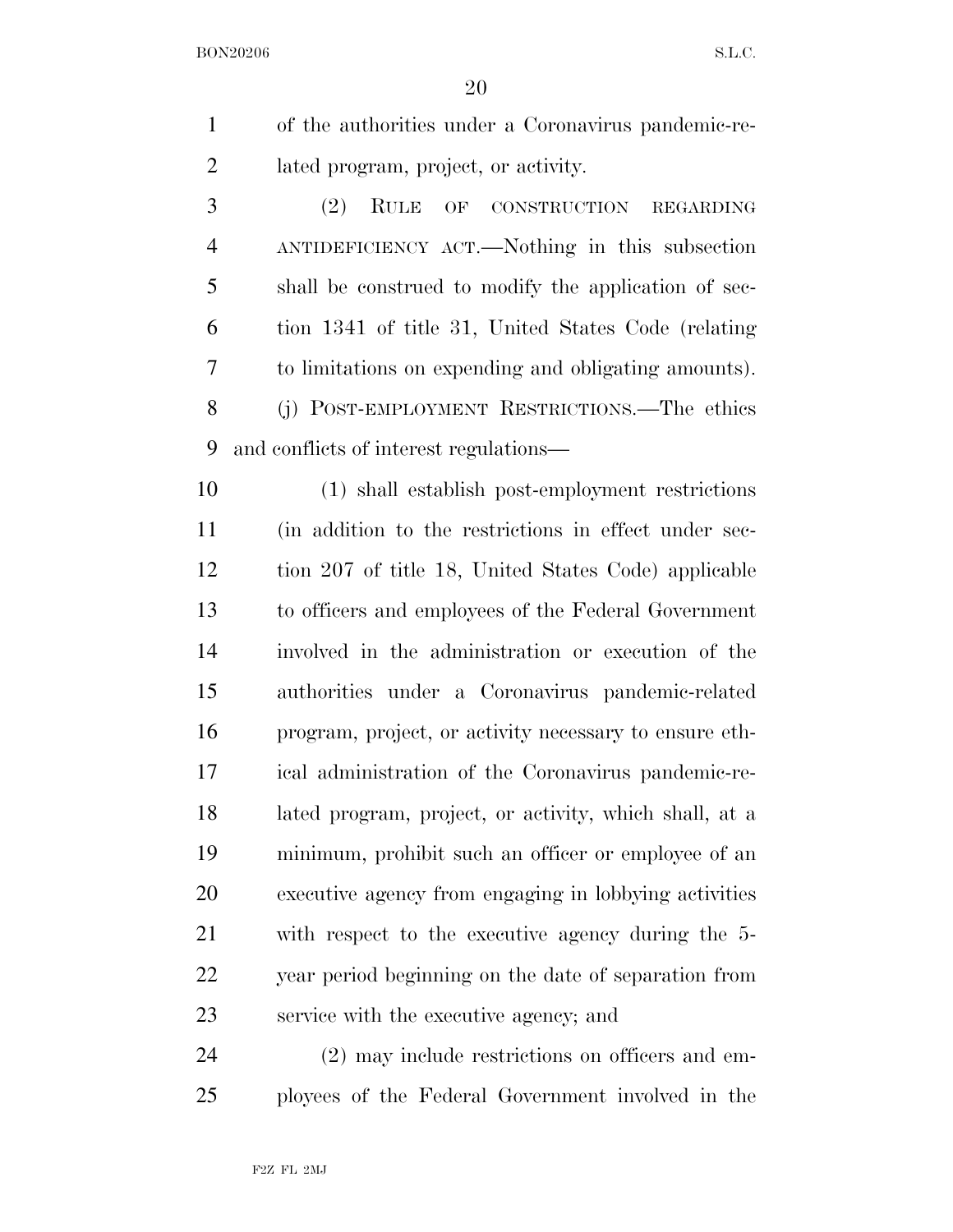administration or execution of the authorities under a Coronavirus pandemic-related program, project, or activity seeking, negotiating, discussing, or accepting employment or compensation from any private sector entity with respect to which the officer or employee personally or substantially participated in (through decision, approval, disapproval, recommendation) the provision of funds, grants, loans, loan guarantees, or other investments under the Coronavirus pandemic-related program, project, or activity.

 (k) COMMUNICATIONS WITH GOVERNMENT EMPLOY- EES.—The ethics and conflicts of interest regulations shall prohibit, during the course of any process for selecting a covered contractor (including any process using non-com- petitive procedures), an entity participating in the process or a representative of the entity from—

 (1) directly or indirectly making any offer or promise of future employment or business oppor- tunity to, or engaging directly or indirectly in any discussion of future employment or business oppor-21 tunity with, any officer or employee of the Federal Government with personal or direct responsibility for that procurement;

 (2) offering, giving, or promising to offer or give, directly or indirectly, any money, gratuity, or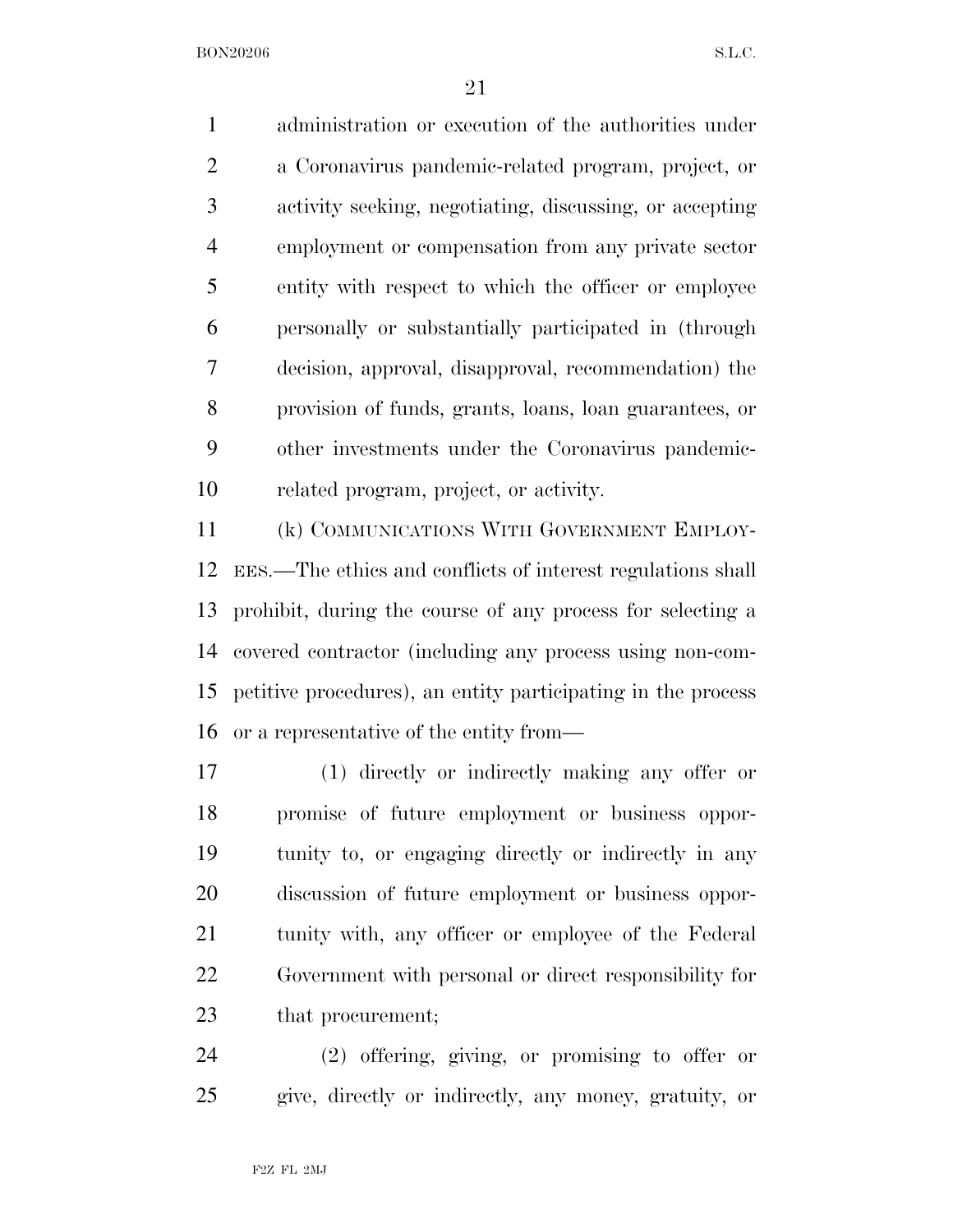other thing of value to any officer or employee of the Federal Government, except as otherwise permitted by law; or

 (3) soliciting or obtaining from any officer or employee of the Federal Government, directly or in- directly, any information that is not public and was prepared for use by the United States for the pur- pose of evaluating an offer, quotation, or response to enter into an arrangement with the United States. 10 (1) LAWS APPLIED.

 (1) IN GENERAL.—Nothing in this section shall be construed to modify that any individual who acts for or on behalf of the United States in the adminis- tration and execution of the authorities under a Coronavirus pandemic-related program, project, or activity—

 (A) shall comply with sections 201 and 208 of title 18, United States Code; and

 (B) may be subject to criminal penalties for violating such sections.

21 (2) FALSE STATEMENTS.—Nothing in this sec- tion shall be construed to modify the application of section 1001 of title 18, United States Code, (relat- ing to the making of any false or fraudulent state-ment to a Federal officer) to any information or cer-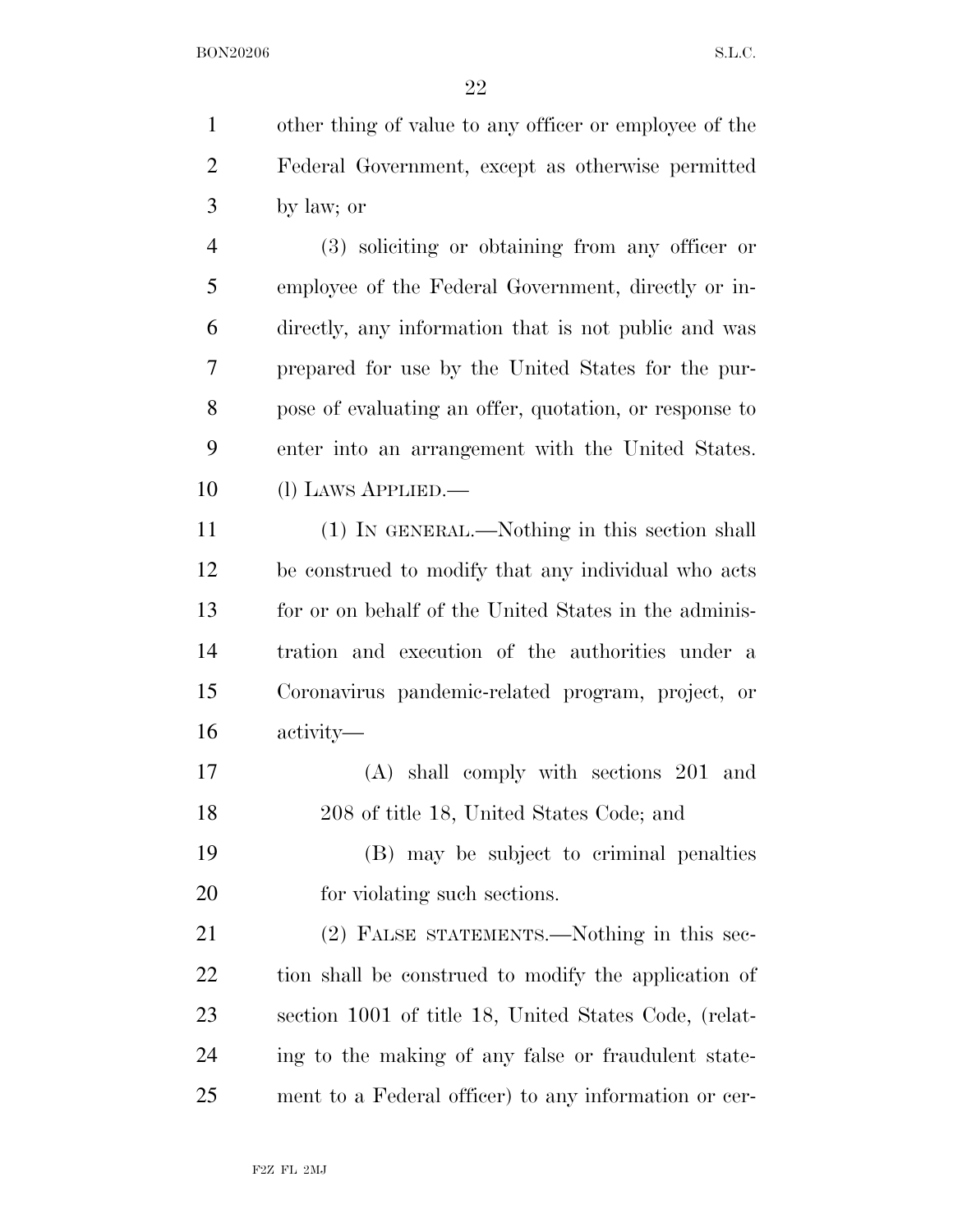tification submitted to the United States by an indi- vidual or entity under the ethics and conflicts of in-terest regulations.

 (3) CRIMINAL REFERRAL AND REPORTING.—If the Director or a designated agency ethics official receives information indicating that any individual or entity has violated any provision of title 18, United States Code, or another provision of criminal law (including any provision involving fraud, conflict of interest, bribery, or gratuity violations under title 18, United States Code) or violated sections 3729 through 3733 of title 31, United States Code, (com- monly known as the ''False Claims Act'') in the ad- ministration or execution of the authorities under a Coronavirus pandemic-related program, project, or activity, the Director or designated agency ethics of- ficial shall refer the alleged violation to the Attorney General and report the alleged violation to the Spe- cial Inspector General for Pandemic Relief, the Con- gressional Oversight Commission, and the Pandemic Response Accountability Committee.

22 (m) CONFLICTS OF INTEREST ENFORCEMENT.

 (1) PENALTIES.—The ethics and conflicts of in-24 terest regulations shall provide that—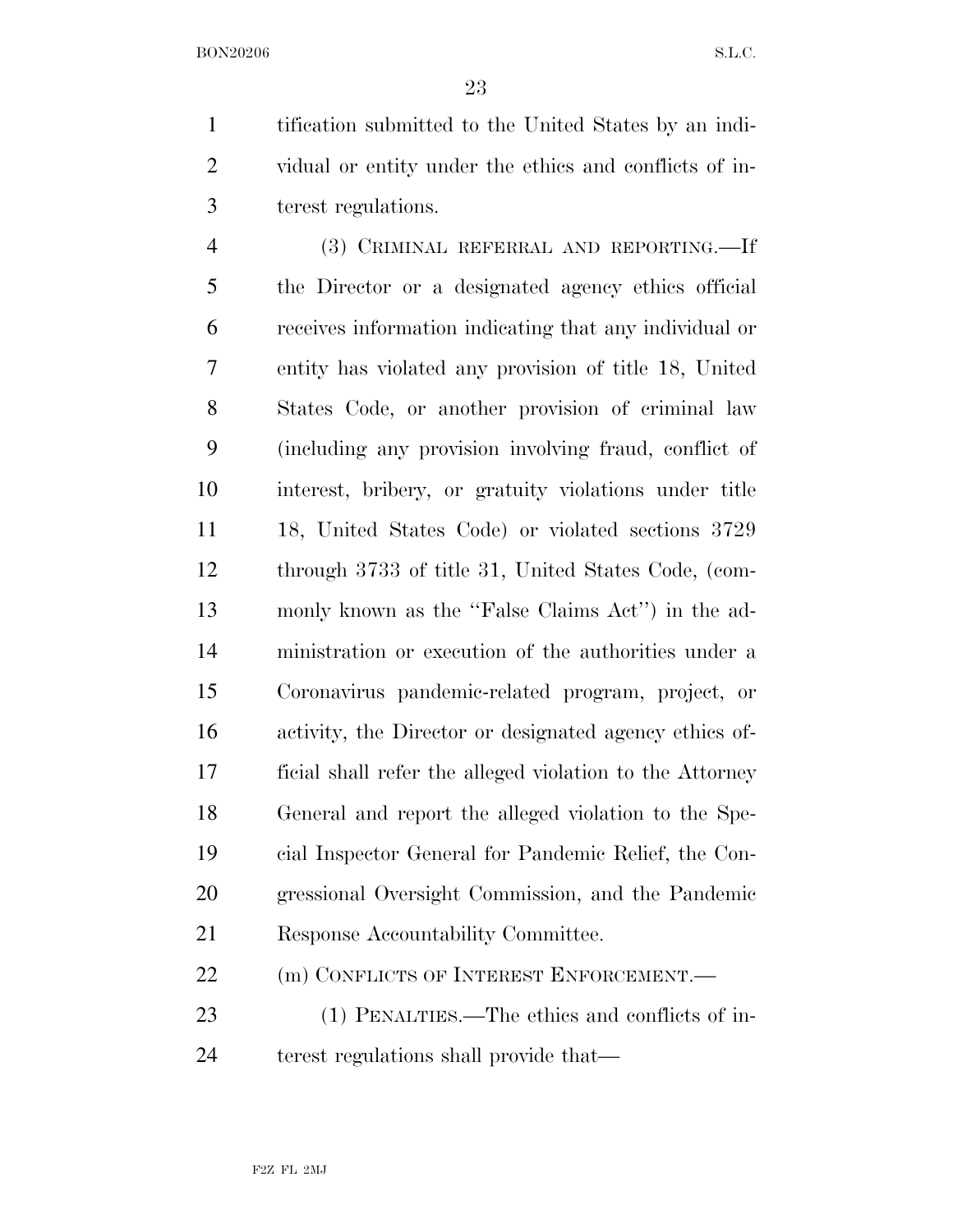| $\mathbf{1}$   | (A) if an officer or employee of the Federal      |
|----------------|---------------------------------------------------|
| $\overline{2}$ | Government violates a requirement under the       |
| 3              | ethics and conflicts of interest regulations, the |
| $\overline{4}$ | Director may take necessary and appropriate       |
| 5              | action authorized under section 402 of the Eth-   |
| 6              | ics in Government Act of 1978 (5 U.S.C. App.);    |
| 7              | and                                               |
| 8              | (B) if a covered contractor violates a re-        |
| 9              | quirement under the ethics and conflicts of in-   |
| 10             | terest regulations, the Director may impose or    |
| 11             | pursue sanctions, which may include—              |
| 12             | termination of the covered con-<br>(i)            |
| 13             | tract;                                            |
| 14             | debarment of the covered con-<br>(ii)             |
| 15             | for Federal Government<br>tractor<br>con-         |
| 16             | tracting or otherwise disqualifying the cov-      |
| 17             | ered contractor from receiving Federal con-       |
| 18             | tracts;                                           |
| 19             | (iii) requiring the covered contractor            |
| 20             | to remove 1 or more employees of the cov-         |
| 21             | ered contractor from the performance of           |
| 22             | the covered contract;                             |
| 23             | (iv) requiring the covered contractor             |
| 24             | to terminate a subcontract;                       |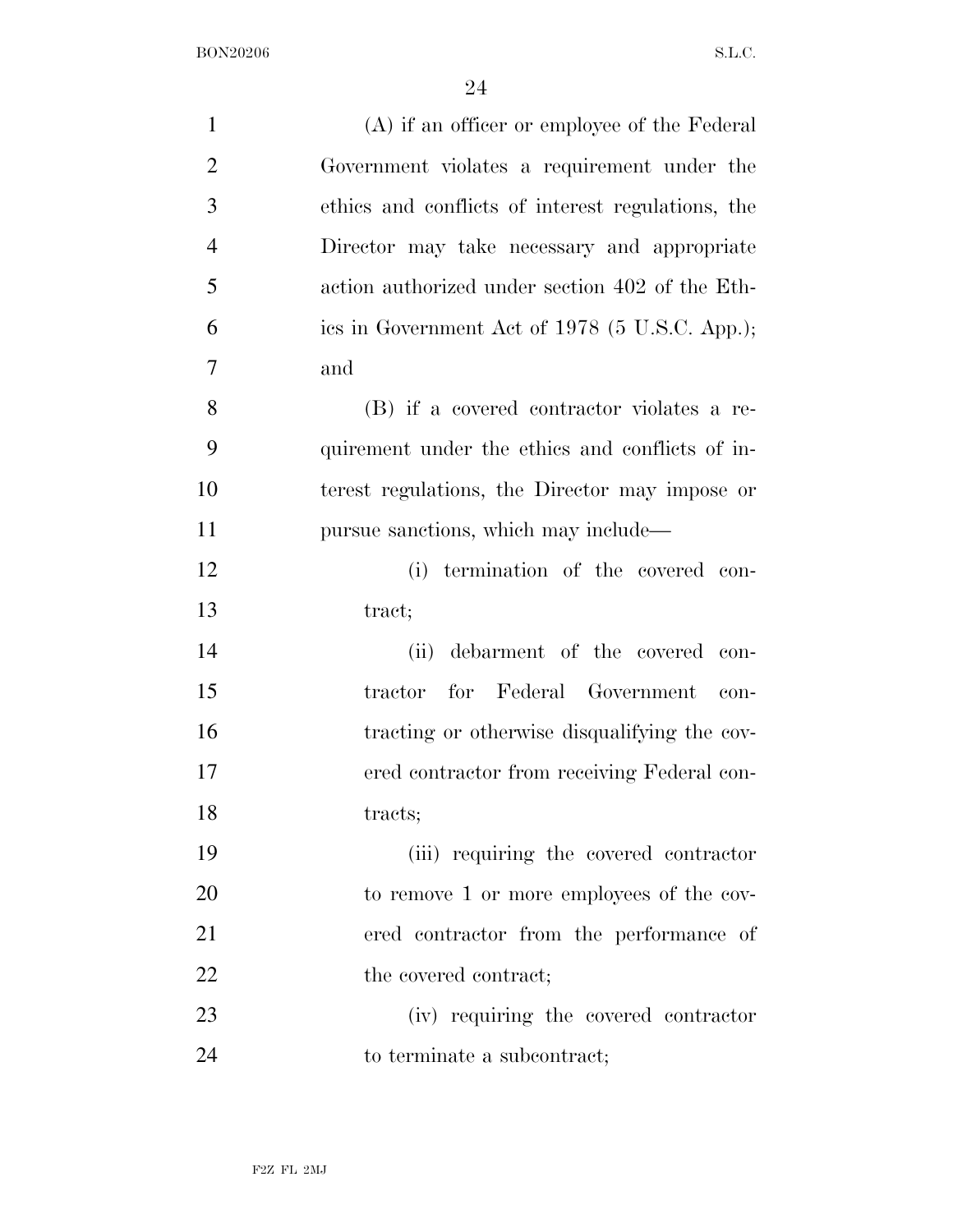| $\mathbf{1}$   | (v) suspension of payments under the                    |
|----------------|---------------------------------------------------------|
| $\overline{2}$ | covered contract until the covered con-                 |
| 3              | tractor has taken appropriate remedial ac-              |
| $\overline{4}$ | tion;                                                   |
| 5              | (vi) loss of award fee, consistent with                 |
| 6              | the award fee plan, for the performance                 |
| 7              | period during which the Director deter-                 |
| 8              | mines the covered contractor violated the               |
| 9              | requirement;                                            |
| 10             | (vii) declining to exercise available op-               |
| 11             | tions under the covered contract; or                    |
| 12             | (viii) the imposition or recommenda-                    |
| 13             | tion of any other remedy available under                |
| 14             | the terms of the covered contract or an-                |
| 15             | other provision of law.                                 |
| 16             | (2) REPORTING TO OTHER OVERSIGHT ENTI-                  |
| 17             | TIES.—The ethics and conflicts of interest regula-      |
| 18             | tions shall require the Director and a designated       |
| 19             | agency ethics official to report any violation of a re- |
| 20             | quirement under the ethics and conflicts of interest    |
| 21             | regulations and any action taken by the Director re-    |
| 22             | lating to the violation to the Special Inspector Gen-   |
| 23             | eral for Pandemic Recovery, the Congressional Over-     |
| 24             | sight Commission, and the Pandemic Response Ac-         |
| 25             | countability Committee.                                 |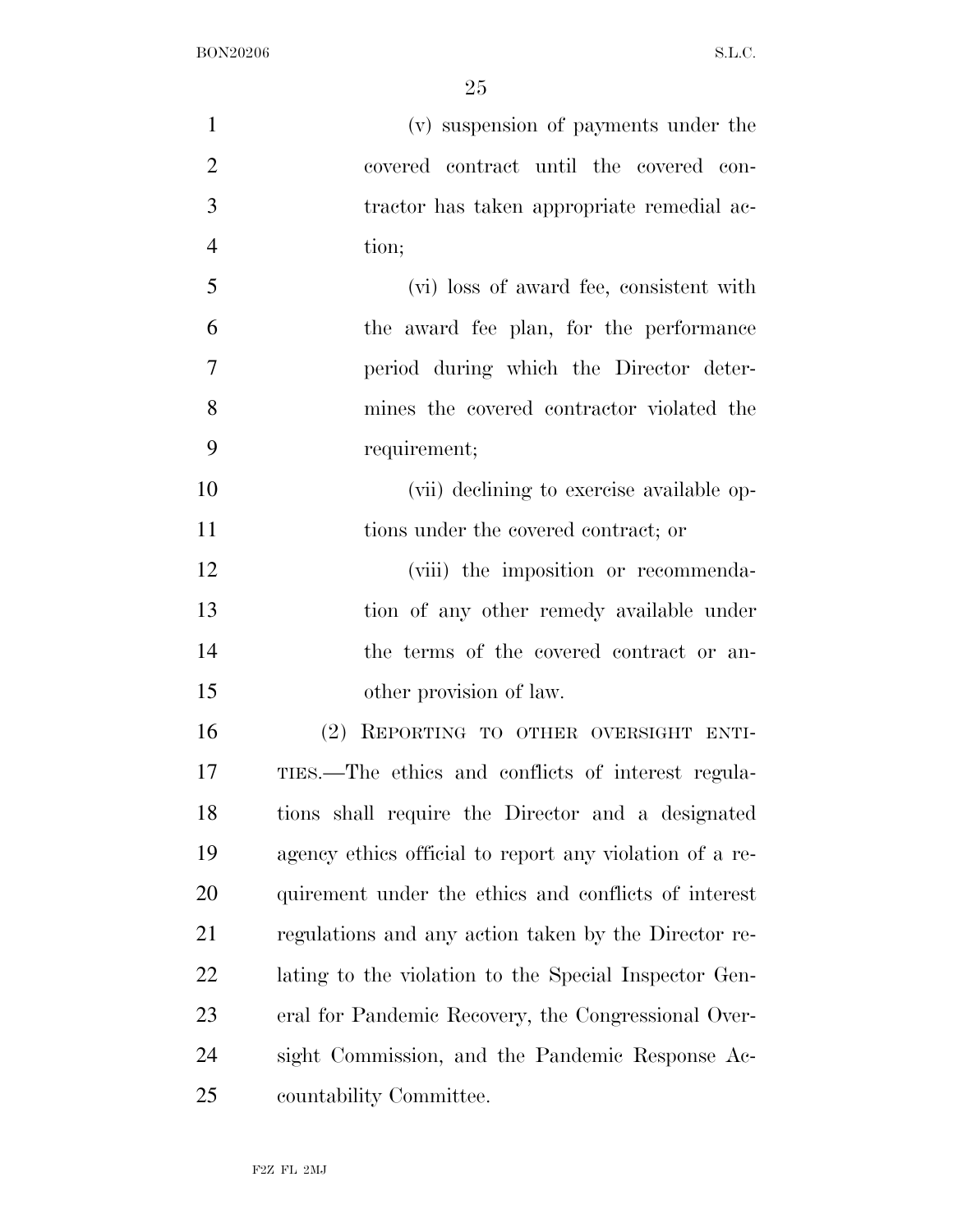(n) WAIVERS.—The ethics and conflicts of interest regulations may establish a process under which a require- ment under the ethics and conflicts of interest regulations may be waived if it is clear from the totality of the cir- cumstances that a waiver is in the interest of the Federal Government.

 (o) FUNDING.—There is appropriated to the Director for the fiscal year ending September 30, 2020, out of any money in the Treasury not otherwise appropriated, \$25,000,000 to carry out this section, to remain available until expended.

# **SEC. 4. SPECIAL GOVERNMENT EMPLOYEE AND WHITE HOUSE TASK FORCE MEMBER ETHICS.**

(a) DEFINITIONS.—In this section:

 (1) COVERED SPECIAL GOVERNMENT EM- PLOYEE.—The term ''covered special Government employee'' means an individual who—

 (A) is appointed by the President to serve on a White House task force to address the out-20 break of COVID–19; or

21 (B)(i) is—

 (I) appointed by the President under 23 section 710(b)(1) of the Defense Produc-24 tion Act of 1950 (50 U.S.C. 4560(b)(1));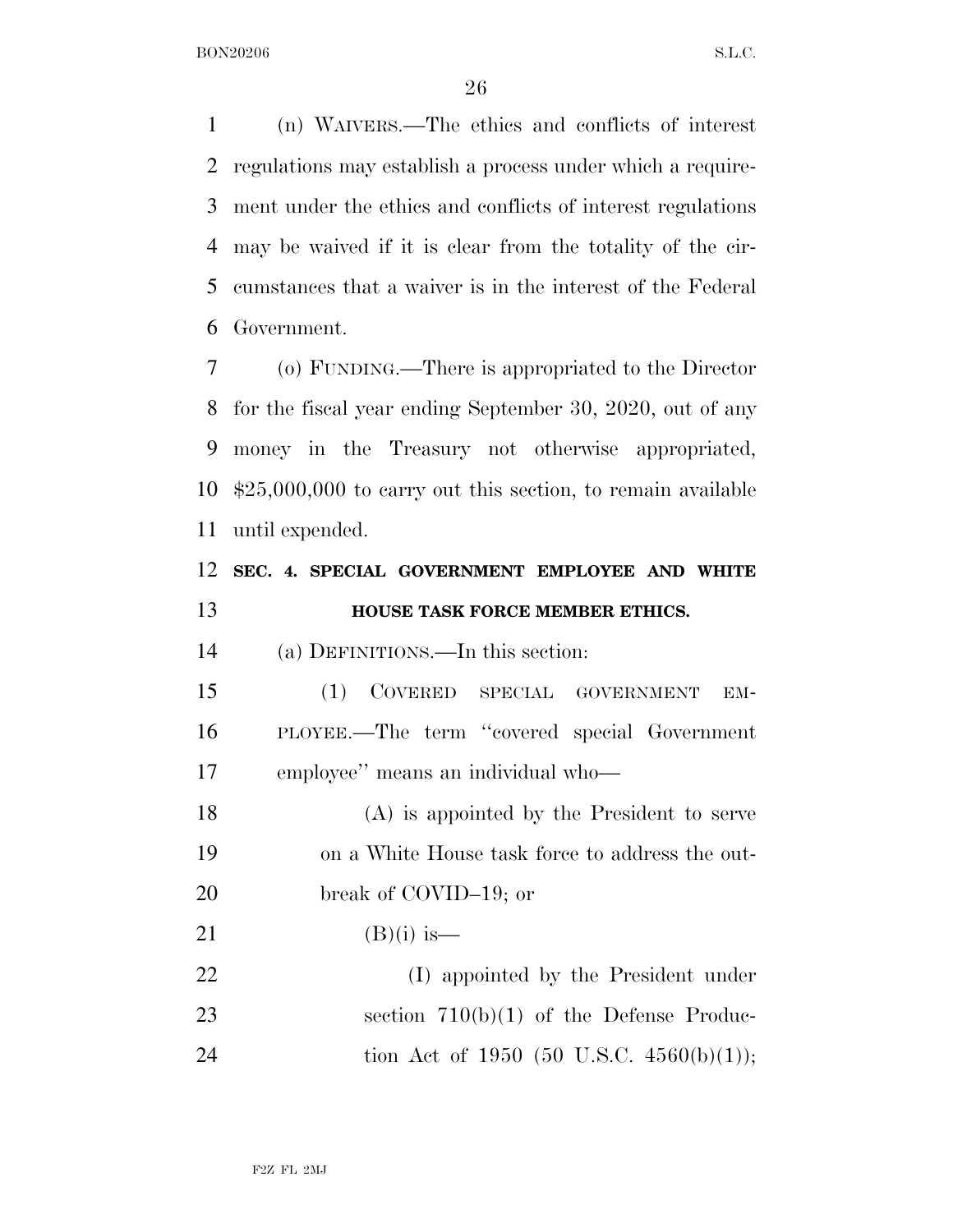| $\mathbf{1}$   | (II) a provider of a voluntary and un-               |
|----------------|------------------------------------------------------|
| $\overline{2}$ | compensated service described in section             |
| 3              | $621(c)(3)$ of the Robert T. Stafford Dis-           |
| $\overline{4}$ | aster Relief and Emergency Assistance Act            |
| 5              | $(42 \text{ U.S.C. } 5197(e)(3))$ ; or               |
| 6              | (III) a special Government employee                  |
| 7              | (as defined in section $202(a)$ of title 18,         |
| 8              | United States Code); and                             |
| 9              | (ii) advises, consults, or otherwise works           |
| 10             | a Coronavirus pandemic-related program,<br>on        |
| 11             | project, or activity.                                |
| 12             | PERIODIC TRANSACTION REPORT.—The<br>(2)              |
| 13             | term "periodic transaction report" means a report    |
| 14             | containing the information required for a report of  |
| 15             | a transaction under section 103(l) of the Ethics in  |
| 16             | Government Act of 1978 (5 U.S.C. App.).              |
| 17             | (3) PUBLIC FINANCIAL DISCLOSURE REPORT.—             |
| 18             | The term "public financial disclosure report" means  |
| 19             | a report that includes a full and complete statement |
| 20             | with respect to the items described in paragraphs    |
| 21             | (1) through (8) of section $102(a)$ of the Ethics in |
| 22             | Government Act of 1978 (5 U.S.C. App.).              |
| 23             | TRANSACTION.—The term "transaction"<br>(4)           |
| 24             | means a transaction required to be reported under    |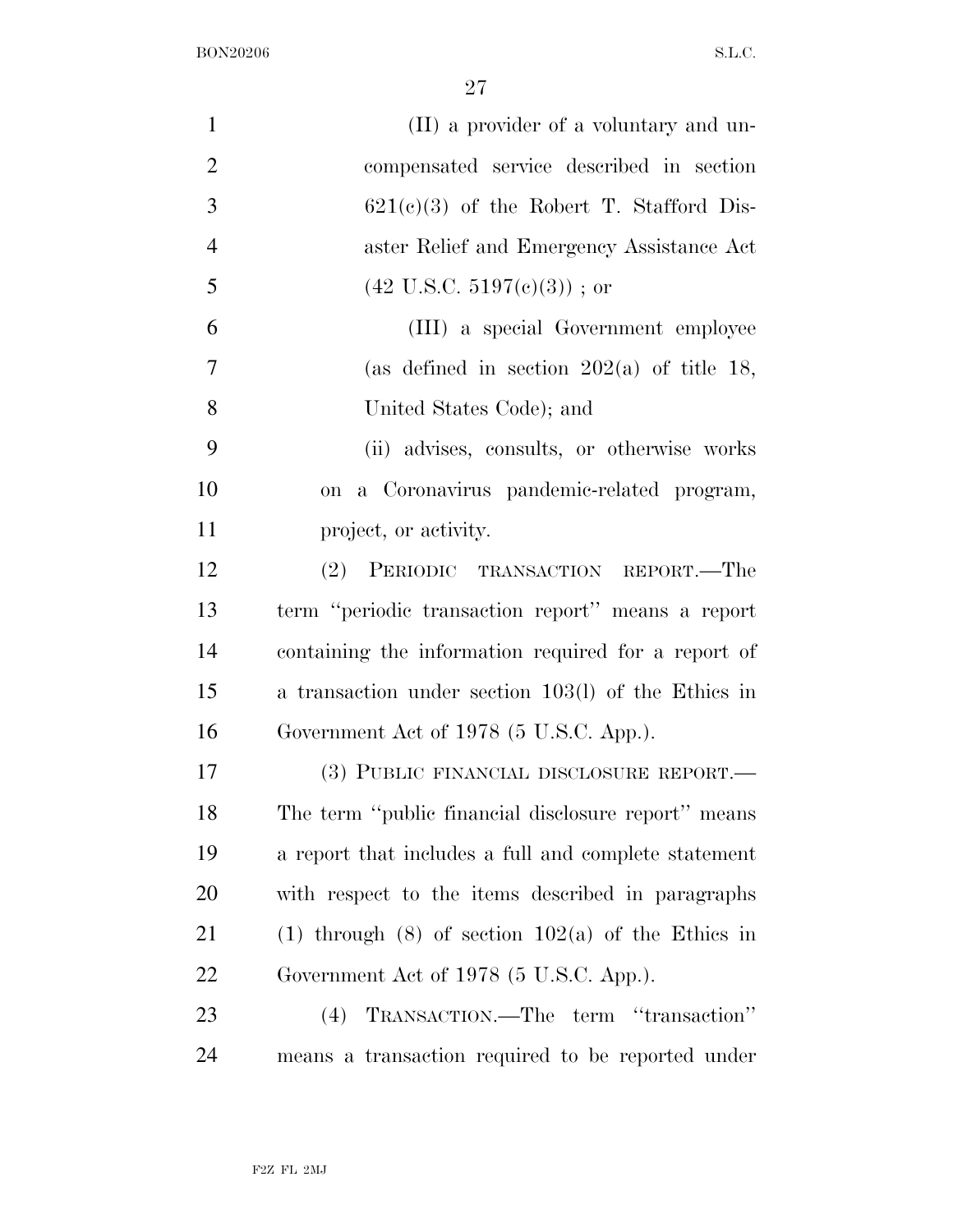| $\mathbf{1}$   | section $102(a)(5)(B)$ of the Ethics in Government     |
|----------------|--------------------------------------------------------|
| $\overline{2}$ | Act of 1978 (5 U.S.C. App.).                           |
| 3              | (b) REQUIREMENT.—                                      |
| $\overline{4}$ | $(1)$ IN GENERAL.— $A$ covered special Govern-         |
| 5              | ment employee shall file with the Director or the      |
| 6              | designated agency ethics official of the agency served |
| 7              | by the covered special Government employee—            |
| 8              | (A) for an individual serving as a covered             |
| 9              | special Government employee on the date of en-         |
| 10             | actment of this Act, not later than the later of       |
| 11             | 30 days after the date of enactment of this Act,       |
| 12             | a public financial disclosure report;                  |
| 13             | (B) for an individual appointed to a posi-             |
| 14             | tion as a covered special Government employee          |
| 15             | on or after the date of enactment of this Act,         |
| 16             | not later than 30 days after the date of the ap-       |
| 17             | pointment, a public financial disclosure report;       |
| 18             | (C) not later than 30 days after the special           |
| 19             | Government employee is notified of a trans-            |
| 20             | action to which the special Government em-             |
| 21             | ployee is a party, but in no case later than 45        |
| 22             | days after such transaction, a periodic trans-         |
| 23             | action report; and                                     |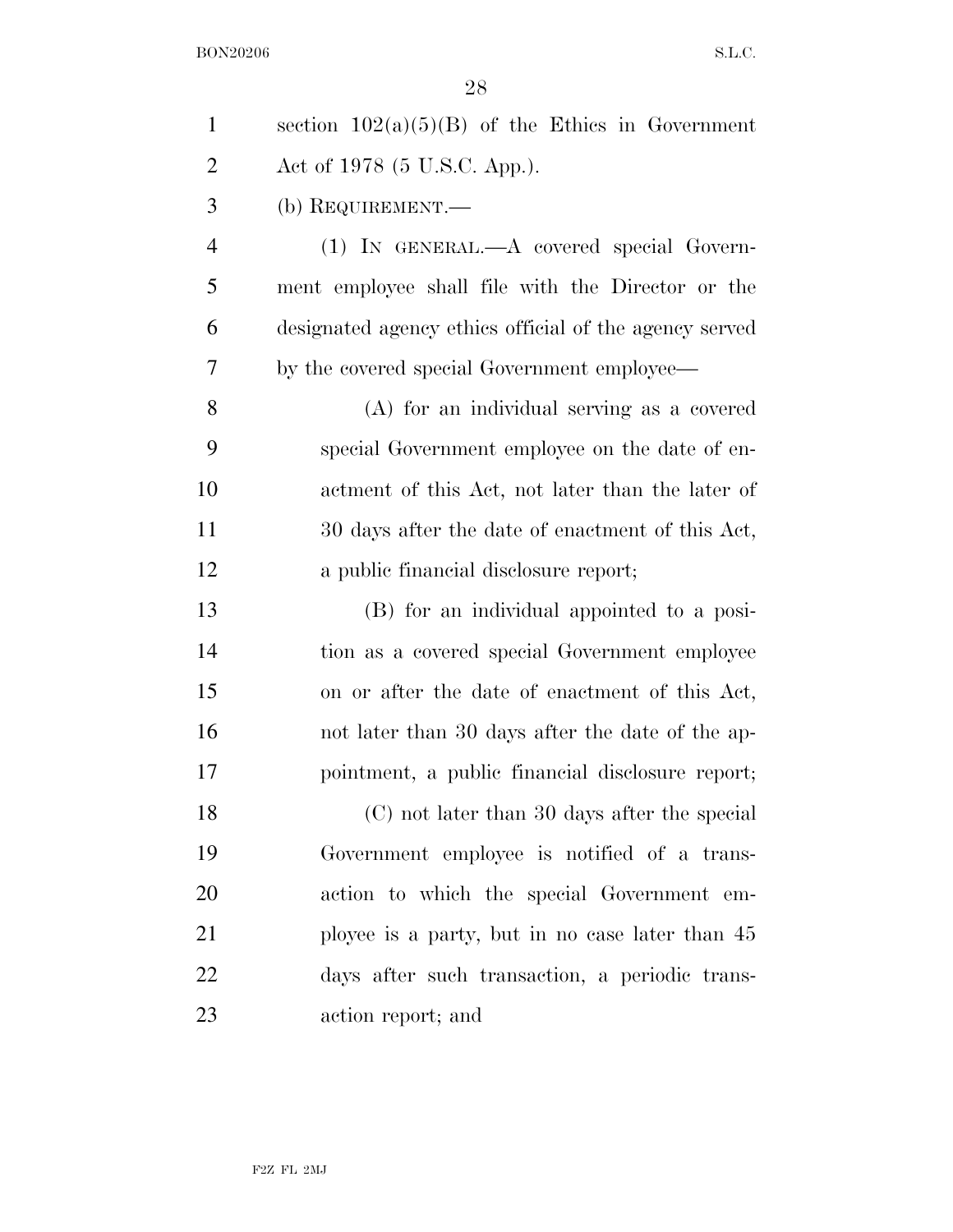| $\mathbf{1}$   | (D) not later than 30 days after separating           |
|----------------|-------------------------------------------------------|
| $\overline{2}$ | from service as a covered special Government          |
| 3              | employee, a public financial disclosure report.       |
| $\overline{4}$ | (2) SUBMISSION TO OFFICE OF GOVERNMENT                |
| 5              | ETHICS.—Not later than 15 days after a designated     |
| 6              | agency ethics official receives a report from a cov-  |
| 7              | ered special Government employee under paragraph      |
| 8              | (1), the designated agency ethics official shall sub- |
| 9              | mit a copy of the report to the Director.             |
| 10             | (c) OFFICE OF GOVERNMENT ETHICS.—                     |
| 11             | (1) PUBLIC AVAILABILITY.—Not later than 15            |
| 12             | days after the date on which the Director receives a  |
| 13             | report under subsection (b)(1) or (b)(2), the Direc-  |
| 14             | tor shall make the report publicly available on the   |
| 15             | website of the Office of Government Ethics.           |
| 16             | (2) QUARTERLY REVIEWS.—Not later than 90              |
| 17             | days after the date of enactment of this Act, and     |
| 18             | every 90 days thereafter until the date that is 2     |
| 19             | years after the date of enactment of this Act, the    |
| 20             | Director shall—                                       |
| 21             | (A) conduct a review to create and update             |
| 22             | a list of the names of every covered special Gov-     |
| 23             | ernment employee; and                                 |
| 24             | $(B)$ ensure that—                                    |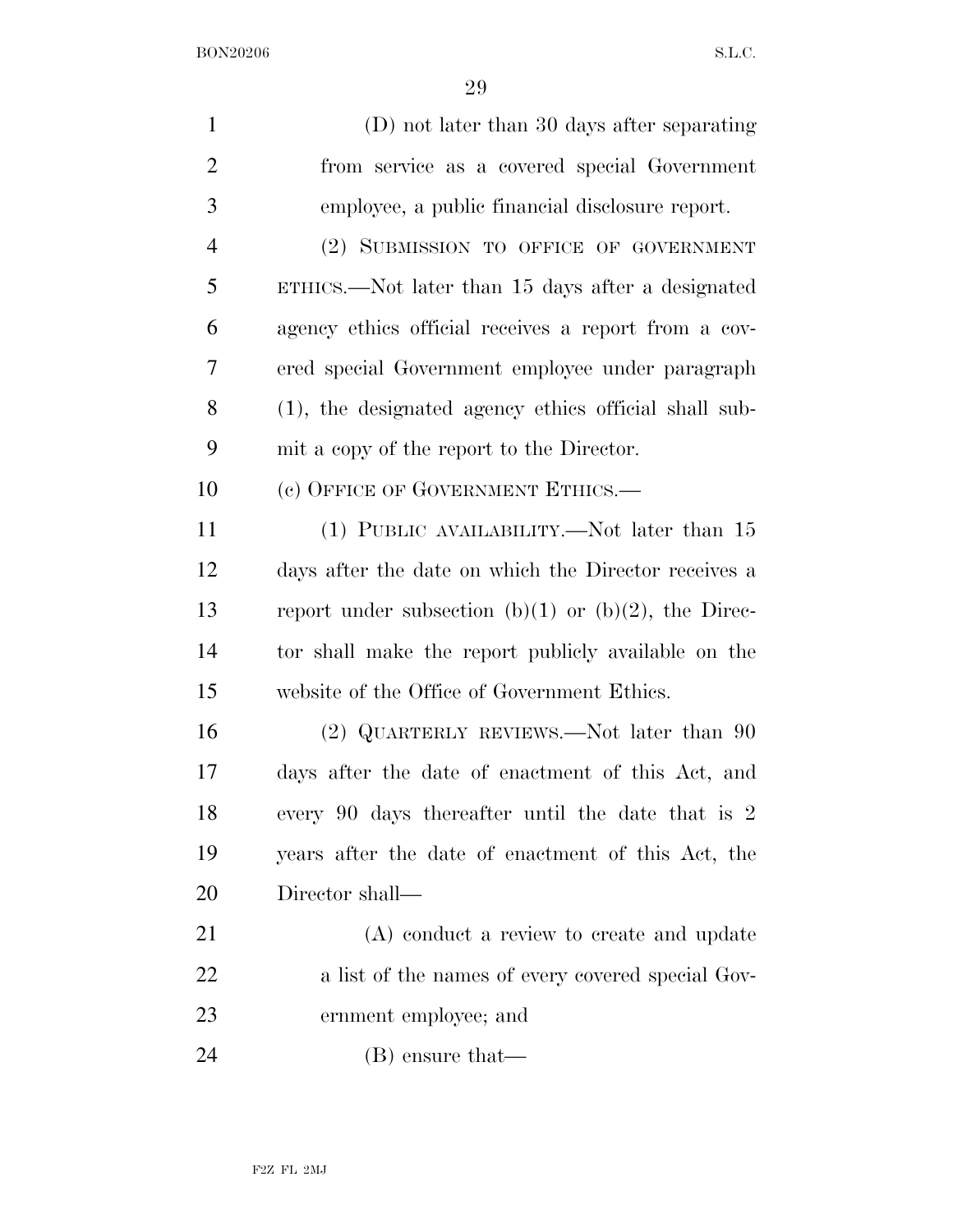| $\mathbf{1}$   | (i) each covered special Government                  |
|----------------|------------------------------------------------------|
| $\overline{2}$ | employee on the list described in subpara-           |
| 3              | $graph(A)$ has timely filed—                         |
| $\overline{4}$ | (I) the public financial disclosure                  |
| 5              | report required under subparagraph                   |
| 6              | (A) or $(B)$ of subsection $(b)(1)$ ;                |
| 7              | (II) each periodic transaction re-                   |
| 8              | required under subsection<br>port                    |
| 9              | $(b)(1)(C)$ ; and                                    |
| 10             | (III) if appropriate, the public fi-                 |
| 11             | disclosure report required<br>nancial                |
| 12             | under subsection (b) $(1)(D)$ ; and                  |
| 13             | (ii) each report received by the Direc-              |
| 14             | tor under subsection (b)(1) and (b)(2) has           |
| 15             | been made publicly available on the website          |
| 16             | of the Office of Government Ethics.                  |
| 17             | SEC. 5. CARES ACT CONFLICT OF INTEREST EXPANSIONS.   |
| 18             | (a) SMALL BUSINESS PROGRAMS.—Section 4019 of         |
| 19             | the CARES Act (Public Law 116–136) is amended—       |
| 20             | $(1)$ in subsection $(a)$ , by adding at the end the |
| 21             | following:                                           |
| 22             | $\lq(7)$ SMALL BUSINESS ASSISTANCE.—The term         |
| 23             | 'small business assistance' means assistance pro-    |
| 24             | vided under-                                         |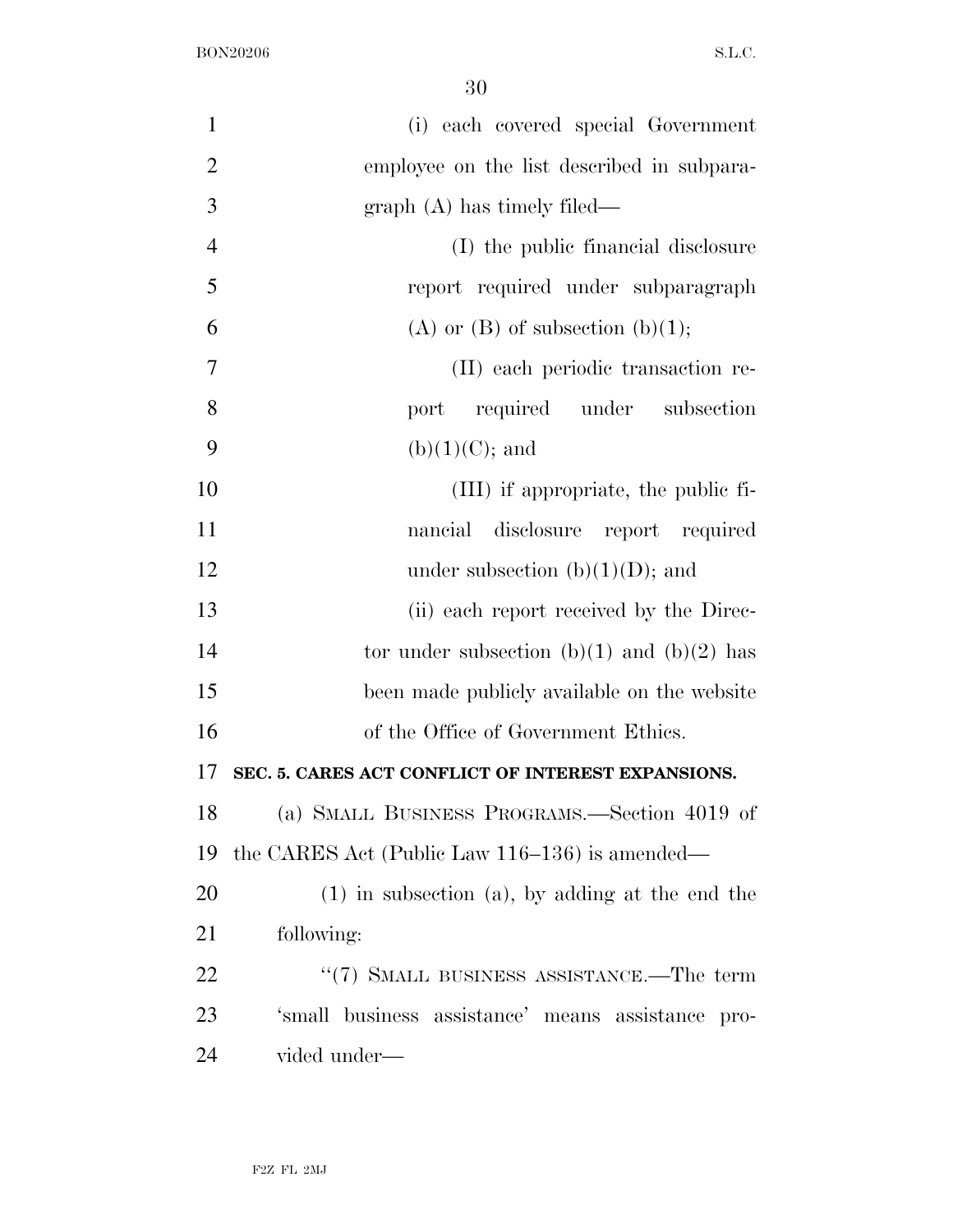| $\mathbf{1}$   | "(A) paragraph (36) of section $7(a)$ of the            |
|----------------|---------------------------------------------------------|
| $\overline{2}$ | Small Business Act $(15 \text{ U.S.C. } 636(a))$ , as   |
| 3              | added by section 1102 of this Act; or                   |
| $\overline{4}$ | "(B) section 1103, 1108, 1110, or 1112 of               |
| 5              | this Act.";                                             |
| 6              | $(2)$ in subsection $(b)$ —                             |
| 7              | $(A)$ by inserting "or provisions relating to           |
| 8              | small business assistance" after "this subtitle";       |
| 9              | and                                                     |
| 10             | (B) by inserting "or for any small business             |
| 11             | assistance" before the period at the end; and           |
| 12             | $(3)$ in subsection $(e)$ —                             |
| 13             | (A) by inserting "or seeking any small                  |
| 14             | business assistance" after "4003";                      |
| 15             | (B) by inserting "or small business assist-             |
| 16             | ance" after "that transaction";                         |
| 17             | (C) by inserting "or the Administrator of               |
| 18             | the Small Business Administration, as applica-          |
| 19             | ble," after "System"; and                               |
| 20             | (D) by inserting "or receive the small busi-            |
| 21             | ness assistance" after "in that transaction".           |
| 22             | (b) DEFINITION OF COVERED INDIVIDUAL.—Section           |
| 23             | $4019(a)$ of the CARES Act is amended by striking para- |
| 24             | $graph(3)$ and inserting the following:                 |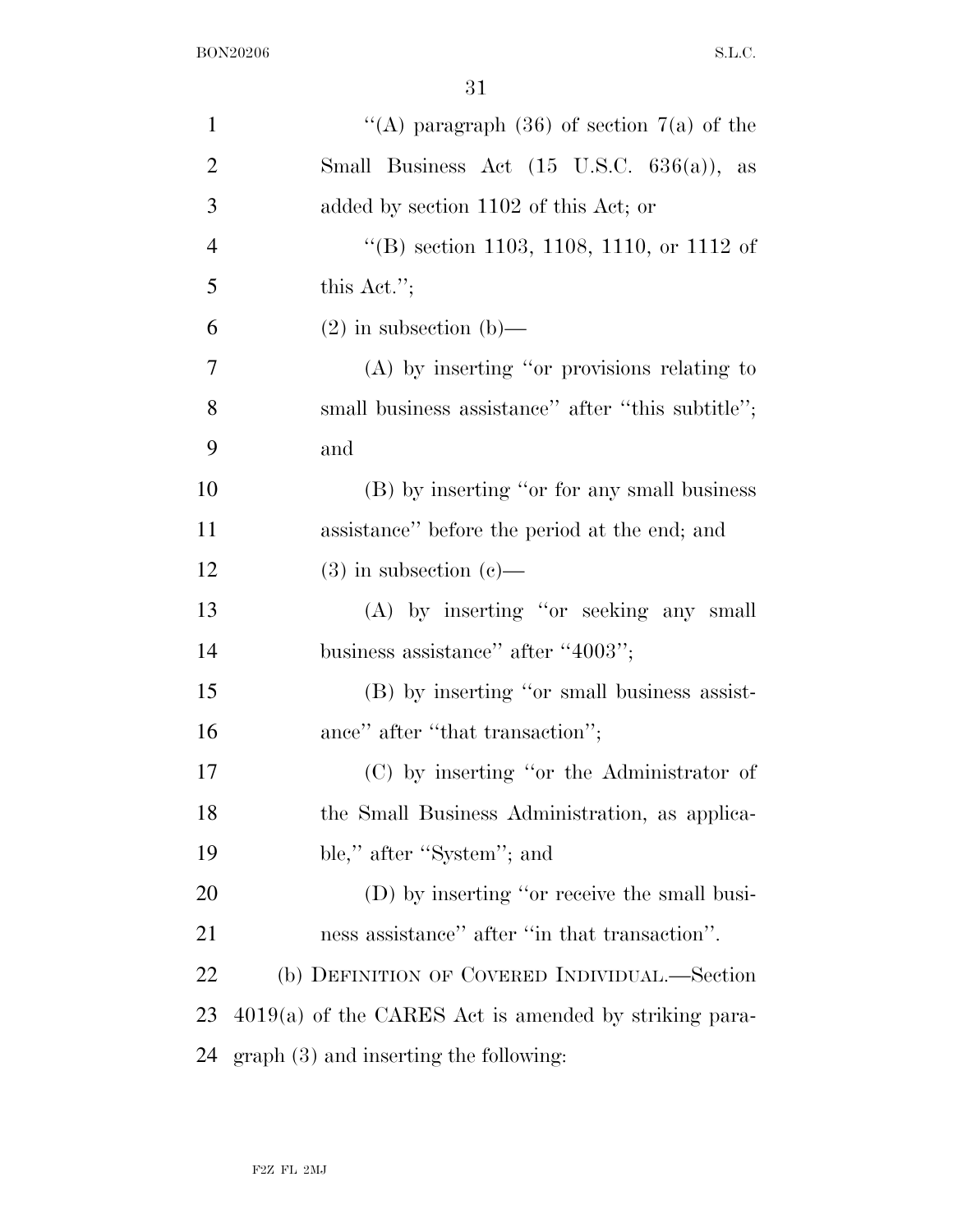| $\mathbf{1}$   | $``(3)$ COVERED INDIVIDUAL.—The term $'$ cov-        |
|----------------|------------------------------------------------------|
| $\overline{2}$ | ered individual' means—                              |
| 3              | $\lq\lq$ the President, the Vice President, the      |
| $\overline{4}$ | head of an Executive department, a Member of         |
| 5              | Congress, an individual appointed by the Presi-      |
| 6              | dent under subsection (a) or (b) of section $105$    |
| 7              | of title 3, United States Code, or an individual     |
| 8              | who is otherwise appointed by the President to       |
| 9              | serve as assistant to the President or deputy as-    |
| 10             | sistant to the President and holds a commission      |
| 11             | of appointment from the President as a civilian      |
| 12             | employee; and                                        |
| 13             | "(B) the spouse, parent, sibling, child, son-        |
| 14             | in-law, or daughter-in-law, as determined under      |
| 15             | applicable common law, of an individual de-          |
| 16             | scribed in subparagraph $(A)$ .".                    |
| 17             | SEC. 6. LOBBYING DISCLOSURES AND RESTRICTIONS.       |
| 18             | (a) DEFINITIONS.—In this section:                    |
| 19             | (1) IN GENERAL.—The terms "client", "covered         |
| 20             | branch official", "covered legislative<br>executive  |
| 21             | branch official", "employee", "lobbying activities", |
| 22             | "lobbying contact", and "person or entity" have the  |
| 23             | meanings given the terms in section 3 of the Lob-    |
| 24             | bying Disclosure Act of 1995 (2 U.S.C. 1602).        |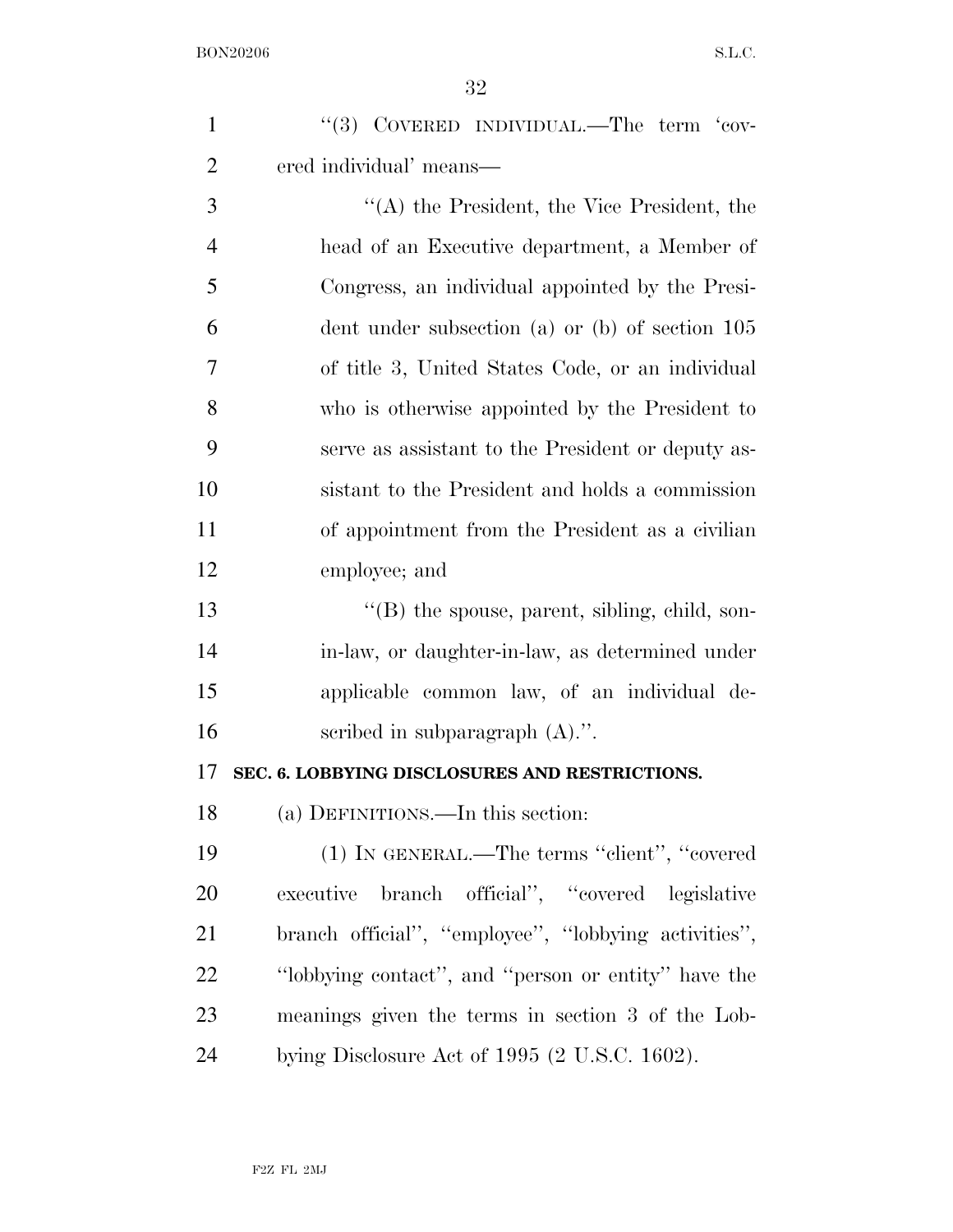(2) REGISTRANT.—The term ''registrant'' means a person registered under section 4 of the Lobbying Disclosure Act of 1995 (2. U.S.C. 1603). (b) REGISTRANT REPORT.—Every 30 days beginning on the date of enactment of this Act, any registrant who engages in lobbying activities related to a Coronavirus pandemic-related program, project, or activity on behalf of the client of the registrant shall file a report with the Secretary of the Senate and the Clerk of the House of Representatives on its lobbying activities during such 30 day period. A separate report shall be filed for each client of the registrant.

 (c) CONTENTS OF THE REPORT.—The reports re-quired under subsection (b) shall include—

(1) a statement of—

 (A) each specific issue with respect to which the registrant, or any employee of the registrant, engaged in lobbying activities, in- cluding, to the maximum extent practicable, a statement of each Coronavirus pandemic-related program, project, or activity and reference to any specific Federal rule or regulation, Execu-23 tive order, or any other program, policy, or po-sition of the United States Government;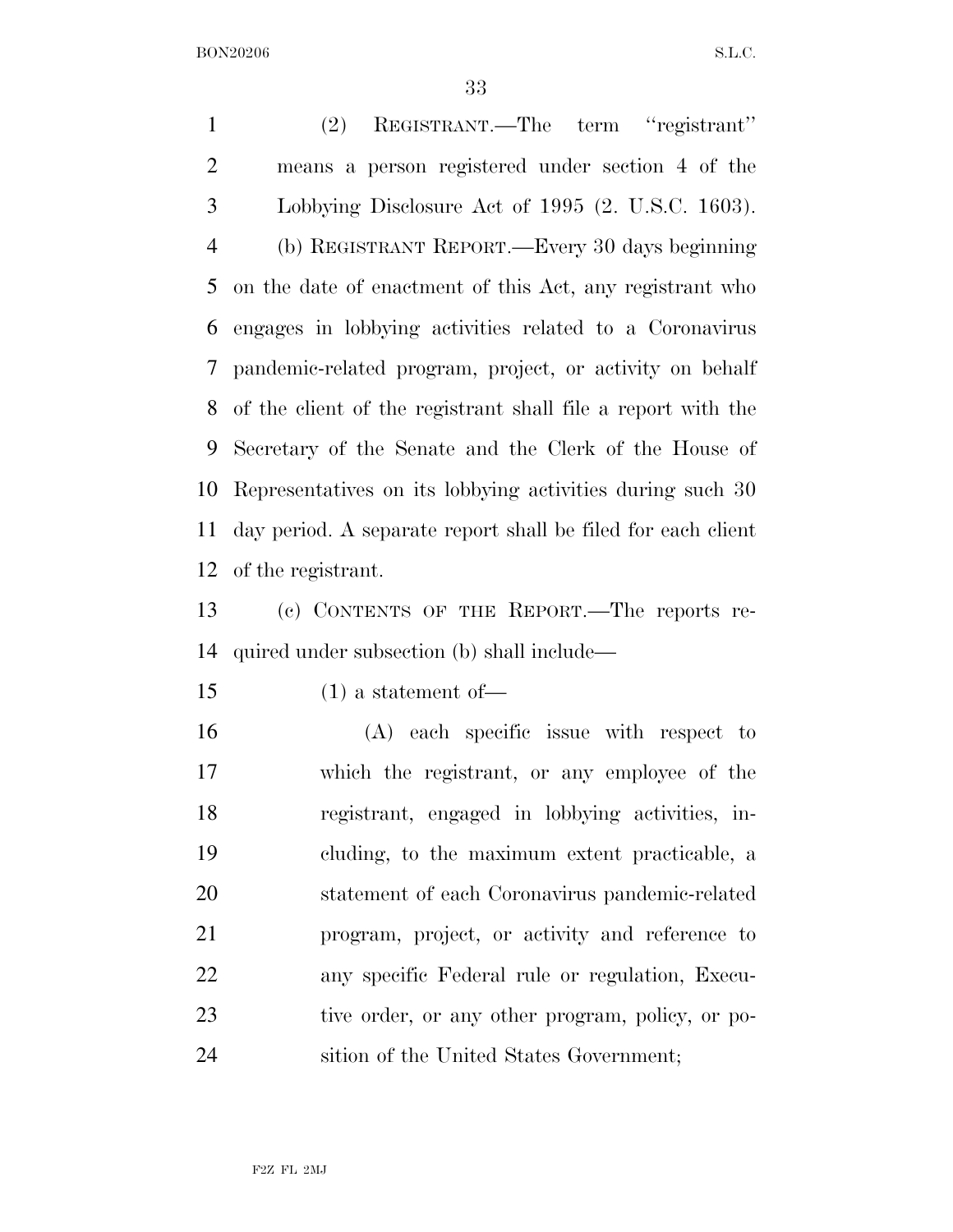| $\mathbf{1}$   | (B) each lobbying activity related to a           |
|----------------|---------------------------------------------------|
| $\overline{2}$ | Coronavirus pandemic-related program, project,    |
| 3              | or activity that the registrant has engaged in on |
| $\overline{4}$ | behalf of the client, including—                  |
| 5              | (i) each Coronavirus pandemic-related             |
| 6              | document submitted by the registrant to           |
| 7              | any executive branch official;                    |
| 8              | (ii) each Coronavirus pandemic-re-                |
| 9              | lated meeting conducted that constituted a        |
| 10             | lobbying contact, including the specific          |
| 11             | subject of the meeting, the date of the           |
| 12             | meeting, and the name and position of             |
| 13             | each individual who was a party to the            |
| 14             | meeting;                                          |
| 15             | (iii) each Coronavirus pandemic-re-               |
| 16             | lated phone call made that constituted a          |
| 17             | lobbying contact, including the subject of        |
| 18             | the phone call, the date of the phone call,       |
| 19             | and the name and position of each indi-           |
| 20             | vidual who was a party to the phone call;         |
| 21             | and                                               |
| 22             | (iv) each Coronavirus pandemic-re-                |
| 23             | lated email or other electronic communica-        |
| 24             | tion sent that constituted a lobbying con-        |
| 25             | tact, including the subject of the email, the     |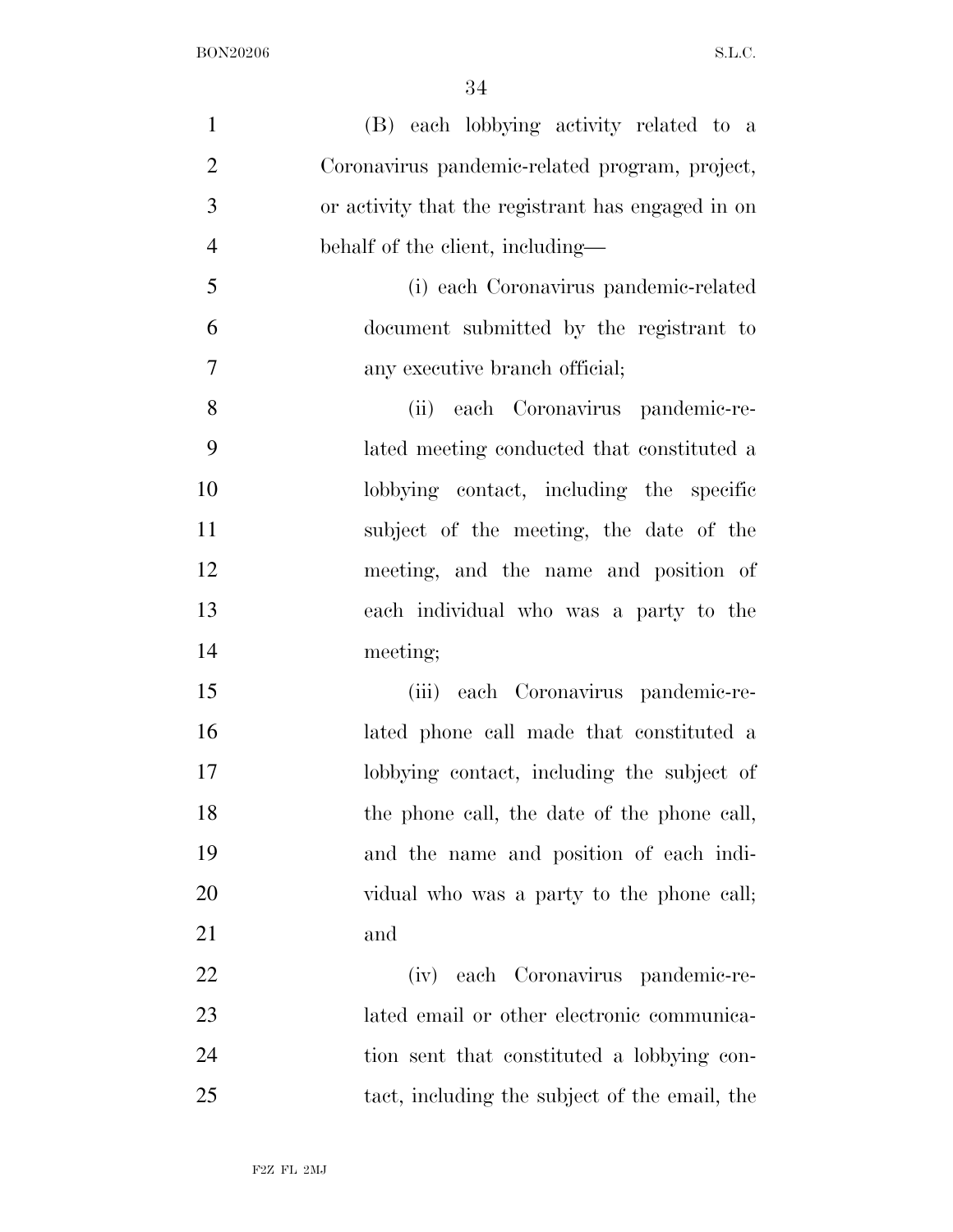| $\mathbf{1}$   | date of the email, and the name and posi-         |
|----------------|---------------------------------------------------|
| $\overline{2}$ | tion of each individual who was a party to        |
| 3              | the email;                                        |
| $\overline{4}$ | (C) the name of each employee of the reg-         |
| 5              | istrant who did not participate in the lobbying   |
| 6              | contact but engaged in lobbying activities re-    |
| 7              | lated to a Coronavirus pandemic-related pro-      |
| 8              | gram, project, or activity in support of the lob- |
| 9              | bying contact and a description of any such lob-  |
| 10             | bying activity; and                               |
| 11             | (D) with respect to any person or entity          |
| 12             | retained by the registrant to engage in lobbying  |
| 13             | activities related to a Coronavirus pandemic-re-  |
| 14             | lated program, project, or activity on behalf of  |
| 15             | the client of the registrant—                     |
| 16             | (i) the name, address, business tele-             |
| 17             | phone number, and principal place of busi-        |
| 18             | ness of the person or entity;                     |
| 19             | (ii) a description of any lobbying ac-            |
| 20             | tivity by the person or entity on behalf of       |
| 21             | the client of the registrant;                     |
| 22             | (iii) the amount the registrant paid to           |
| 23             | the person or entity for any lobbying activ-      |
| 24             | ity by the person or entity on the behalf of      |
| 25             | the client of the registrant;                     |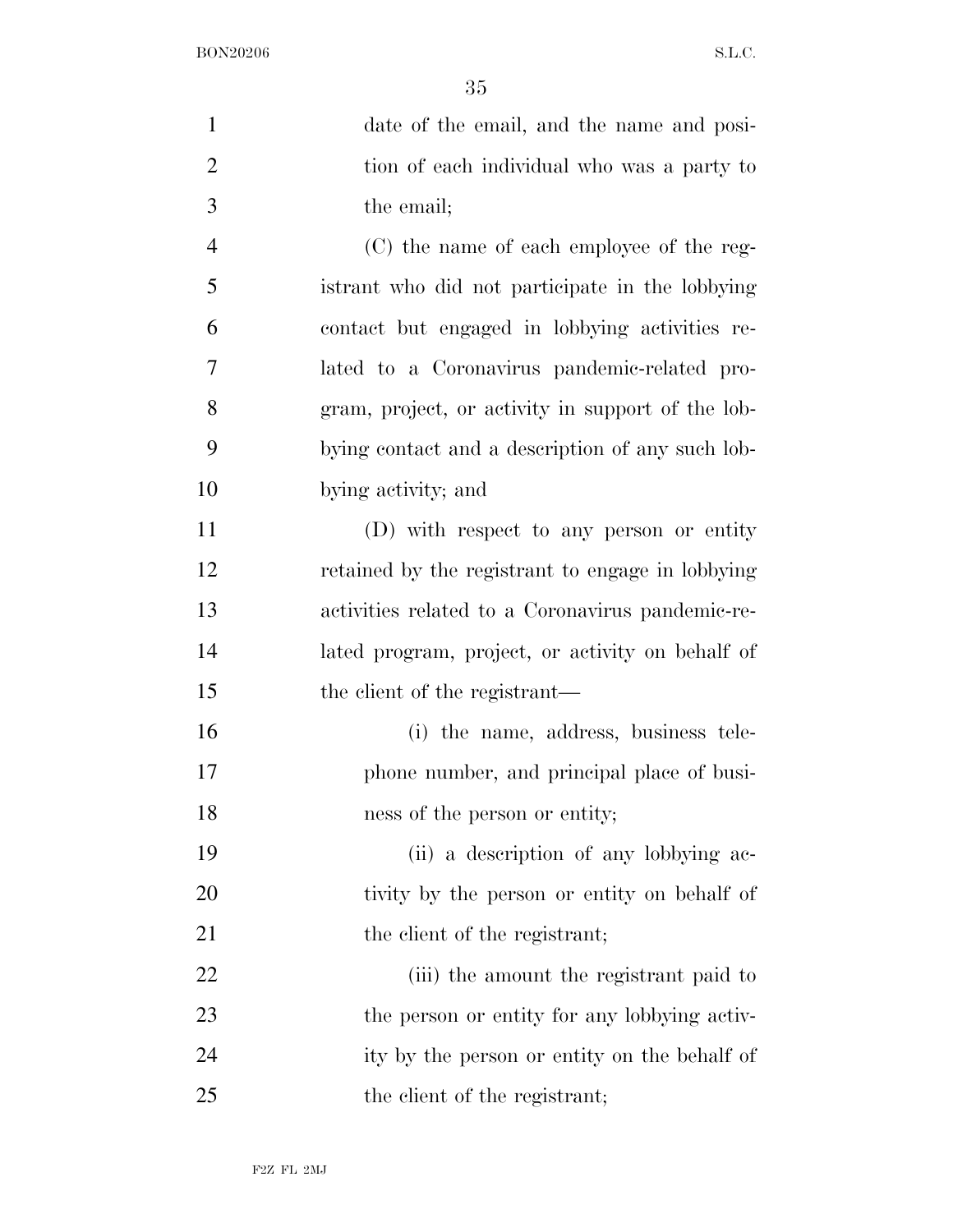| $\mathbf{1}$   | (iv) the name of each employee of the                     |
|----------------|-----------------------------------------------------------|
| $\overline{2}$ | person or entity who supervised any lob-                  |
| 3              | bying activity by the person or entity on                 |
| $\overline{4}$ | behalf of the client of the registrant; and               |
| 5              | (v) the official action or inaction re-                   |
| 6              | quested in the course of the lobbying activ-              |
| 7              | ity; and                                                  |
| 8              | $(2)$ a copy of any document transmitted to an            |
| 9              | executive branch official in the course of any lob-       |
| 10             | bying activity related to a Coronavirus pandemic-re-      |
| 11             | lated program, project, or activity by the registrant     |
| 12             | on behalf of the client.                                  |
| 13             | (d) PUBLIC AVAILABILITY.—Not later than 7 days            |
| 14             | after the date on which the Secretary of the Senate and   |
| 15             | the Clerk of the House of Representatives receive a sub-  |
| 16             | mission under subsection, Secretary of the Senate and the |
| 17             | Clerk of the House of Representatives shall—              |
| 18             | (1) make such submission publicly available on            |
| 19             | a website, and                                            |
| 20             | (2) submit to the Special Inspector General for           |
| 21             | Pandemic Relief and the Pandemic Relief Account-          |
| 22             | ability Committee records documenting all lobbying        |
| 23             | activities related to a Coronavirus pandemic-related      |
| 24             | program, project, or activity during the previous 30-     |
| 25             | day period.                                               |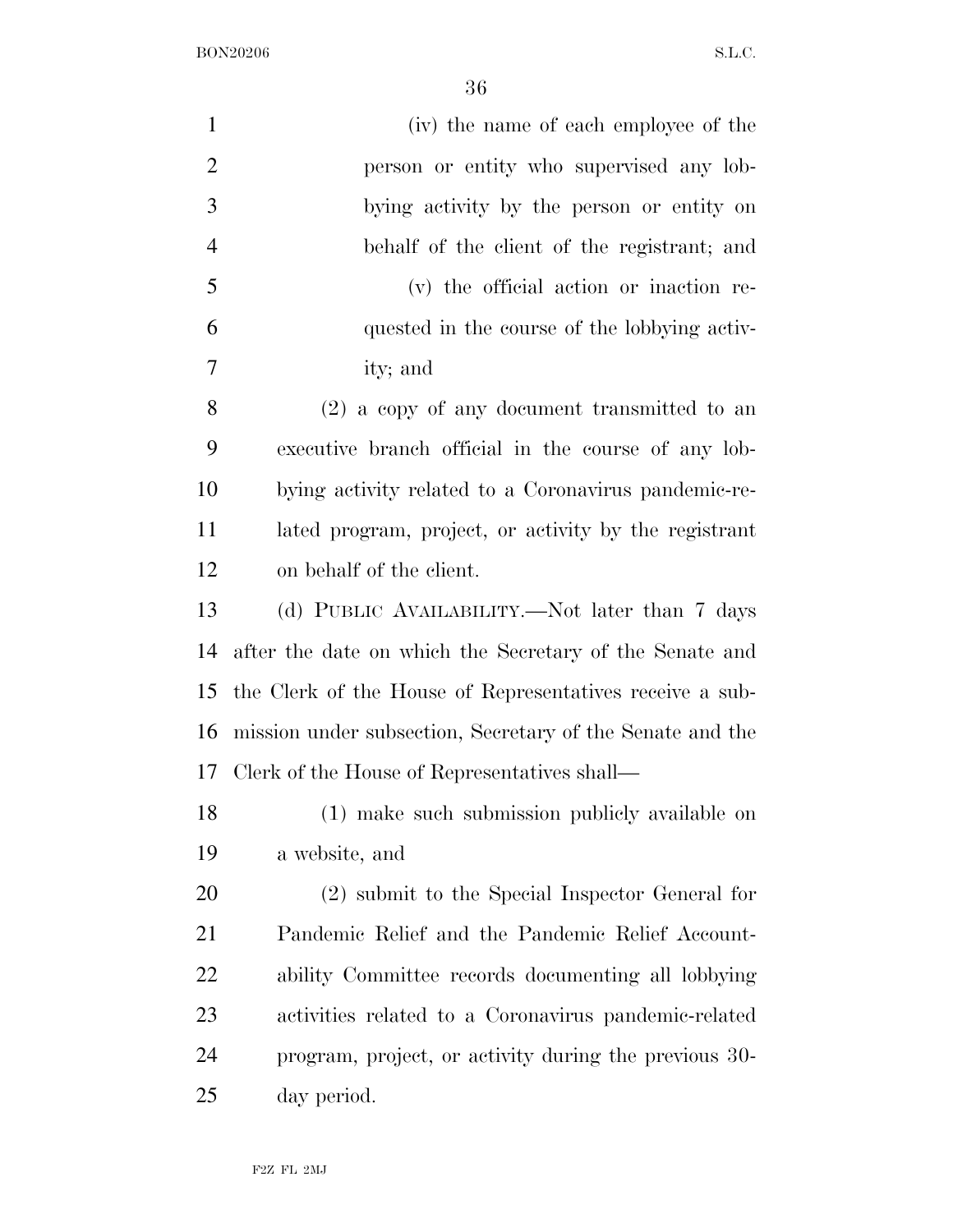(e) PROHIBITION.—An executive department or agen- cy official shall not consider the view of a registrant con- cerning a Coronavirus pandemic-related program, project, or activity unless such views are expressed in writing and in accordance with this Section.

 (f) ORAL COMMUNICATION LOBBYING RESTRIC- TION.—Upon the scheduling of, and again at the outset of, any oral communication (in-person or telephonic) with any person or entity concerning a Coronavirus pandemic- related program, project, or activity, an executive depart- ment or agency official shall inquire whether any of the individuals or parties appearing or communicating con- cerning such program, project, or activity is a registrant. If so, the registrant may not attend or participate in the telephonic or in-person contact, but may submit a commu-nication in writing and in accordance with this section.

(g) GENERAL POLICY COMMUNICATION.—

 (1) IN GENERAL.—An executive department or agency official may generally communicate orally with registrants regarding a Coronavirus pandemic- related program, project, or activity if the oral com- munication does not extend to or touch upon par-ticular applications or applicants for covered funds.

 (2) REQUIRED INQUIRY.—Upon the scheduling of, and at the outset of, any oral communication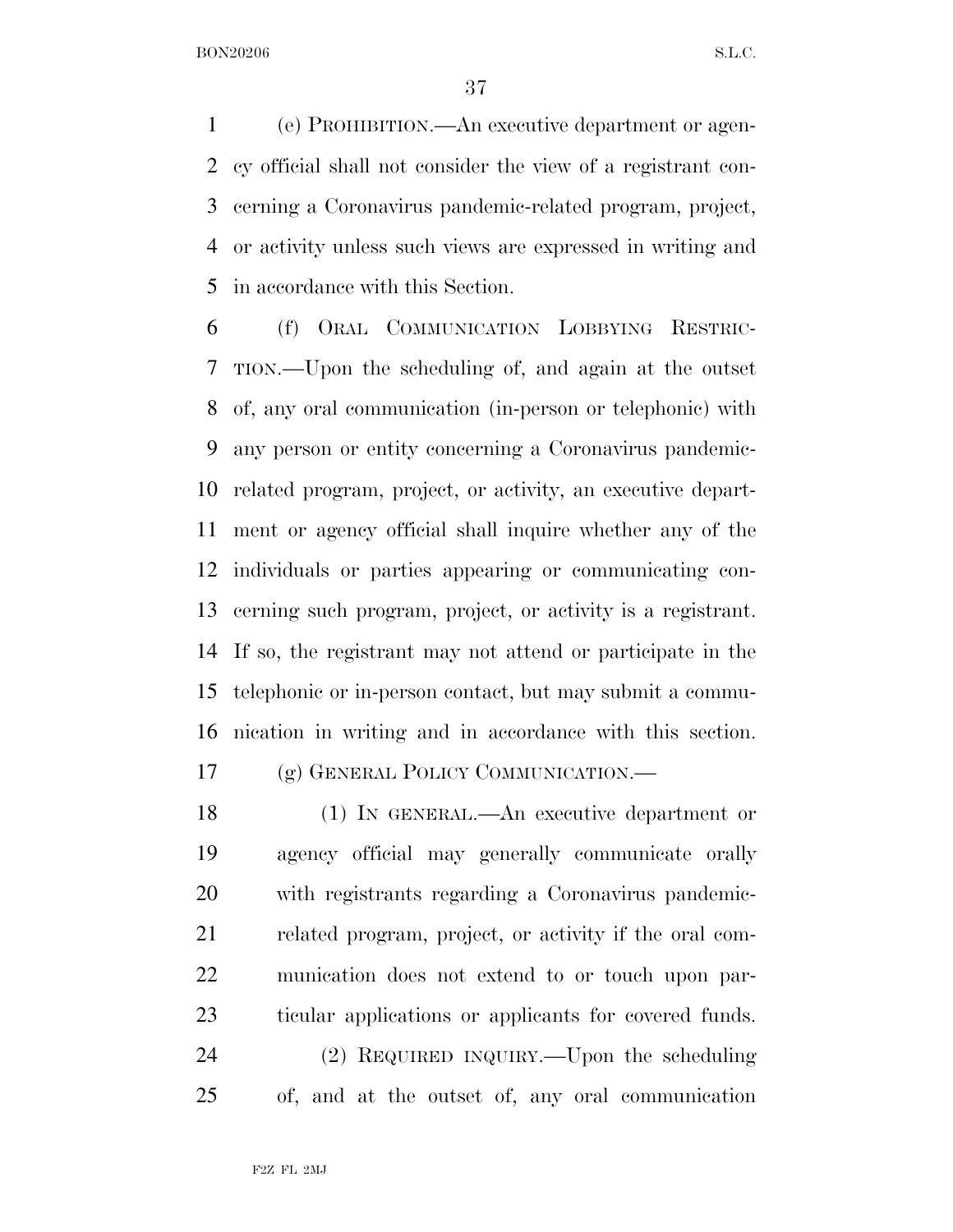| $\mathbf{1}$   | with any person or entity concerning general policy     |
|----------------|---------------------------------------------------------|
| $\overline{2}$ | issues related to a Coronavirus pandemic-related        |
| 3              | program, project, or activity, an executive depart-     |
| $\overline{4}$ | ment or agency official shall inquire whether any of    |
| 5              | the individuals or parties appearing or commu-          |
| 6              | nicating concerning such issues is a registrant. If so, |
| 7              | the official shall comply with paragraph (1).           |
| 8              | (h) ENFORCEMENT.-                                       |
| 9              | $(1)$ VIOLATIONS.—A violation of this section by        |
| 10             | a registrant or an individual who should have reg-      |
| 11             | istered as a registrant shall constitute a violation of |
| 12             | the Lobbying Disclosure Act of 1995 (2 U.S.C. 1601)     |
| 13             | $et seq.$ ).                                            |
| 14             | (2)<br>DEPARTMENT OF JUSTICE<br>ENFORCE-                |
| 15             | MENT.—The Civil Division of the Department of           |
| 16             | Justice shall enforce and investigate alleged viola-    |
| 17             | tions of this section.                                  |
| 18             | (3) ENFORCEMENT CAPACITY.-The Civil Divi-               |
| 19             | sion of the Department of Justice shall—                |
| 20             | $(A)$ designate at least 1 full-time investi-           |
| 21             | gator, 1 full-time paralegal and 1 full-time at-        |
| 22             | torney to enforce this section; and                     |
| 23             | (B) publicize a phone number and email                  |
| 24             | that the public may use to report possible viola-       |
| 25             | tions of this section.                                  |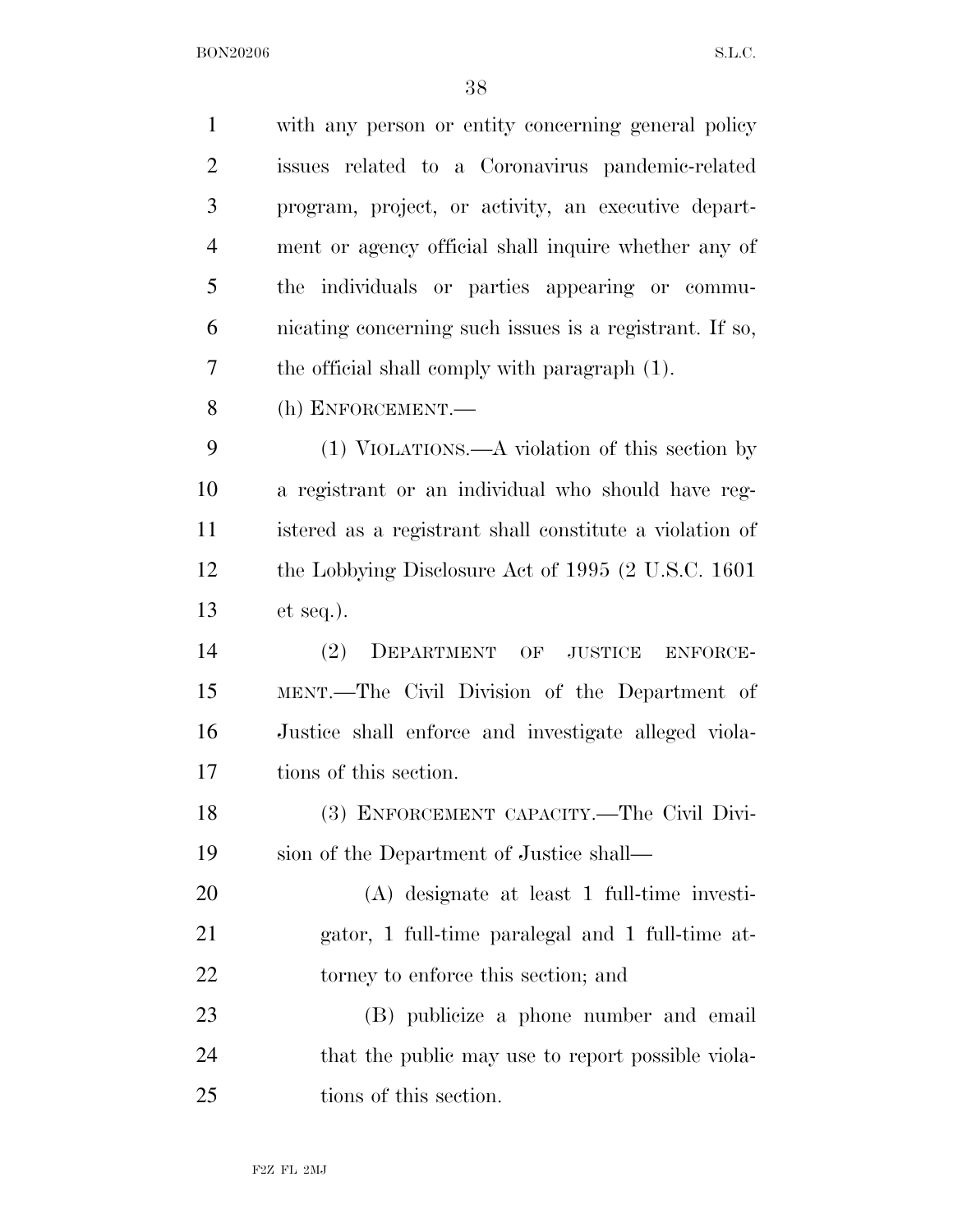(4) REPORTING VIOLATIONS.—The Office of the Clerk of the House of Representatives, the Secretary of the Senate, and private individuals may report suspected violations of this section. (5) EGREGIOUS VIOLATIONS.—The Civil Divi- sion of the Department of Justice shall refer egre- gious or willful violations to the Criminal Division of the Department of Justice for possible criminal en- forcement. In determining investigation and enforce- ment priorities, the Department of Justice shall prioritize repeated violations of this section and vio- lations that demonstrate disregard for public health and safety. (6) REFERRALS.—The Special Inspector Gen-eral for Pandemic Relief shall refer any evidence of

 alleged violation of this section to the Civil Division of the Department of Justice.

**SEC. 7. BAN ON POLITICAL SPENDING AND LOBBYING EX-**

**PENDITURES.** 

 (a) IN GENERAL.—Section 4003(c) of the CARES Act is amended—

22  $(1)$  in paragraph  $(2)$ —

 (A) in subparagraph (H), by striking 24 "and" at the end;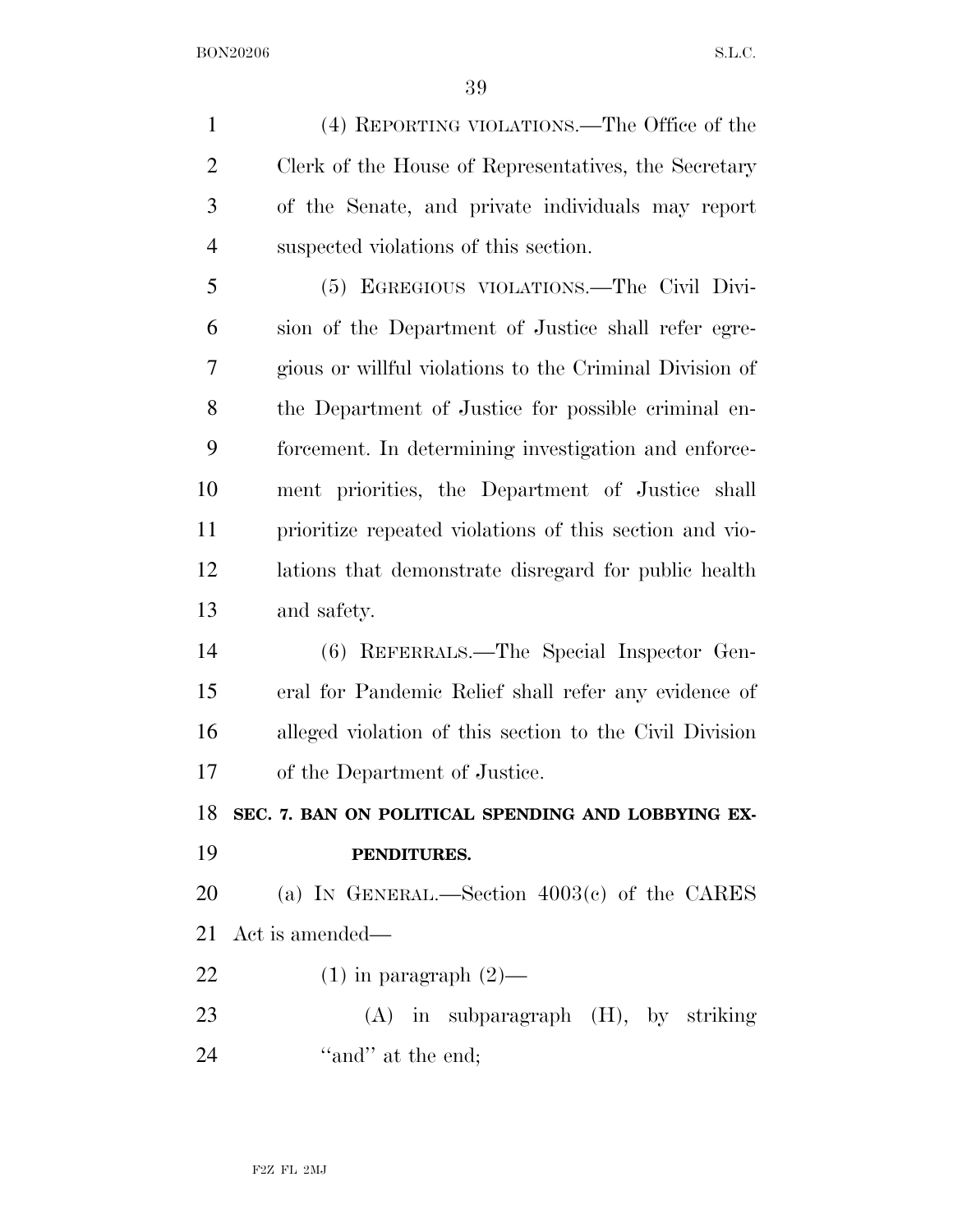| $\mathbf{1}$   | $(B)$ in subparagraph $(I)$ , by striking the       |
|----------------|-----------------------------------------------------|
| $\overline{2}$ | period at the end and inserting the following:      |
| 3              | $\lq\lq(J)$ the agreement provides that, until the  |
| $\overline{4}$ | date 12 months after the date the loan or loan      |
| 5              | guarantee is no longer outstanding, the eligible    |
| 6              | business shall not make—                            |
| 7              | $\lq\lq$ (i) any expenditures relating to Fed-      |
| 8              | eral lobbying activities, as defined in sec-        |
| 9              | tion 3 of the Lobbying Disclosure Act of            |
| 10             | 1995 (2 U.S.C. 1602); or                            |
| 11             | "(ii) any dues payment to an organi-                |
| 12             | zation described in section $501(c)(6)$ of the      |
| 13             | Internal Revenue Code of 1986 that may              |
| 14             | be used for expenditures described in               |
| 15             | clause (i); and                                     |
| 16             | $\lq\lq$ (K) the agreement provides that, until the |
| 17             | date 12 months after the date the loan or loan      |
| 18             | guarantee is no longer outstanding, the eligible    |
| 19             | business shall not engage in political spending,    |
| 20             | including independent expenditures through          |
| 21             | third-party organizations, including payments       |
| 22             | to organizations described in section $501(c)(6)$   |
| 23             | or $501(c)(4)$ of the Internal Revenue Code of      |
| 24             | 1986 or any political action committee that may     |
| 25             | be used for political spending."; and               |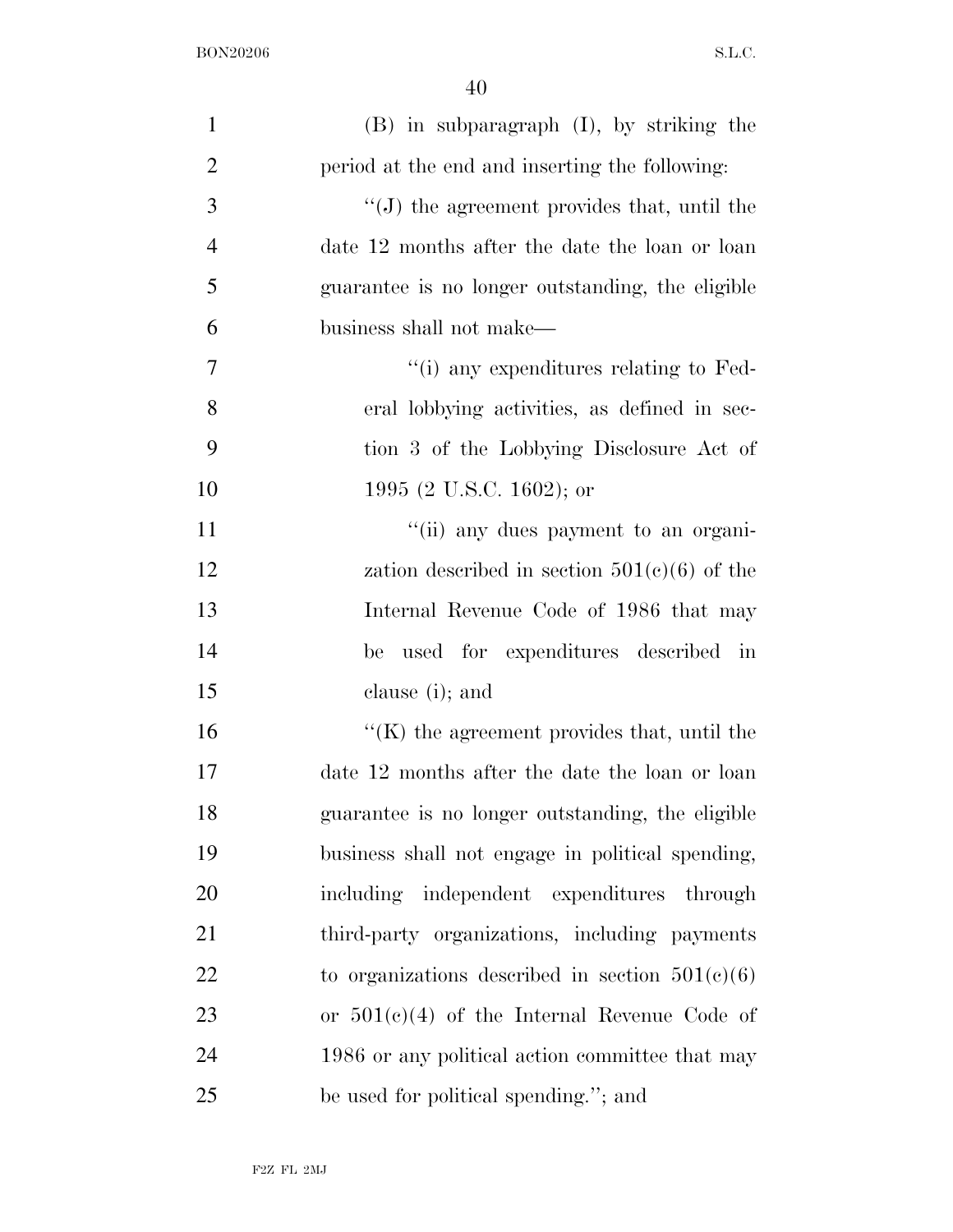| $\mathbf{1}$   | $(2)$ in paragraph $(3)(A)$ —            |
|----------------|------------------------------------------|
| $\overline{2}$ | $(A)$ in clause (ii)-                    |
| 3              | (i) in subclause (II), by striking       |
| $\overline{4}$ | "and" at the end;                        |
| 5              | (ii) in subclause (III), by striking the |
| 6              | period at the end and inserting a semi-  |
| $\tau$         | colon; and                               |
| 8              | (iii) by adding at the end the fol-      |
| 9              | lowing:                                  |
| 10             | "(VI) until the date $12$ months         |
| 11             | after the date on which the loan or      |
| 12             | loan guarantee is no longer out-         |
| 13             | standing, not to make—                   |
| 14             | "(aa) any expenditures re-               |
| 15             | lating to Federal lobbying activi-       |
| 16             | ties, as defined in section 3 of         |
| 17             | the Lobbying Disclosure Act of           |
| 18             | 1995 (2 U.S.C. 1602); or                 |
| 19             | "(bb) any dues payment to                |
| 20             | an organization described in sec-        |
| 21             | tion $501(e)(6)$ of the Internal         |
| 22             | Revenue Code of 1986 that may            |
| 23             | used for expenditures<br>be<br>de-       |
| 24             | scribed in item (aa); and                |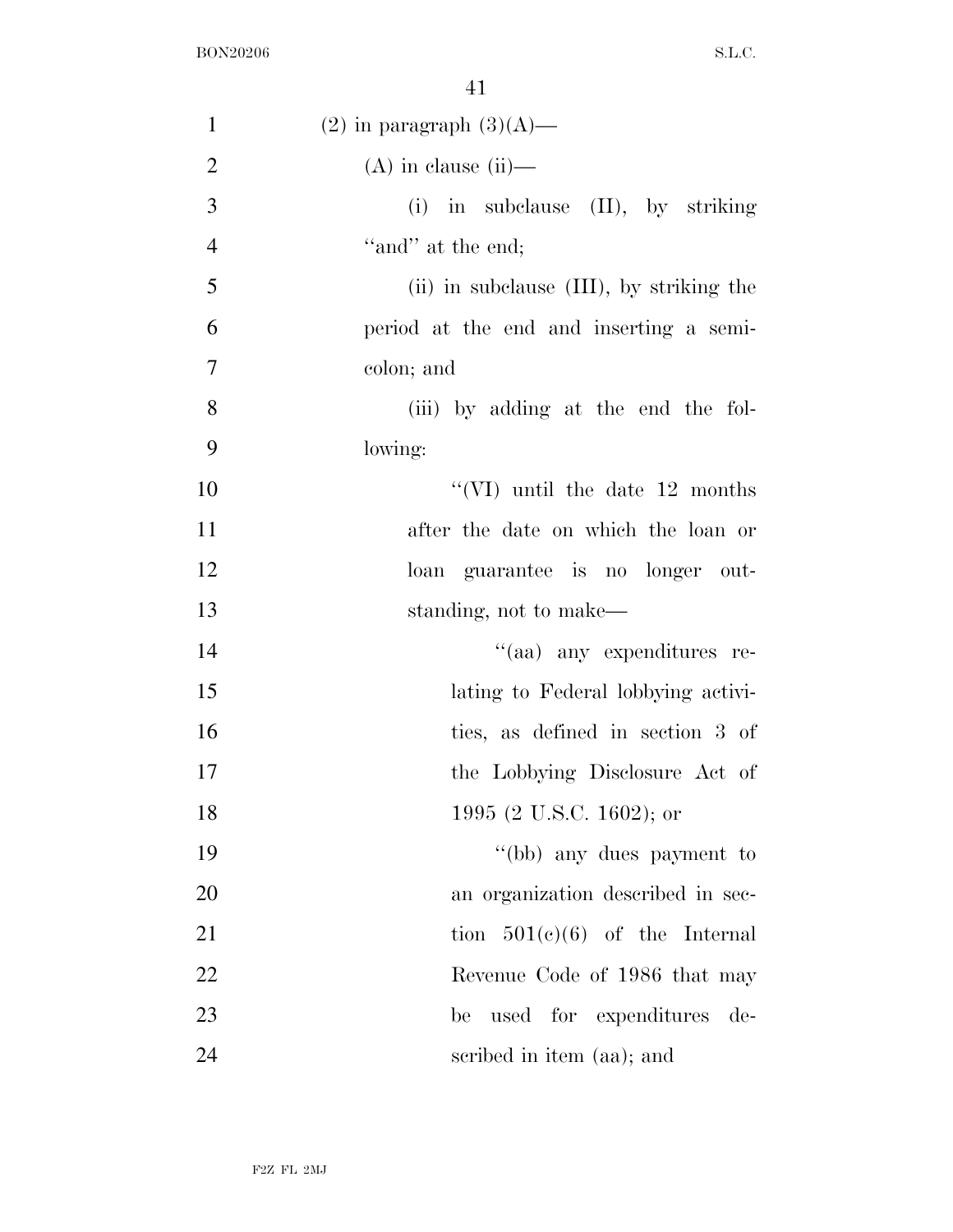| $\mathbf{1}$   | "(VII) until the date $12$ months                                    |
|----------------|----------------------------------------------------------------------|
| $\overline{2}$ | after the date on which the loan or                                  |
| 3              | loan guarantee is no longer out-                                     |
| $\overline{4}$ | standing, not to engage in political                                 |
| 5              | spending, including independent ex-                                  |
| 6              | penditures through third-party organi-                               |
| 7              | zations, including payments to organi-                               |
| 8              | zations described in section $501(c)(6)$                             |
| 9              | or $501(e)(4)$ of the Internal Revenue                               |
| 10             | Code of 1986 or any political action                                 |
| 11             | committee that may be used for polit-                                |
| 12             | ical spending."; and                                                 |
| 13             | (B) by striking clause (iii).                                        |
| 14             | (b) APPLICABILITY.—The amendments made by sub-                       |
| 15             | section (a) shall apply to any loan, loan guarantee, or              |
| 16             | other investment under paragraph $(1)$ , $(2)$ , $(3)$ , or $(4)$ of |
| 17             | section 4003(b) of the CARES Act made on or after the                |
|                | 18 date of enactment of this Act.                                    |
| 19             | SEC. 8. REMOVAL OF INSPECTORS GENERAL; VACANCIES;                    |
| 20             | CHANGE IN STATUS; TERMS.                                             |
| 21             | (a) REMOVAL FOR CAUSE.                                               |
| 22             | INSPECTORS GENERAL OF ESTABLISH-<br>(1)                              |
| 23             | MENTS AND DESIGNATED FEDERAL ENTITIES.—The                           |
| 24             | Inspector General Act of 1978 (5 U.S.C. App.) is                     |
| 25             | amended—                                                             |
|                |                                                                      |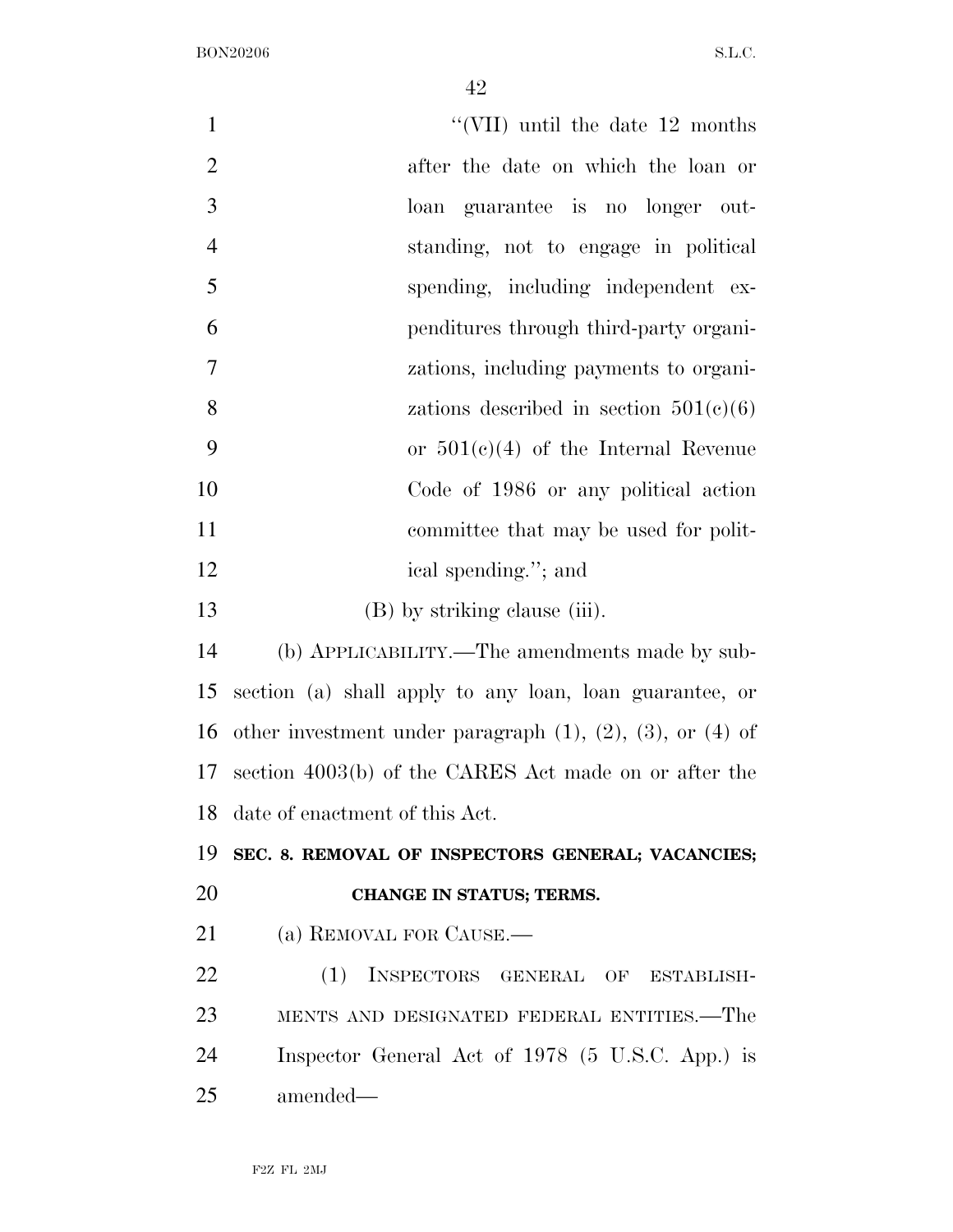|                | Ŧ9                                                           |
|----------------|--------------------------------------------------------------|
| $\mathbf{1}$   | $(A)$ in section 3(b), by inserting after the                |
| $\overline{2}$ | first sentence the following: "An Inspector Gen-             |
| 3              | eral may only be removed by the President for                |
| $\overline{4}$ | permanent incapacity, neglect of duty, malfea-               |
| 5              | sance, conviction of a felony or conduct involv-             |
| 6              | ing moral turpitude, knowing violation of a law,             |
| 7              | gross mismanagement, gross waste of funds, or                |
| 8              | abuse of authority."; and                                    |
| 9              | $(B)$ in section $8G(e)$ , by adding at the end              |
| 10             | the following:                                               |
| 11             | " $(3)$ An Inspector General may only be removed by          |
| 12             | the head of a designated Federal entity for permanent in-    |
| 13             | capacity, neglect of duty, malfeasance, conviction of a fel- |
| 14             | ony or conduct involving moral turpitude, knowing viola-     |
| 15             | tion of a law, gross mismanagement, gross waste of funds,    |
| 16             | or abuse of authority.".                                     |
| 17             | INSPECTOR<br>(2)<br>GENERAL<br>OF<br>THE<br><b>INTEL-</b>    |
| 18             | LIGENCE COMMUNITY.—Section $103H(e)(4)$ of the               |
| 19             | National Security Act of 1947 (50 U.S.C.                     |
| 20             | $3033(c)(4)$ is amended, in the first sentence, by in-       |
| 21             | serting ", and only for permanent incapacity, neglect        |
| 22             | of duty, malfeasance, conviction of a felony or con-         |
| 23             | duct involving moral turpitude, knowing violation of         |
| 24             | a law, gross mismanagement, gross waste of funds,            |

or abuse of authority'' before the period at the end.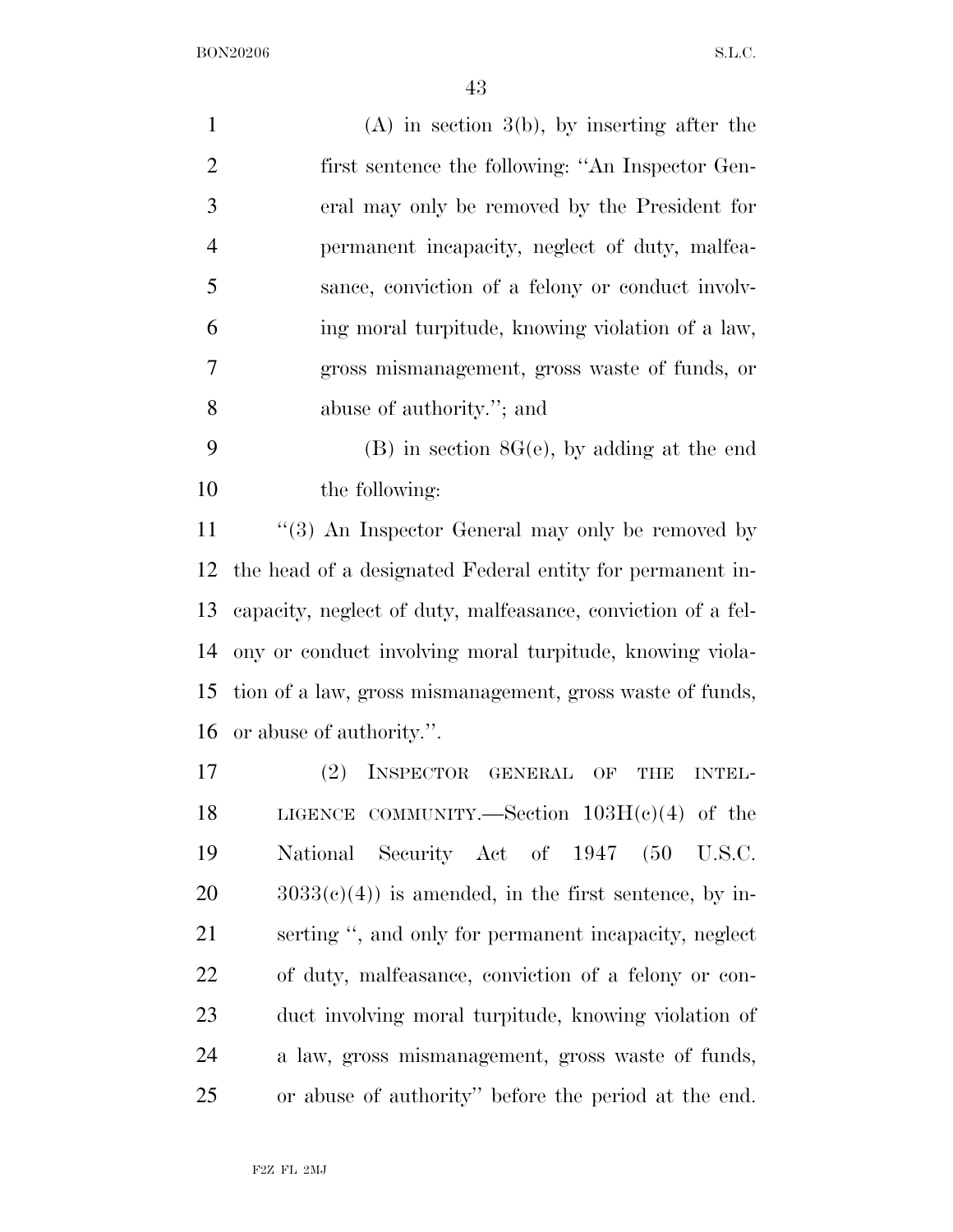(3) INSPECTOR GENERAL OF THE CENTRAL IN- TELLIGENCE AGENCY.—Section 17(b)(6) of the Cen-3 tral Intelligence Act of  $1949 (50 \text{ U.S.C. } 3517(b)(6))$  is amended, in the first sentence, by inserting '', and only for permanent incapacity, neglect of duty, mal- feasance, conviction of a felony or conduct involving moral turpitude, knowing violation of a law, gross mismanagement, gross waste of funds, or abuse of authority'' before the period at the end.

10 (4) INSPECTOR GENERAL OF THE GOVERNMENT ACCOUNTABILITY OFFICE.—Section 705(b)(2) of title 31, United States Code, is amended, in the first sentence, by inserting ''only for permanent inca- pacity, neglect of duty, malfeasance, conviction of a felony or conduct involving moral turpitude, knowing violation of a law, gross mismanagement, gross waste of funds, or abuse of authority'' before the pe-riod at the end.

 (5) INSPECTOR GENERAL FOR THE UNITED STATES CAPITOL POLICE.—Section 1004(b)(3) of 21 the Legislative Branch Appropriations Act, 2006 (2) U.S.C. 1909(b)(3)) is amended by adding at the end the following: ''The Board may only remove the In- spector General for permanent incapacity, neglect of duty, malfeasance, conviction of a felony or conduct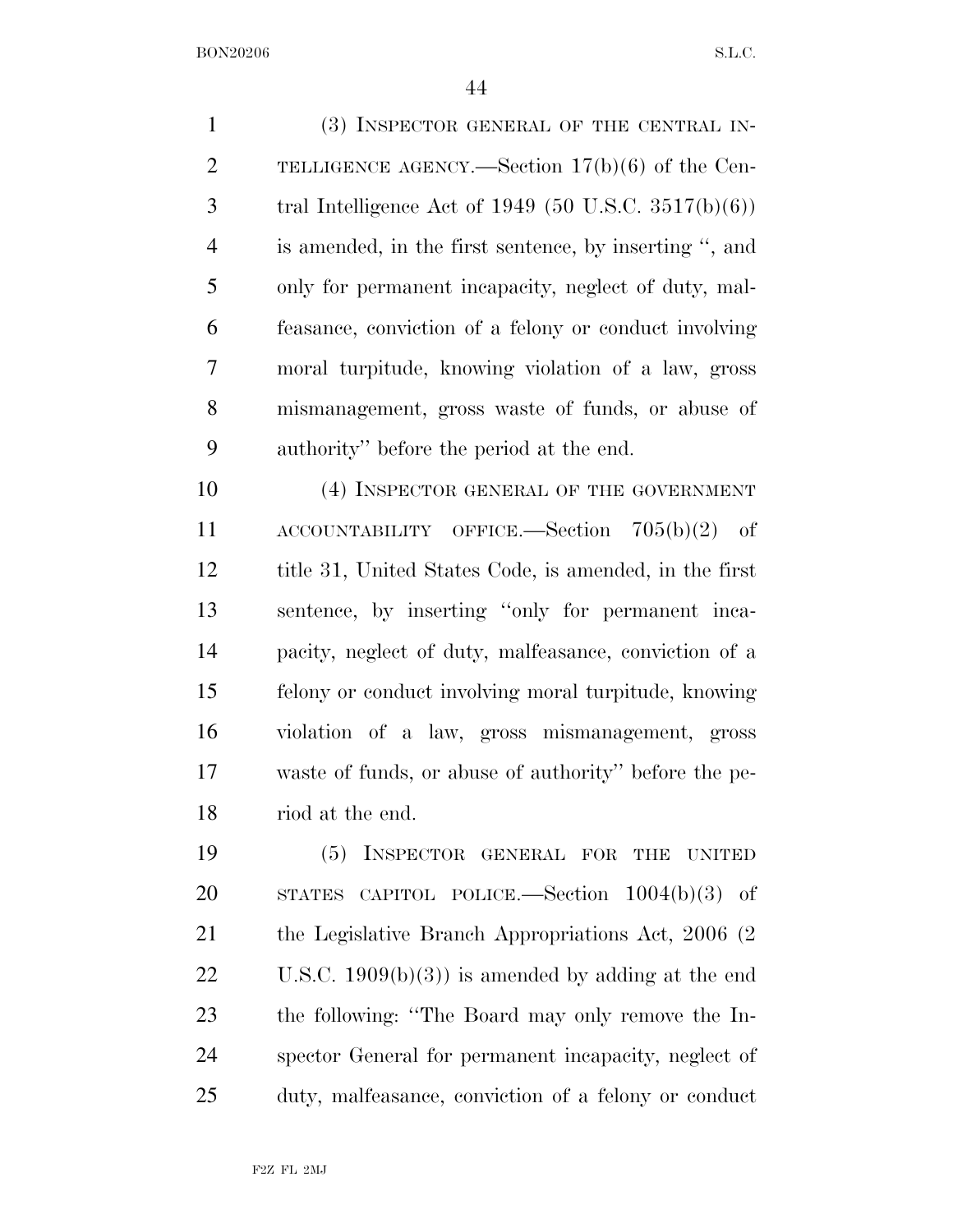involving moral turpitude, knowing violation of a law, gross mismanagement, gross waste of funds, or abuse of authority.''.

 (6) INSPECTOR GENERAL OF THE ARCHITECT 5 OF THE CAPITOL.—Section  $1301(c)(2)(A)$  of the Ar- chitect of the Capitol Inspector General Act of 2007 7 (2 U.S.C.  $1808(c)(2)(A)$ ) is amended by inserting ''only for permanent incapacity, neglect of duty, malfeasance, conviction of a felony or conduct involv- ing moral turpitude, knowing violation of a law, gross mismanagement, gross waste of funds, or abuse of authority'' before the period at the end.

 (7) INSPECTOR GENERAL OF THE LIBRARY OF 14 CONGRESS.—Section  $1307(c)(2)(A)$  of the Library of Congress Inspector General Act of 2005 (2 U.S.C.  $16 \qquad 185(c)(2)(A)$  is amended by inserting "only for per- manent incapacity, neglect of duty, malfeasance, conviction of a felony or conduct involving moral tur- pitude, knowing violation of a law, gross mismanage- ment, gross waste of funds, or abuse of authority'' before the period at the end.

22 (8) INSPECTOR GENERAL OF THE GOVERNMENT PUBLISHING OFFICE.—Section 3902(b)(1) of title 44, United States Code, is amended by inserting ''only for permanent incapacity, neglect of duty,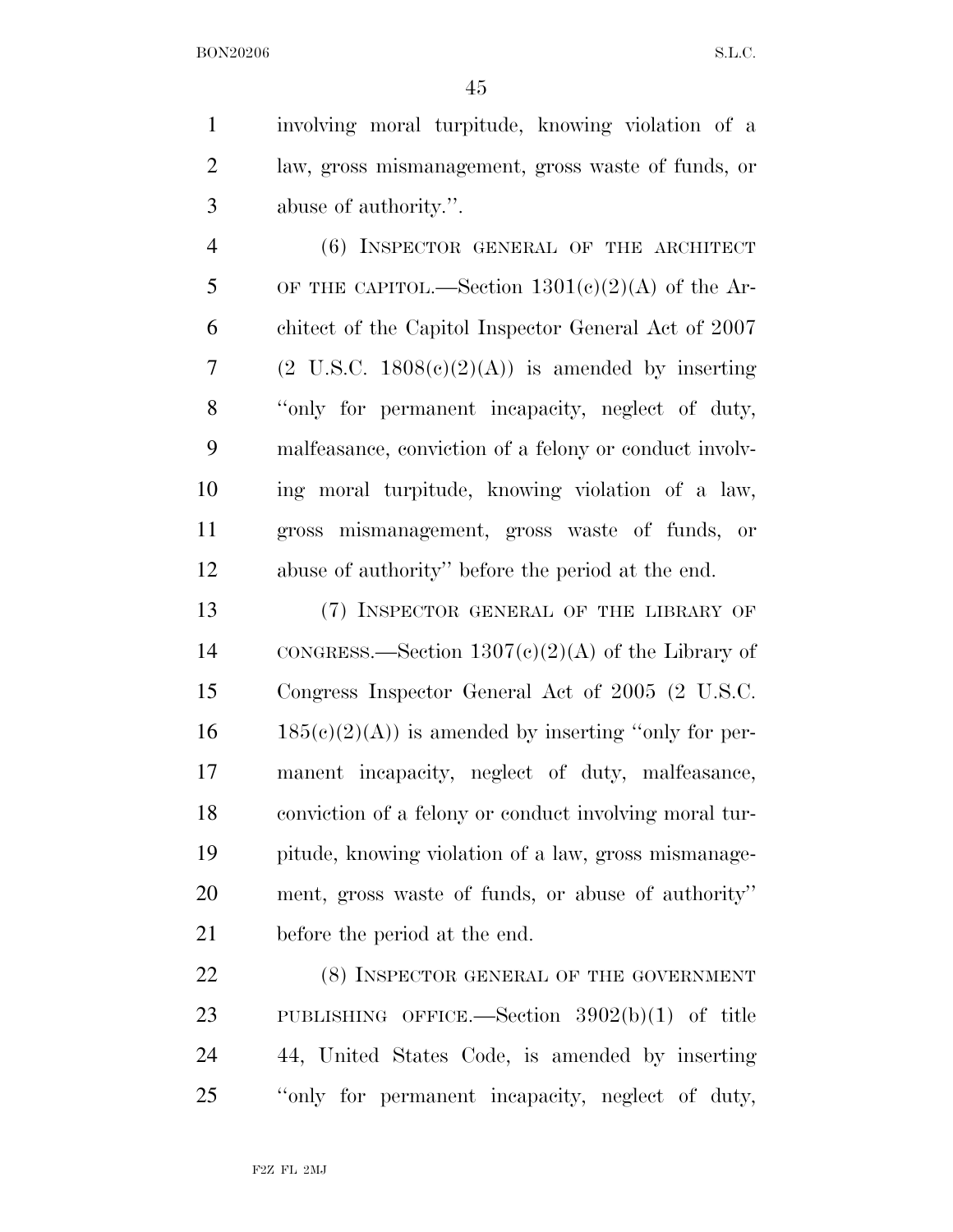malfeasance, conviction of a felony or conduct involv- ing moral turpitude, knowing violation of a law, gross mismanagement, gross waste of funds, or abuse of authority'' before the period at the end. (9) SEVERABILITY.—If any provision of the amendments made by this subsection, or the applica- tion of such a provision to any person or cir- cumstance, is held to be unconstitutional, the re- maining provisions of the amendments made by this subsection, and the application of such provisions to any person or circumstance, shall not be affected by the holding. (b) CIGIE REPORT ON REMOVALS.—Section 11(c) of the Inspector General Act of 1978 (5 U.S.C. App.) is amended by adding at the end the following: ''(6) ADDITIONAL RESPONSIBILITIES RELATING 17 TO REMOVAL OF INSPECTORS GENERAL.— 18 "(A) DEFINITIONS.—In this paragraph—  $\cdot$  (i) the term 'appropriate congres- sional committees' means— 21 ''(I) the Committee on Homeland Security and Governmental Affairs 23 and the Committee on the Judiciary of the Senate; and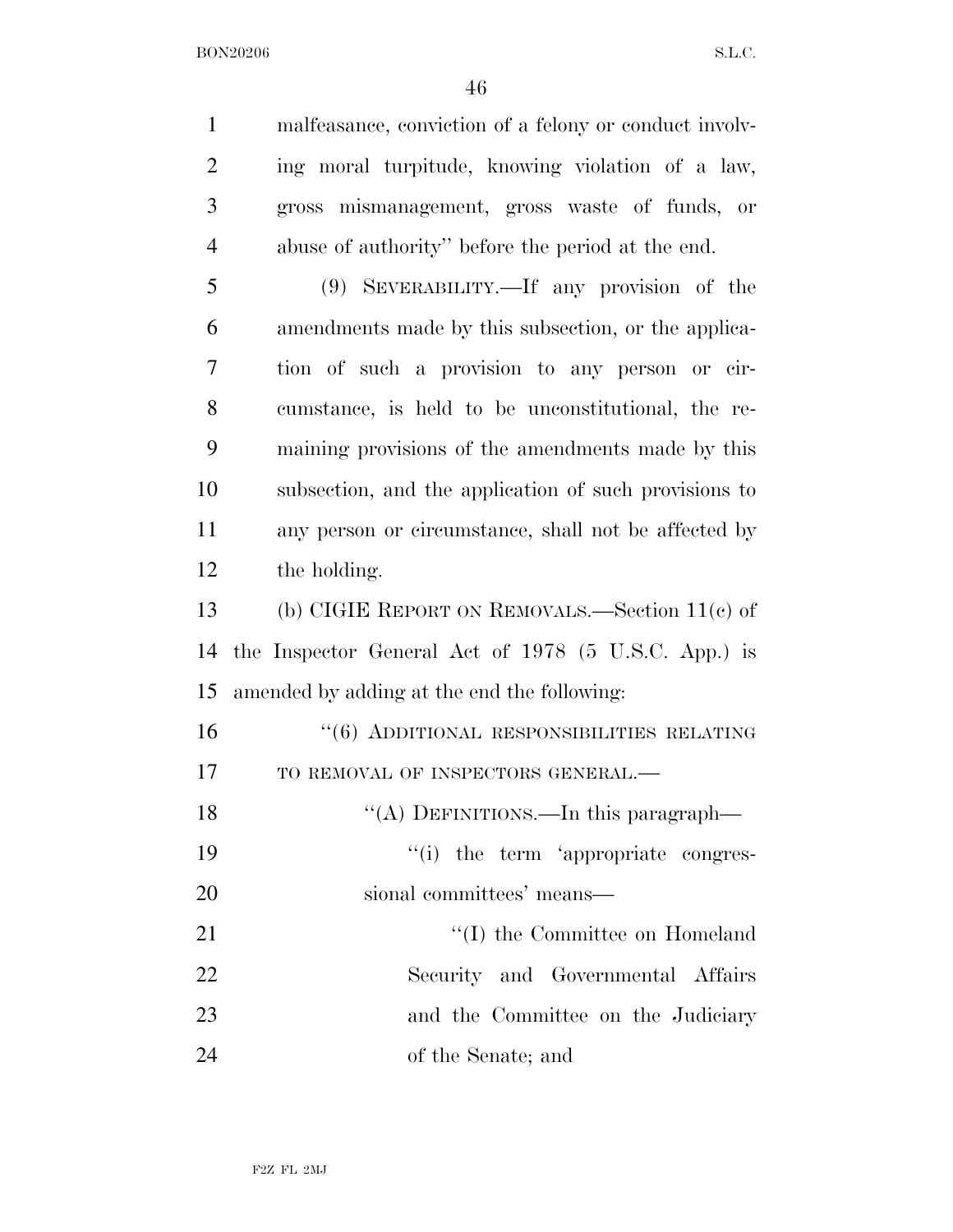| $\mathbf{1}$   | $\lq\lq$ (II) the Committee on Oversight |
|----------------|------------------------------------------|
| $\overline{2}$ | and Reform and the Committee on          |
| 3              | the Judiciary of the House of Rep-       |
| $\overline{4}$ | resentatives; and                        |
| 5              | "(ii) the term 'Inspector General'       |
| 6              | means-                                   |
| $\tau$         | "(I) an Inspector General ap-            |
| 8              | pointed under section 3 or 8G;           |
| 9              | $\lq\lq$ (II) the Inspector General of   |
| 10             | the Central Intelligence Agency estab-   |
| 11             | lished under section 17 of the Central   |
| 12             | Intelligence Agency Act of 1949 (50      |
| 13             | U.S.C. 3517);                            |
| 14             | "(III) the Inspector General of          |
| 15             | Intelligence Community estab-<br>the     |
| 16             | lished under section 103H of the Na-     |
| 17             | tional Security Act of 1947<br>(50)      |
| 18             | U.S.C. $3033$ );                         |
| 19             | $\lq\lq$ (IV) the Special Inspector Gen- |
| 20             | eral for Afghanistan Reconstruction      |
| 21             | established under section 1229 of the    |
| 22             | National Defense Authorization Act       |
| 23             | for Fiscal Year 2008 (Public Law         |
| 24             | 110–181; 122 Stat. 379);                 |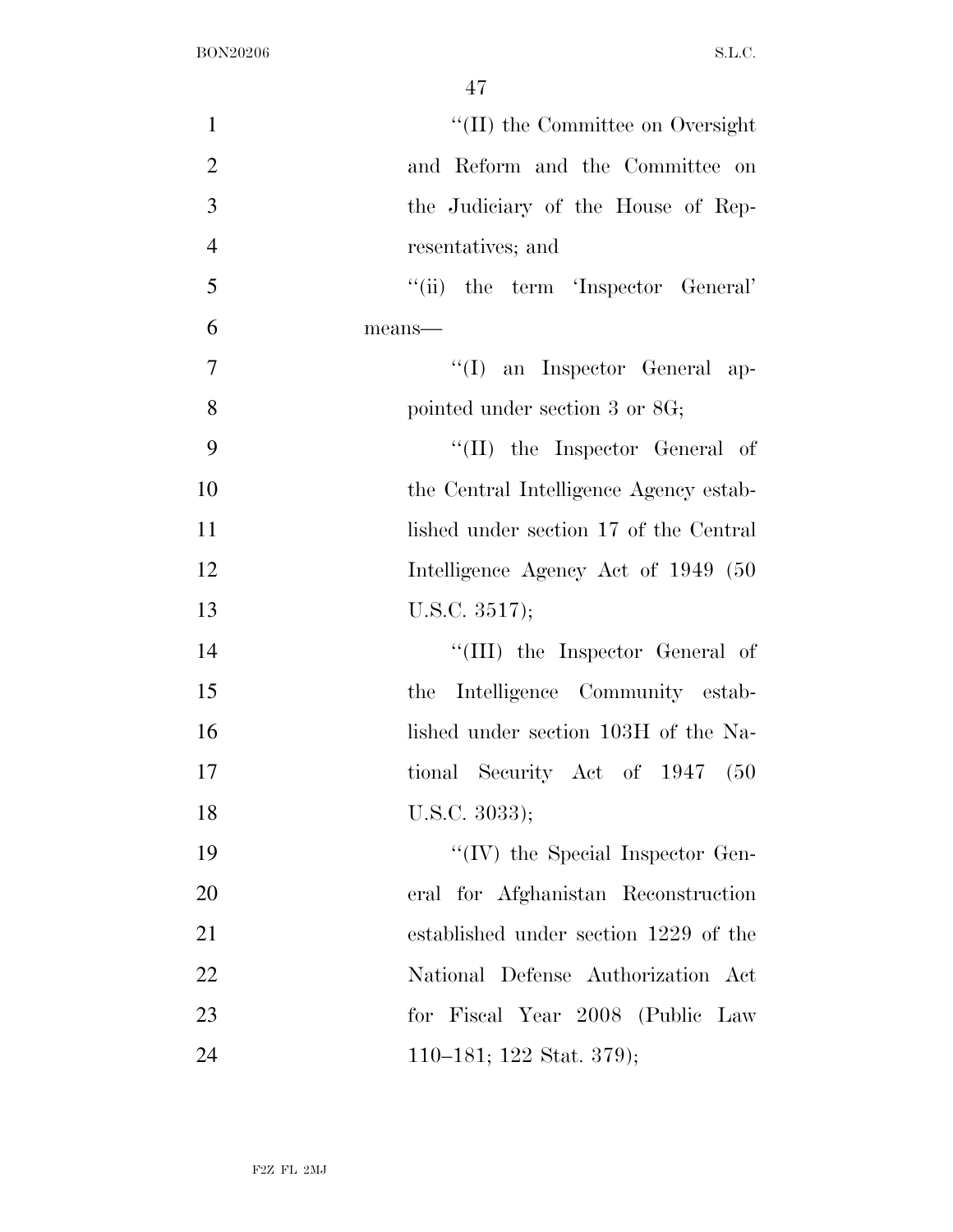| $\mathbf{1}$   | $\lq\lq(V)$ the Special Inspector Gen- |
|----------------|----------------------------------------|
| $\overline{2}$ | eral for the Troubled Asset Relief     |
| 3              | Plan established under section 121 of  |
| $\overline{4}$ | the Emergency Economic Stabilization   |
| 5              | Act of 2008 (12 U.S.C. 5231);          |
| 6              | "(VI) the Inspector General for        |
| $\tau$         | the Government Accountability Office   |
| 8              | established under section 705 of title |
| 9              | 31, United States Code;                |
| 10             | "(VII) the Inspector General for       |
| 11             | the United States Capitol Police es-   |
| 12             | tablished under section 1004 of the    |
| 13             | Legislative Branch Appropriations      |
| 14             | Act, 2006 (2 U.S.C. 1909);             |
| 15             | "(VIII) the Inspector General of       |
| 16             | the Architect of the Capitol estab-    |
| 17             | lished under section 1301 of the Ar-   |
| 18             | chitect of the Capitol Inspector Gen-  |
| 19             | eral Act of 2007 (2 U.S.C. 1808);      |
| 20             | $\lq\lq$ (IX) the Inspector General of |
| 21             | the Library of Congress established    |
| 22             | under section 1307 of the Library of   |
| 23             | Congress Inspector General Act of      |
| 24             | 2005 (2 U.S.C. 185); and               |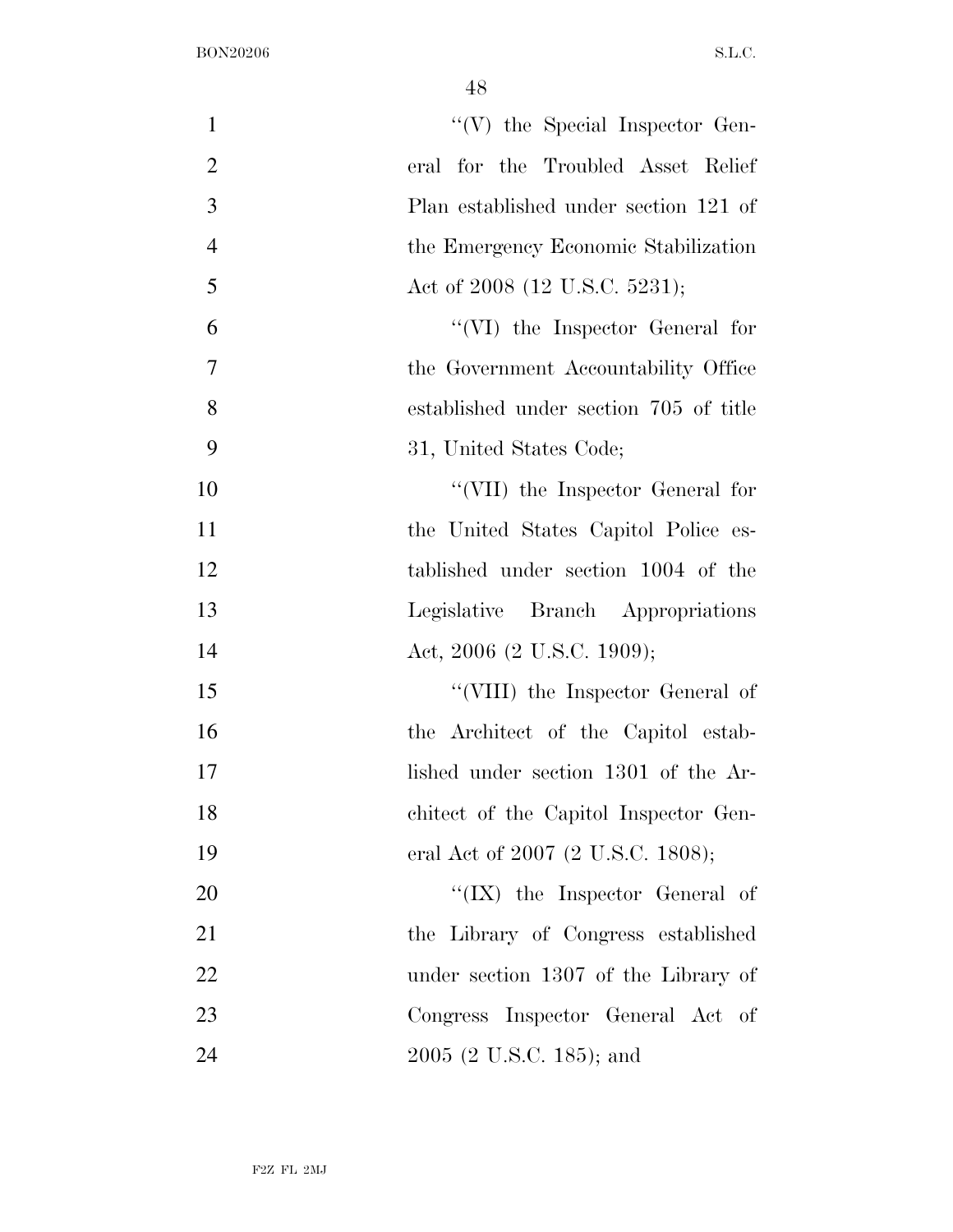| $\mathbf{1}$   | $\lq\lq (X)$ the Inspector General of the      |
|----------------|------------------------------------------------|
| $\overline{2}$ | Government Publishing Office estab-            |
| 3              | lished under section 3901 of title 44,         |
| $\overline{4}$ | United States Code.                            |
| 5              | "(B) REPORT.—In the event of a removal         |
| 6              | of an Inspector General or an acting Inspector |
| 7              | General, the Council shall—                    |
| 8              | "(i) investigate the reasons for re-           |
| 9              | moval provided by the President or rel-        |
| 10             | head of the establishment, des-<br>evant       |
| 11             | ignated Federal entity (as defined in sec-     |
| 12             | tion 8G), or Federal agency, as applicable,    |
| 13             | and publish a publicly available report with   |
| 14             | the findings of the Council and, in the case   |
| 15             | of an Inspector General or acting Inspector    |
| 16             | General appointed by the President, wheth-     |
| 17             | er the reasons comply with the relevant        |
| 18             | provisions relating to for cause removal;      |
| 19             | and                                            |
| 20             | "(ii) review any investigation that was        |
| 21             | being conducted by the Inspector General       |
| 22             | or acting Inspector at the time of the re-     |
| 23             | moval and report to the appropriate con-       |
| 24             | gressional committees, and any other com-      |
| 25             | mittee of Congress that the Council deter-     |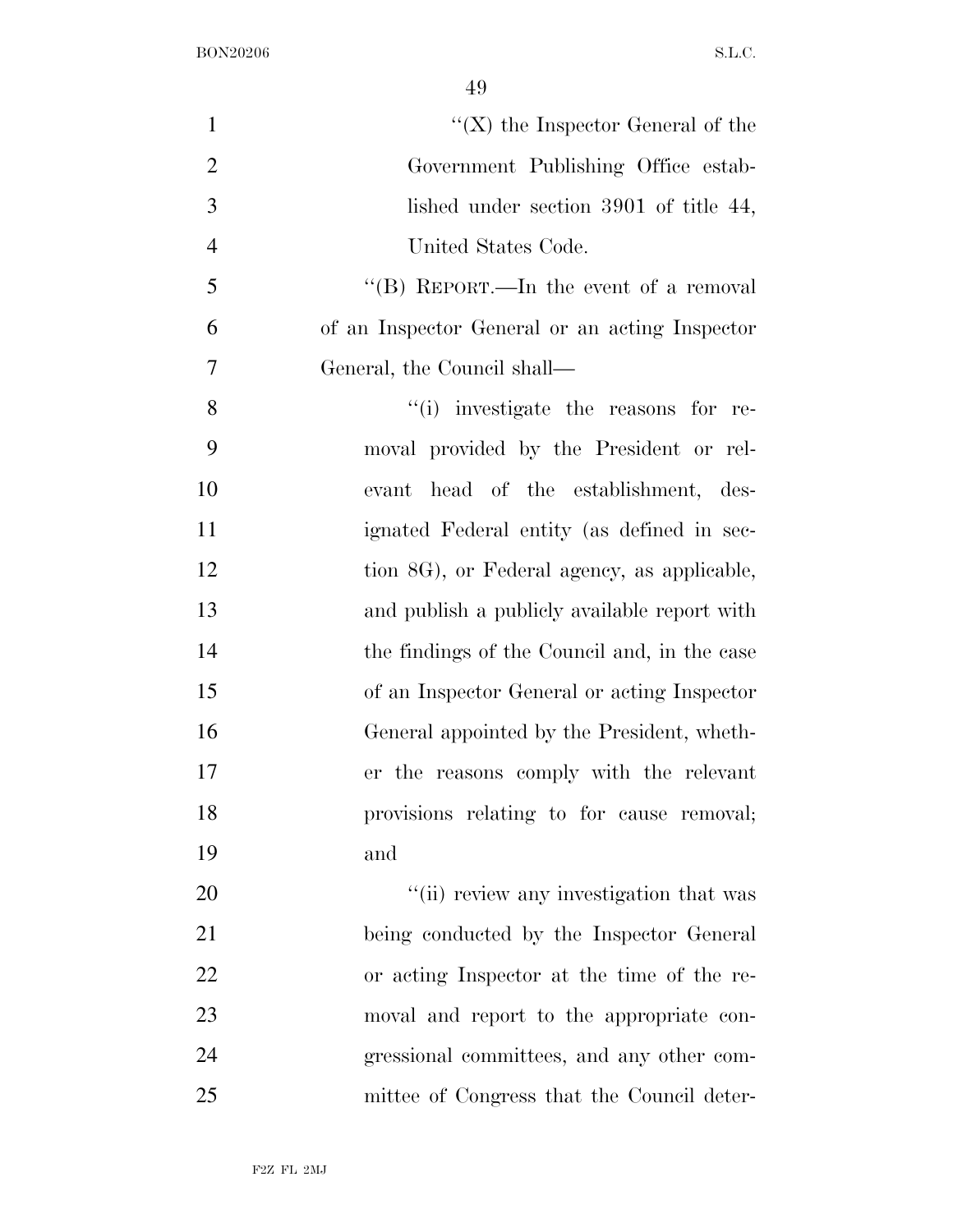| $\mathbf{1}$   | mines to be relevant, on whether the Coun-                  |
|----------------|-------------------------------------------------------------|
| $\overline{2}$ | cil finds that the investigation led to the                 |
| 3              | removal.".                                                  |
| $\overline{4}$ | (c) VACANCY IN THE POSITION OF INSPECTOR GEN-               |
| 5              | ERAL.                                                       |
| 6              | (1)<br>INSPECTORS GENERAL<br>OF<br>ESTABLISH-               |
| 7              | MENTS AND DESIGNATED FEDERAL ENTITIES.—The                  |
| 8              | Inspector General Act of 1978 (5 U.S.C. App.) is            |
| 9              | amended—                                                    |
| 10             | $(A)$ in section 3, by adding at the end the                |
| 11             | following:                                                  |
| 12             | "(h)(1) In the event of a vacancy in the position of        |
| 13             | Inspector General-                                          |
| 14             | "(A) section $3345(a)$ of title 5, United States            |
| 15             | Code, shall not apply;                                      |
| 16             | $\lq$ (B) the first assistant to the position of In-        |
| 17             | spector General who served in that position for not         |
| 18             | less than 30 days immediately preceding the vacancy         |
| 19             | shall perform the functions and duties of the Inspec-       |
| 20             | tor General temporarily in an acting capacity subject       |
| 21             | to the time limitations of section $3346$ of title 5,       |
| 22             | United States Code;                                         |
| 23             | $\lq\lq$ (C) if there is no first assistant to the position |
| 24             | of Inspector General serving in that position for not       |
| 25             | less than 30 days immediately preceding the va-             |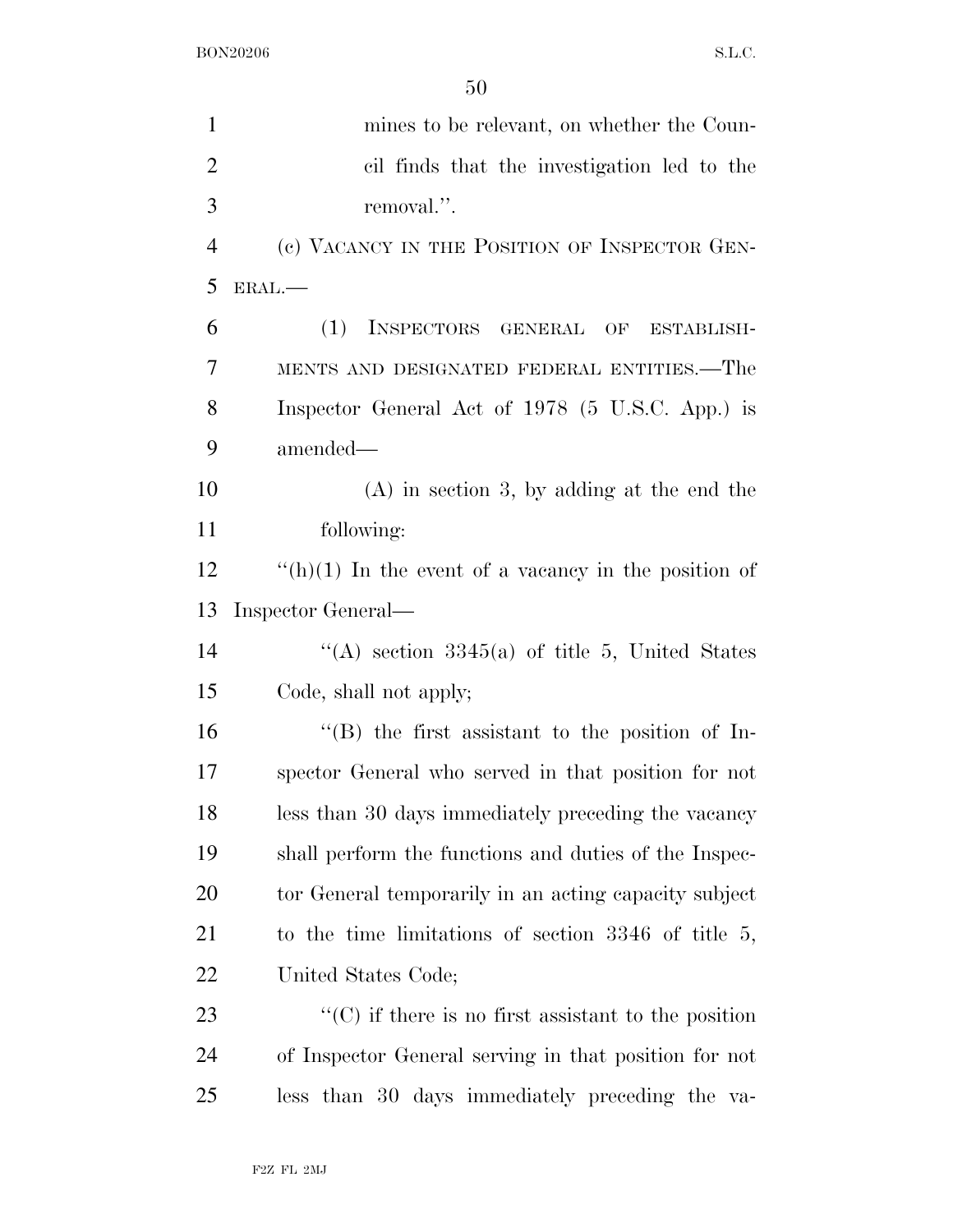cancy, the President may direct a covered employee of the Office or another Office to perform the func- tions and duties of the Inspector General tempo- rarily in an acting capacity, subject to the time limi- tations of section 3346 of title 5, United States Code; and ''(D) the President may only remove the first assistant described in subparagraph (B) or the cov- ered employee directed under subparagraph (C) after a 30-day period beginning on the date on which the President provides Congress with a writ- ten notification of the reasons for the removal. 13 ''(2) If an Inspector General is removed from office, the following individuals may bring an action in the appro- priate district court of the United States to challenge the removal: 17 ''(A) The removed Inspector General.

18 ''(B) Any member of the staff of the removed Inspector General.

 $\langle ^{\prime}(C) \rangle$  Any individual harmed by an action of the establishment following the removal of the Inspector General and before the position is filled by an indi- vidual appointed by the President, with the advice and consent of the Senate.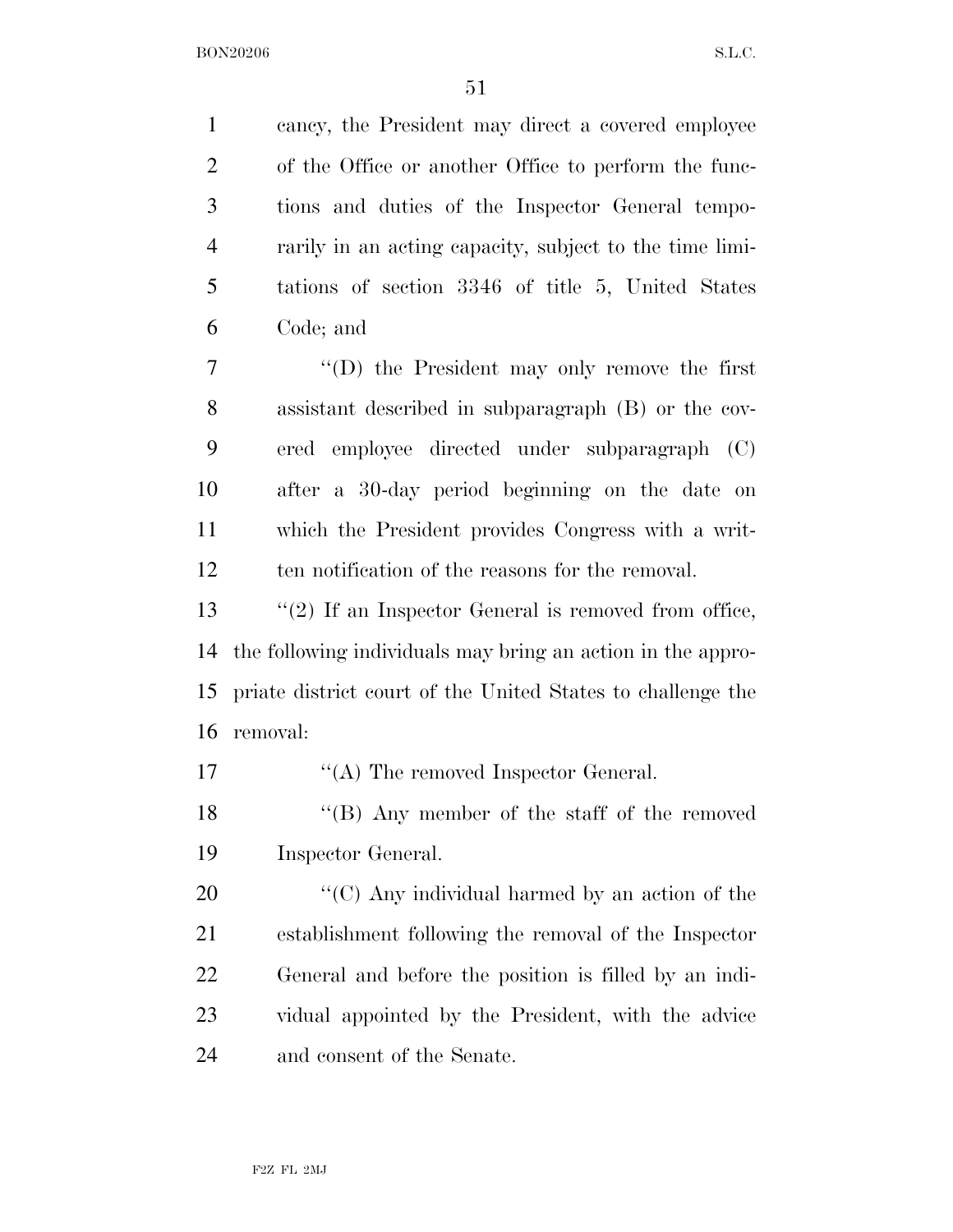$\frac{1}{2}$  (3) Nothing in paragraph (1)(D) shall be construed to affect any protection provided to a covered employee under title 5, United States Code. 4 "(4) In this subsection, the term 'covered employee' means an officer or employee who, as of the date on which 6 the individual is directed under paragraph  $(1)(C)$ , is an employee, as that term is defined in section 2105 of title 5, United States Code, who—  $\langle (A)$  is permitted to submit an appeal to the Merit Systems Protection Board from any action which is appealable to the Board under any law, rule, or regulation; and ''(B) may obtain judicial review of the final order or decision of the Board if the employee is ad- versely affected or aggrieved by that order or deci- sion.''; and (B) in section 8G, by adding at the end the following:  $\frac{1}{2}$  (i)(1) In the event of a vacancy in the position of Inspector General—  $\langle A \rangle$  the first assistant to the position of In- spector General who served in that position for not less than 30 days immediately preceding the vacancy shall perform the functions and duties of the Inspec-tor General temporarily in an acting capacity until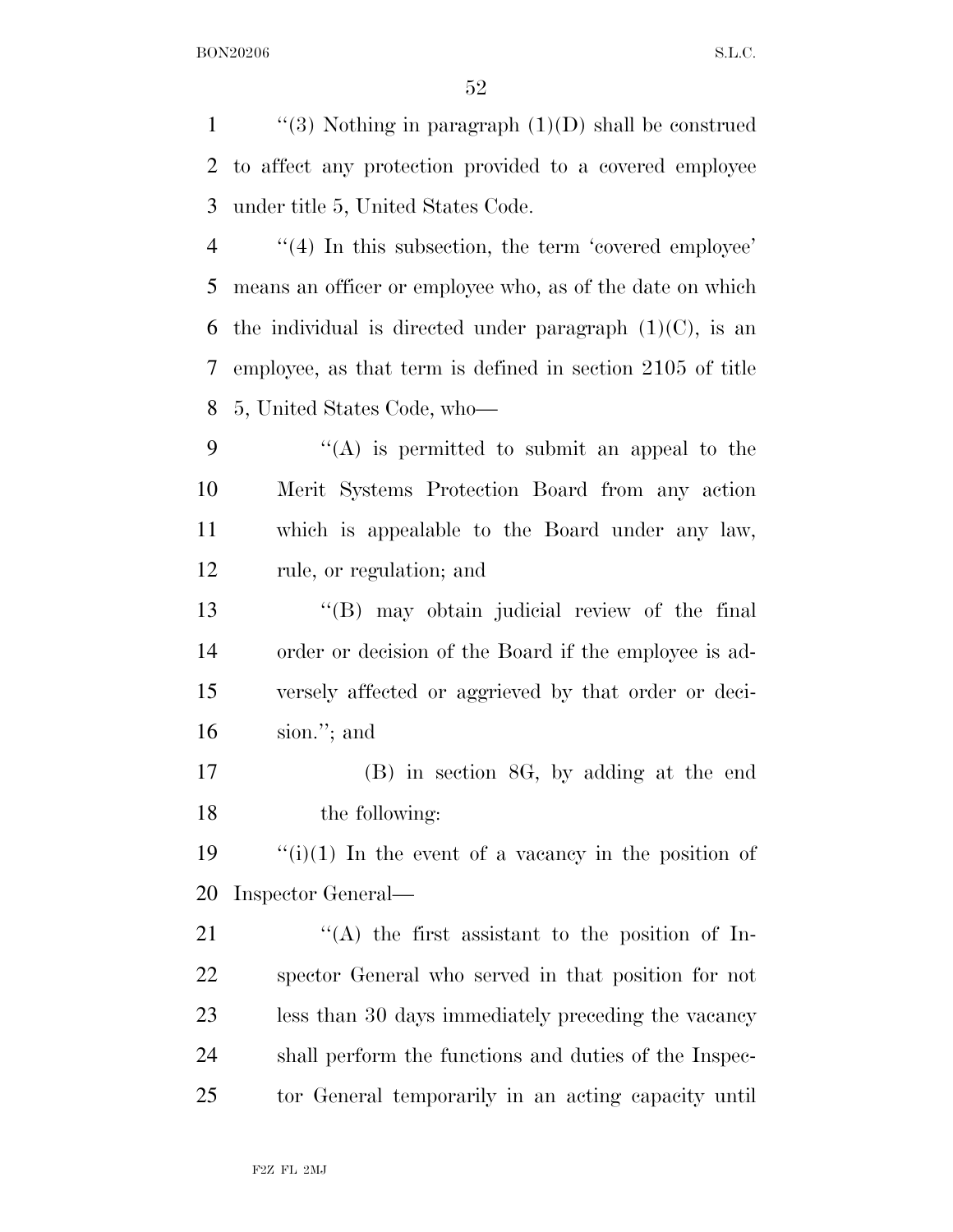the head of the designated Federal entity appoints a permanent Inspector General;

 ''(B) if there is no first assistant to the position of Inspector General serving in that position for not less than 30 days immediately preceding the va- cancy, the head of the designated Federal entity shall direct a covered employee of the Office of In- spector General or another Office of Inspector Gen- eral to perform the functions and duties of the In- spector General temporarily in an acting capacity, until the head of the designated Federal entity ap-points a permanent Inspector General; and

 ''(C) the head of the designated Federal entity may only remove the first assistant described in sub- paragraph (A) or the covered employee directed under subparagraph (B) after a 30-day period be- ginning on the date on which the head of the des- ignated Federal entity provides Congress with a written notification of the reasons for the removal.  $\frac{1}{2}$  (2) If an Inspector General is removed from office, the following individuals may bring an action in the appro- priate district court of the United States to challenge the removal:

24 "(A) The removed Inspector General.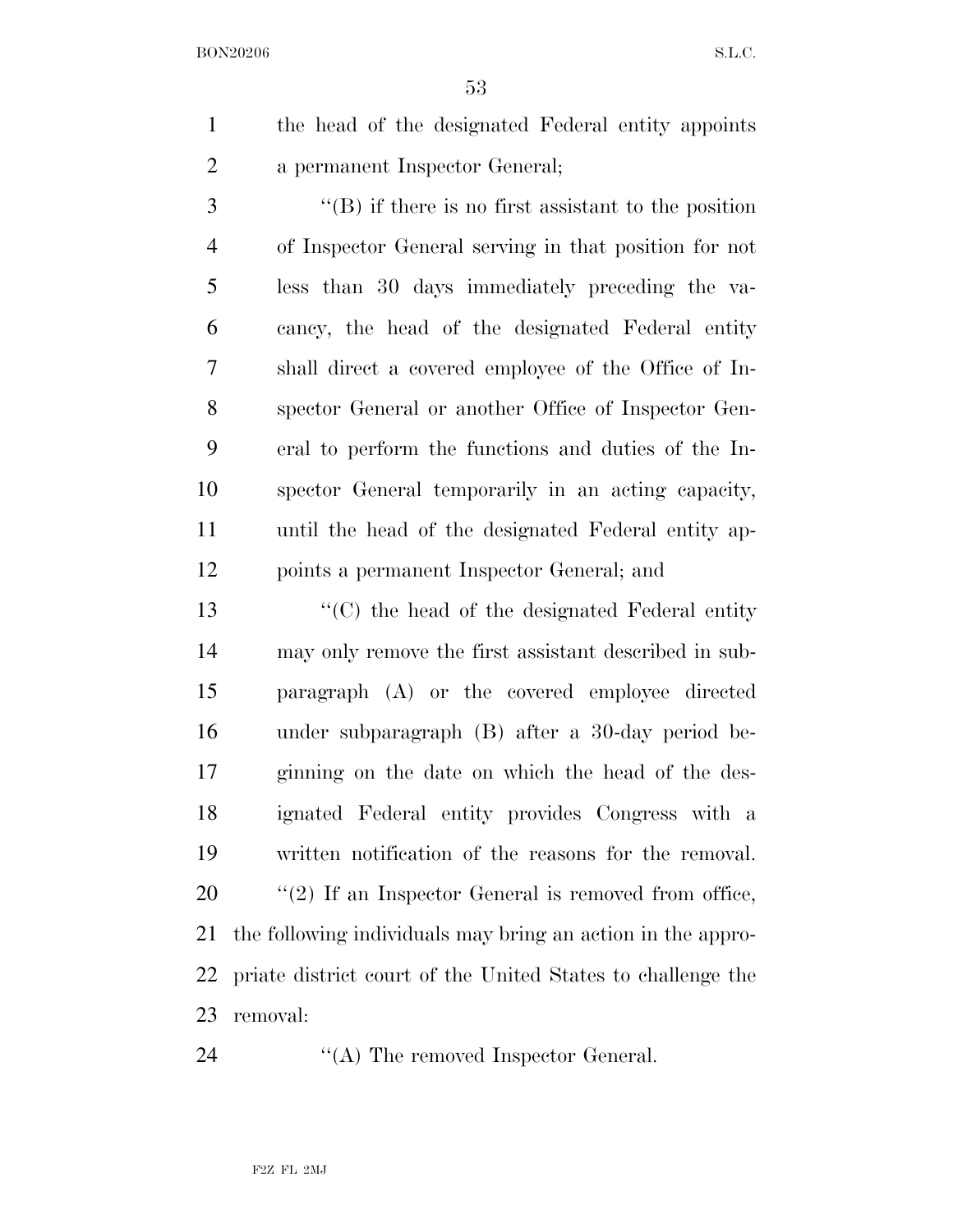1 ''(B) Any member of the staff of the removed Inspector General.

 ''(C) Any individual harmed by an action of the designated Federal entity following the removal of the Inspector General and before the position is filled by an individual appointed by the head of the designated Federal entity.

8  $\qquad$  "(3) Nothing in paragraph (1)(C) shall be construed to affect any protection provided to a covered employee under title 5, United States Code.

 $\frac{1}{4}$  In this subsection, the term 'covered employee' means an officer or employee who, as of the date on which 13 the individual is directed under paragraph  $(1)(B)$ , is an employee, as that term is defined in section 2105 of title 5, United States Code, who—

 $\mathcal{L}(\mathbf{A})$  is permitted to submit an appeal to the Merit Systems Protection Board from any action which is appealable to the Board under any law, rule, or regulation; and

 $\langle$  (B) may obtain judicial review of the final order or decision of the Board if the employee is ad- versely affected or aggrieved by that order or deci-sion.''.

 (2) INSPECTOR GENERAL OF THE INTEL-LIGENCE COMMUNITY.—Section 103H(c) of the Na-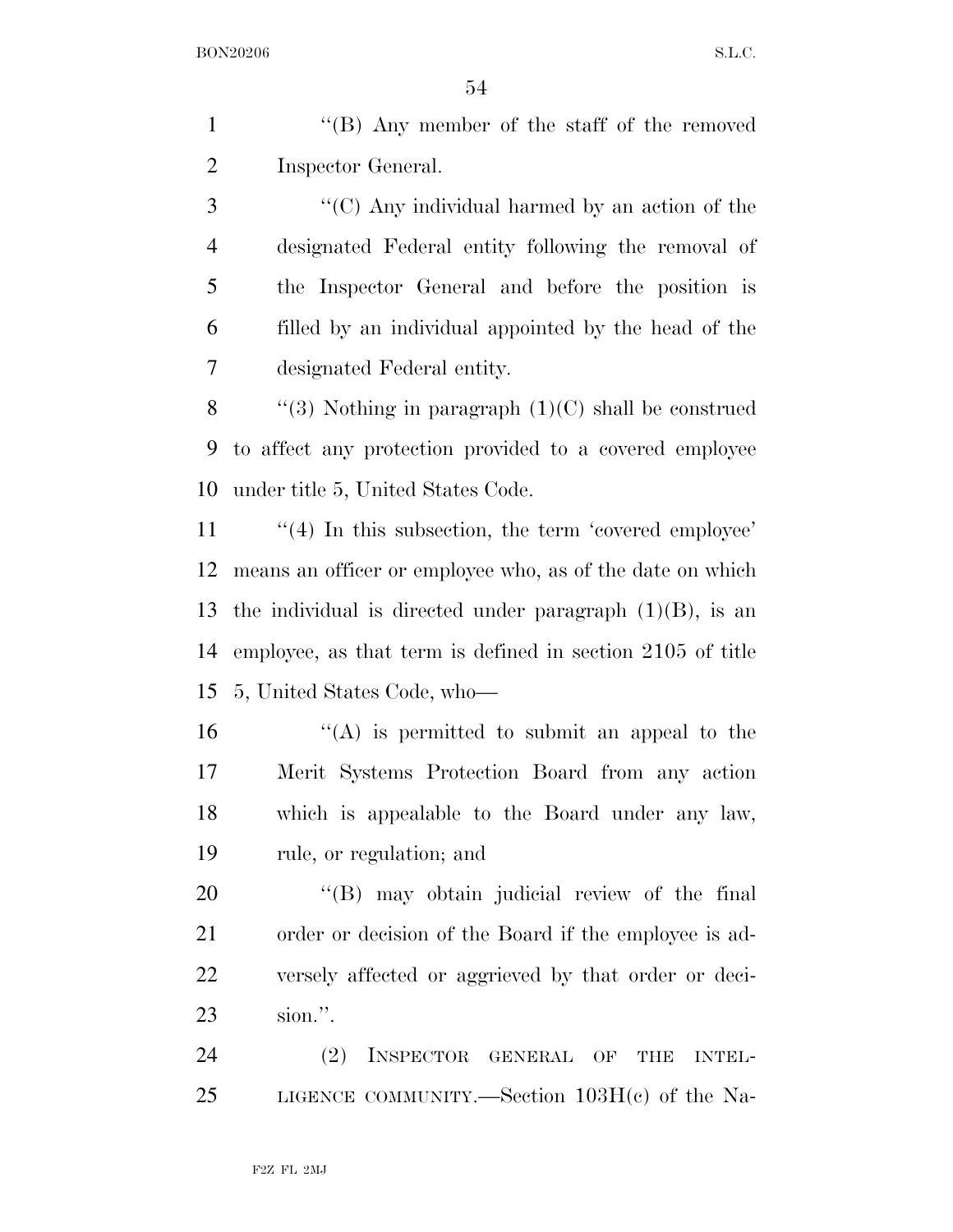1 tional Security Act of 1947 (50 U.S.C.  $3033(c)$ ) is amended by adding at the end the following:

 ''(5) In the event of a vacancy in the position of In- spector General of the Intelligence Community, the provi- sions of section 3(h) of the Inspector General Act of 1978 (5 U.S.C. App.) shall apply as if the Inspector General were an Inspector General of an establishment (as defined 8 in section 12 of such Act  $(5 \text{ U.S.C. App.}))$ .

 (3) INSPECTOR GENERAL OF THE CENTRAL IN- TELLIGENCE AGENCY.—Section 17(b) of the Central Intelligence Agency Act of 1949 (50 U.S.C. 3517(b)) is amended by adding at the end the fol-lowing:

 ''(7) In the event of a vacancy in the position of In- spector General of the Agency, the provisions of section 3(h) of the Inspector General Act of 1978 (5 U.S.C. App.) shall apply as if the Inspector General were an Inspector General of an establishment (as defined in section 12 of such Act (5 U.S.C. App.)).''.

20 (4) INSPECTOR GENERAL OF THE GOVERNMENT ACCOUNTABILITY OFFICE.—Section 705(b) of title 31, United States Code, is amended—

 (A) in the subsection heading, by inserting 24 "; VACANCY; TERM" after "REMOVAL"; and (B) by adding at the end the following: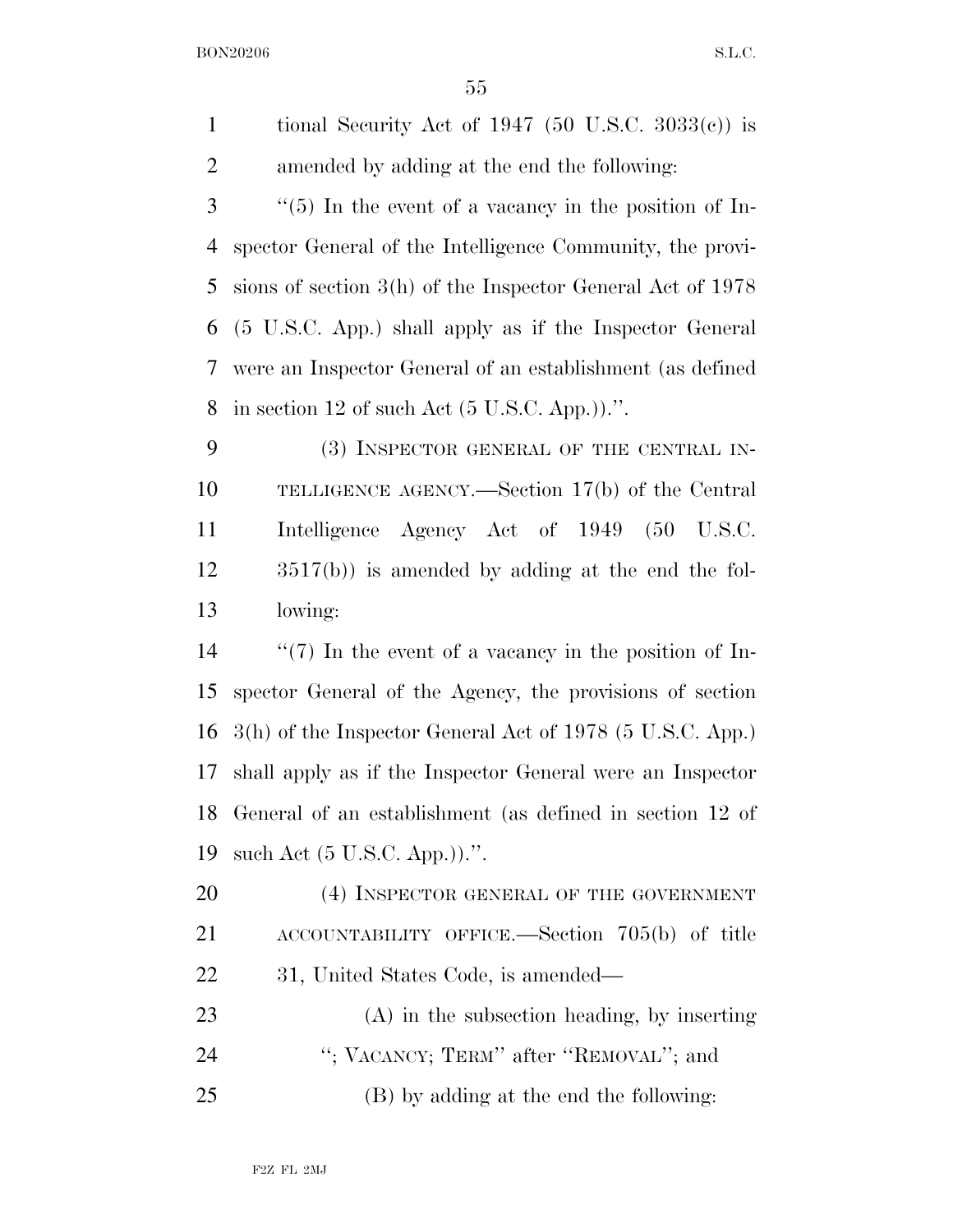| $\mathbf{1}$   | $\lq(4)$ In the event of a vacancy in the position               |
|----------------|------------------------------------------------------------------|
| $\overline{2}$ | of Inspector General, the provisions of section $3(h)$           |
| 3              | of the Inspector General Act of 1978 (5 U.S.C.                   |
| $\overline{4}$ | App.) shall apply as if the Inspector General were an            |
| 5              | Inspector General of an establishment (as defined in             |
| 6              | section 12 of such Act $(5 \text{ U.S.C. App.}))$ .".            |
| 7              | INSPECTOR GENERAL FOR<br>(5)<br><b>THE</b><br><b>UNITED</b>      |
| 8              | STATES CAPITOL POLICE.—Section 1004(b) of the                    |
| 9              | Legislative Branch Appropriations Act, 2006 (2)                  |
| 10             | U.S.C. $1909(b)$ is amended by adding at the end                 |
| 11             | the following:                                                   |
| 12             | "(6) VACANCY.—In the event of a vacancy in                       |
| 13             | the position of Inspector General, the provisions of             |
| 14             | section $3(h)$ of the Inspector General Act of 1978 (5           |
| 15             | U.S.C. App.) shall apply as if the Inspector General             |
| 16             | were an Inspector General of an establishment (as                |
| 17             | defined in section 12 of such Act $(5 \text{ U.S.C. App.}))$ .". |
| 18             | (6) INSPECTOR GENERAL OF THE ARCHITECT                           |
| 19             | OF THE CAPITOL.—Section $1301(c)$ of the Architect               |
| 20             | of the Capitol Inspector General Act of 2007 (2)                 |
| 21             | U.S.C. $1808(e)$ is amended—                                     |
| 22             | $(A)$ in the subsection heading, by inserting                    |
| 23             | "; VACANCY; TERM" after "COUNSEL"; and                           |
| 24             | (B) by adding at the end the following:                          |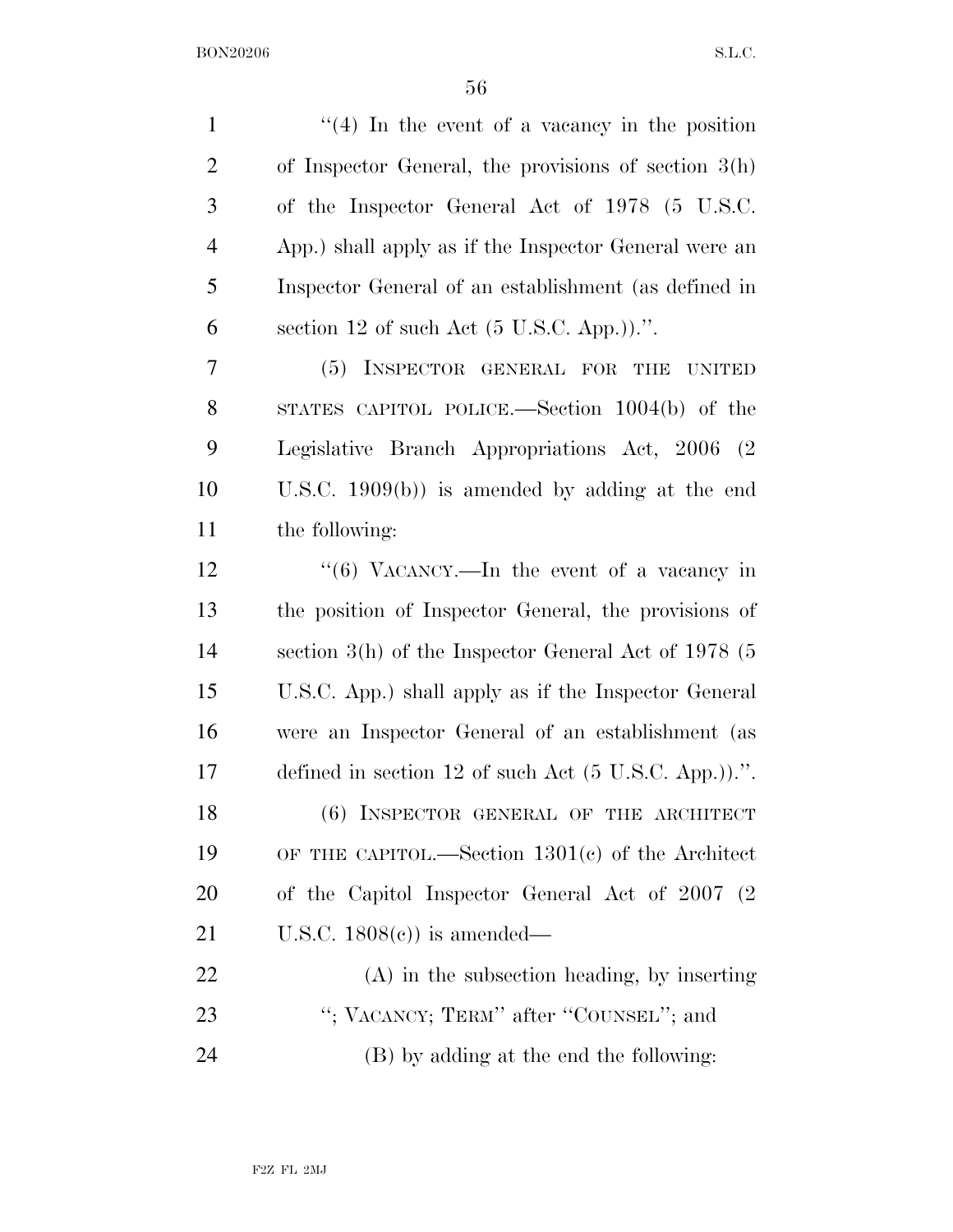| $\mathbf{1}$   | " $(6)$ VACANCY.—In the event of a vacancy in                    |
|----------------|------------------------------------------------------------------|
| $\overline{2}$ | the position of Inspector General, the provisions of             |
| 3              | section $3(h)$ of the Inspector General Act of 1978 (5           |
| $\overline{4}$ | U.S.C. App.) shall apply as if the Inspector General             |
| 5              | were an Inspector General of an establishment (as                |
| 6              | defined in section 12 of such Act $(5 \text{ U.S.C. App.}))$ .". |
| 7              | (7) INSPECTOR GENERAL OF THE LIBRARY OF                          |
| 8              | $\text{conGRESS}$ . Section 1307(c) of the Library of Con-       |
| 9              | gress Inspector General Act of 2005 (2 U.S.C.                    |
| 10             | $185(e)$ is amended—                                             |
| 11             | $(A)$ in the subsection heading, by inserting                    |
| 12             | "; VACANCY; TERM" after "COUNSEL"; and                           |
| 13             | (B) by adding at the end the following:                          |
| 14             | " $(6)$ VACANCY.—In the event of a vacancy in                    |
| 15             | the position of Inspector General, the provisions of             |
| 16             | section $3(h)$ of the Inspector General Act of 1978 (5           |
| 17             | U.S.C. App.) shall apply as if the Inspector General             |
| 18             | were an Inspector General of an establishment (as                |
| 19             | defined in section 12 of such Act $(5 \text{ U.S.C. App.}))$ .". |
| 20             | (8) INSPECTOR GENERAL OF THE GOVERNMENT                          |
| 21             | PUBLISHING OFFICE.—Section 3902 of title 44,                     |
| 22             | United States Code, is amended by adding at the                  |
| 23             | end the following:                                               |
| 24             | "(f) In the event of a vacancy in the position of In-            |
| 25             | spector General, the provisions of section $3(h)$ of the In-     |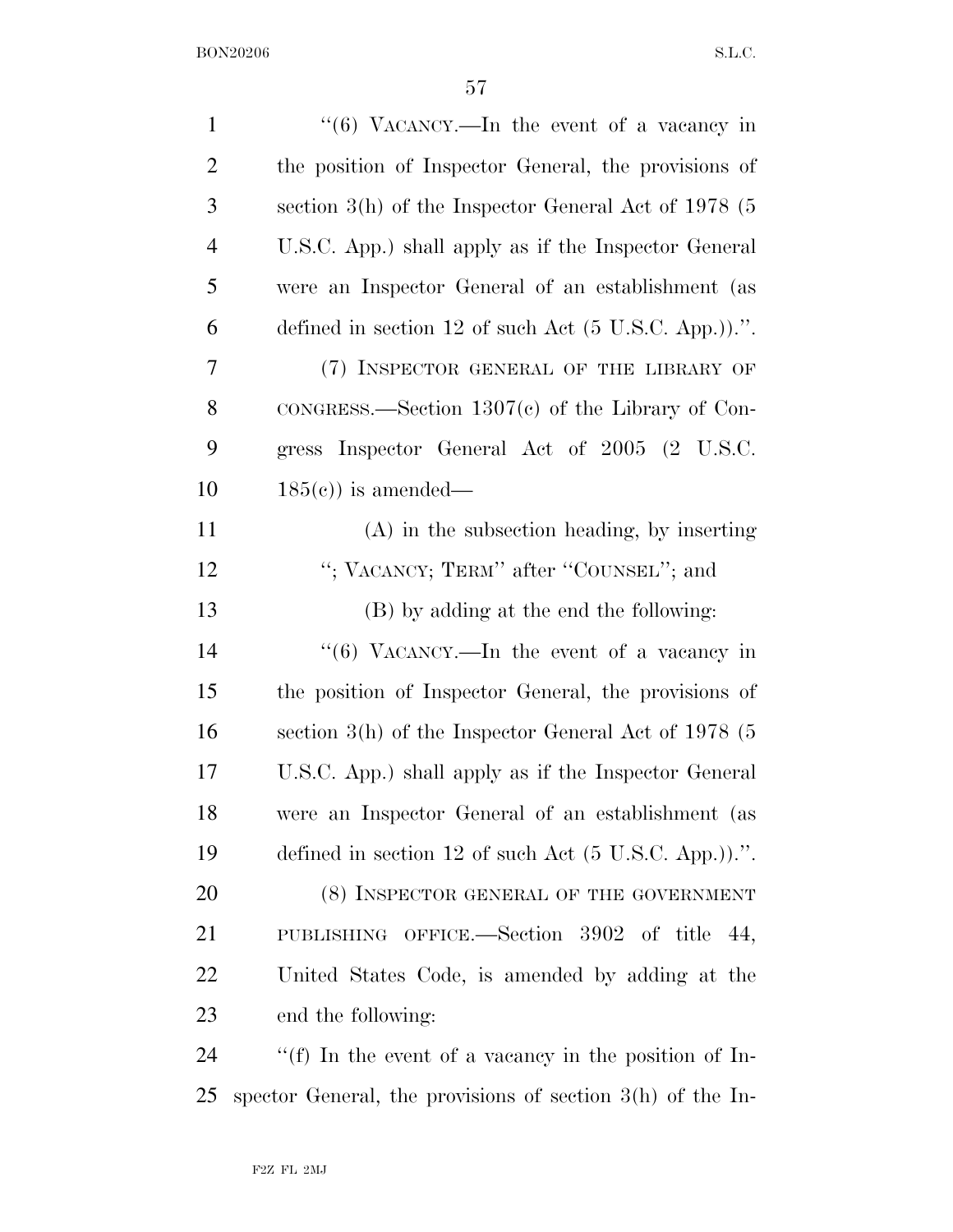spector General Act of 1978 (5 U.S.C. App.) shall apply as if the Inspector General were an Inspector General of an establishment (as defined in section 12 of such Act (5 U.S.C. App.)).''. (9) SPECIAL INSPECTOR GENERAL FOR AF- GHANISTAN RECONSTRUCTION.—Section 1229(c) of the National Defense Authorization Act for Fiscal Year 2008 (Public Law 110–181; 122 Stat. 379) is amended— (A) in the subsection heading, by inserting 11 "VACANCY; TERM" after "REMOVAL"; and (B) by adding at the end the following: 13 ''(7) VACANCY.—In the event of a vacancy in the position of Inspector General, the provisions of section 3(h) of the Inspector General Act of 1978 (5 U.S.C. App.) shall apply as if the Inspector General were an Inspector General of an establishment (as defined in section 12 of such Act (5 U.S.C. App.)).''. (10) SPECIAL INSPECTOR GENERAL FOR THE TROUBLED ASSET RELIEF PLAN.—Section 121(b) of the Emergency Economic Stabilization Act of 2008  $(12 \text{ U.S.C. } 5231(b))$  is amended by adding at the end the following:  $\frac{1}{2}$  (7) In the event of a vacancy in the position of Special Inspector General, the provisions of sec-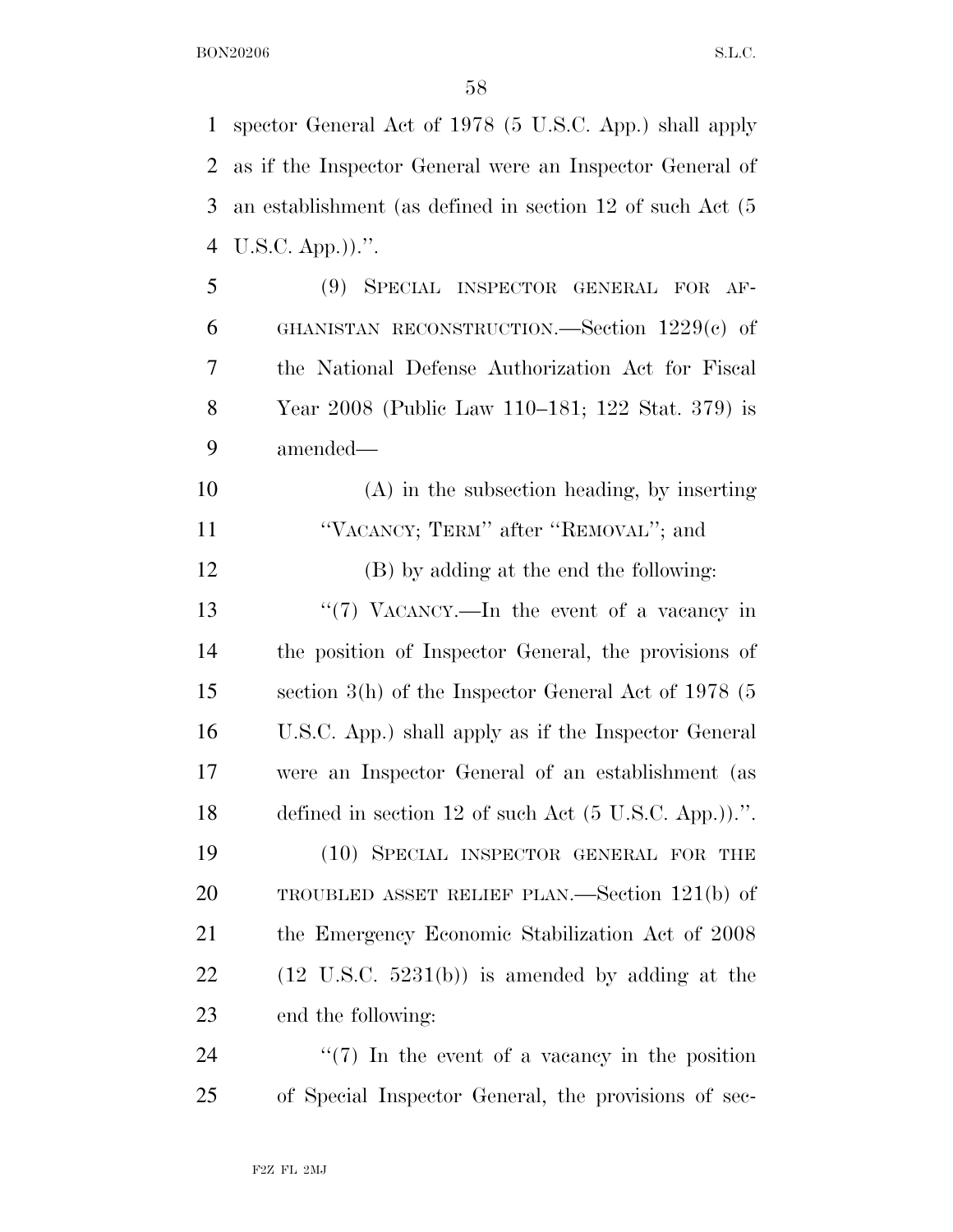tion 3(h) of the Inspector General Act of 1978 (5 U.S.C. App.) shall apply as if the Special Inspector General were an Inspector General of an establish- ment (as defined in section 12 of such Act (5 U.S.C. 5 App.)).".

 (d) TEMPORARY INSPECTOR GENERAL.—Section 3345 of title 5, United States Code, is amended by adding at the end the following:—

 ''(d) Notwithstanding subsection (a), if the President fails to submit a nominee to the Senate for an Inspector General of an office established under section 2 of the In- spector General Act of 1978 (5 U.S.C. App.) within 210 days after a vacancy occurs in the position, a temporary Inspector General shall be appointed to the vacant position by a panel of not fewer than 3 inspectors general, who shall be appointed by the Chair of the Council of the In- spectors General on Integrity and Efficiency for the pur-pose of making such an appointment.

 ''(e) When appointing a temporary Inspector General pursuant to subsection (d), the panel shall select the ap- pointee from the list of suggested individuals submitted by the Council of the Inspectors General on Integrity and 23 Efficiency pursuant to section  $11(c)(1)(F)$  of the Inspec-tor General Act of 1978 (5 U.S.C. App.).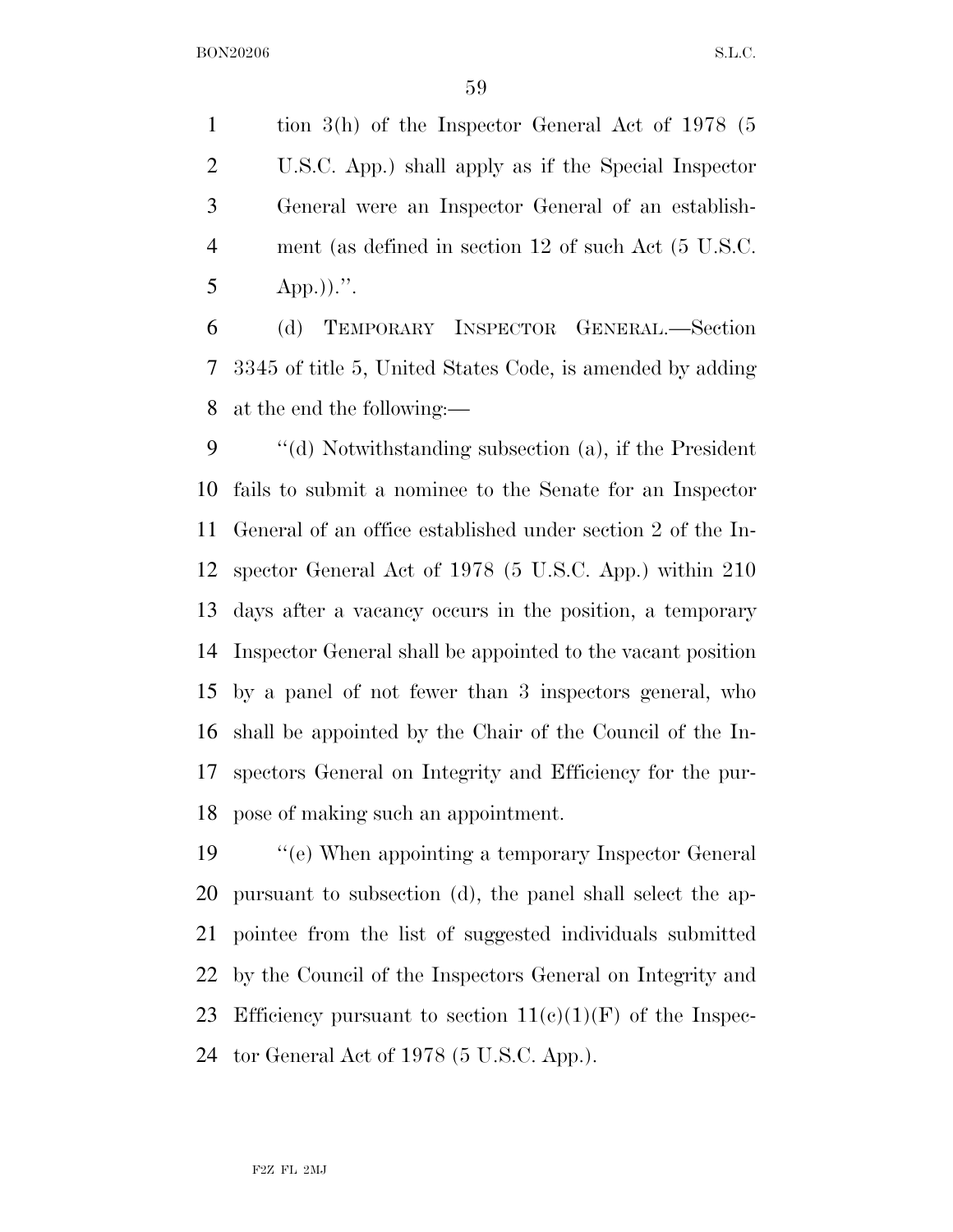| $\mathbf{1}$   | "(f) A temporary Inspector General appointed in ac- |
|----------------|-----------------------------------------------------|
| $\overline{2}$ | cordance with subsection $(d)$ —                    |
| 3              | $f'(1)$ is not subject to the term limitations of   |
| $\overline{4}$ | section 3346; and                                   |
| 5              | $\lq(2)$ may serve as Temporary Inspector Gen-      |
| 6              | eral—                                               |
| 7              | "(A) until such time that a permanent In-           |
| 8              | spector General is confirmed by the Senate; or      |
| 9              | $\lq\lq (B)$ until the temporary Inspector Gen-     |
| 10             | eral is removed from office by the President,       |
| 11             | who may only remove the temporary Inspector         |
| 12             | General if the President, not later than 30 days    |
| 13             | before the removal, communicates in writing the     |
| 14             | reasons for the removal to both Houses of Con-      |
| 15             | gress.".                                            |
| 16             | (e) CHANGE IN STATUS.—                              |
| 17             | (1) CHANGE IN STATUS OF INSPECTORS GEN-             |
| 18             | ERAL OF ESTABLISHMENTS.—Section 3(b) of the In-     |
| 19             | spector General Act of 1978 (5 U.S.C. App.) is      |
| 20             | amended, in the second sentence—                    |
| 21             | $(A)$ by inserting ", is placed on paid or un-      |
| 22             | paid non-duty status," after "is removed from       |
| 23             | office";                                            |
| 24             | (B) by inserting ", change in status," after        |
| 25             | "any such removal"; and                             |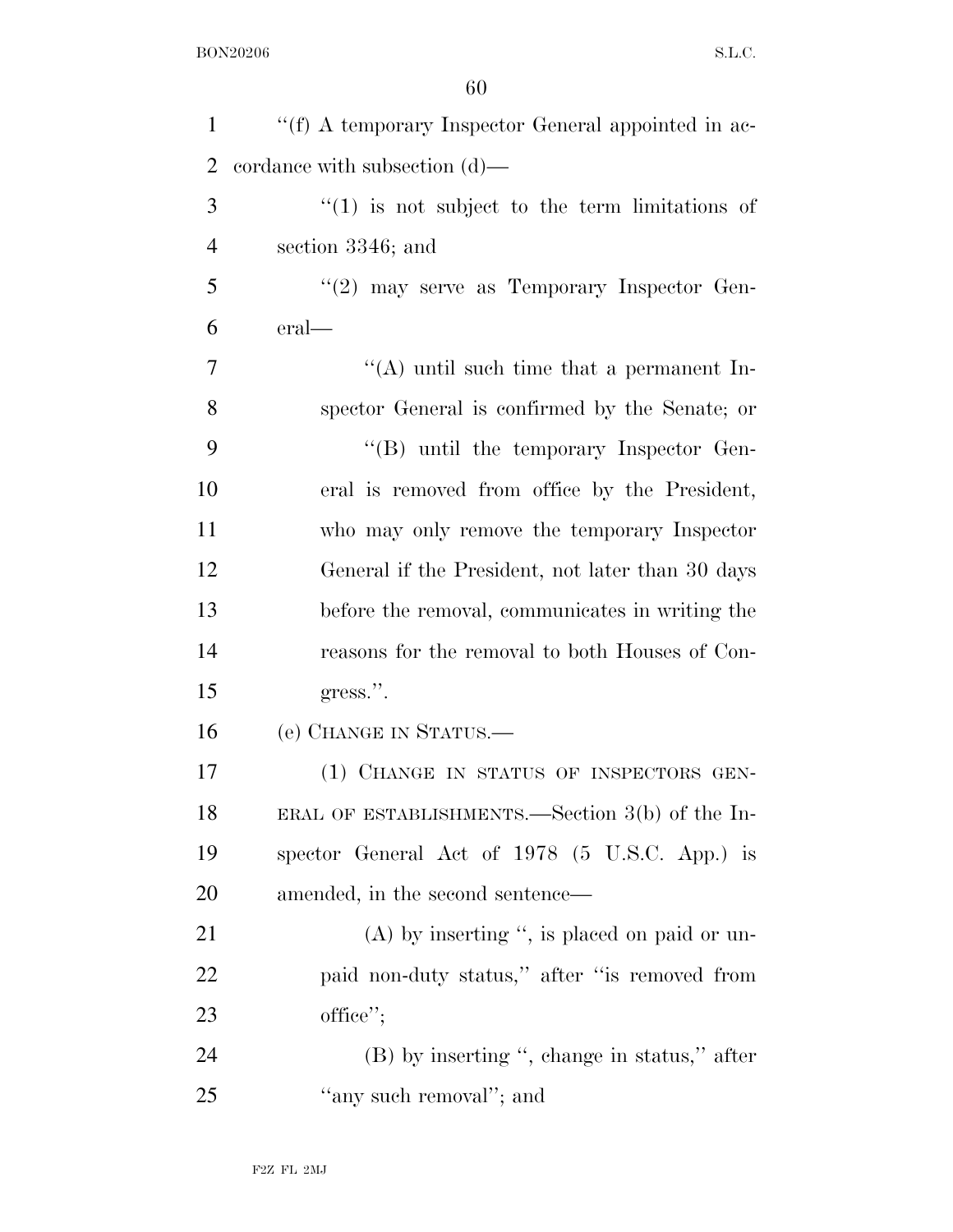| $\mathbf{1}$   | $(C)$ by inserting ", change in status," after               |
|----------------|--------------------------------------------------------------|
| $\overline{2}$ | "before the removal".                                        |
| 3              | (2) CHANGE IN STATUS OF INSPECTORS GEN-                      |
| $\overline{4}$ | ERAL OF DESIGNATED FEDERAL ENTITIES.—Section                 |
| 5              | $8G(e)(2)$ of the Inspector General Act of 1978 (5           |
| 6              | U.S.C. App.) is amended, in the first sentence—              |
| 7              | $(A)$ by inserting ", is placed on paid or un-               |
| 8              | paid non-duty status," after "office";                       |
| 9              | (B) by inserting ", change in status," after                 |
| 10             | "any such removal"; and                                      |
| 11             | $(C)$ by inserting ", change in status," after               |
| 12             | "before the removal".                                        |
| 13             | (f) TERM OF OFFICE.-                                         |
| 14             | INSPECTORS GENERAL OF ESTABLISH-<br>(1)                      |
| 15             | MENTS AND DESIGNATED FEDERAL ENTITIES.—The                   |
| 16             | Inspector General Act of 1978 (5 U.S.C. App.) is             |
| 17             | amended—                                                     |
| 18             | $(A)$ in section 3, as amended by this sec-                  |
| 19             | tion, by adding at the end the following:                    |
| 20             | "(i) The term of office of each Inspector General shall      |
| 21             | be 7 years. An individual may serve for more than 1 term     |
| 22             | in such office, if the individual is appointed by the Presi- |
| 23             | dent, by and with the advice and consent of the Senate,      |
| 24             | for each such term. Any individual appointed and con-        |
| 25             | firmed to fill a vacancy in such position, occurring before  |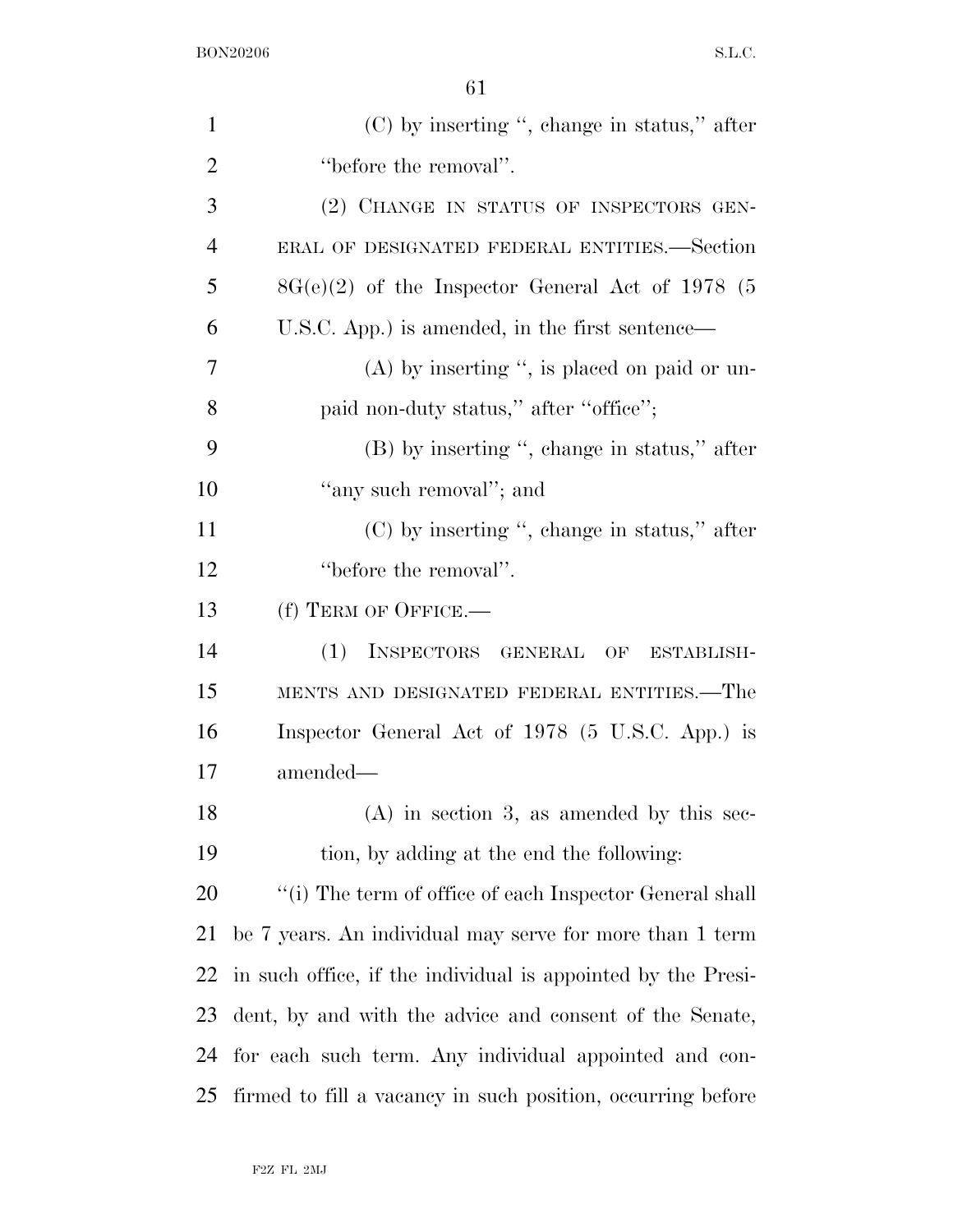the expiration of the term for which his or her predecessor was appointed, shall be appointed and confirmed for a full 7-year term.''; and

4 (B) in section  $8G(c)$ — 5 (i) by inserting  $(1)$ " after  $(0)$ "; and (ii) by adding at the end the fol-lowing:

 ''(2) The term of office of each Inspector General shall be 7 years. An individual may serve for more than 1 term in such office. Any individual appointed to fill a vacancy in such position, occurring before the expiration of the term for which his or her predecessor was ap-pointed, shall be appointed for a full 7-year term.''.

 (2) INSPECTOR GENERAL OF THE INTEL- LIGENCE COMMUNITY.—Section 103H(c) of the Na-16 tional Security Act of 1947 (50 U.S.C.  $3033(e)$ ), as amended by this section, is amended by adding at the end the following:

 ''(6) The term of office of the Inspector General shall be 7 years. An individual may serve for more than 1 term in such office. Any individual appointed to fill a vacancy in such position, occurring before the expiration of the term for which his or her predecessor was appointed, shall be appointed for a full 7-year term.''.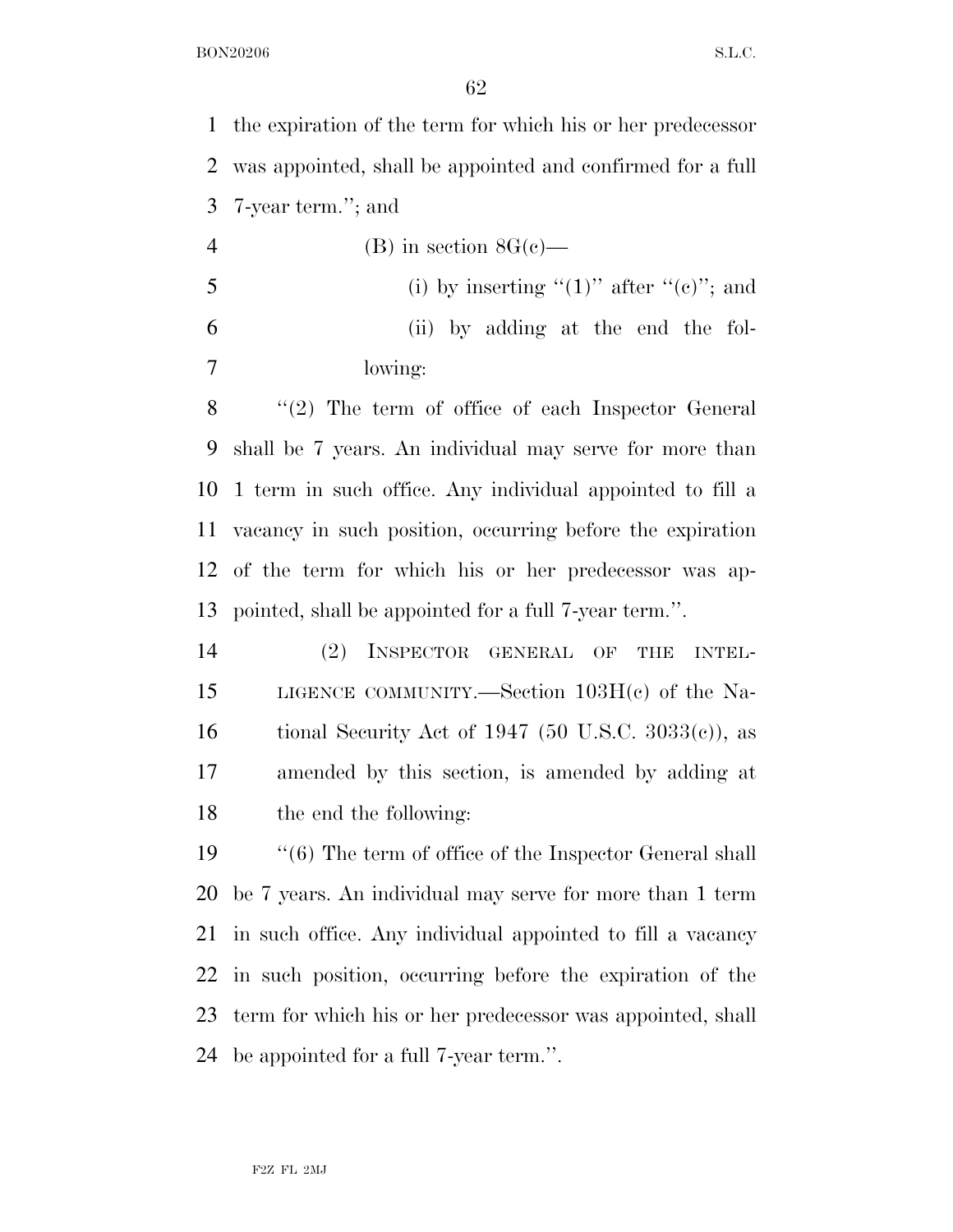(3) INSPECTOR GENERAL OF THE CENTRAL IN- TELLIGENCE AGENCY.—Section 17(b) of the Central Intelligence Agency Act of 1949 (50 U.S.C. 3517(b)), as amended by this section, is amended by adding at the end the following:

 ''(8) The term of office of the Inspector General shall be 7 years. An individual may serve for more than 1 term in such office. Any individual appointed to fill a vacancy in such position, occurring before the expiration of the term for which his or her predecessor was appointed, shall be appointed for a full 7-year term.''.

12 (4) INSPECTOR GENERAL OF THE GOVERNMENT ACCOUNTABILITY OFFICE.—Section 705(b) of title 31, United States Code, as amended by this section, is amended by adding at the end the following:

16 ''(5) The term of office of the Inspector General shall be 7 years. An individual may serve for more than 1 term in such office. Any individual appointed to fill a vacancy in such position, occurring before the expiration of the term for which his or her pred- ecessor was appointed, shall be appointed for a full 7-year term.''.

 (5) INSPECTOR GENERAL FOR THE UNITED STATES CAPITOL POLICE.—Section 1004(b) of the Legislative Branch Appropriations Act, 2006 (2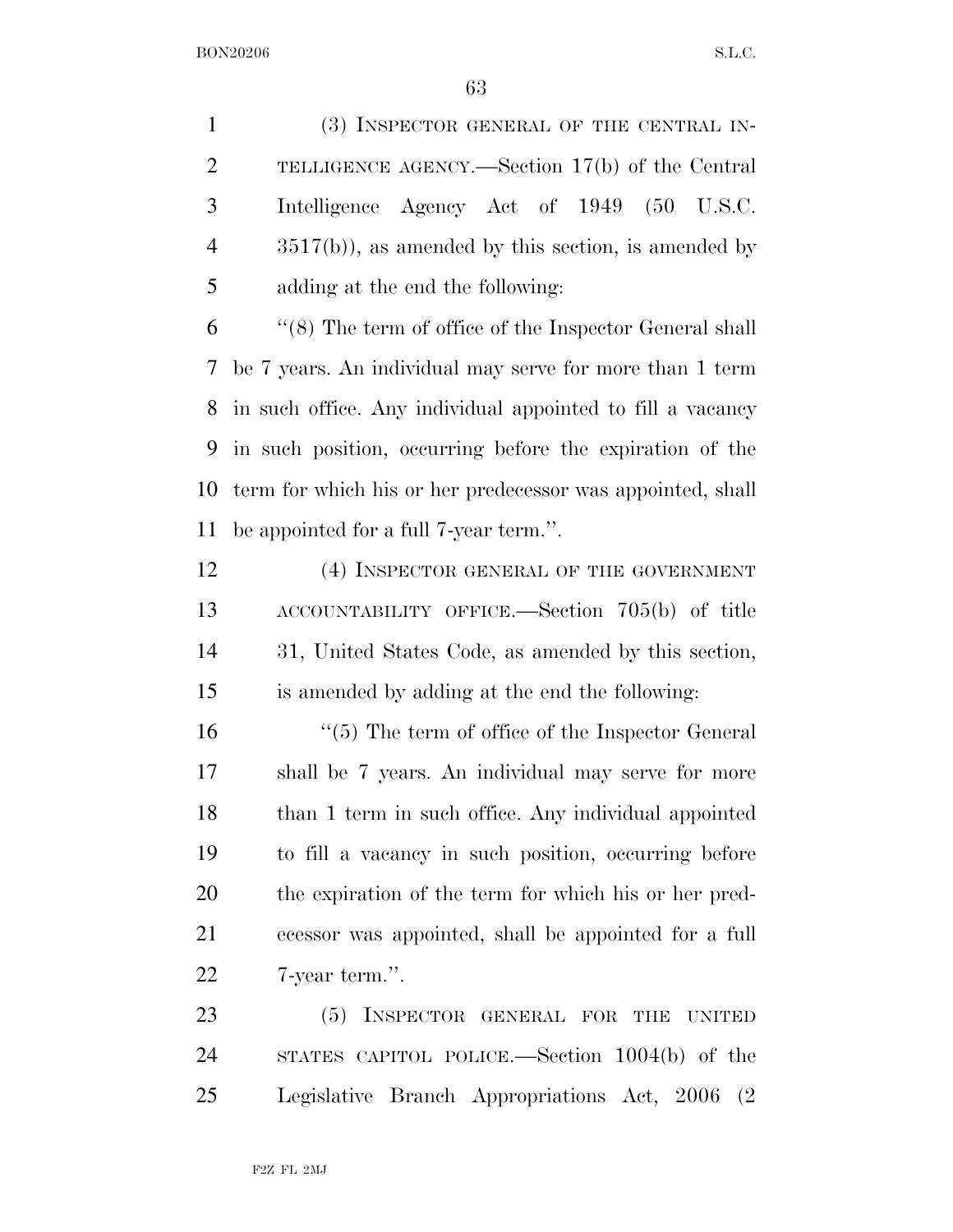| $\mathbf{1}$   | U.S.C. $1909(b)$ , as amended by this section, is               |
|----------------|-----------------------------------------------------------------|
| $\overline{2}$ | amended by adding at the end the following:                     |
| 3              | "(7) TERM.—The term of office of the Inspec-                    |
| $\overline{4}$ | tor General shall be 7 years. An individual may                 |
| 5              | serve for more than 1 term in such office. Any indi-            |
| 6              | vidual appointed to fill a vacancy in such position,            |
| 7              | occurring before the expiration of the term for which           |
| 8              | his or her predecessor was appointed, shall be ap-              |
| 9              | pointed for a full 7-year term.".                               |
| 10             | (6) INSPECTOR GENERAL OF THE ARCHITECT                          |
| 11             | OF THE CAPITOL.—Section $1301(c)$ of the Architect              |
| 12             | of the Capitol Inspector General Act of 2007 (2)                |
| 13             | U.S.C. $1808(c)$ , as amended by this section, is               |
| 14             | amended by adding at the end the following:                     |
| 15             | "(7) TERM.—In the event of a vacancy in the                     |
| 16             | position of Inspector General, the provisions of sec-           |
| 17             | tion $3(h)$ of the Inspector General Act of 1978 (5             |
| 18             | U.S.C. App.) shall apply as if the Inspector General            |
| 19             | were an Inspector General of an establishment (as               |
| 20             | defined in section 12 of such Act $(5 \text{ U.S.C. App.})$ .". |
| 21             | (7) INSPECTOR GENERAL OF THE LIBRARY OF                         |
| 22             | $\text{conG}$ RESS.—Section 1307(c) of the Library of Con-      |
| 23             | gress Inspector General Act of 2005 (2 U.S.C.                   |
| 24             | $185(c)$ , as amended by this section, is amended by            |
| 25             | adding at the end the following:                                |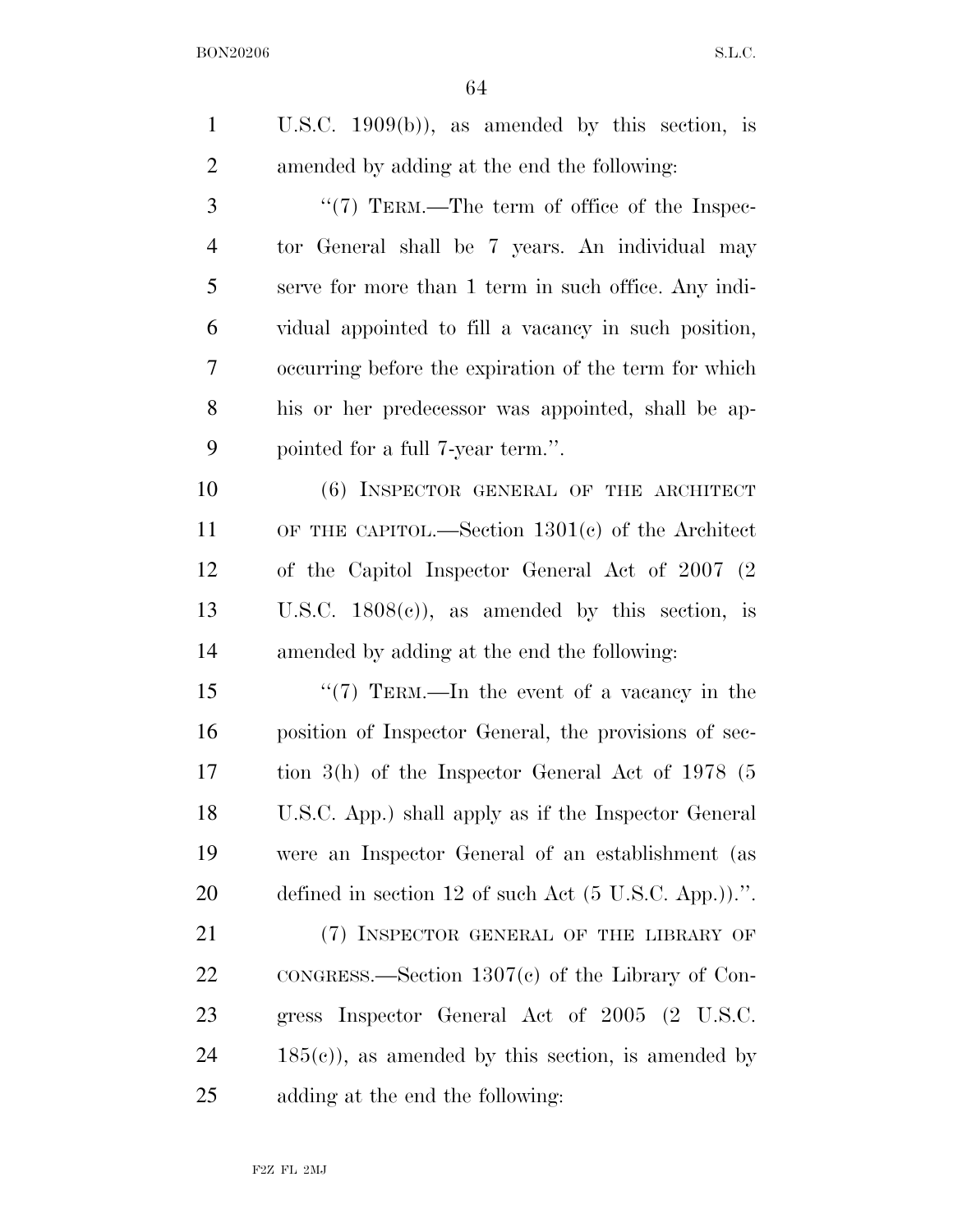$\frac{1}{7}$  TERM.—The term of office of the Inspec- tor General shall be 7 years. An individual may serve for more than 1 term in such office. Any indi- vidual appointed to fill a vacancy in such position, occurring before the expiration of the term for which his or her predecessor was appointed, shall be ap- pointed for a full 7-year term.''. 8 (8) INSPECTOR GENERAL OF THE GOVERNMENT PUBLISHING OFFICE.—Section 3902 of title 44, United States Code, as amended by this section, is

amended by adding at the end the following:

 ''(g) The term of office of the Inspector General shall be 7 years. An individual may serve for more than 1 term in such office. Any individual appointed to fill a vacancy in such position, occurring before the expiration of the term for which his or her predecessor was appointed, shall be appointed for a full 7-year term.''.

 (9) SPECIAL INSPECTOR GENERAL FOR AF- GHANISTAN RECONSTRUCTION.—Section 1229(c) of the National Defense Authorization Act for Fiscal Year 2008 (Public Law 110–181; 122 Stat. 379), as amended by this section, is amended by adding at the end the following:

24  $\frac{1}{8}$  TERM.—The term of office of the Inspec-tor General shall be 7 years. An individual may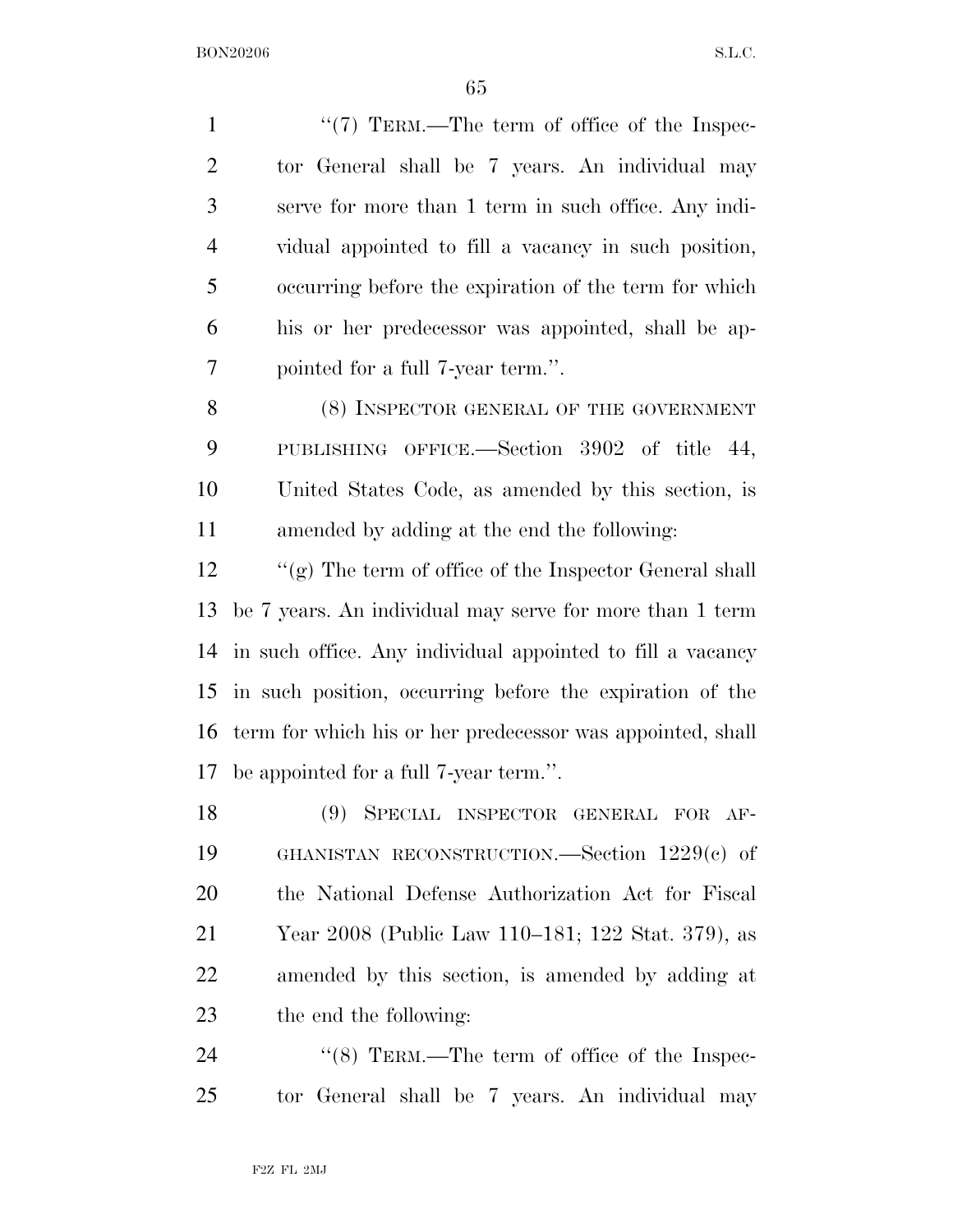serve for more than 1 term in such office. Any indi- vidual appointed to fill a vacancy in such position, occurring before the expiration of the term for which his or her predecessor was appointed, shall be ap- pointed for a full 7-year term.''. (10) SPECIAL INSPECTOR GENERAL FOR THE TROUBLED ASSET RELIEF PLAN.—Section 121(b) of the Emergency Economic Stabilization Act of 2008 9 (12 U.S.C.  $5231(b)$ ), as amended by this section, is amended by adding at the end the following: ''(9) The term of office of the Special Inspector General shall be 7 years. An individual may serve for more than 1 term in such office. Any individual appointed to fill a vacancy in such position, occur- ring before the expiration of the term for which his or her predecessor was appointed, shall be appointed for a full 7-year term.''. 18 (11) APPLICATION.— (A) IN GENERAL.—The amendments made by this subsection shall apply to an Inspector General of the Intelligence Community, an In- spector General of the Central Intelligence Agency, an Inspector General of the Govern- ment Accountability Office, an Inspector Gen-eral for the United States Capitol Police, an In-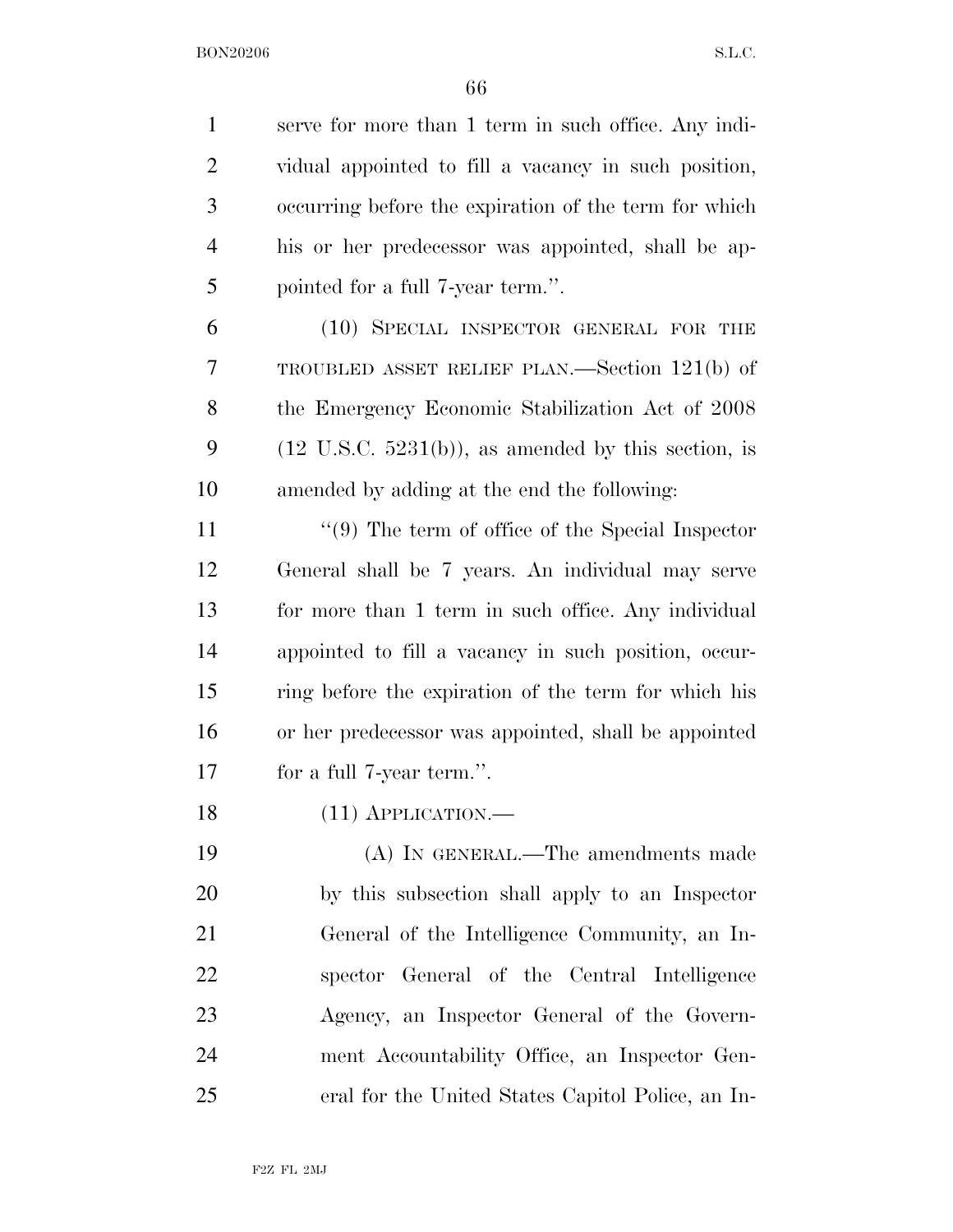| $\mathbf{1}$   | spector General of the Architect of the Capitol,            |
|----------------|-------------------------------------------------------------|
| $\overline{2}$ | an Inspector General of the Library of Con-                 |
| 3              | gress, an Inspector General of the Government               |
| $\overline{4}$ | Publishing Office, a Special Inspector General              |
| 5              | for Afghanistan Reconstruction, a Special In-               |
| 6              | spector General for the Troubled Asset Relief               |
| 7              | Plan, and an Inspector General of an establish-             |
| 8              | ment or a designated Federal entity, as defined             |
| 9              | in sections 12 and $8G(a)$ of the Inspector Gen-            |
| 10             | eral Act of 1978 (5 U.S.C. App.), respectively,             |
| 11             | appointed before, on, or after the date of enact-           |
| 12             | ment of this Act.                                           |
| 13             | (B) TERM.—The term of office of an In-                      |
| 14             | spector General described in subparagraph (A)               |
| 15             | serving on the date of enactment of this Act is             |
| 16             | deemed to begin on such date of enactment.                  |
| 17             | $(g)$ RULE OF CONSTRUCTION.—Nothing in this sec-            |
| 18             | tion shall be construed to supersede or otherwise affect    |
| 19             | any protection for an Inspector General against an adverse  |
| 20             | job action that is in existence as of the date of enactment |
| 21             | of this Act.                                                |
| 22             | SEC. 9. STRENGTHENING THE CONGRESSIONAL OVER-               |
| 23             | SIGHT COMMISSION.                                           |
| 24             | Section 4020 of the CARES Act is amended—                   |
|                |                                                             |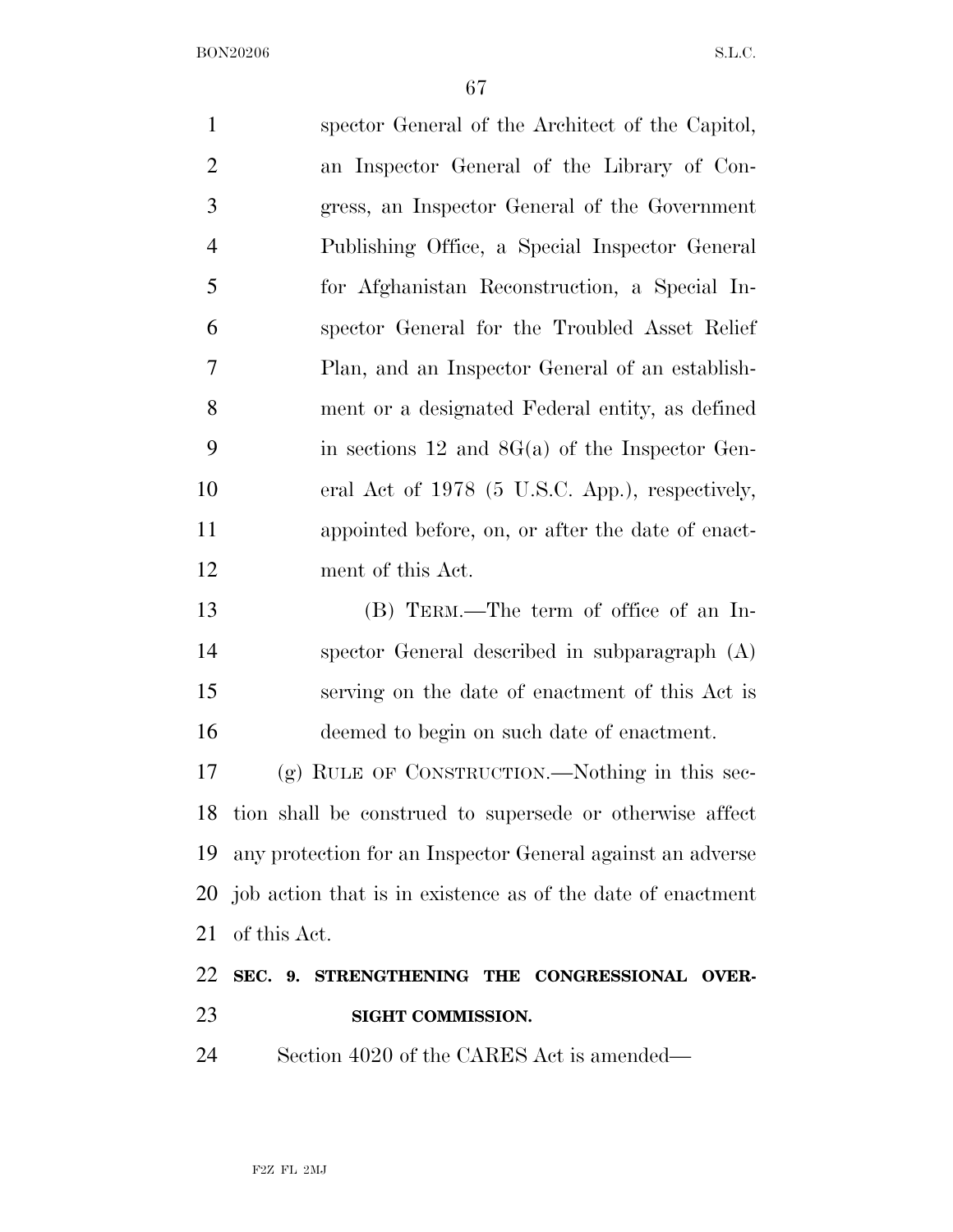| $\mathbf{1}$   | (1) in subsection (b)(1)(A), by striking "this          |
|----------------|---------------------------------------------------------|
| $\overline{2}$ | subtitle by the Department of the Treasury and the      |
| 3              | Board of Governors of the Federal Reserve System,       |
| $\overline{4}$ | including efforts of the Department and the Board       |
| 5              | to provide economic stability as a result of the        |
| 6              | coronavirus disease $2019$ (COVID-19) pandemic of       |
| 7              | 2020" and inserting "each Coronavirus pandemic-re-      |
| 8              | lated program, project, or activity, as defined in sec- |
| 9              | tion 2 of the Coronavirus Oversight and Recovery        |
| 10             | Ethics Act''; and                                       |
| 11             | $(2)$ in subsection (e), by striking paragraph $(1)$    |
| 12             | and inserting the following:                            |
| 13             | $``(1)$ HEARINGS AND EVIDENCE.—                         |
| 14             | "(A) IN GENERAL.—The Oversight Com-                     |
| 15             | mission, or any subcommittee or member there-           |
| 16             | of, may, for the purpose of carrying out this           |
| 17             | section hold hearings, sit and act at times and         |
| 18             | places, take testimony, and receive evidence as         |
| 19             | the Oversight Commission considers appropriate          |
| 20             | and may administer oaths or affirmations to             |
| 21             | witnesses appearing before it.                          |
| 22             | $\lq\lq$ (B) SUBPOENAS.—                                |
| 23             | "(i) IN GENERAL.—In holding hear-                       |
| 24             | ings and receiving evidence under this                  |
| 25             | paragraph, the Commission may issue sub-                |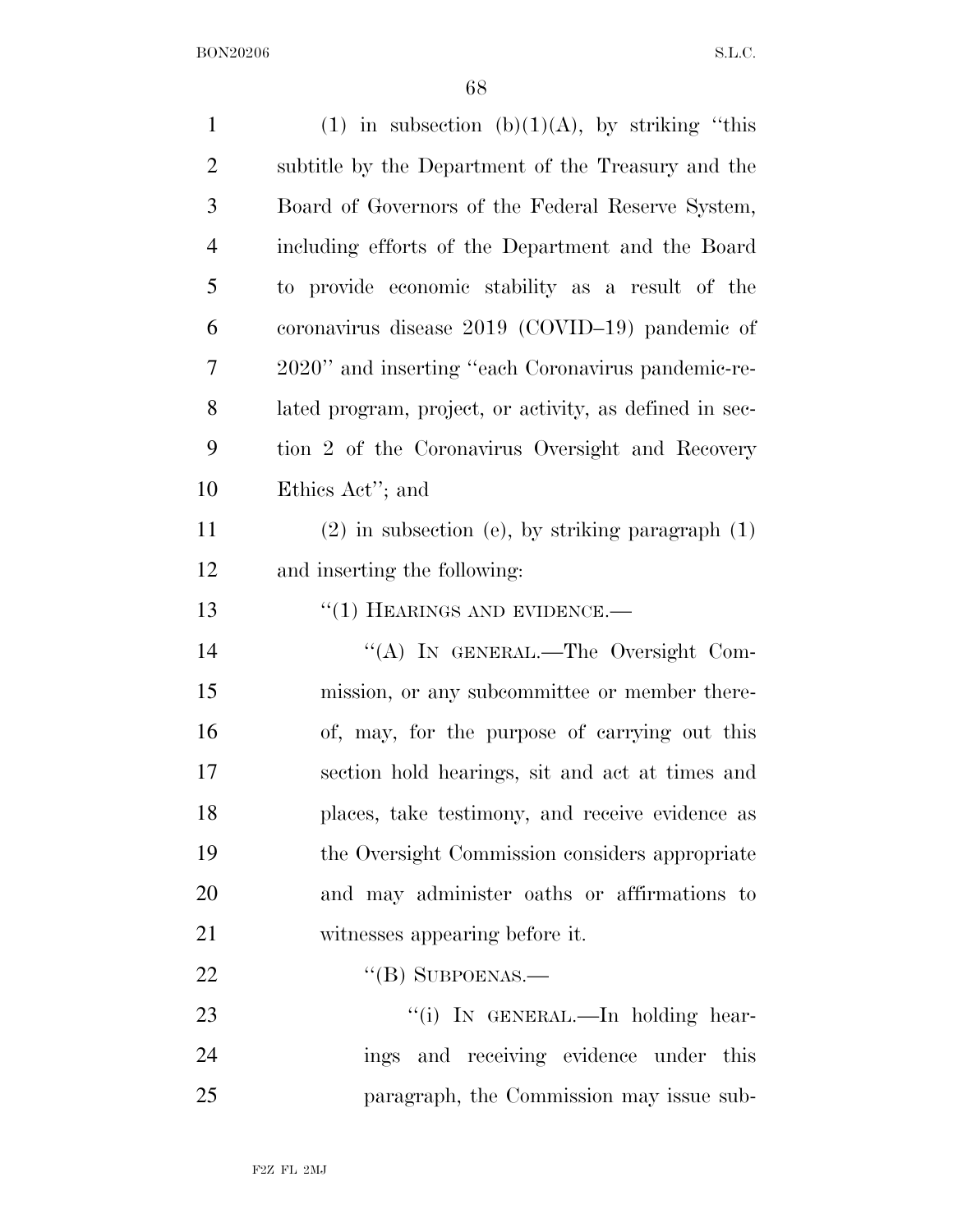| $\mathbf{1}$   | poenas to compel the attendance of and        |
|----------------|-----------------------------------------------|
| $\overline{2}$ | testimony by witnesses and the production     |
| 3              | any book, check, canceled check, cor-         |
| $\overline{4}$ | respondence, communication, document,         |
| 5              | email, papers, physical evidence, record, re- |
| 6              | cording, tape, or other material (including)  |
| 7              | electronic records) relating to any matter    |
| 8              | or question the Commission is authorized      |
| 9              | to oversee.                                   |
| 10             | "(ii) ENFORCEMENT.—In the case of             |
| 11             | contumacy or failure to obey a subpoena       |
| 12             | issued under clause (i), the United States    |
| 13             | district court for the judicial district in   |
| 14             | which the subpoenaed person resides, is       |
| 15             | served, or may be found, or where the sub-    |
| 16             | poena is returnable, may issue an order re-   |
| 17             | quiring such person to appear at any des-     |
| 18             | ignated place to testify or to produce docu-  |
| 19             | mentary or other evidence. Any failure to     |
| 20             | obey the order of the court may be pun-       |
| 21             | ished by the court as a contempt of that      |
| 22             | court.".                                      |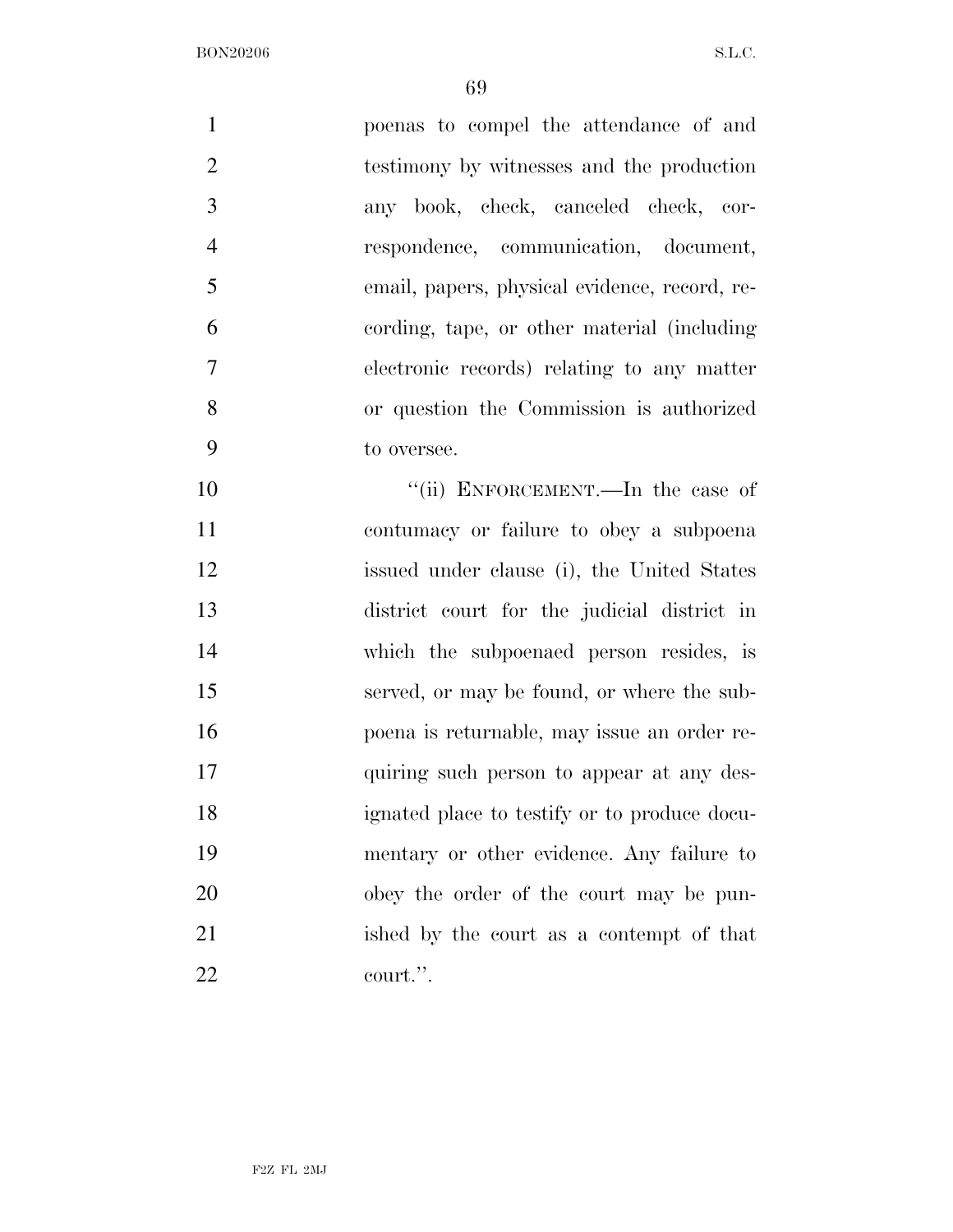| 1 SEC. 10. CONSULTATION WITH PANDEMIC RESPONSE AC- |
|----------------------------------------------------|
| COUNTABILITY COMMITTEE AND SPECIAL IN-             |
| <b>SPECTOR GENERAL.</b>                            |

 Section 15010 of the CARES Act (Public Law 116– 136) is amended by adding at the end the following:

 ''(l)(1) Not less frequently than once per week, the Secretary shall—

 ''(A) confer with the Chairman of the Com- mittee, the Executive Director of the Committee, and the Special Inspector General for Pandemic Re-covery; and

 ''(B) submit to the appropriate congressional committees a list of each request for assistance or information that was unreasonably withheld or not provided to the Committee or the Special Inspector General for Pandemic Recovery, as determined by the Chairman of the Committee and the Executive Director of the Committee or the Special Inspector General for Pandemic Recovery, as applicable.

 ''(2) The Secretary and the Chairman of the Com- mittee and the Executive Director of the Committee or the Special Inspector General for Pandemic Recovery, as applicable, shall include with the list described in para- graph (1)(B) a written certification, under penalty of per-jury, that the list is true and correct.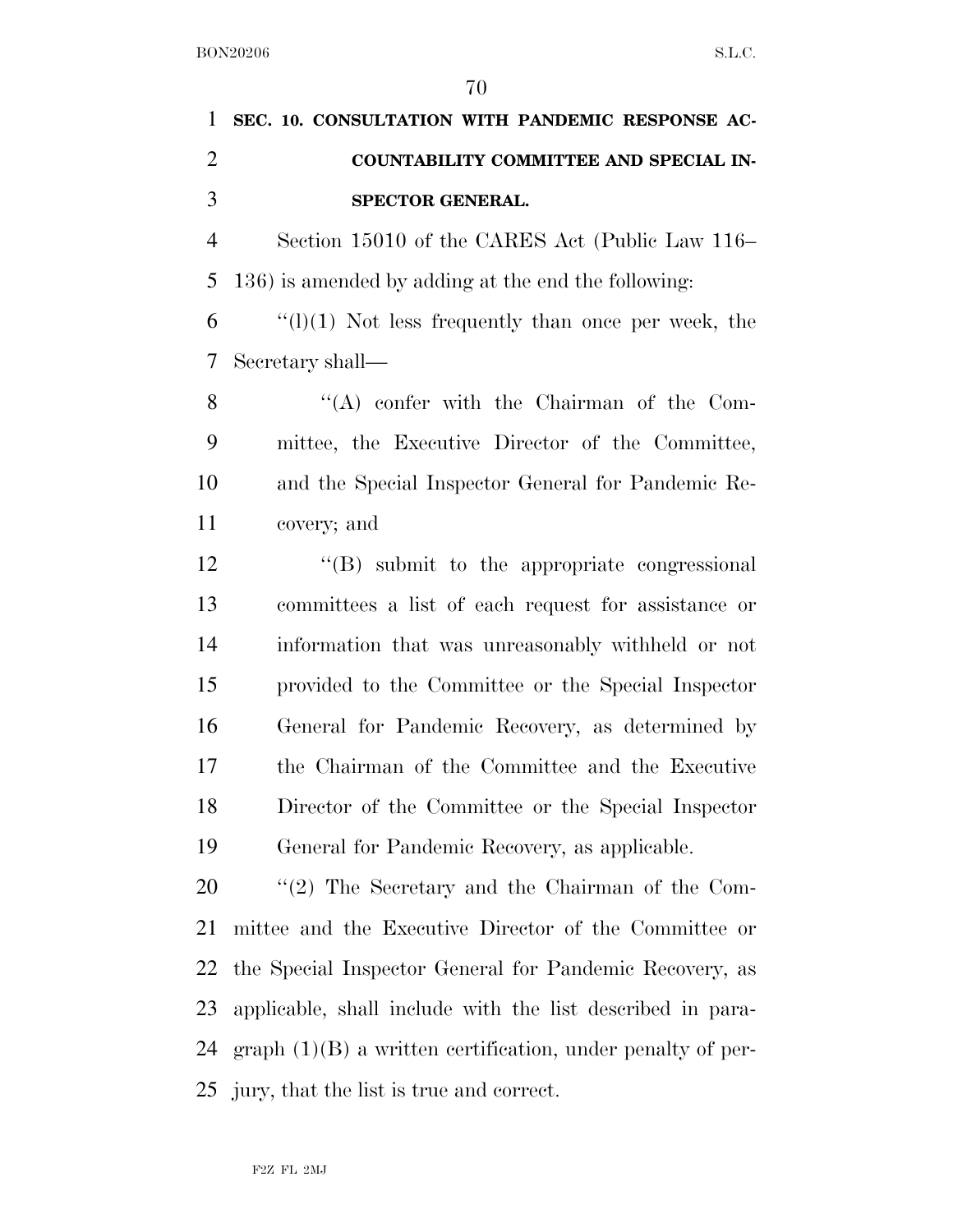''(3) None of the funds made available under this Act or any other Act may be used to pay the salary of the Secretary or any political appointee of the Department of the Treasury if the Secretary does not submit the list de-5 scribed in paragraph  $(1)(B)$ .

 ''(4) If any provision of this section is held to be un- constitutional or if the Secretary does not comply with this section, the provisions of this Act giving the Secretary dis- cretion to provide assistance shall be deemed void and un-enforceable.''.

## **SEC. 11. PROTECTING WHISTLEBLOWERS.**

12 (a) PROHIBITION OF REPRISALS.—

 (1) IN GENERAL.—An employee of, former em- ployee of, or individual seeking employment with any non-Federal employer or Federal personal services contractor receiving covered funds may not be dis- charged, demoted, blacklisted, prejudiced by any ac- tion or lack of action, or otherwise discriminated against in any way (including in the hiring process and including by the threat of any such action or in- action) for disclosing, being perceived as disclosing, or preparing to disclose (including a disclosure made in the ordinary course of an employee's duties) to an officer or entity described in paragraph (2) informa-tion that the employee, former employee, or indi-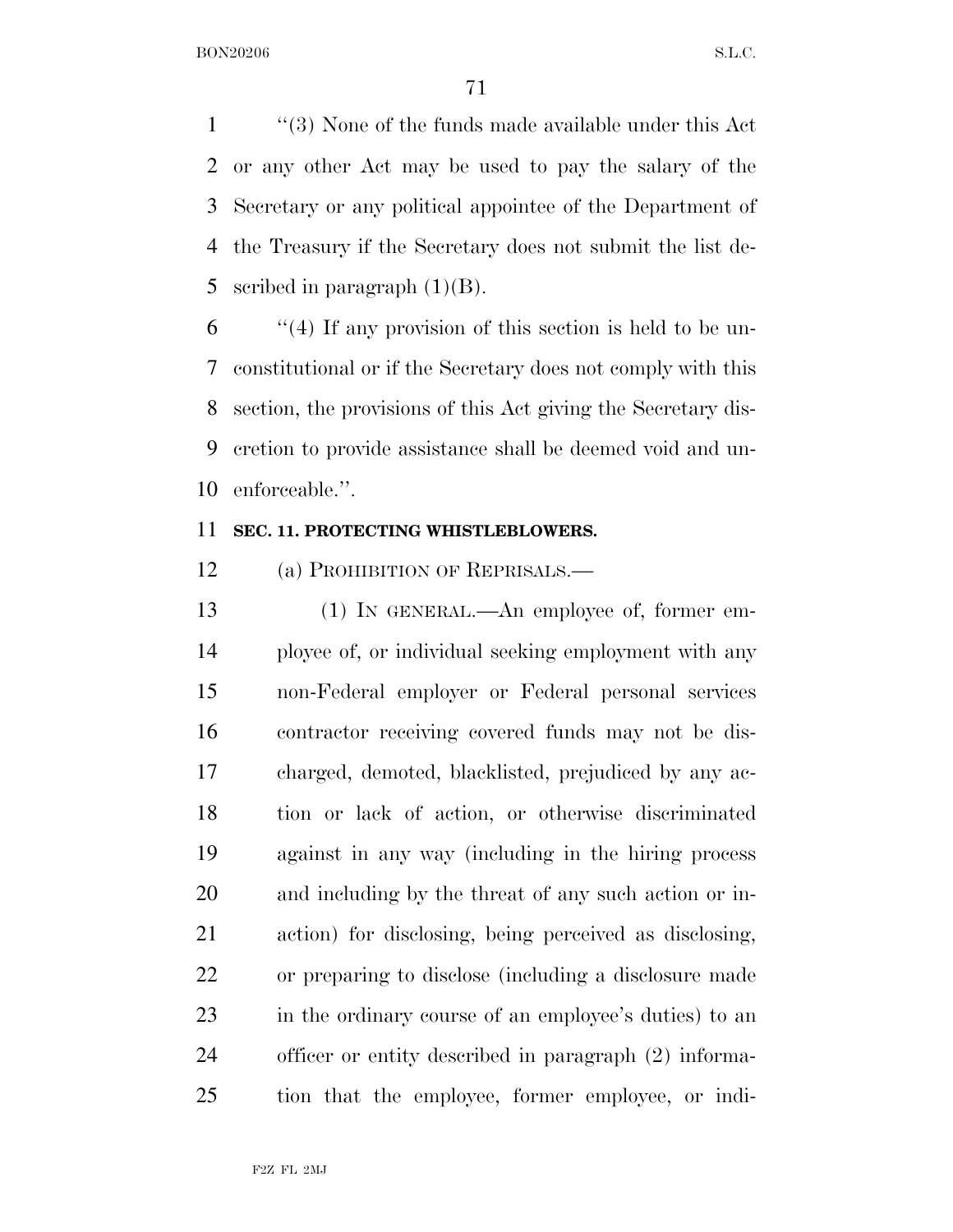| $\mathbf{1}$   | vidual seeking employment reasonably believes would   |
|----------------|-------------------------------------------------------|
| $\overline{2}$ | require the employee to violate this Act, or that the |
| 3              | employee, former employee, or individual seeking      |
| $\overline{4}$ | employment reasonably believes is evidence of mis-    |
| 5              | conduct that violates, obstructs, or undermines any   |
| 6              | statutes, rules, or regulations with respect to any   |
| 7              | Coronavirus pandemic-related program, project, or     |
| 8              | activity, including—                                  |
| 9              | (A) gross mismanagement of an agency                  |
| 10             | contract, subcontract, grant, or subgrant relat-      |
| 11             | ing to covered funds;                                 |
| 12             | (B) a gross waste of covered funds;                   |
| 13             | (C) a substantial and specific danger to              |
| 14             | public health or safety;                              |
| 15             | (D) an abuse of authority related to the              |
| 16             | distribution, implementation, or use of covered       |
| 17             | funds, including conflict of interest or parti-       |
| 18             | ality; and                                            |
| 19             | (E) a violation of any statute, rule, or reg-         |
| 20             | ulation related to an agency contract, sub-           |
| 21             | contract (including the competition for or nego-      |
| 22             | tiation of a contract or subcontract), grant, or      |
| 23             | subgrant, awarded, or issued relating to covered      |
| 24             | funds.                                                |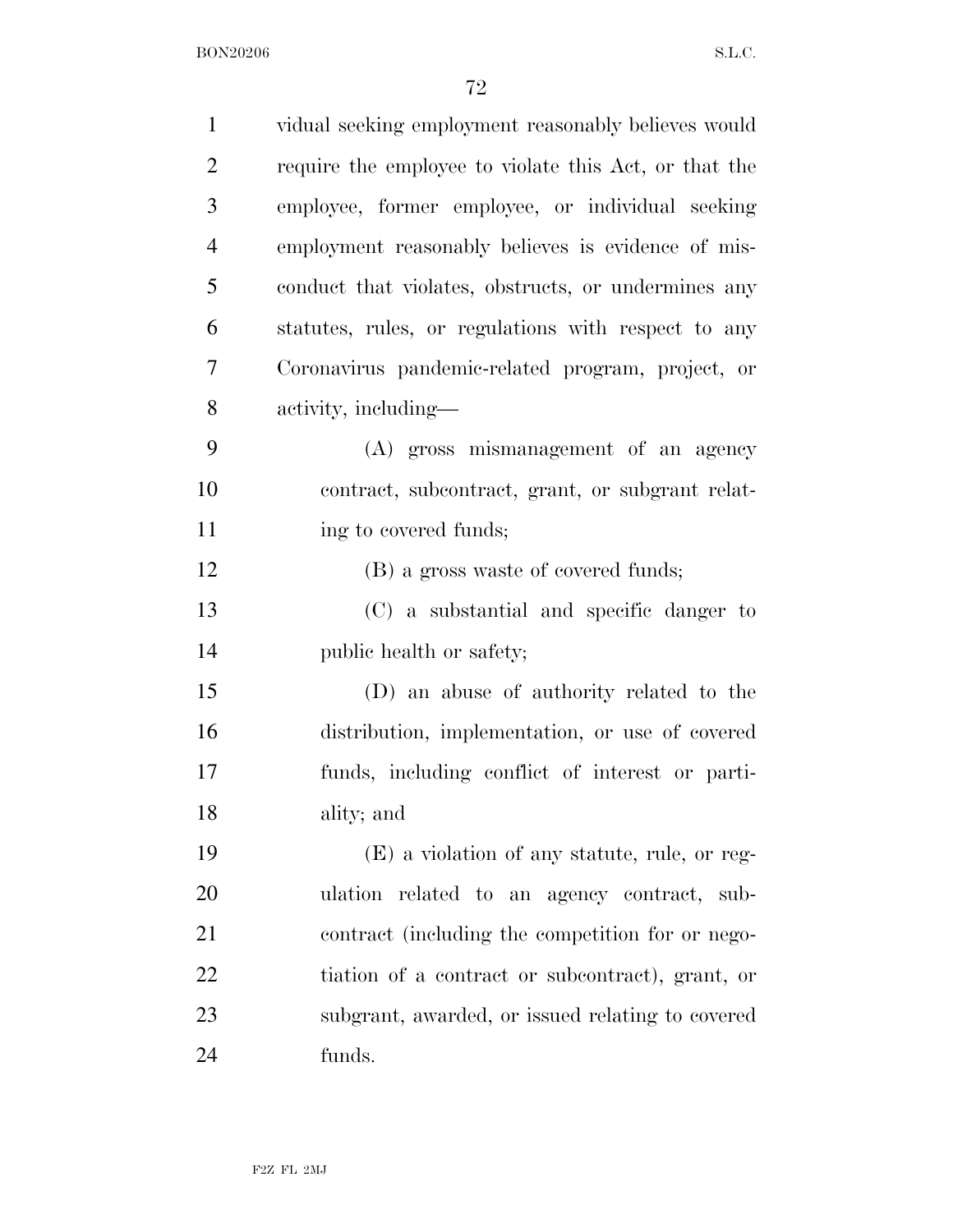| $\mathbf{1}$   | (2) OFFICERS AND ENTITIES.—The officers and       |
|----------------|---------------------------------------------------|
| $\overline{2}$ | entities described in this paragraph are—         |
| 3              | (A) the Pandemic Response Accountability          |
| $\overline{4}$ | Committee;                                        |
| 5              | (B) an inspector general, including the           |
| 6              | Special Inspector General for Pandemic Relief;    |
| 7              | (C) the Congressional Oversight Commis-           |
| 8              | sion;                                             |
| 9              | (D) the Comptroller General of the United         |
| 10             | States;                                           |
| 11             | (E) a Member of Congress;                         |
| 12             | (F) a congressional committee;                    |
| 13             | (G) a State or Federal regulatory or law          |
| 14             | enforcement agency;                               |
| 15             | (H) an individual with supervisory author-        |
| 16             | ity over the employee (or such other person       |
| 17             | working for the non-Federal employer who has      |
| 18             | the authority to investigate, discover, or termi- |
| 19             | nate misconduct);                                 |
| 20             | $(I)$ a court or grand jury;                      |
| 21             | $(J)$ an officer or representative of a labor     |
| 22             | organization; or                                  |
| 23             | (K) the head of a Federal agency or a des-        |
| 24             | ignee of such a head.                             |
| 25             | $(3)$ APPLICATION.—                               |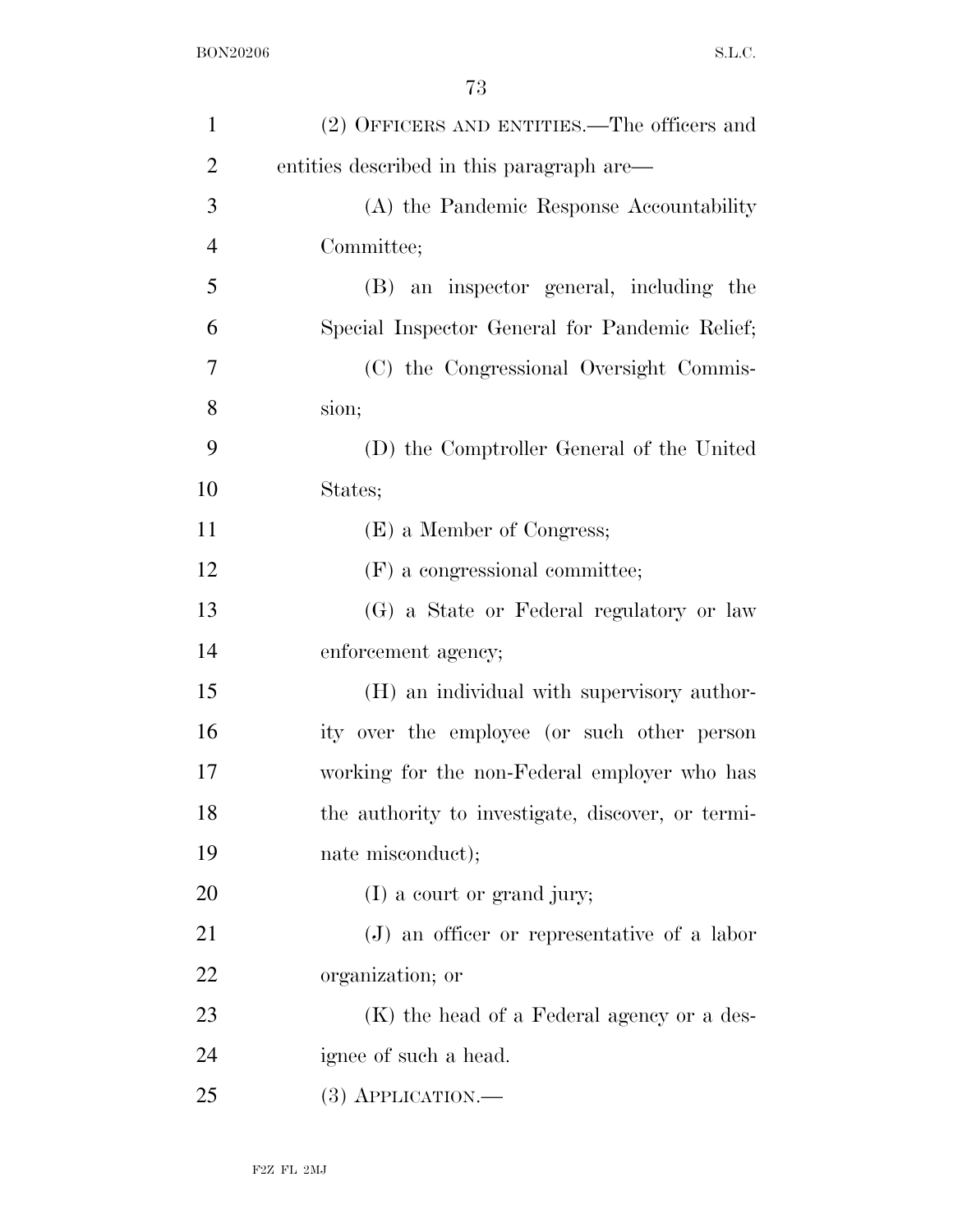| $\mathbf{1}$   | (A) IN GENERAL.—For the purposes of           |
|----------------|-----------------------------------------------|
| $\overline{2}$ | paragraph $(1)$ —                             |
| 3              | (i) an employee, former employee, or          |
| $\overline{4}$ | individual seeking employment who initi-      |
| 5              | ates or provides evidence of misconduct by    |
| 6              | a contractor, subcontractor, grantee, or      |
| $\overline{7}$ | subgrantee in any judicial or administra-     |
| 8              | tive proceeding relating to waste, fraud, or  |
| 9              | abuse in connection with a Federal con-       |
| 10             | tract or grant shall be deemed to have        |
| 11             | made a disclosure covered by such para-       |
| 12             | graph; and                                    |
| 13             | (ii) any discharge, demotion, discrimi-       |
| 14             | nation, or other reprisal described in para-  |
| 15             | $graph(1)$ is prohibited even if it is under- |
| 16             | taken at the request of an executive branch   |
| 17             | officer or employee, unless the request       |
| 18             | takes the form of a non-discretionary di-     |
| 19             | rective and is within the authority of the    |
| 20             | executive branch official making the re-      |
| 21             | quest.                                        |
| 22             | (B) PROTECTION OF WHISTLEBLOWER               |
| 23             | IDENTITY.-                                    |
| 24             | (i) IN GENERAL.—Except as required            |
| 25             | by law, an officer or entity described in     |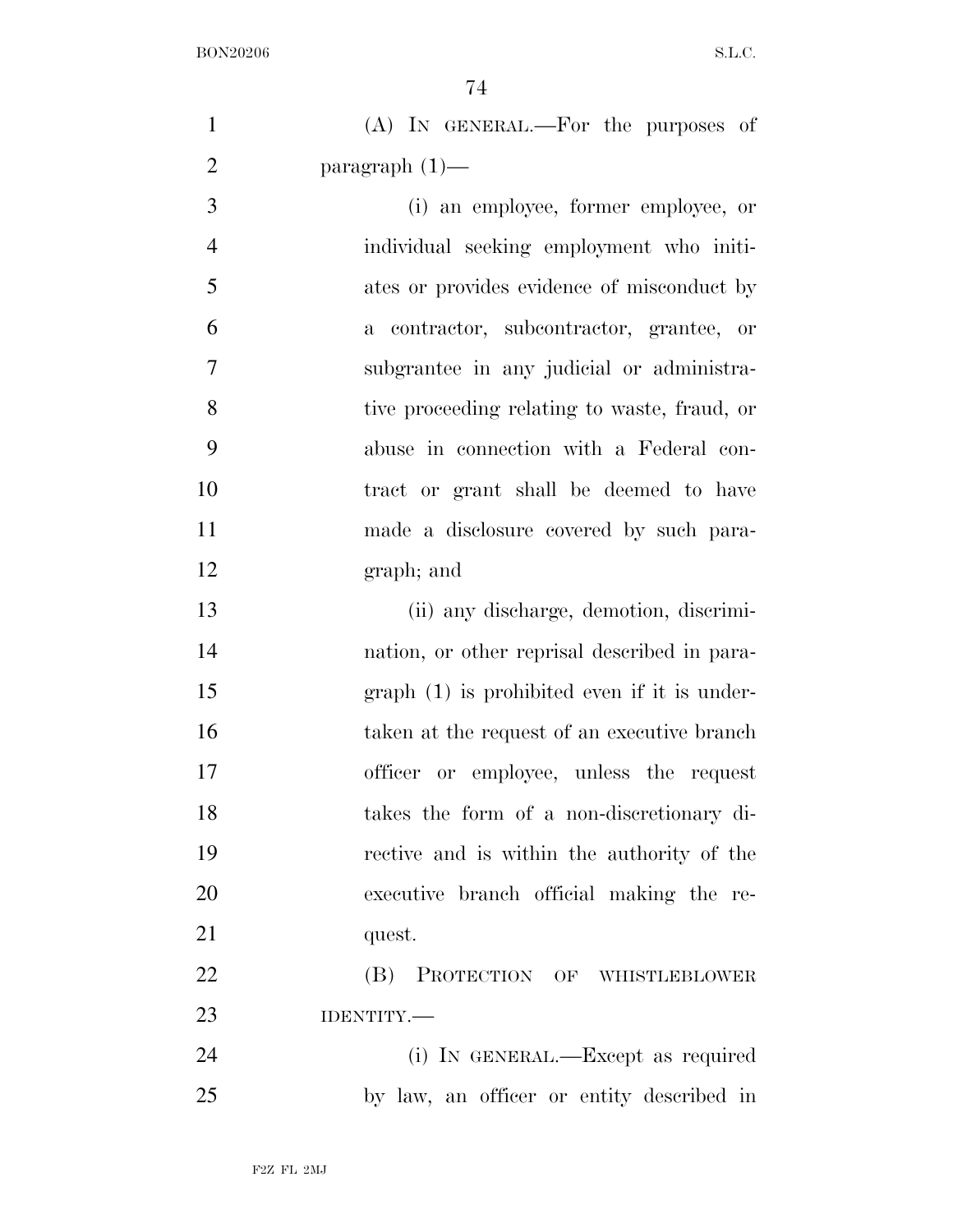| $\mathbf{1}$   | paragraph $(2)$ that receives information        |
|----------------|--------------------------------------------------|
| $\overline{2}$ | under paragraph (1) and any individual or        |
| 3              | entity to which the officer or entity dis-       |
| $\overline{4}$ | closes the information may not disclose the      |
| 5              | identity or identifying information of the       |
| 6              | individual providing the information with-       |
| $\overline{7}$ | out explicit written consent of the indi-        |
| 8              | vidual.                                          |
| 9              | NOTICE.—If disclosure of the<br>(ii)             |
| 10             | identity or identifying information of an        |
| 11             | individual providing information under           |
| 12             | paragraph $(1)$ is required by law, the re-      |
| 13             | cipient shall provide timely notice of the       |
| 14             | disclosure to the individual.                    |
| 15             | (b) INVESTIGATION OF COMPLAINTS.—                |
| 16             | $(1)$ COMPLAINTS.—                               |
| 17             | (A) In GENERAL.—An individual who be-            |
| 18             | lieves that the individual has been subjected to |
| 19             | a reprisal prohibited under subsection (a) may,  |
| 20             | within 3 years after learning of the alleged re- |
| 21             | prisal, submit a complaint regarding the re-     |
| 22             | prisal to the Secretary of Labor in accordance   |
| 23             | with the rules and procedures under subsection   |
| 24             | (e)(1).                                          |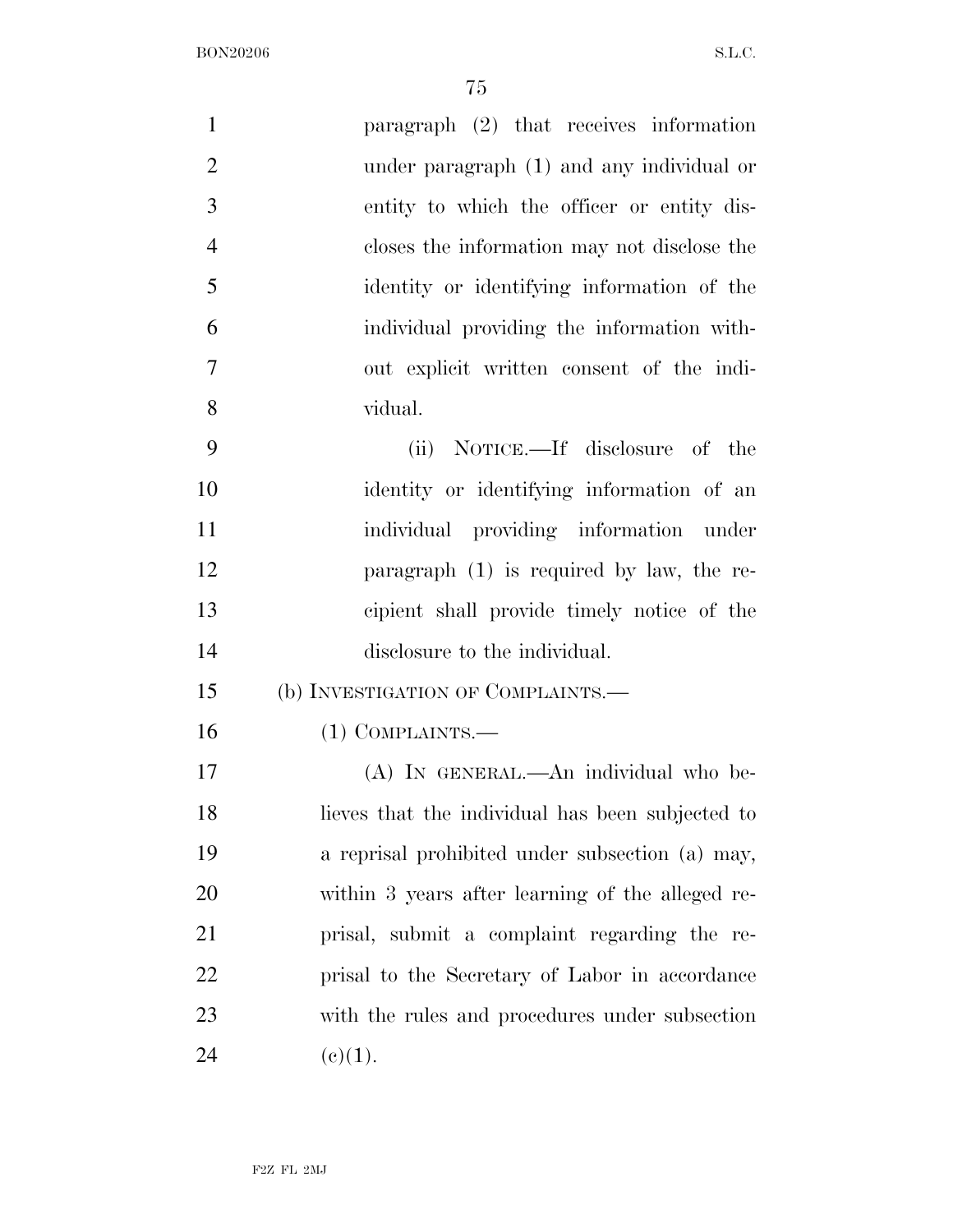(B) RESPONSE.—Not later than 60 days 2 after the submission of a complaint under sub- paragraph (A), the applicable non-Federal em- ployer shall submit an answer to the complaint to the Secretary of Labor.

 (C) INVESTIGATION.— Except as provided under paragraph (3), and unless the Secretary of Labor determines that a complaint submitted under subparagraph (A) is frivolous, does not relate to covered funds, or another Federal or State judicial or administrative proceeding has previously been invoked to resolve such com- plaint, the Secretary of Labor shall investigate the complaint and, upon completion of such in- vestigation, submit a report to the individual submitting the complaint, the applicable non- Federal employer, the head of the appropriate agency, Congress, the Congressional Oversight Committee, the Special Inspector General for Pandemic Relief (as appropriate), any appro- priate inspector general, and the Pandemic Re- sponse Accountability Committee detailing the findings of the investigation.

 (D) OCCUPATIONAL SAFETY AND HEALTH ADMINISTRATION.—The Secretary of Labor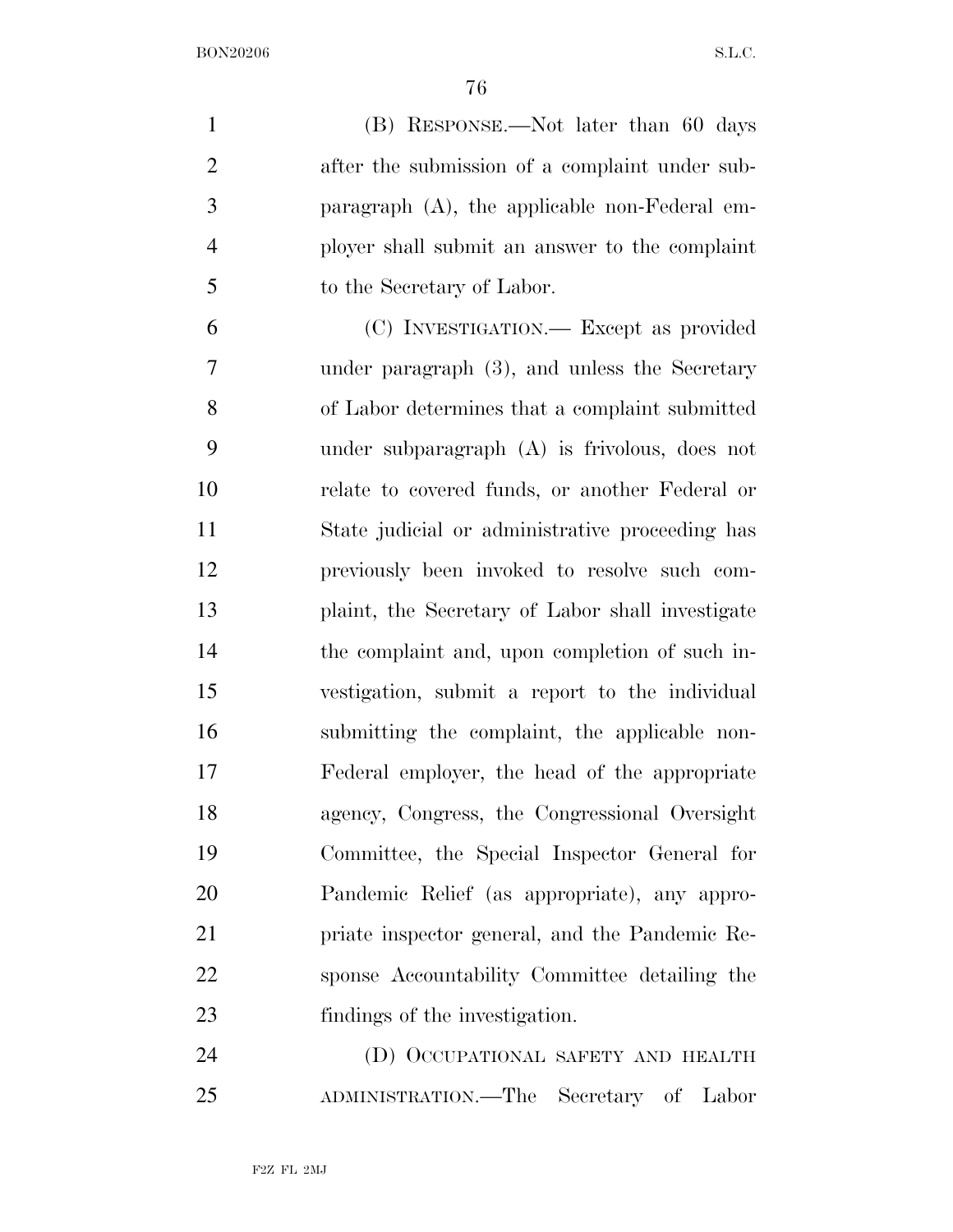| $\mathbf{1}$   | shall ensure that investigations of complaints   |
|----------------|--------------------------------------------------|
| $\overline{2}$ | under this subsection are carried out by the As- |
| 3              | sistant Secretary for Occupational Safety and    |
| $\overline{4}$ | Health, which may be through a whistleblower     |
| 5              | protection program or office of the Occupa-      |
| 6              | tional Safety and Health Administration.         |
| 7              | (2) TIME LIMITATIONS FOR ACTIONS.—               |
| 8              | (A) IN GENERAL.—Except as provided               |
| 9              | under subparagraph (B), not later than 180       |
| 10             | days after receiving a complaint under para-     |
| 11             | $graph(1)$ , the Secretary of Labor shall—       |
| 12             | (i) make a determination that the                |
| 13             | complaint is frivolous, does not relate to       |
| 14             | covered funds, or another Federal or State       |
| 15             | judicial or administrative proceeding pre-       |
| 16             | viously has been invoked to resolve such         |
| 17             | complaint; or                                    |
| 18             | (ii) submit a report described in para-          |
| 19             | graph $(1)(C)$ .                                 |
| 20             | (B) EXTENSIONS.—                                 |
| 21             | (i) VOLUNTARY EXTENSION AGREED                   |
| 22             | TO BETWEEN THE SECRETARY OF LABOR                |
| 23             | AND COMPLAINANT.—If the Secretary of             |
| 24             | Labor is unable to complete an investiga-        |
| 25             | tion under this subsection in time to sub-       |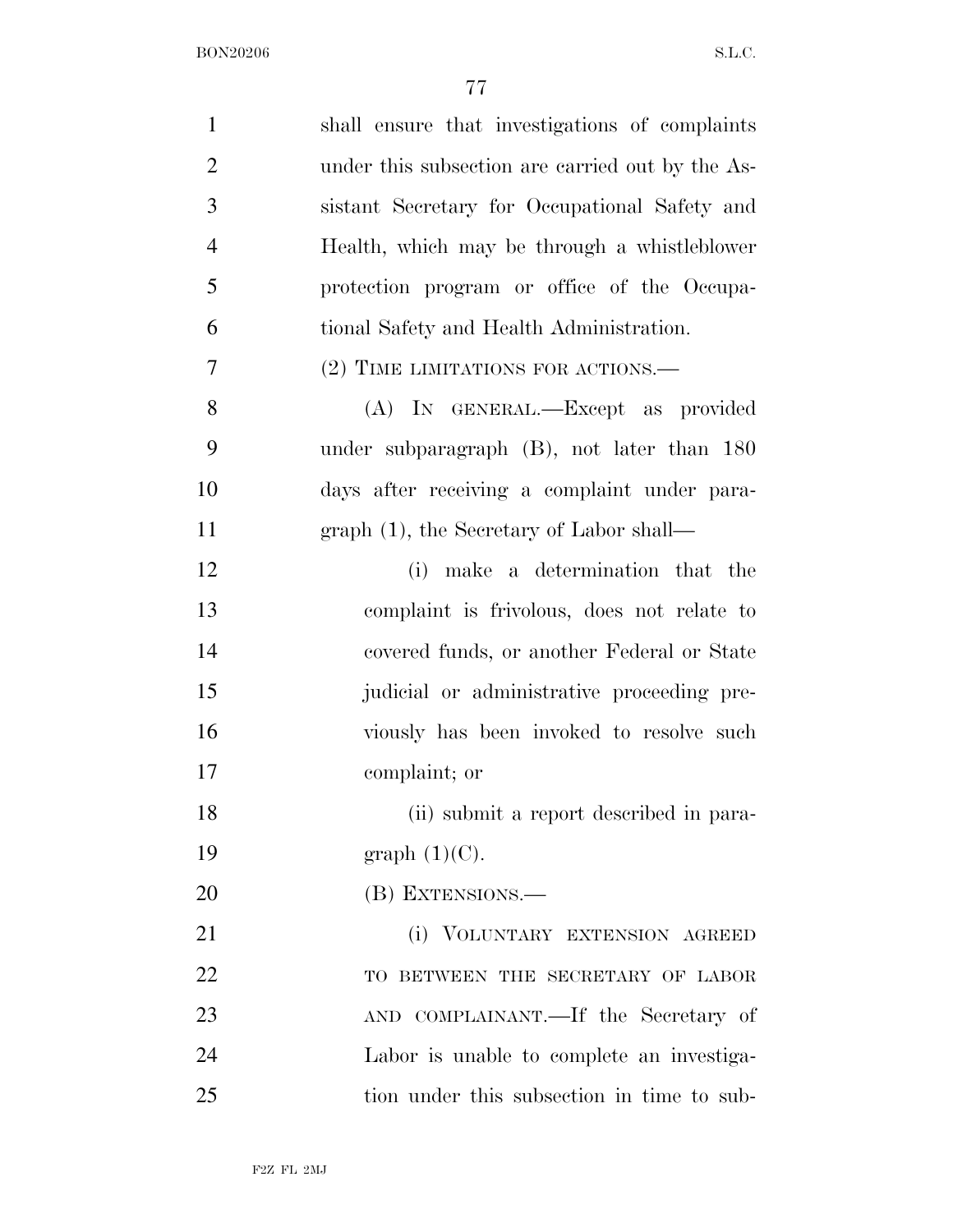| $\mathbf{1}$   | mit a report within the 180-day period        |
|----------------|-----------------------------------------------|
| $\overline{2}$ | specified under subparagraph (A) and the      |
| 3              | individual submitting the complaint agrees    |
| $\overline{4}$ | to an extension of time, the Secretary of     |
| 5              | Labor shall submit a report described in      |
| 6              | paragraph $(1)(C)$ within such additional     |
| 7              | period of time as shall be agreed upon be-    |
| 8              | tween the Secretary of Labor and the indi-    |
| 9              | vidual submitting the complaint.              |
| 10             | (ii)<br>EXTENSION GRANTED BY<br>THE           |
| 11             | SECRETARY OF LABOR.—If the Secretary          |
| 12             | of Labor is unable to complete an inves-      |
| 13             | tigation under this subsection in time to     |
| 14             | submit a report within the 180-day period     |
| 15             | specified under subparagraph $(A)$ , the Sec- |
| 16             | retary of Labor may extend the period for     |
| 17             | not more than an additional 180 days          |
| 18             | without the individual submitting the com-    |
| 19             | plaint agreeing to such extension, if the     |
| 20             | Secretary of Labor provides to the indi-      |
| 21             | vidual and the non-Federal employer, if the   |
| 22             | employer is a defendant in the individual's   |
| 23             | complaint a written explanation for the de-   |
| 24             | cision, from which the Secretary of Labor     |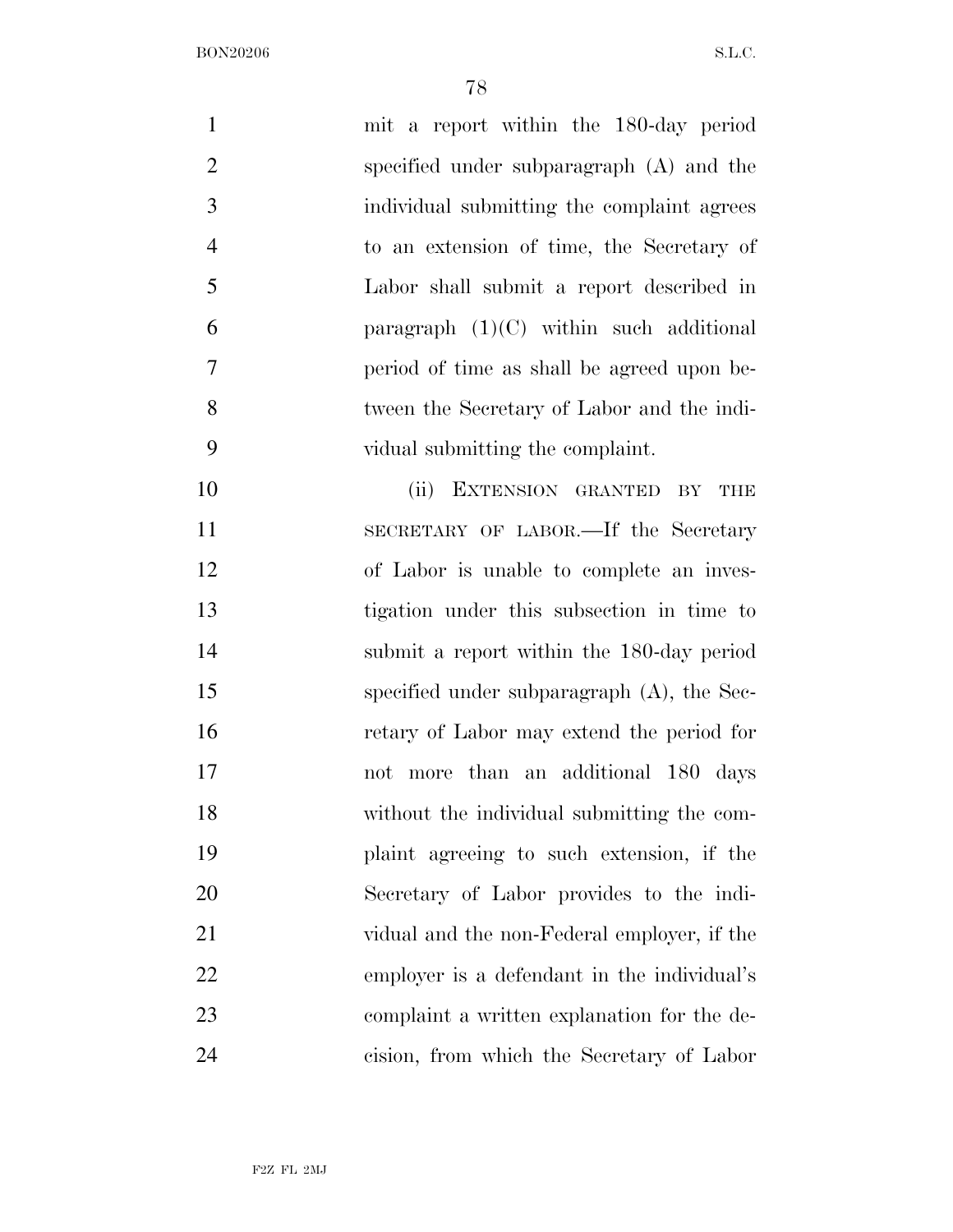| $\mathbf{1}$   | may exclude information in accordance             |
|----------------|---------------------------------------------------|
| $\overline{2}$ | with paragraph $(4)(C)$ .                         |
| 3              | (3) DISCRETION NOT TO INVESTIGATE COM-            |
| $\overline{4}$ | PLAINTS.                                          |
| 5              | (A) IN GENERAL.—The Secretary of Labor            |
| 6              | may decide not to conduct or continue an inves-   |
| $\overline{7}$ | tigation under this subsection upon providing to  |
| 8              | the individual submitting the complaint and the   |
| 9              | non-Federal employer, if applicable, a written    |
| 10             | explanation for such decision, from which the     |
| 11             | Secretary of Labor may exclude information in     |
| 12             | accordance with paragraph $(4)(C)$ .              |
| 13             | (B) ASSUMPTION OF RIGHTS TO CIVIL                 |
| 14             | REMEDY.—Upon receipt of an explanation of a       |
| 15             | decision not to conduct or continue an inves-     |
| 16             | tigation under subparagraph (A), the individual   |
| 17             | submitting the complaint shall be deemed to       |
| 18             | have exhausted all administrative remedies with   |
| 19             | respect to the complaint for purposes of sub-     |
| 20             | section (c), without regard to the $210$ -day pe- |
| 21             | riod specified under paragraph (4) of such sub-   |
| 22             | section, and immediately assume the right to a    |
| 23             | civil remedy under subsection $(c)(4)$ .          |
| 24             | (4) ACCESS TO INVESTIGATIVE FILE OF THE           |
| 25             | SECRETARY OF LABOR.-                              |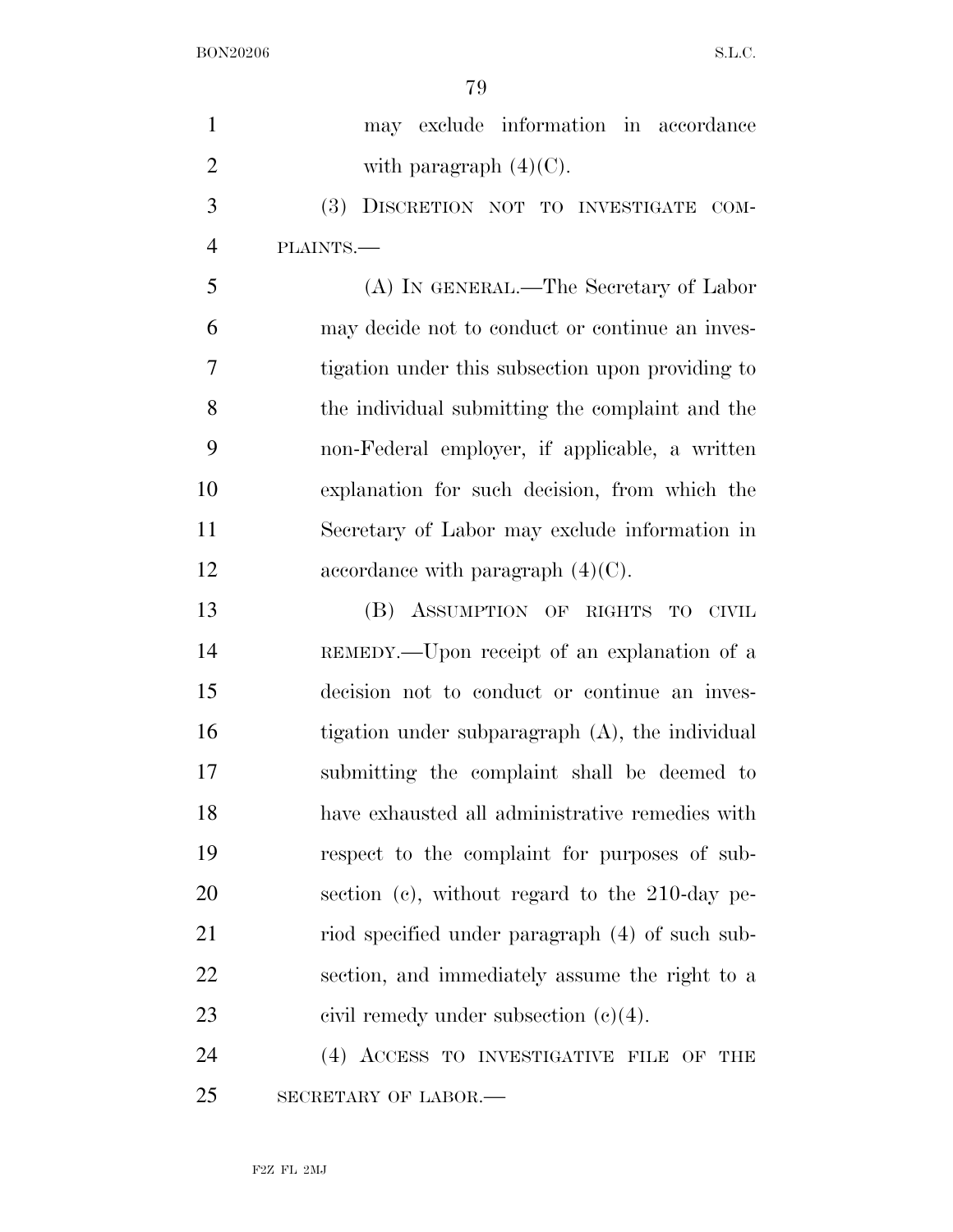(A) IN GENERAL.—An individual alleging a reprisal under this section shall have access to the investigation file of the Secretary of Labor in accordance with section 552a of title 5, United States Code (commonly referred to as the ''Privacy Act''). The investigation of the Secretary of Labor shall be deemed closed for purposes of disclosure under such section when an individual files an appeal to an agency head or a court of competent jurisdiction. (B) CIVIL ACTION.—In the event an indi- vidual alleging the reprisal under this section brings a civil action under subsection (c)(4), the individual and the non-Federal employer, if ap- plicable, shall have access to the investigative file of the Secretary of Labor in accordance with the section 552a of title 5, United States Code. (C) EXCEPTION.—The Secretary of Labor may exclude from disclosure— (i) information protected from disclo- sure by a provision of law; and (ii) any additional information the Secretary of Labor determines disclosure

of which would impede a continuing inves-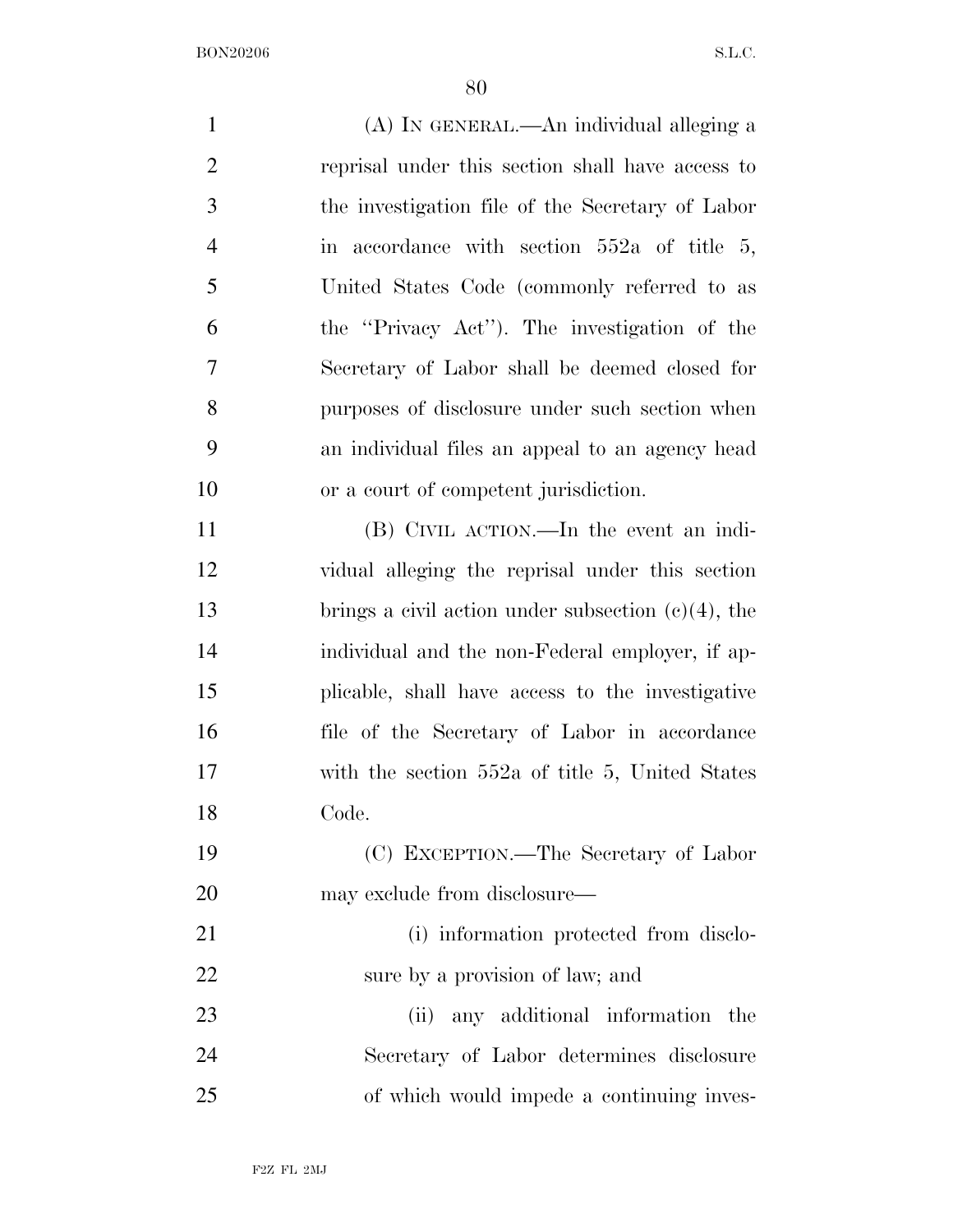| $\mathbf{1}$   | tigation, if such information is disclosed            |
|----------------|-------------------------------------------------------|
| $\overline{2}$ | once such disclosure would no longer im-              |
| 3              | pede such investigation, unless the Sec-              |
| $\overline{4}$ | retary of Labor determines that disclosure            |
| 5              | of law enforcement techniques, procedures,            |
| 6              | or information could reasonably be ex-                |
| 7              | pected to risk circumvention of the law or            |
| 8              | disclose the identity of a confidential               |
| 9              | source.                                               |
| 10             | (5) PRIVACY OF INFORMATION.—The Secretary             |
| 11             | of Labor investigating an alleged reprisal under this |
| 12             | section may not respond to any inquiry or disclose    |
| 13             | any information from or about any individual alleg-   |
| 14             | ing such reprisal, except in accordance with the pro- |
| 15             | visions of section 552a of title 5, United States     |
| 16             | Code, or as required by any other applicable Federal  |
| 17             | law.                                                  |
| 18             | (6) SEMIANNUAL REPORT.—Not later than 180             |
| 19             | days after the date of enactment of this Act, and     |
| 20             | every 6 months thereafter for 5 years, the Secretary  |
| 21             | of Labor shall submit a report to Congress, which     |
| 22             | shall include—                                        |
| 23             | $(A)$ a list of any investigations for which          |
| 24             | the period was extended under clause (i) or (ii)      |
| 25             | of paragraph $(2)(B)$ ; and                           |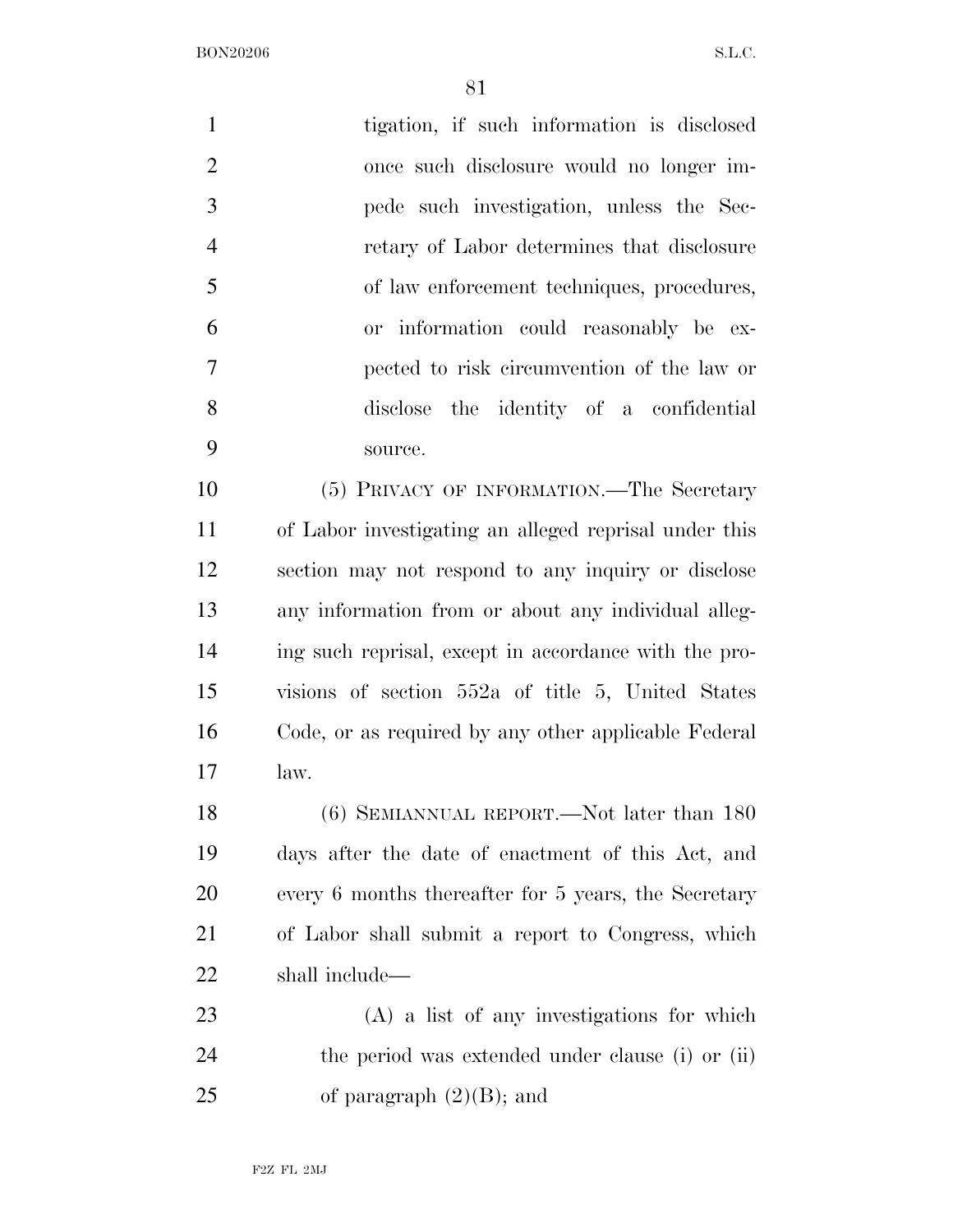|     | (B) a list of any investigations the Sec-      |
|-----|------------------------------------------------|
| 2   | retary of Labor decided not to conduct or con- |
| - 3 | tinue, pursuant to paragraph $(3)$ .           |
|     |                                                |

(c) REMEDY AND ENFORCEMENT AUTHORITY.—

 (1) RULES AND PROCEDURES.—Except to the extent provided otherwise in this section, the Sec- retary of Labor shall establish rules and procedures for administrative investigations, administrative hearings, appeals, and relief under this section that, to the maximum extent practicable, are similar to 11 the rules and procedures set forth in section 7623(d) of the Internal Revenue Code of 1986 that apply to persons alleging a discharge or other reprisal under paragraph (1) of such section.

 (2) BURDEN OF PROOF.—The Secretary of Labor, head of an agency, or officer presiding in a judicial or administrative proceeding shall apply the legal burdens of proof specified in section 1221(e) of title 5, in determining whether a reprisal prohibited under this section has occurred in accordance with 21 the rules and procedures under paragraph (1).

## 22 (3) AGENCY ACTION.—

23 (A) IN GENERAL.—Not later than 30 days after receiving a report of the Secretary of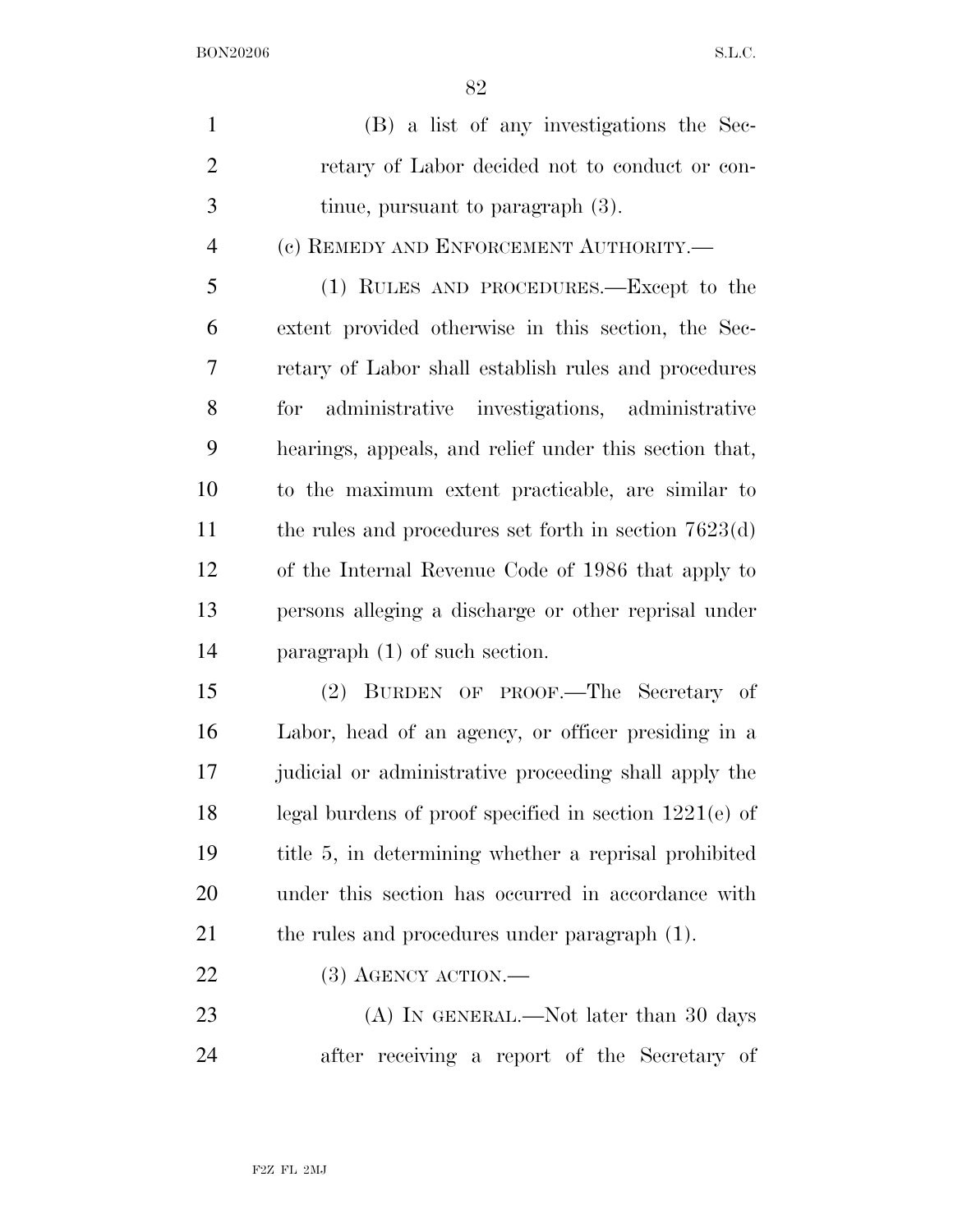| $\mathbf{1}$   | Labor under subsection (b), the head of the ap- |
|----------------|-------------------------------------------------|
| $\overline{2}$ | plicable agency shall—                          |
| 3              | (i) determine whether there is suffi-           |
| $\overline{4}$ | cient basis to conclude that the non-Fed-       |
| 5              | eral employer has subjected the complain-       |
| 6              | ant to a reprisal prohibited by subsection      |
| 7              | $(a)$ ; and                                     |
| 8              | $(ii)(I)$ issue an order denying relief in      |
| 9              | whole or in part; or                            |
| 10             | (II) take 1 or more of the actions de-          |
| 11             | scribed in subparagraph $(B)$ .                 |
| 12             | (B) ACTIONS.—The actions described in           |
| 13             | this subparagraph are the following:            |
| 14             | (i) Order the non-Federal employer to           |
| 15             | take affirmative action to abate the re-        |
| 16             | prisal.                                         |
| 17             | (ii) Order the non-Federal employer             |
| 18             | to reinstate the individual to the position     |
| 19             | that the individual held before the reprisal,   |
| 20             | together with the compensation (including       |
| 21             | double back pay), compensatory damages,         |
| 22             | employment benefits, and other terms and        |
| 23             | conditions of employment that would apply       |
| 24             | to the individual in that position if the re-   |
| 25             | prisal had not been taken.                      |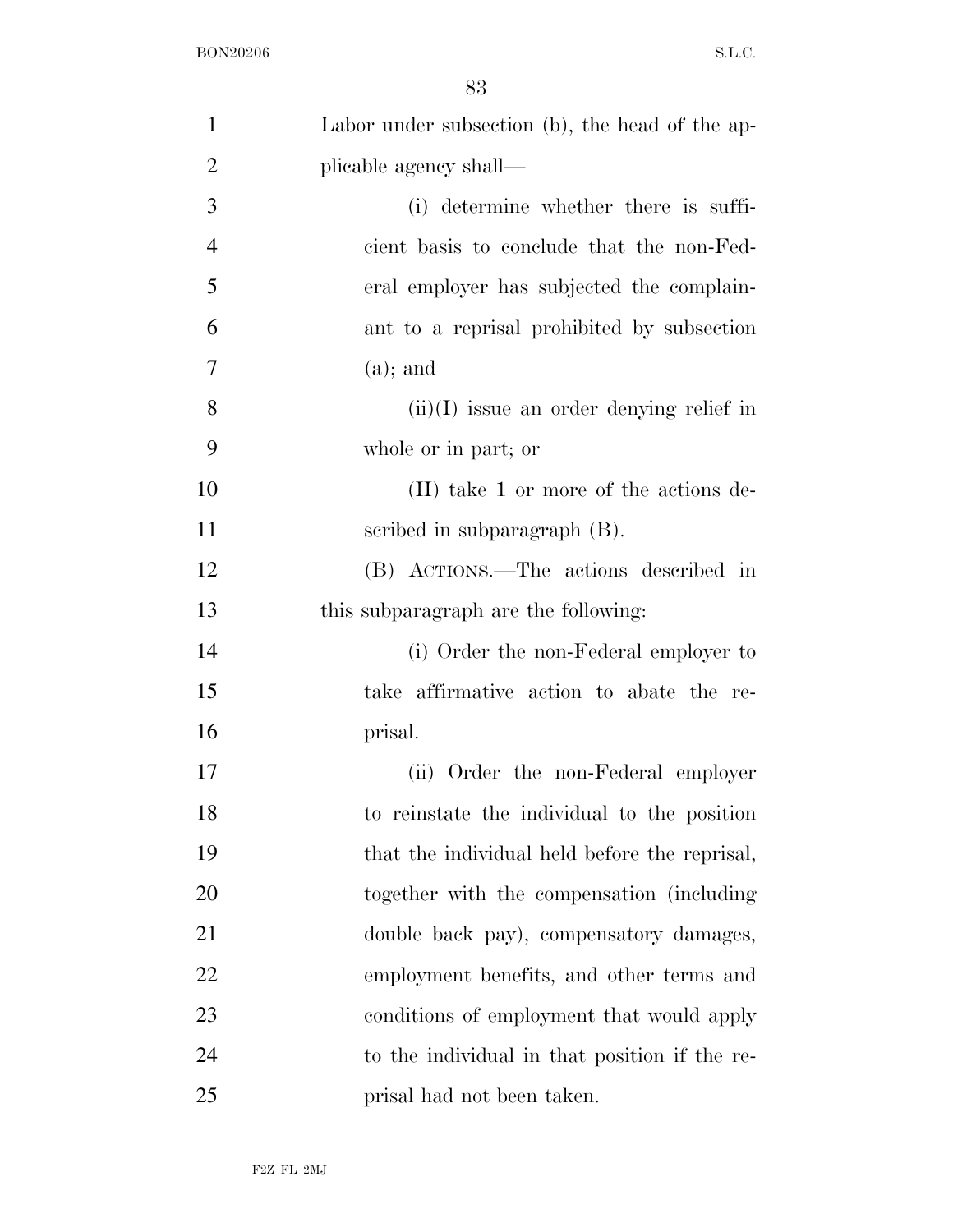| $\mathbf{1}$   | (iii) Order the non-Federal employer           |
|----------------|------------------------------------------------|
| $\overline{2}$ | to pay the individual an amount equal to       |
| 3              | the aggregate amount of all costs and ex-      |
| $\overline{4}$ | penses (including attorney's fees and ex-      |
| 5              | pert witness's fees) that were reasonably      |
| 6              | incurred by the individual for, or in con-     |
| 7              | nection with, bringing the complaint re-       |
| 8              | garding the reprisal, as determined by the     |
| 9              | head of the agency or a court of competent     |
| 10             | jurisdiction.                                  |
| 11             | (iv) Order the non-Federal employer            |
| 12             | to pay a monetary fine to the agency in an     |
| 13             | amount determined by the head of the           |
| 14             | agency or a court of competent jurisdic-       |
| 15             | tion.                                          |
| 16             | (v) Provide a report to Congress, in-          |
| 17             | eluding findings of fact and conclusions of    |
| 18             | law relevant to the decision, if the head of   |
| 19             | the agency concerned does not accept or        |
| 20             | does not implement the recommendations         |
| 21             | of the Secretary of Labor report.              |
| 22             | $(4)$ CIVIL ACTION.—                           |
| 23             | (A) EXHAUSTION.—An individual submit-          |
| 24             | ting a complaint under subsection (b) shall be |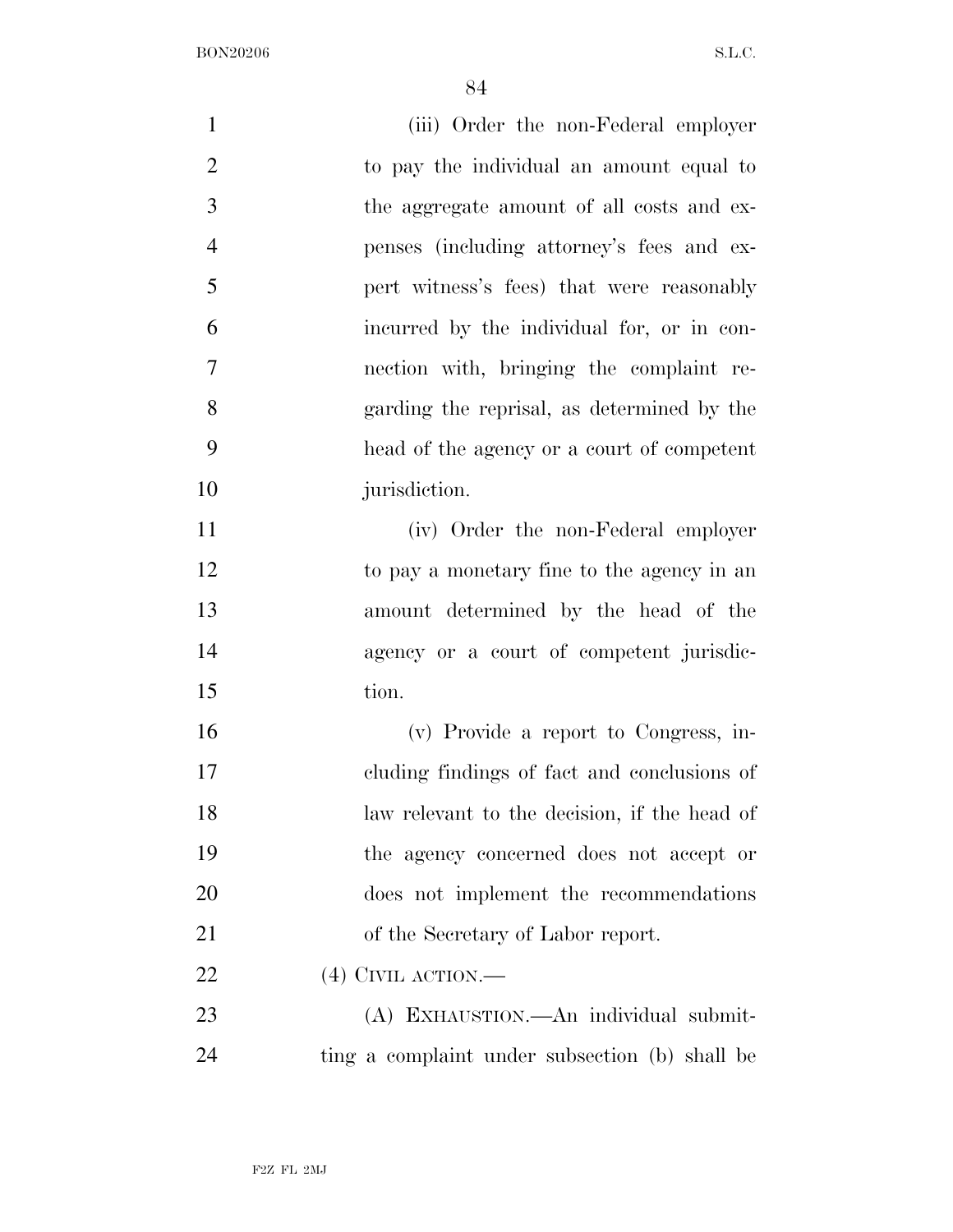| $\mathbf{1}$   | deemed to have exhausted all administrative      |
|----------------|--------------------------------------------------|
| $\overline{2}$ | remedies with respect to the complaint if—       |
| 3              | $(i)(I)$ the head of the applicable agen-        |
| $\overline{4}$ | $cy-$                                            |
| 5              | (aa) issues an order denying re-                 |
| 6              | lief in whole or in part under para-             |
| 7              | graph $(3)$ ; or                                 |
| 8              | (bb) has not issued an order—                    |
| 9              | $(AA)$ within 210 days after                     |
| 10             | submission of a complaint<br>the                 |
| 11             | under subsection (b); or                         |
| 12             | (BB) in the case of an ex-                       |
| 13             | tension of time under clause (i)                 |
| 14             | or (ii) of subsection (b) $(2)(B)$ ,             |
| 15             | within 30 days after the expira-                 |
| 16             | tion of the extension of time; or                |
| 17             | (II) the Secretary of Labor decides              |
| 18             | under subsection $(b)(3)$ not to investigate     |
| 19             | or to discontinue an investigation; and          |
| 20             | (ii) there is no showing that such               |
| 21             | delay or decision is due to the bad faith of     |
| 22             | the individual.                                  |
| 23             | (B) FILING.—An individual who has ex-            |
| 24             | hausted all administrative remedies with respect |
| 25             | to a complaint submitted under subsection (b)    |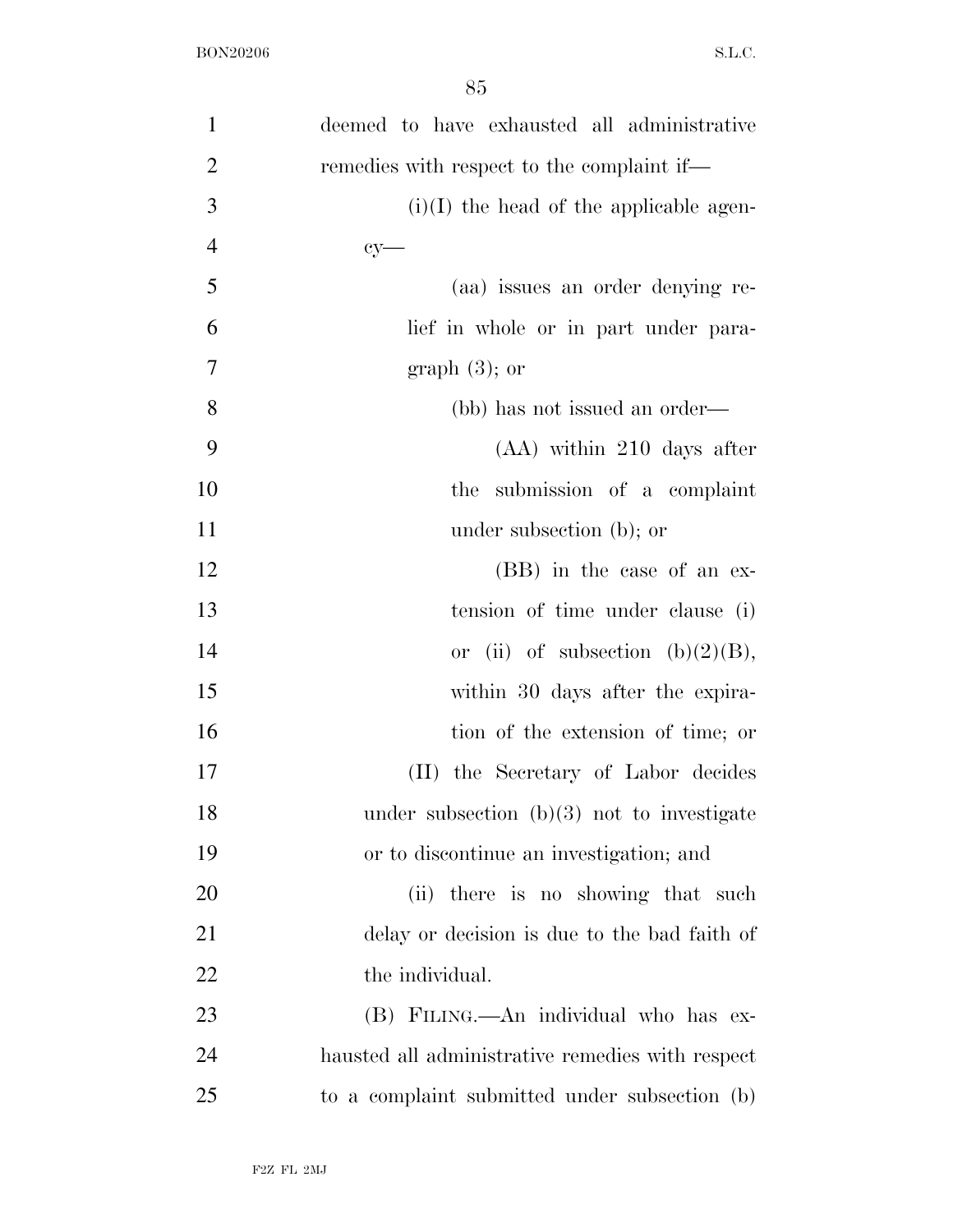may bring a de novo action at law or equity against the non-Federal employer to seek com- pensatory damages and other relief available under this section in the appropriate district court of the United States, which shall have ju- risdiction over such an action without regard to the amount in controversy.

 (C) JURY TRIAL.—An action brought under subparagraph (B) shall, at the request of either party to the action, be tried by the court with a jury.

 (5) JUDICIAL ENFORCEMENT OF ORDER.—If any person fails to comply with an order issued under paragraph (3), the head of the agency shall file an action for enforcement of such order in the United States district court for a district in which the reprisal was found to have occurred. In any ac-18 tion brought under this paragraph, the court may grant appropriate relief, including injunctive relief, compensatory and exemplary damages, and attor-ney's fees and costs.

 (6) JUDICIAL REVIEW.—Any person adversely affected or aggrieved by an order issued under para- graph (3) may obtain review of whether the order is in accordance with this subsection, and any regula-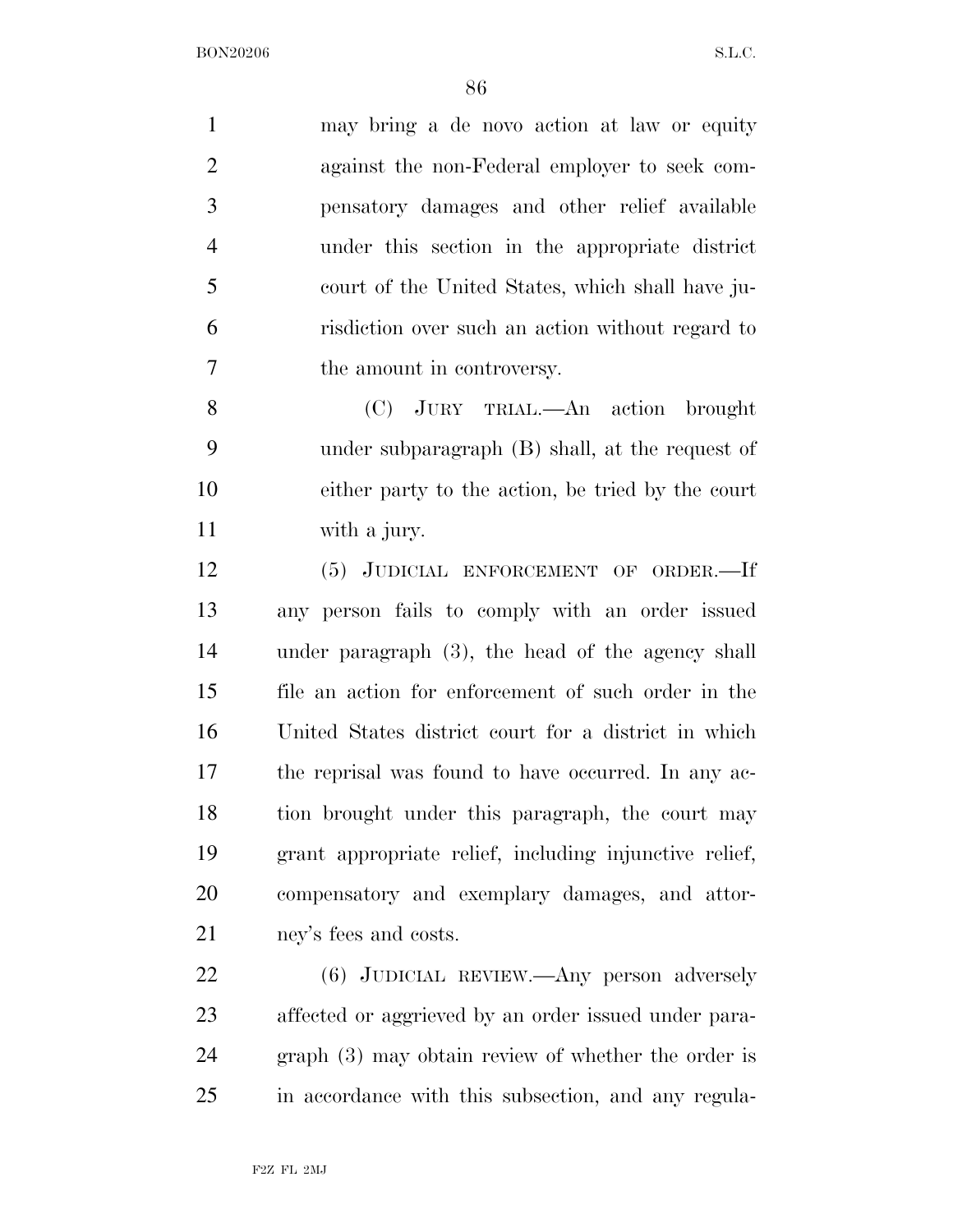tions issued to carry out this section, in the United States court of appeals for a circuit in which the re- prisal is alleged in the order to have occurred. No petition seeking such review may be filed more than 60 days after issuance of the order by the head of the agency. Review under this paragraph shall be in accordance with chapter 7 of title 5, United States Code.

 (7) RIGHTS RETAINED BY EMPLOYEE.—Noth- ing in this section shall diminish the rights, privi- leges, or remedies of any employee, former employee, or individual seeking employment under any Federal or State law, or under any collective bargaining agreement.

 (8) LIABILITY.—Notwithstanding any other provision of law, an individual shall be immune from civil and criminal liability with respect to a disclo- sure by the individual if the individual would be pro- tected from reprisal under subsection (a) for making the disclosure. The individual shall bear the burden of proving that the individual would be protected from reprisal under subsection (a) for making the disclosure.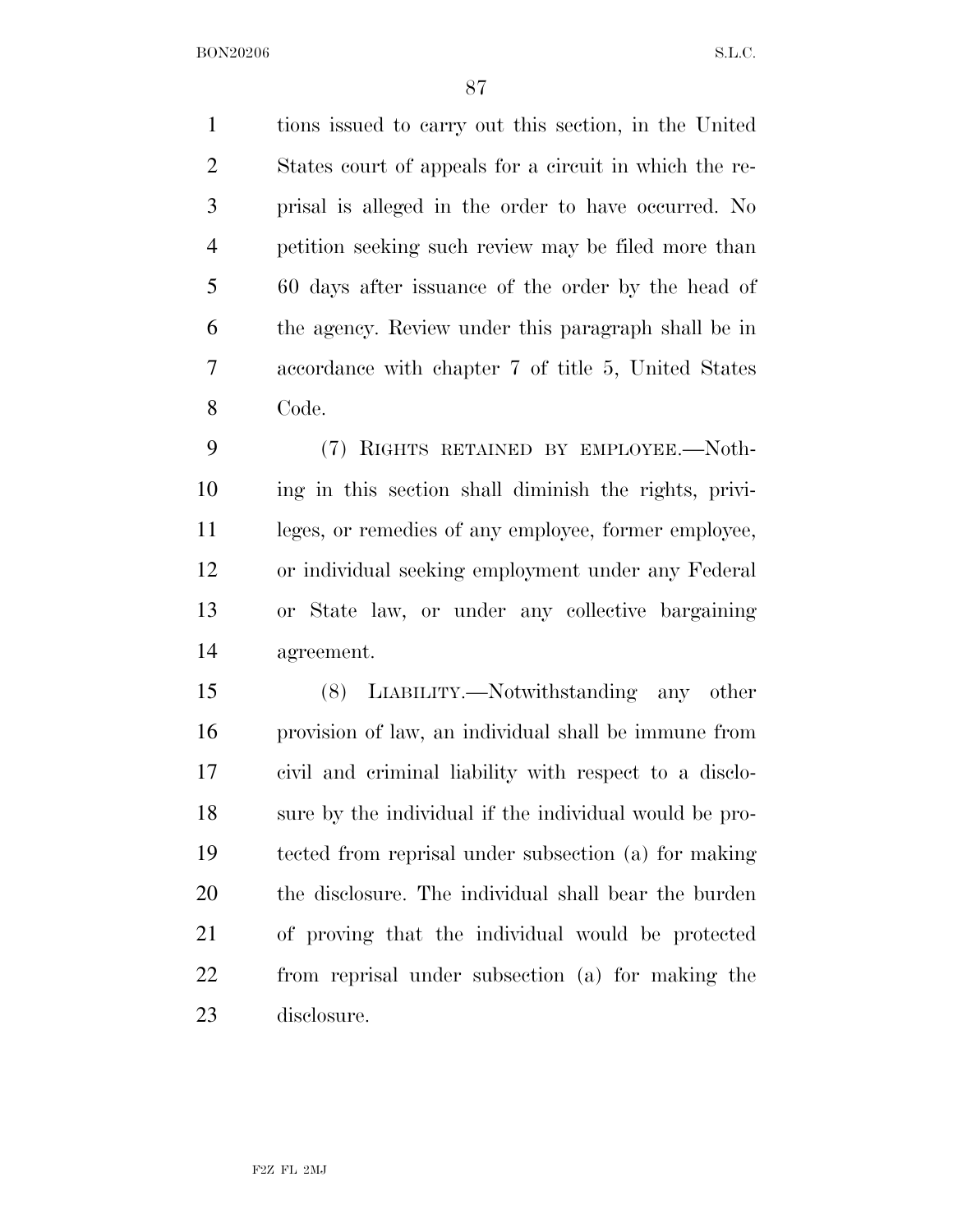(d) NONENFORCEABILITY OF CERTAIN PROVISIONS WAIVING RIGHTS AND REMEDIES OR REQUIRING ARBI-TRATION OF DISPUTES.—

 (1) WAIVER OF RIGHTS AND REMEDIES.—Ex- cept as provided under paragraph (3), the rights and remedies provided for in this section may not be waived by any public or private agreement, policy, form, or condition of employment, including by any predispute arbitration agreement.

10 (2) PREDISPUTE ARBITRATION AGREEMENTS. Except as provided under paragraph (3), no predispute arbitration agreement shall be valid or enforceable if it requires arbitration of a dispute arising under this section.

 (3) EXCEPTION FOR COLLECTIVE BARGAINING AGREEMENTS.—Notwithstanding paragraphs (1) and (2), an arbitration provision in a collective bar- gaining agreement shall be enforceable as to dis- putes arising under the collective bargaining agree-ment.

 (e) REQUIREMENT TO POST NOTICE OF RIGHTS AND REMEDIES.—Any non-Federal employer receiving covered funds shall post notice of the rights and remedies provided under this section.

(f) RULES OF CONSTRUCTION.—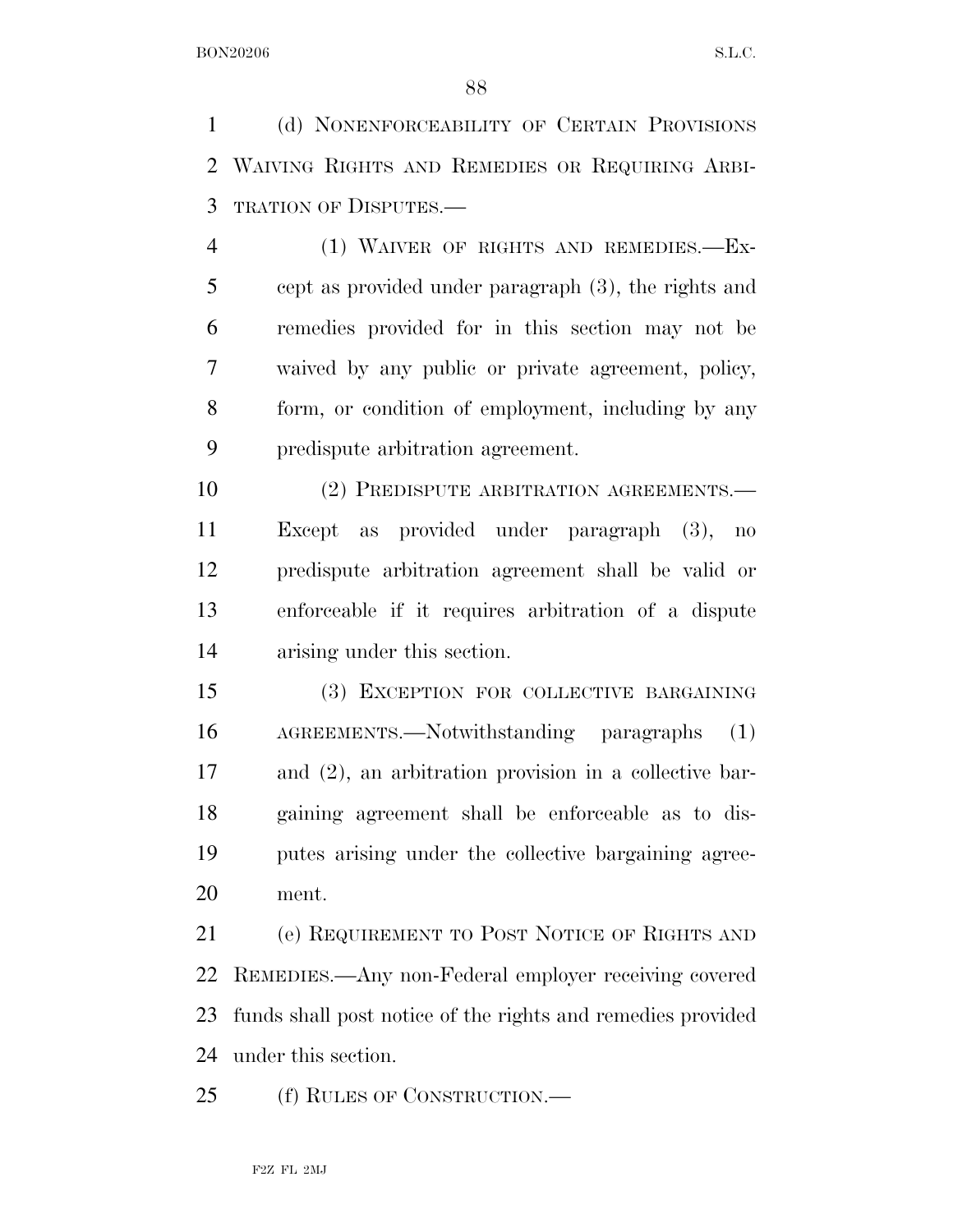(1) NO IMPLIED AUTHORITY TO RETALIATE FOR NON-PROTECTED DISCLOSURES.—Nothing in this section may be construed to authorize the dis- charge of, demotion of, or discrimination or other re- prisal against an employee, a former employee, or an individual seeking employment for a disclosure other than a disclosure protected by subsection (a) or to modify or derogate from a right or remedy otherwise available to the employee, former employee, or indi-vidual seeking employment.

 (2) RELATIONSHIP TO STATE LAWS.—Nothing in this section may be construed to preempt, pre- clude, or limit the protections provided for public or private employees under State whistleblower laws.

 (g) COMPLAINT PORTAL.—The Special Inspector General for Pandemic Relief, the Pandemic Relief Ac- countability Committee, and the Congressional Oversight Commission shall each establish a public website where any individual who believes that the individual has been subjected to a reprisal prohibited under subsection (a) may submit a complaint regarding the reprisal. Such com- plaints shall be transmitted to the Secretary of Labor for enforcement in accordance with this section.

 (h) FUNDING.—There is appropriated to the Sec-retary of Labor for the fiscal year ending September 30,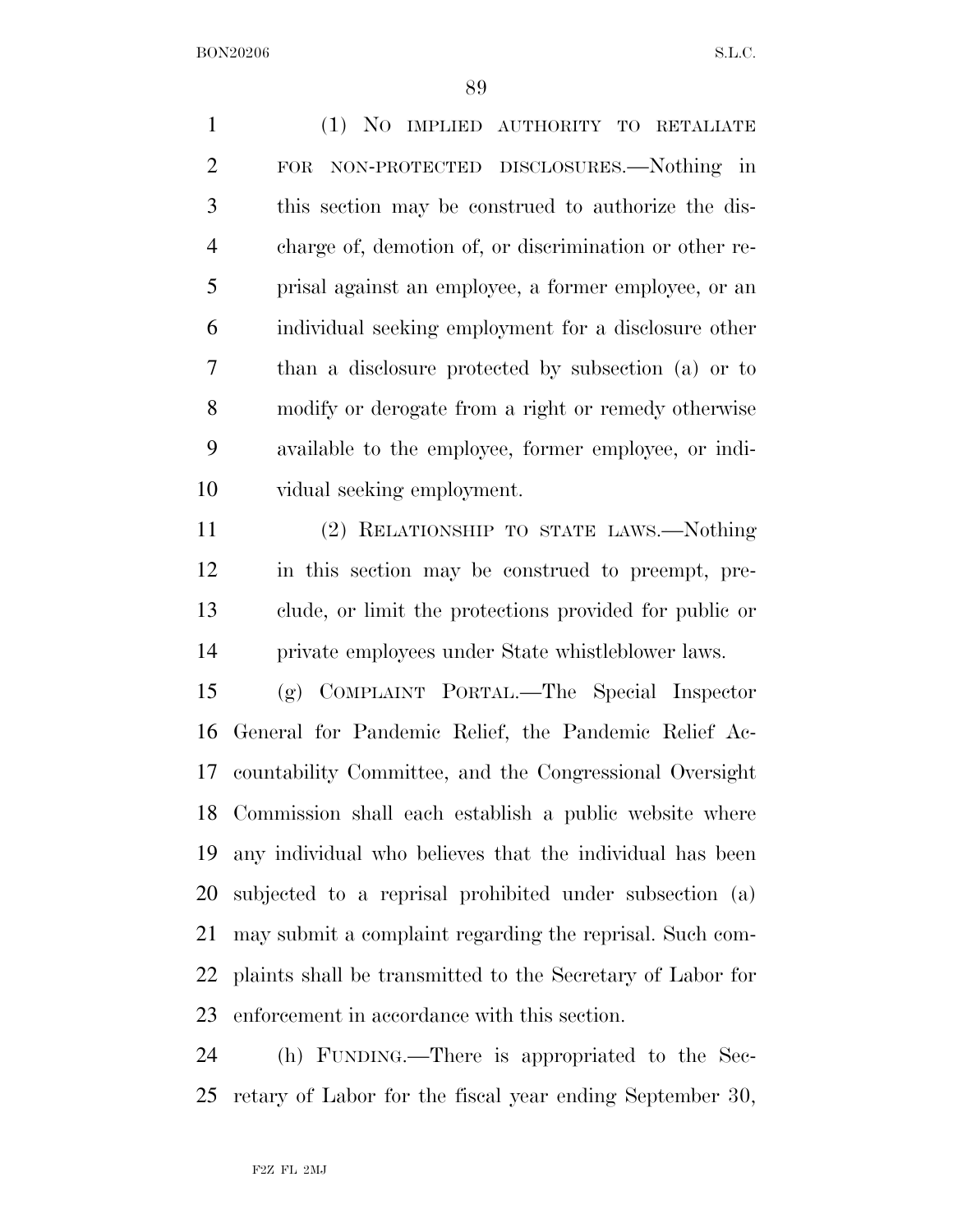2020, out of any money in the Treasury not otherwise ap- propriated, \$20,000,000 to carry out this section, to re-main available until expended.

## **SEC. 12. STRENGTHENING TRANSPARENCY AND DISCLO-SURE AROUND BAILOUT FUNDS.**

 (a) REPORTING REQUIREMENTS FOR RECIPIENTS OF ASSISTANCE.—Section 4003 of division A of the CARES Act (Public Law 116–136) is amended by adding at the end the following:

- 10 "(i) REPORTING REQUIREMENTS.—
- ''(1) IN GENERAL.—Each recipient of assist- ance, including a loan, loan guarantee, or other in- vestment made by the Secretary under paragraph 14 (1), (2), or (3) of subsection (b) or as part of a pro- gram or facility under paragraph (4) of subsection (b), shall, not later than 7 days after receipt of the assistance, submit to the Secretary—
- 18 ''(A) all documents related to the accept-ance of the assistance;
- 20  $\text{``(B)}$  a written description of how the re-cipient intends to use the assistance;
- 22 "'(C) compensation and workforce data of the recipient, including the mean, median, and minimum wages of all non-executive employees;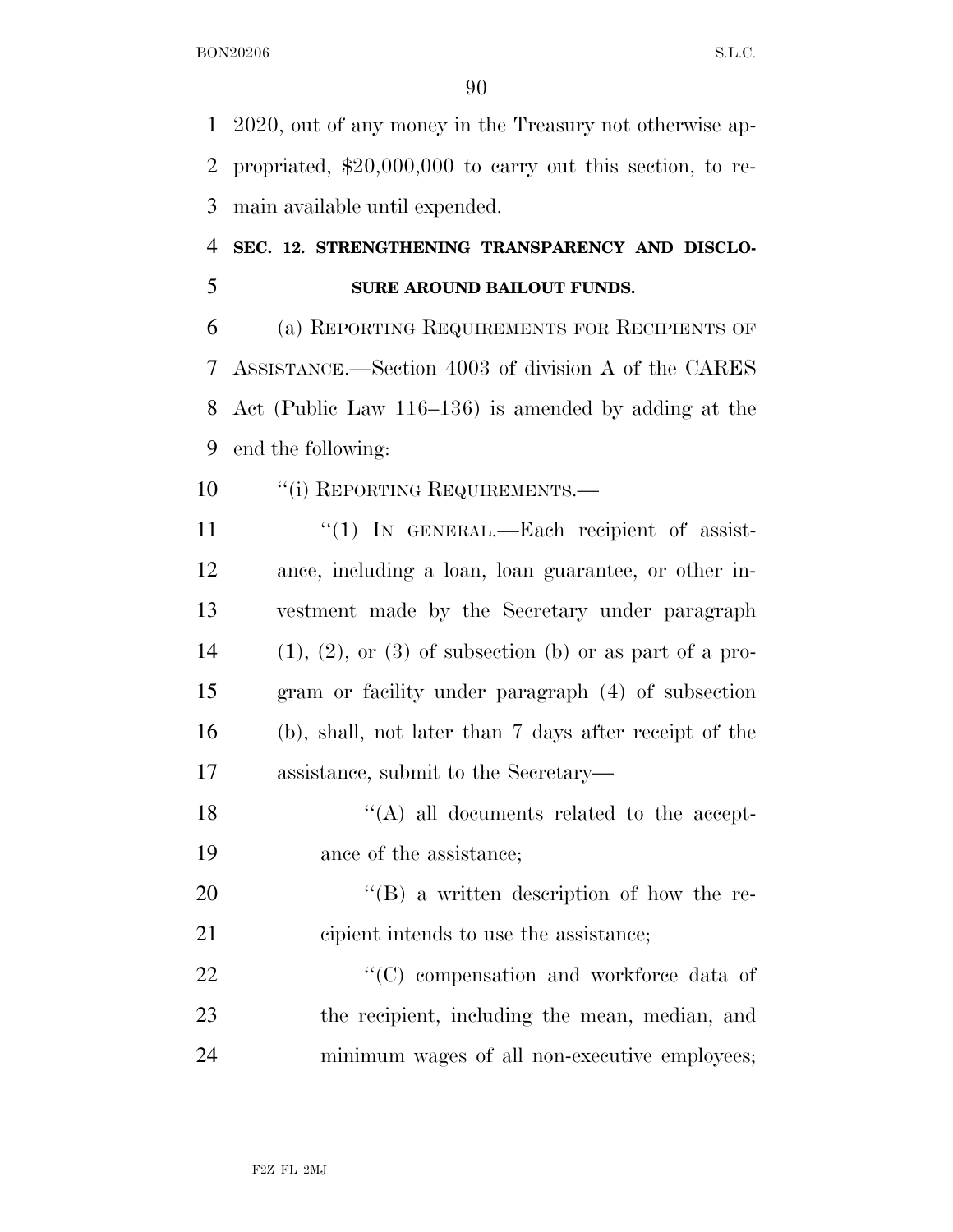| $\mathbf{1}$   | $\lq\lq$ the number of employees of the re-        |
|----------------|----------------------------------------------------|
| $\overline{2}$ | cipient before and after receipt of the assist-    |
| 3              | ance;                                              |
| $\overline{4}$ | "(E) the salaries of executives of the re-         |
| 5              | cipient, including bonuses and capital distribu-   |
| 6              | tions;                                             |
| 7              | $``(F)$ whether the recipient has been             |
| 8              | charged with violations of Federal law and, if     |
| 9              | so, the nature of each alleged violation;          |
| 10             | $\lq\lq(G)$ with respect to a recipient of assist- |
| 11             | ance from a program or facility of the Federal     |
| 12             | Reserve that purchases corporate bonds—            |
| 13             | "(i) the applicable Committee on Uni-              |
| 14             | form Securities Identification Procedures          |
| 15             | (CUSIP) number;                                    |
| 16             | "(ii) the bond rating and the identity             |
| 17             | of the agency providing that bond rating;          |
| 18             | and                                                |
| 19             | "(iii) the identities of any syndicated            |
| 20             | loan participants; and                             |
| 21             | $H(H)$ with respect to a recipient of assist-      |
| 22             | ance from a program or facility of the Federal     |
| 23             | that purchases asset-backed<br>Reserve<br>securi-  |
| 24             | ties-                                              |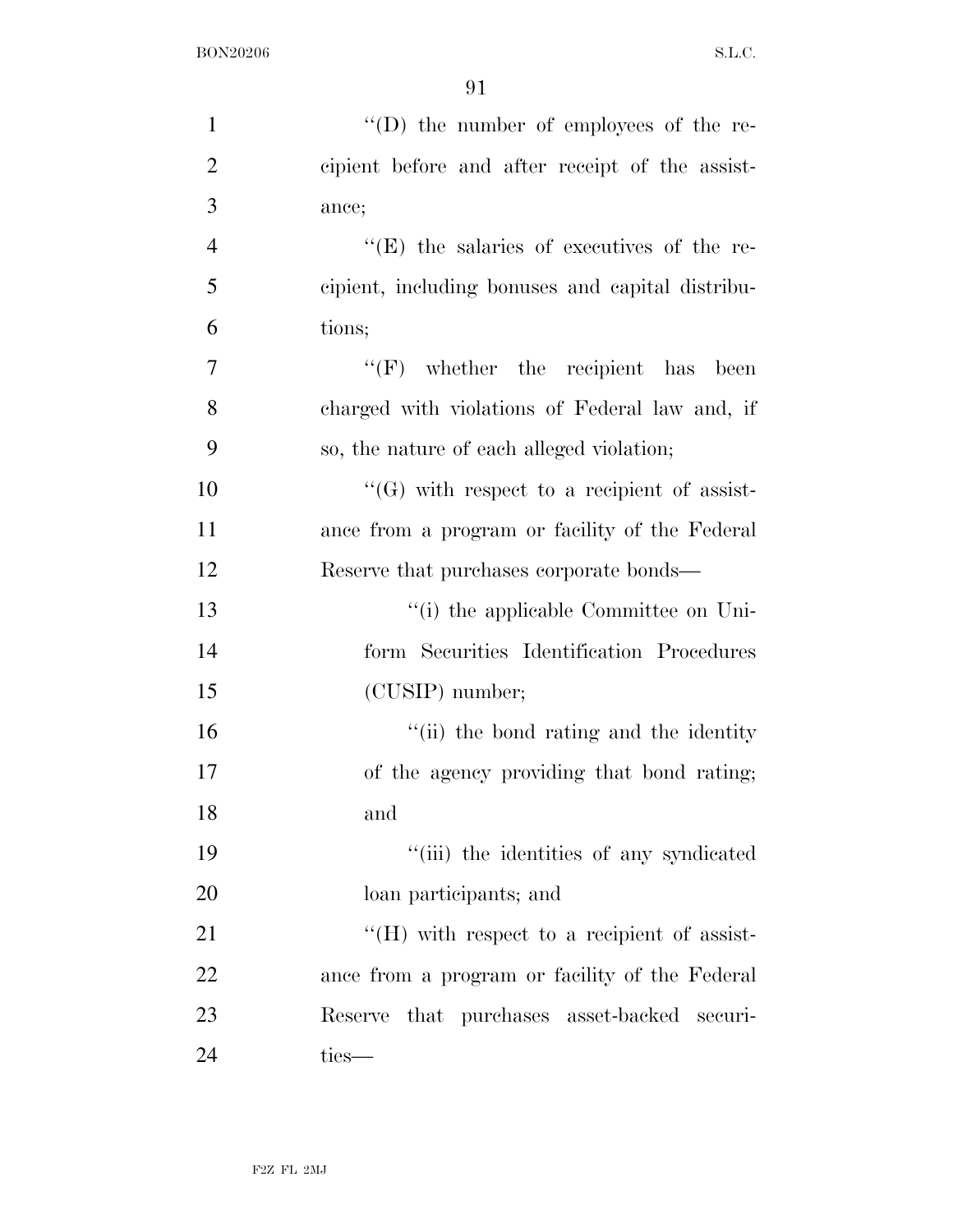| $\mathbf{1}$   | ``(i)<br>the loan data, including the                   |
|----------------|---------------------------------------------------------|
| $\overline{2}$ | amount of collateral for the securitization;            |
| 3              | "(ii) the credit ratings and the iden-                  |
| $\overline{4}$ | tity of the agency providing that credit rat-           |
| 5              | ing; and                                                |
| 6              | ``(iii)<br>the<br>identities of<br>the                  |
| 7              | securitization issuers and arrangers and                |
| 8              | the fees the issuers and arrangers received.            |
| 9              | "(2) PUBLICATION.—Not later than $7$ days               |
| 10             | after the date on which the Secretary receives the in-  |
| 11             | formation described in subparagraphs (A) and (B)        |
| 12             | of paragraph (1), the Secretary shall publish that in-  |
| 13             | formation on the website of the Federal Reserve.".      |
| 14             | (b) TRANSPARENCY FOR PAYCHECK PROTECTION                |
| 15             | LOANS.—Section $7(a)(36)$ of the Small Business Act (15 |
| 16             | U.S.C. $636(a)(36)$ is amended by adding at the end the |
| 17             | following:                                              |
| 18             | "(T) WEEKLY PUBLICATION OF<br>LOAN                      |
| 19             | DATA.                                                   |
| 20             | "(i) IN GENERAL.—The Administrator                      |
| 21             | shall, on a weekly basis, publish on the                |
| 22             | website of the Administration in an acces-              |
| 23             | sible and easily downloadable format data               |
| 24             | for loans approved under this paragraph,                |
| 25             | including—                                              |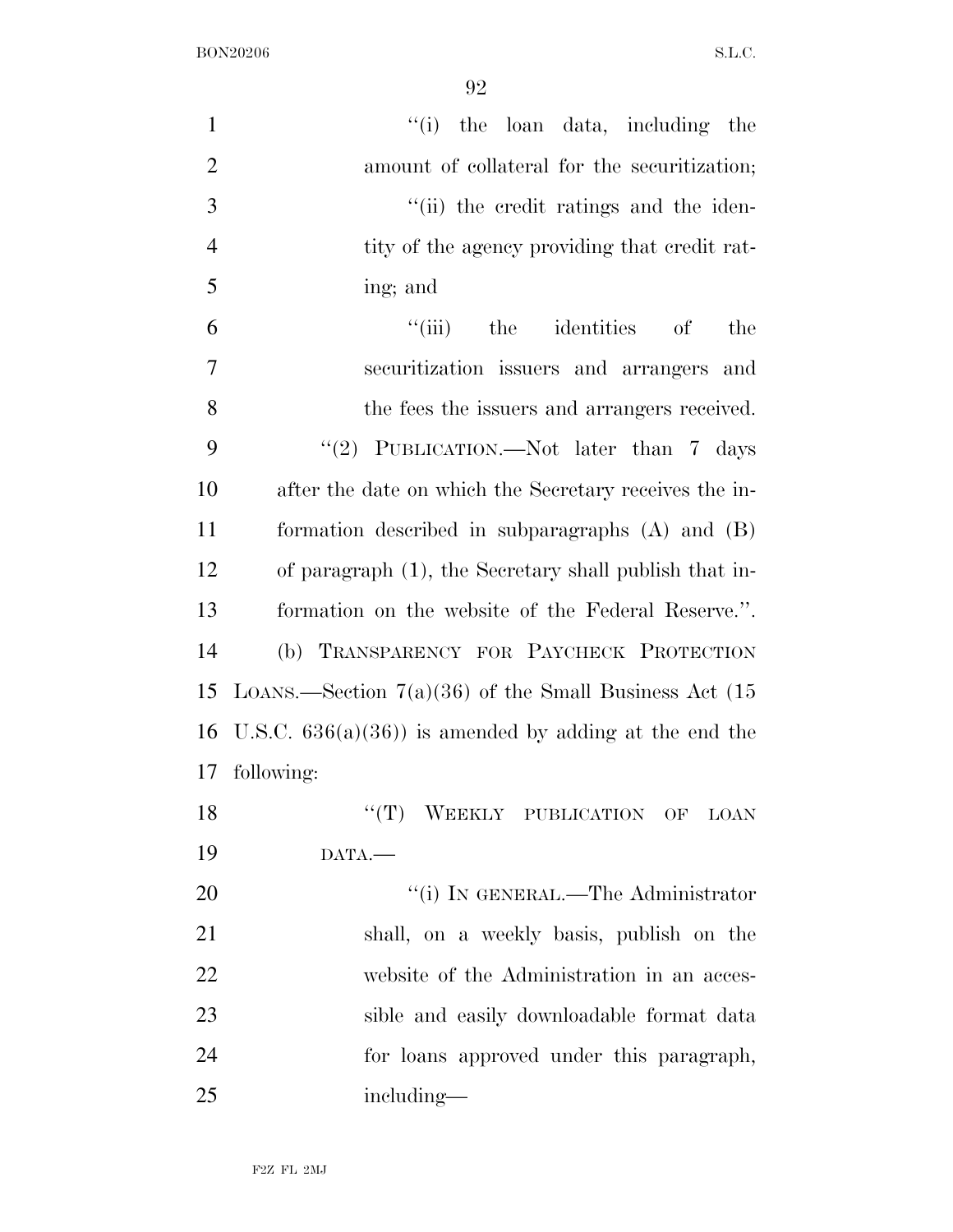| $\mathbf{1}$   | $\lq\lq$ (I) the name of each lender;     |
|----------------|-------------------------------------------|
| $\overline{2}$ | "(II) the amount of each loan;            |
| 3              | "(III) the amount each lender             |
| $\overline{4}$ | was paid in fees;                         |
| 5              | $\lq\lq (IV)$ the amount of any agent     |
| 6              | fees;                                     |
| $\overline{7}$ | $\lq\lq(V)$ the types of lenders, includ- |
| 8              | ing whether the lender was a commu-       |
| 9              | nity development financial institution    |
| 10             | or a minority depository institution,     |
| 11             | as defined in section 308 of the Fi-      |
| 12             | nancial Institutions Reform, Recovery,    |
| 13             | and Enforcement Act of 1989 (12)          |
| 14             | U.S.C. 1463 note);                        |
| 15             | "(VI) the North American Indus-           |
| 16             | try Classification System Code for        |
| 17             | each industry in which a borrower op-     |
| 18             | erates;                                   |
| 19             | "(VII) the number of individuals          |
| 20             | employed by each borrower;                |
| 21             | "(VIII) the zip code of each bor-         |
| 22             | rower; and                                |
| 23             | $\lq\lq$ (IX) the demographic informa-    |
| 24             | tion of each borrower, including vet-     |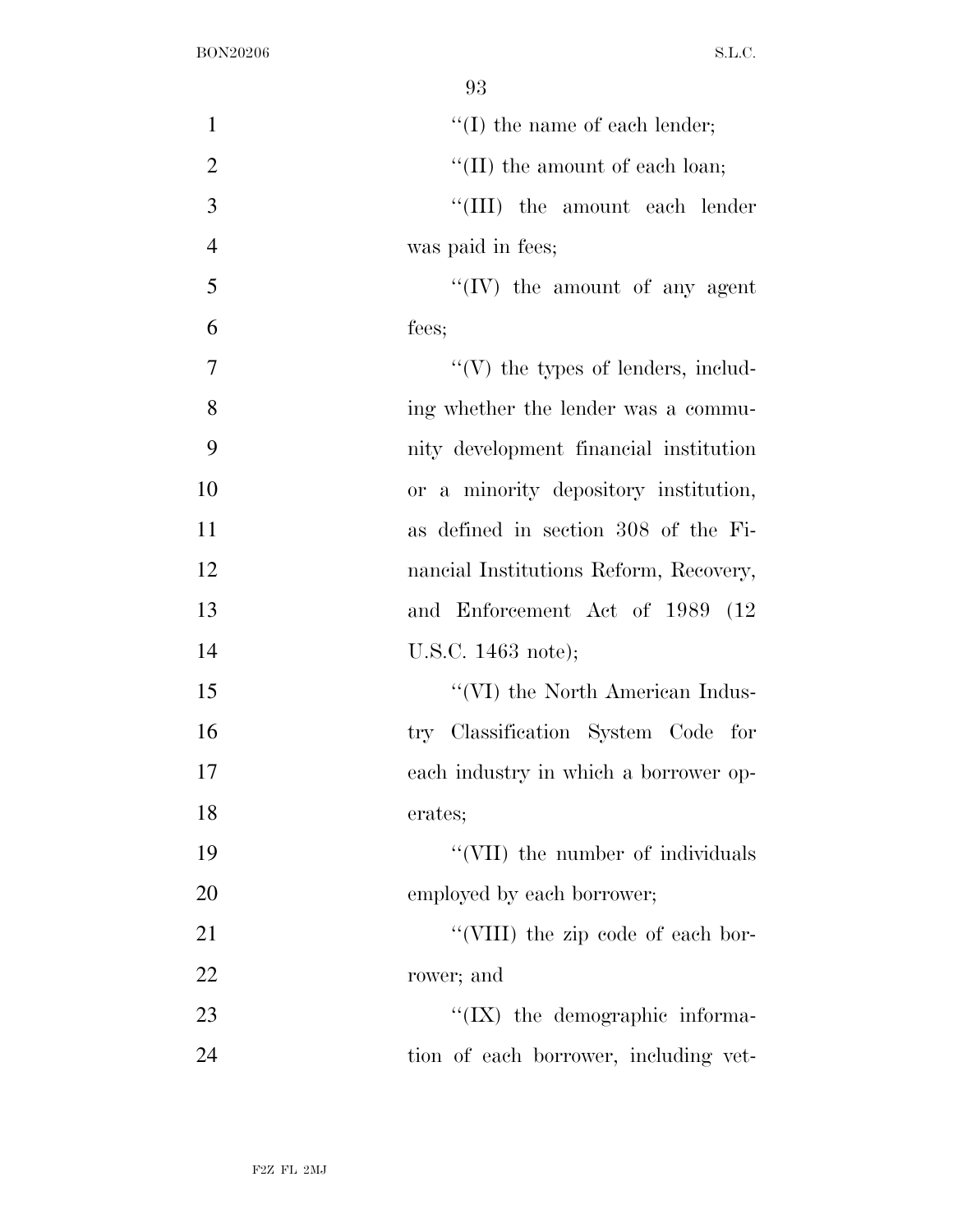| $\mathbf{1}$   | eran status, gender, race, and eth-                        |
|----------------|------------------------------------------------------------|
| $\overline{2}$ | nicity.                                                    |
| 3              | ``(ii)<br>REPORTING BY BORROWER.-                          |
| $\overline{4}$ | For purposes of publishing the information                 |
| 5              | under clause (i), the Administrator shall,                 |
| 6              | at the time at which the borrower applies                  |
| $\overline{7}$ | for loan forgiveness under section 1106 of                 |
| 8              | the CARES Act (Public Law 116–136), re-                    |
| 9              | quest that the borrower provide to the Ad-                 |
| 10             | ministrator any information described in                   |
| 11             | that clause that was not otherwise pro-                    |
| 12             | vided by the borrower at the time of the                   |
| 13             | initial application for the covered loan.".                |
| 14             | (c) PUBLICATION OF PANDEMIC RESPONSE AC-                   |
| 15             | COMMITTEE<br>REPORTS.—Section<br>COUNTABILITY              |
| 16             | $15010(d)(2)(C)(i)$ of division B of the CARES Act (Public |
| 17             | Law $116-136$ ) is amended by inserting "not later than    |
|                | 18 7 days after the date on which the report is submitted" |
| 19             | before the period at the end.                              |
| 20             | (d) PUBLICATION OF MAJOR CONTRACTS OF THE                  |
| 21             | PANDEMIC RESPONSE ACCOUNTABILITY COMMITTEE.-               |
| 22             | Section $15010(g)(3)(A)$ of division B of the CARES Act    |
| 23             | (Public Law $116-136$ ) is amended—                        |
| 24             | $(1)$ by redesignating clause (xiii) as clause (xiv);      |
| 25             | and                                                        |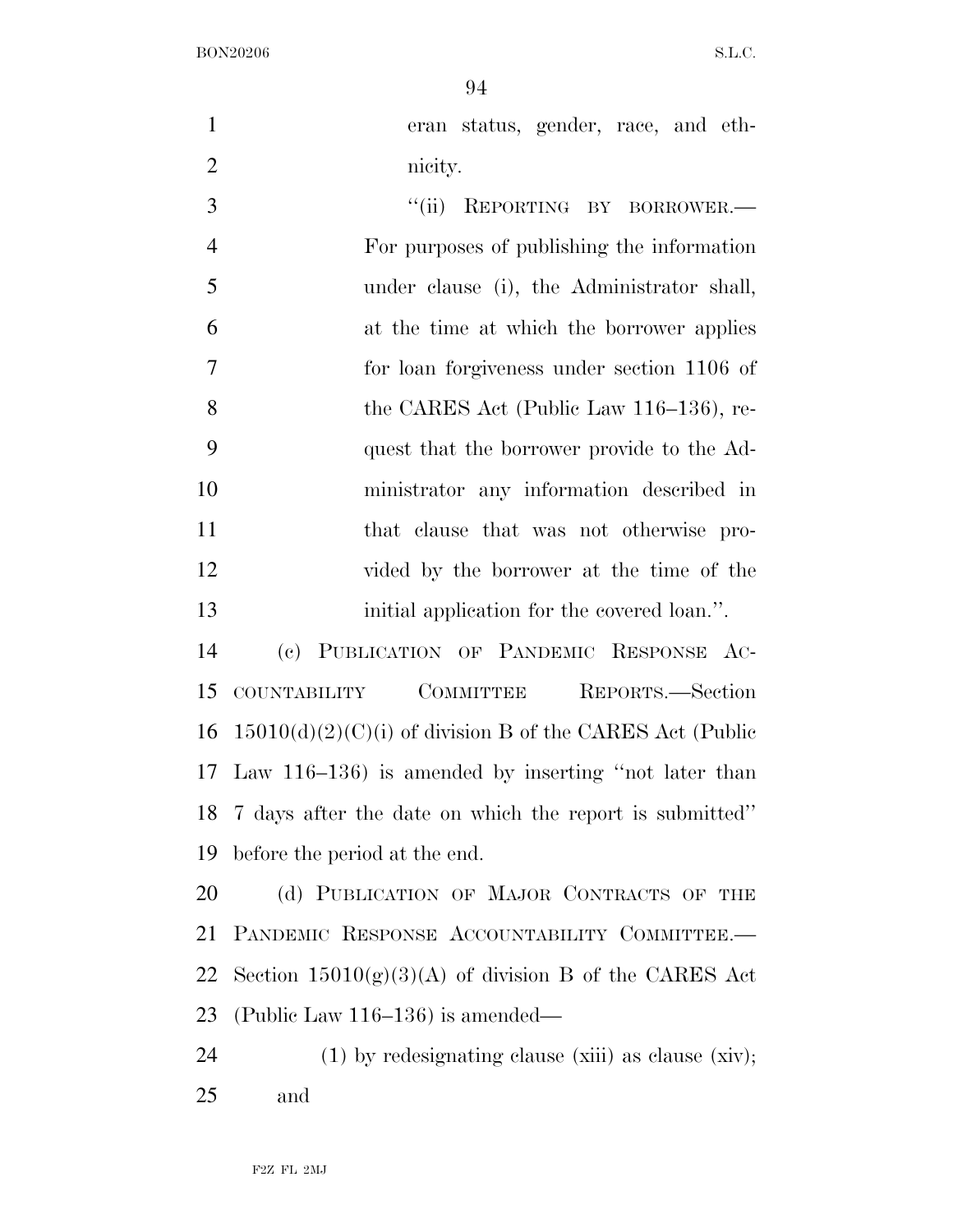(2) by inserting after clause (xii) the end the following:

3 ''(xiii) Notwithstanding paragraph (4), the website shall include a machine- readable and searchable copy of each contract with a value greater than \$150,000 that is awarded under this Act or under any other Act related to the Coronavirus response and that is entered into by an agency after the date of enactment of this clause. The copy of a contract described in the preceding sentence shall be posted not later 12 than 30 days after the date on which the agen- cy enters into the contract. The contractor pro- viding property or services under a contract posted under this clause may request to redact from such contract any national security, sen- sitive, or classified information. An agency may not redact from a contract posted under this clause any information that would be required to be made available to the public under section 552 of title 5, United States Code (commonly known as the 'Freedom of Information Act').''. **SEC. 13. STRENGTHENING ENFORCEMENT.** 

 Section 4003 of the CARES Act is amended by add-ing at the end the following: